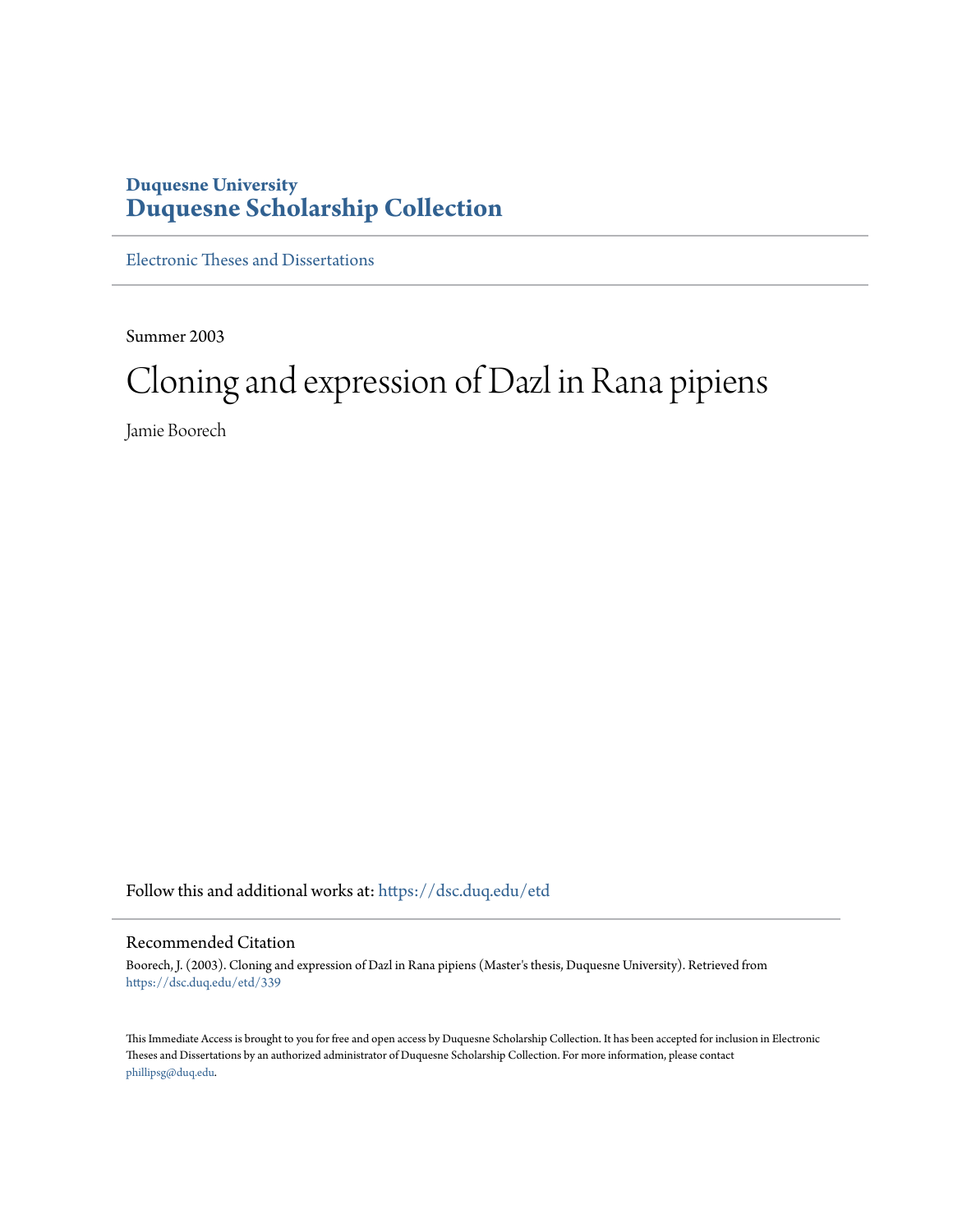# **Cloning and expression of** *Dazl* **in** *Rana pipiens*

A Thesis Presented to the Bayer School of Natural and Environmental Sciences Department of Biological Sciences Duquesne University

> In partial fulfillment of the requirements for the degree of Master of Science

> > by

Jamie L. Boorech

Thesis Advisor: Richard P. Elinson, Ph.D.

Thesis Committee: John S. Doctor, Ph.D. Nancy J. Trun, Ph.D.

© Copyright Jamie L. Boorech, 2003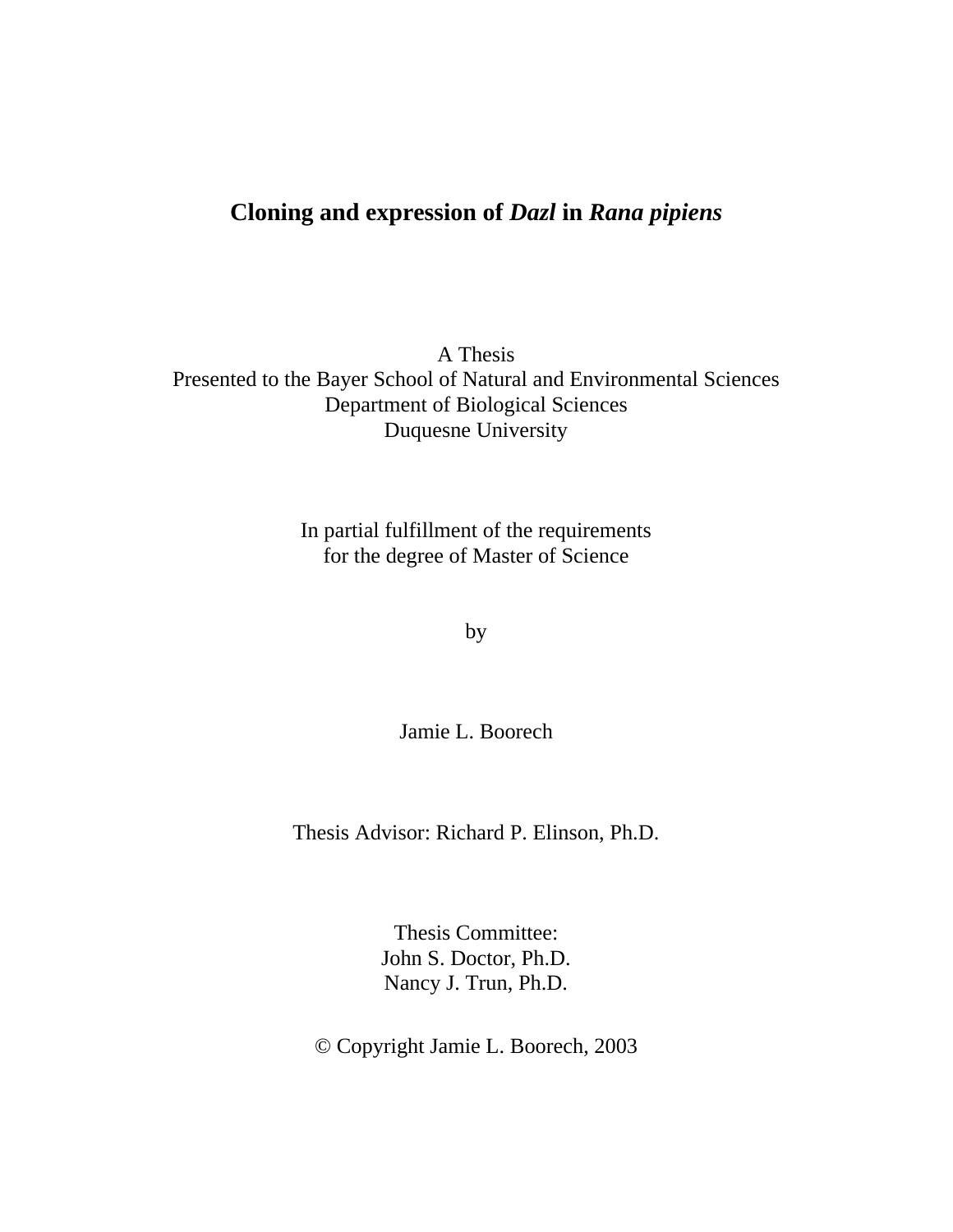Name: Jamie L. Boorech

Thesis Title: Cloning and expression of *Dazl* in *Rana pipiens*

Degree: Master of Science

Date: July 11, 2003

Approved:\_\_\_\_\_\_\_\_\_\_\_\_\_\_\_\_\_\_\_\_\_\_\_\_\_\_\_\_\_\_\_\_\_\_\_\_\_\_\_\_\_\_\_\_\_\_\_\_\_\_\_\_\_\_\_\_\_\_\_\_\_\_\_

Dr. Richard Elinson, Advisor and Chairman Department of Biological Sciences

Approved:\_\_\_\_\_\_\_\_\_\_\_\_\_\_\_\_\_\_\_\_\_\_\_\_\_\_\_\_\_\_\_\_\_\_\_\_\_\_\_\_\_\_\_\_\_\_\_\_\_\_\_\_\_\_\_\_\_\_\_\_\_\_\_

Dr. John Doctor, Committee Member Department of Biological Sciences

Approved:\_\_\_\_\_\_\_\_\_\_\_\_\_\_\_\_\_\_\_\_\_\_\_\_\_\_\_\_\_\_\_\_\_\_\_\_\_\_\_\_\_\_\_\_\_\_\_\_\_\_\_\_\_\_\_\_\_\_\_\_\_\_\_

Dr. Nancy Trun, Committee Member Department of Biological Sciences

Approved:\_\_\_\_\_\_\_\_\_\_\_\_\_\_\_\_\_\_\_\_\_\_\_\_\_\_\_\_\_\_\_\_\_\_\_\_\_\_\_\_\_\_\_\_\_\_\_\_\_\_\_\_\_\_\_\_\_\_\_\_\_\_\_

Dr. David W. Seybert, Dean Bayer School of Natural and Environmental Sciences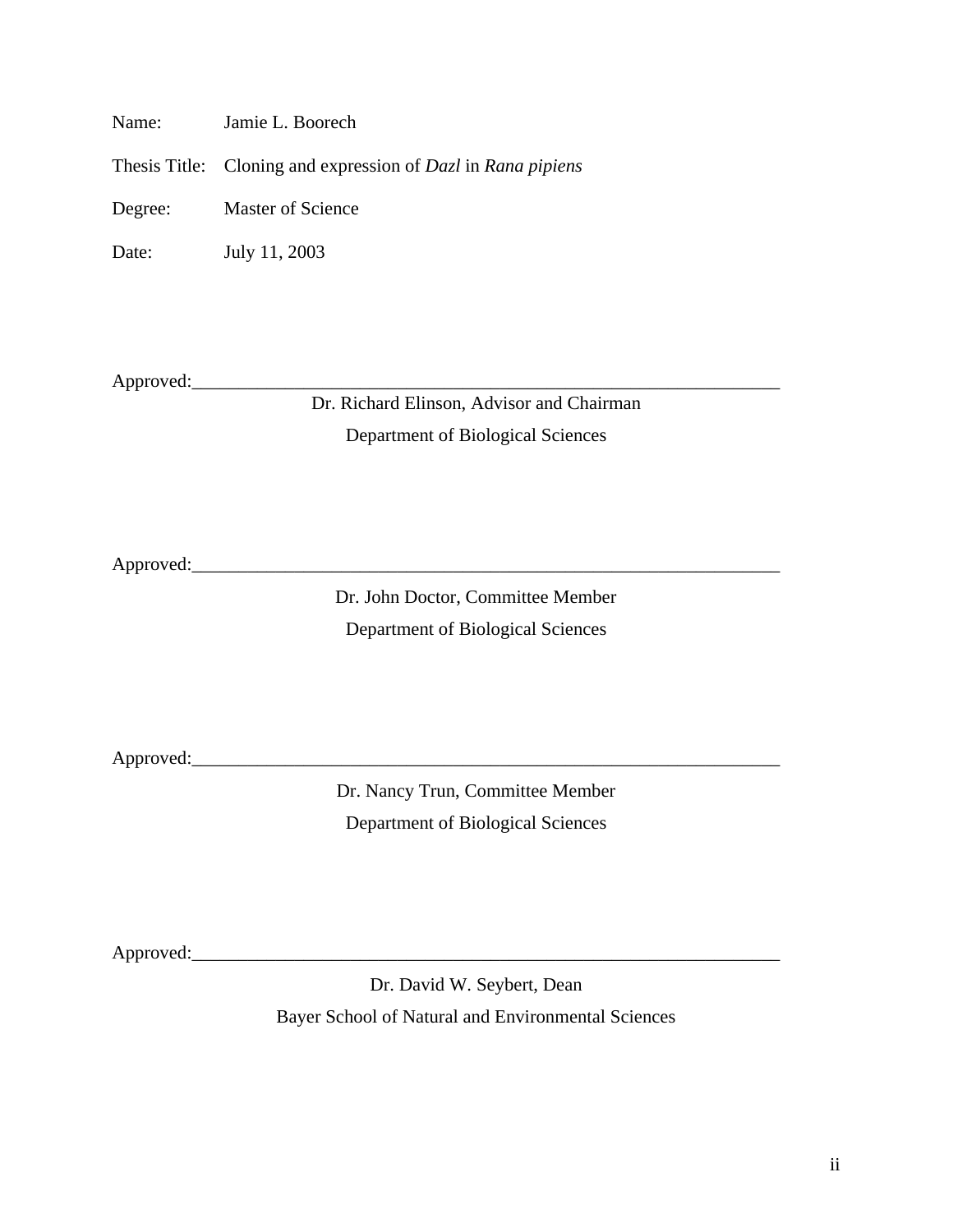# **Abstract**

The *DAZ* gene on the human Y chromosome has been implicated in male fertility. Humans and other animals possess an autosomal version of this gene, referred to as *DAZ-like* or *Dazl*, which functions in gametogenesis and fertility. In order to expand our knowledge of *Dazl*, I cloned *Dazl* from the northern leopard frog *Rana pipiens*. To obtain the clone, I screened a *R. pipiens* ovary cDNA library with a *RpDazl*-specific PCR-generated radioactive probe. *RpDazl*, as determined by sequencing, is 3.5kb in length, with an 843 nucleotide open reading frame (ORF) and a 3' untranslated region (UTR) of 2635 nucleotides. At the amino acid level, the ORF of *RpDazl* is 51.8% identical to the ORF of *Xenopus laevis Dazl* or *XDazl* and 53.6% identical to the ORF of human *DAZL*. *RpDazl* has a characteristic RNA recognition motif (RRM) that is 73% identical to the RRM in *X. laevis*, and contains two smaller motifs within the RRM, RNP-1 and RNP-2. These two smaller motifs are almost 100% conserved across all species studied. *RpDazl* also contains a DAZ repeat, another characteristic domain of *Dazl* genes. The DAZ repeat of *RpDazl* is 69% identical to the DAZ repeat of *XDazl*. Northern blot analysis revealed a transcript length of 3.8kb and 3.3kb in two independent trials. RT-PCR was performed using template cDNA, made from *R. pipiens* ovarian RNA, and 23 sets of primers that spanned the cloned sequence. These data authenticated continuity over greater than 3.25kb of the cDNA. Combining results of the Northern blot and RT-PCR experiments, I conclude that the cloned *RpDazl* is full length. Preliminary data were also obtained regarding the maternal localization of the *RpDazl* RNA using RT-PCR as well as a computer based sequence analysis program called RepFind. RT-PCR analysis revealed that *RpDazl* is localized to the vegetal one-third of the oocyte. RepFind revealed clusters of CAC repeats, which are known localization elements. The significance of these clusters, however, is lower than that of the clusters present in the 3' UTR of *XDazl*. Further analysis will be required to show more precise *RpDazl* localization, specifically germ plasm association.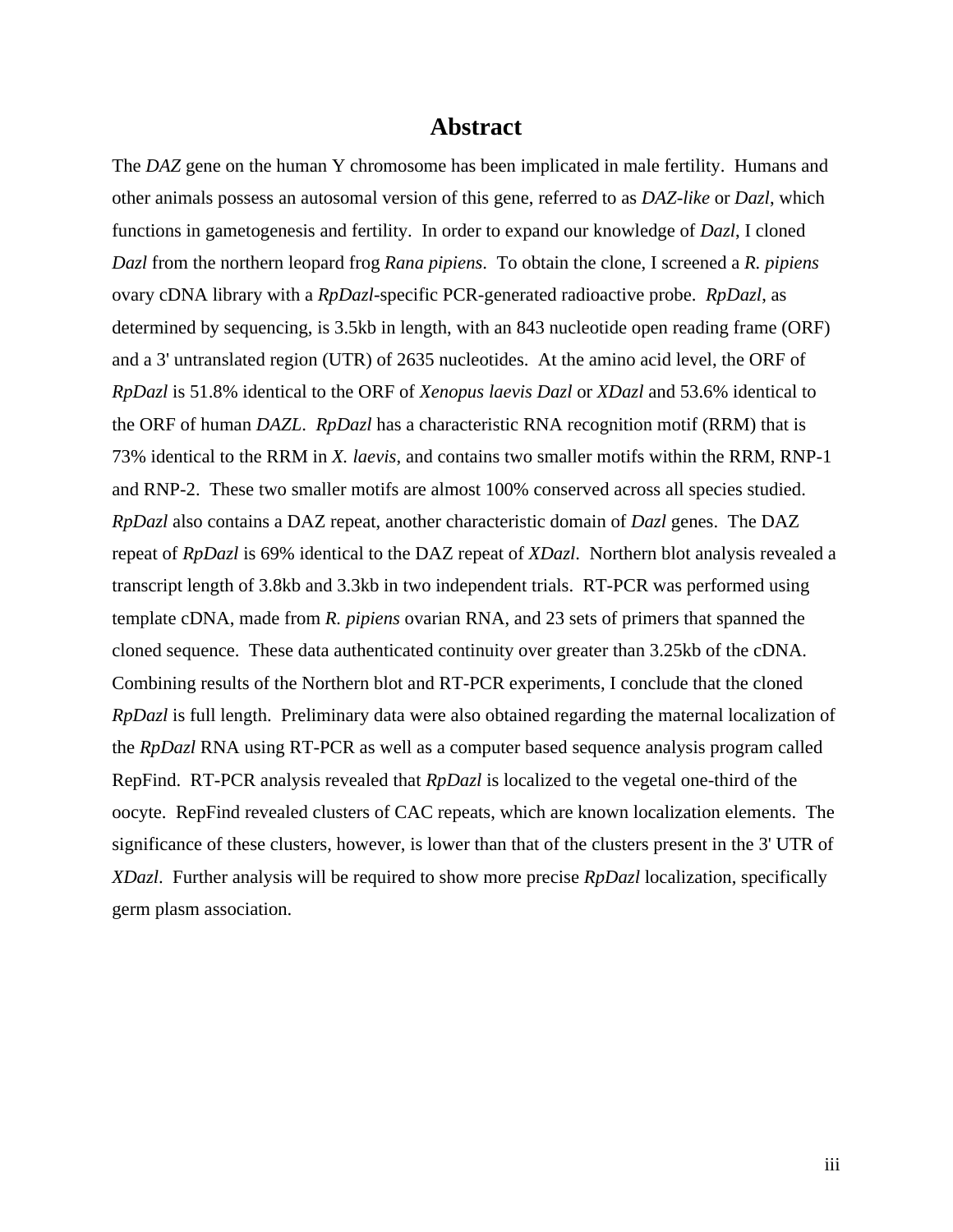# **Acknowledgements**

First and foremost, I want to thank my mom. Without her love and encouragement, and the occasional disciplinary acts, I would never have known who I am or have believed in myself to make it this far. Mom, thanks for getting me through midterms and finals for all these years. Thanks for giving me all that you could, even when it meant sacrifice for you. Thanks for the words of wisdom and for holding my hand through the rough times, that usually resulted from me not listening to your words of wisdom.

I want to thank everyone in the Elinson lab, past and present, for patience and laughter. These thanks go especially to Yvonne. Yvonne- you are one of the most remarkable people I have ever met. Under your tutelage (I told you I would use that word), I gained a strong sense of friendship that no one else could have ever given me, not to mention that I now know the power of wit. Kim, thanks especially for your patience, for all your help, and for all those good times making fun of Tabby. Thanks also to Mary for showing me the ropes of cDNA library screening.

In addition to my family and labmates, I want to thank all of my friends, especially my class, Sarah, Heather, Joy, Amanda, Anne, Amy, Paul, Danielle, AJ, Pete, Marty, Justin, Christa, and all my students. You all make my life just that much better. Ron, thanks for putting up with me. I can only hope that you will continue to put up with me for the rest of my life.

Also, thanks to Pam and Judy for making the walk to the office always worthwhile. Phil, your jokes and sarcasm have taught me much, wise one.

Thanks to Dr. Trun and Dr. Doctor for serving as my committee members. You have both helped so much along the way.

In the faculty, however, there is one person that stands above all in the "thank you" department. Dr. Elinson, certainly you have taught me the value of hard work and helped me to see that science truly is an art. You are a shining example of a mentor. And although I am sorry about my grammar and my persistent use of parentheses, I sometimes think you deserved it when I think about you making fun of my defolliculation attempts.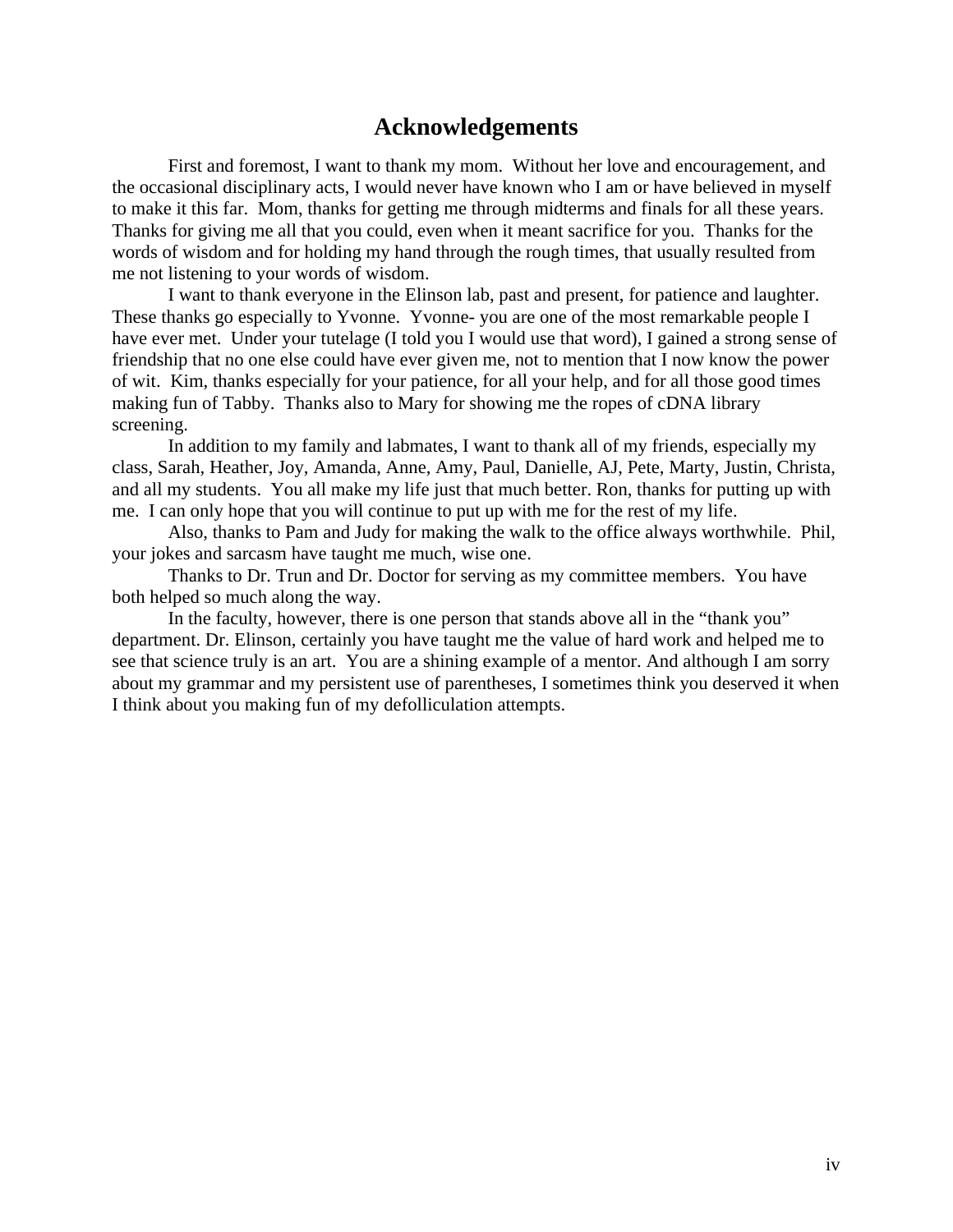|  |  | <b>Table of Contents</b> |
|--|--|--------------------------|
|--|--|--------------------------|

| Page                                 |  |
|--------------------------------------|--|
|                                      |  |
|                                      |  |
|                                      |  |
|                                      |  |
|                                      |  |
|                                      |  |
|                                      |  |
|                                      |  |
| <b>Introduction</b>                  |  |
|                                      |  |
| II. Localized RNAs in Xenopus laevis |  |
|                                      |  |
|                                      |  |
|                                      |  |
|                                      |  |
|                                      |  |
| <b>Methods and Materials</b>         |  |
| I. cDNA library screen               |  |
|                                      |  |
| B. Primary library screen            |  |
|                                      |  |
|                                      |  |
|                                      |  |
|                                      |  |
|                                      |  |
|                                      |  |
|                                      |  |
|                                      |  |
| II. Animals, ovary, and embryos      |  |
|                                      |  |
|                                      |  |
|                                      |  |
|                                      |  |
|                                      |  |
|                                      |  |
|                                      |  |
| <b>Results</b>                       |  |
| I. cDNA library screen               |  |
| A. Rana pipiens ovary cDNA library   |  |
|                                      |  |
|                                      |  |
|                                      |  |
|                                      |  |
|                                      |  |
|                                      |  |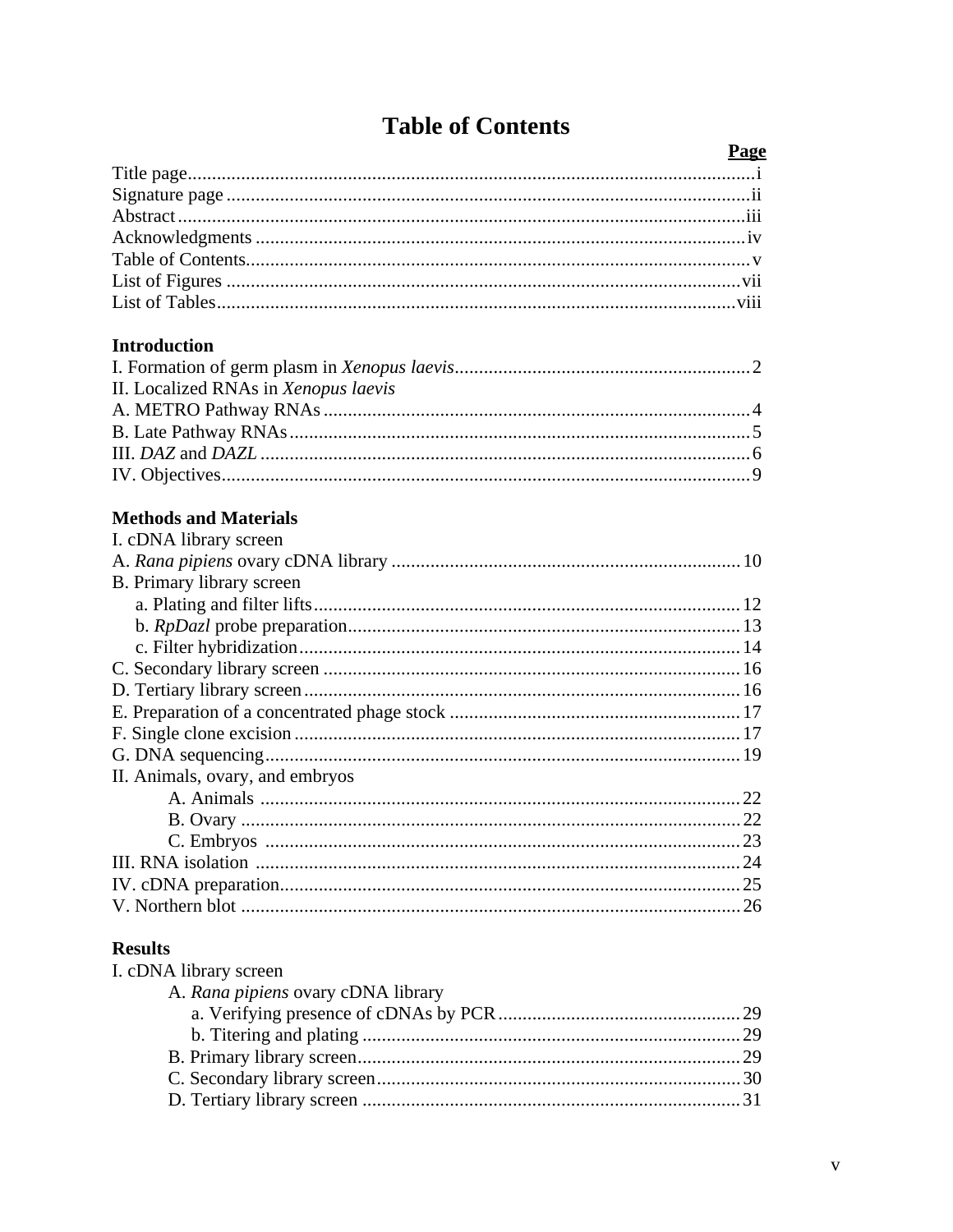| IV. Localization of RpDazl |  |
|----------------------------|--|
|                            |  |
|                            |  |
|                            |  |
|                            |  |

# **Discussion**

| I. Evidence that the clone obtained from the $R$ . <i>pipiens</i> cDNA library |  |
|--------------------------------------------------------------------------------|--|
|                                                                                |  |
|                                                                                |  |
|                                                                                |  |
|                                                                                |  |
|                                                                                |  |
|                                                                                |  |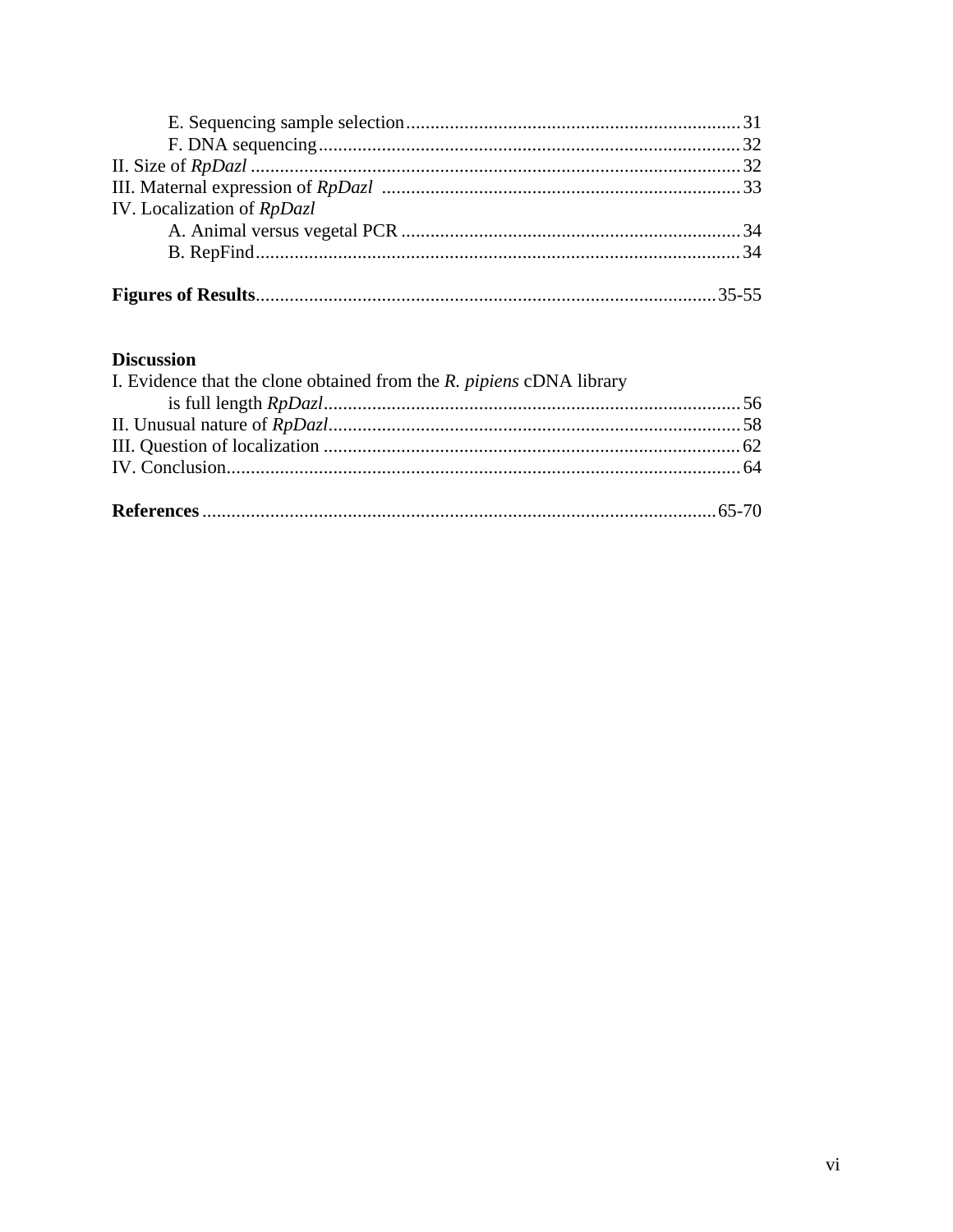# **List of Figures**

| Figure 1. METRO or Early Pathway of mRNA localization in Xenopus laevis                           |
|---------------------------------------------------------------------------------------------------|
| Figure 2. PCR amplification of maternal RNAs, using the Rana pipiens ovary cDNA                   |
| Figure 3. Schematic of R. pipiens ovary cDNA library screen 36-37                                 |
| <b>Figure 4.</b> PCR amplification using <i>RpDazl</i> primers of five phage-containing plaques   |
| <b>Figure 5.</b> PCR amplification using <i>RPDazl</i> primers of seven phage-containing plaques  |
| Figure 6. PCR amplification using <i>RpDazl</i> primers of seven phage-containing plaques         |
| <b>Figure 7.</b> Restriction enzyme digests reveal cloned insert sizes ranging from ~800          |
|                                                                                                   |
|                                                                                                   |
| Figure 10. Clustal W (1.82) sequence alignment of open reading frame (ORF) of                     |
| <b>Figure 11.</b> Sequence identity and alignments between <i>RpDazl</i> and <i>Dazl</i> in other |
|                                                                                                   |
|                                                                                                   |
|                                                                                                   |
| Figure 15. Maternal expression of $RpTFIII\alpha$ , $RpVasa$ , $RpVegT$ , and $RpDazl$ 52         |
| <b>Figure 16.</b> Location of <i>RpDazl</i> RNA in the vegetal one-third of the oocyte 53         |
| Figure 17. RepFind analysis of 3' UTRs for clusters of CAC repeats54-55                           |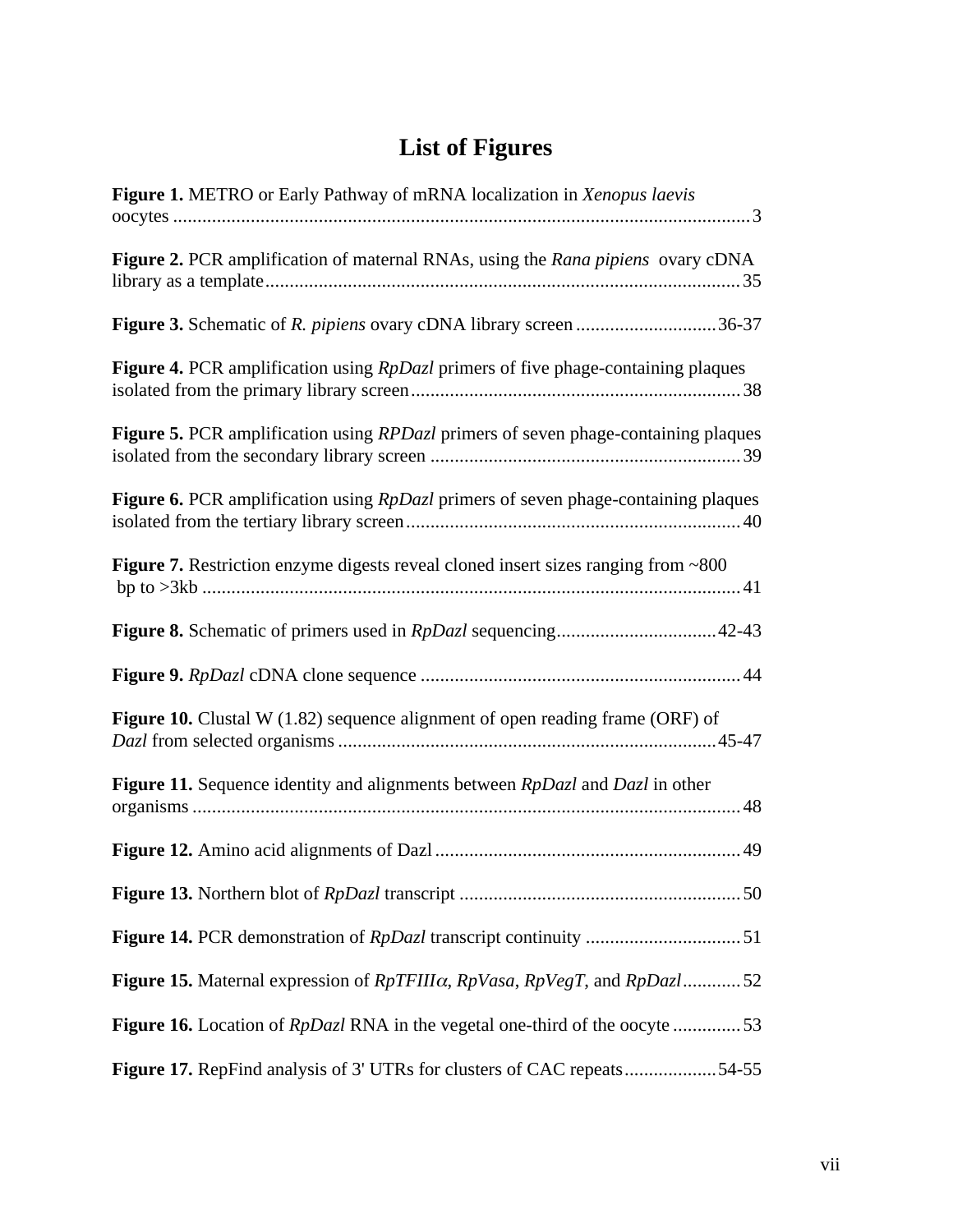# **List of Tables**

| <b>Table 1.</b> Primer sequences and sources as well as expected product sizes for several |  |
|--------------------------------------------------------------------------------------------|--|
|                                                                                            |  |
|                                                                                            |  |
|                                                                                            |  |
|                                                                                            |  |
|                                                                                            |  |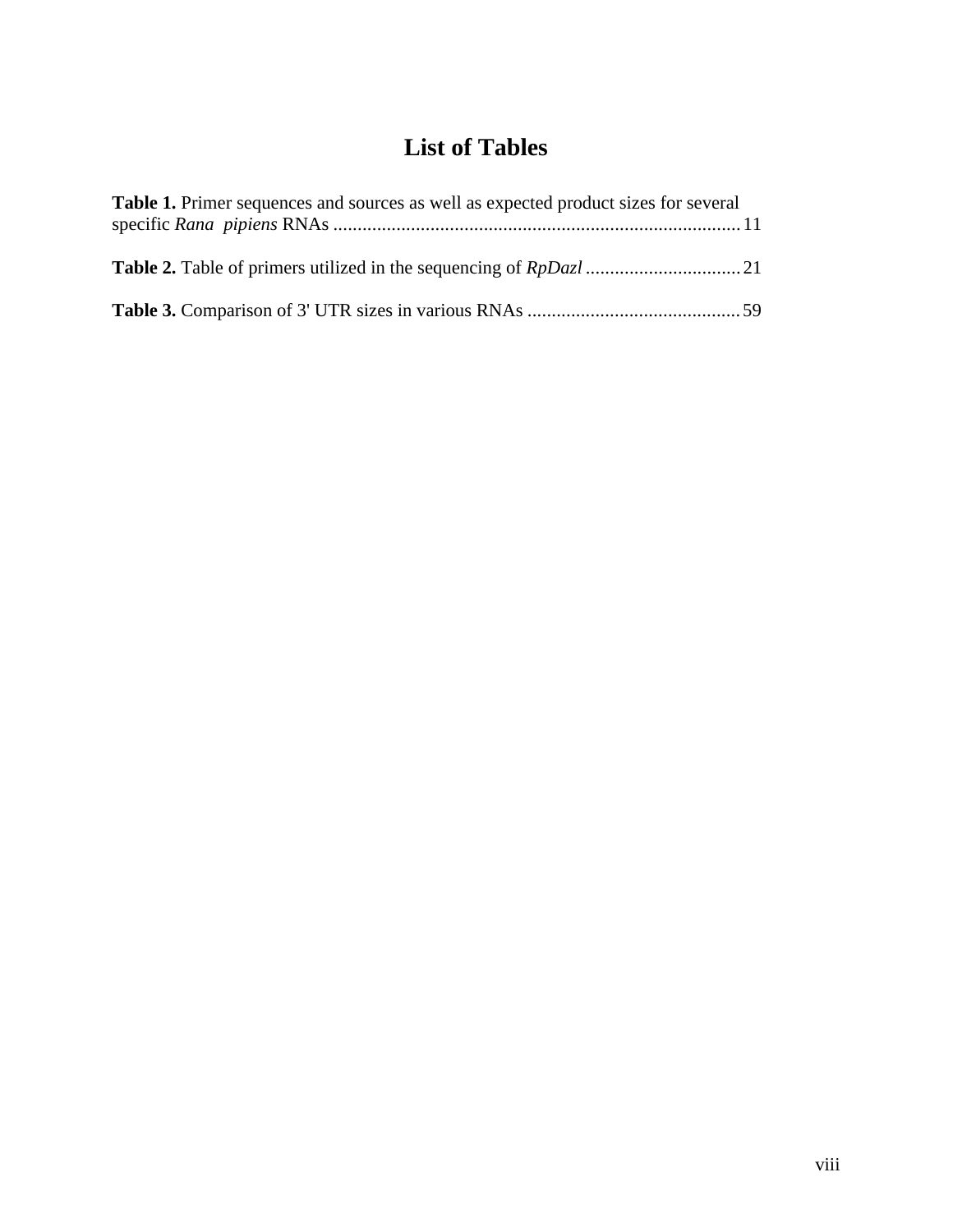# **Introduction**

In the early 1890's, before the term genetics was coined by William Bateson, August Weismann proposed the theory of the continuity of the germline. Weismann's theory stated that in animals, the body is made up of two types of cells, the body or somatic cells, which were referred to as somatoplasm, and the gamete-producing cells that he termed germplasm. Weismann described the impossibility of passing characteristics of the somatic cells to offspring, and considered that the somatic cells simply served as a home to protect and nourish the germ cells. The germ cells are solely responsible for passing genetic information of a particular organism to its offspring. Weismann's ideas contributed to the rediscovery of Mendel's laws that were published 30 years earlier.

For some animals, the distinction between the germ cells and the somatic cells is determined early in development. The cells that are destined to become the germ cells "know" their fate from their very origin. These cells "know" their fate based on certain determinants that are located and remain in those cells. Other animals, including mammals, depend on cellular signaling to tell specific cells that they are to become the germ cells.

Primordial germ cells (PGCs) are the precursor cells in developing embryos that are responsible for forming the gametes, either sperm or egg, of the organism. Generally, the PGCs are formed elsewhere in the embryo and migrate to the gonadal region during development (Saffman and Lasko, 1999). In some organisms, the determination of the PGC population is a result of the localization of specific mRNAs to a distinct cytoplasmic area termed the germ plasm (Johnson et al., 2003). Germ plasm contains the germ cell determinants in the form of a collection of both coding and non-coding mRNAs including mitochondrial large (Kobayashi et al., 1998) and mitochondrial small (Kashikawa et al., 2001) ribosomal RNAs. Other components of germ plasm that have been identified at the ultrastructural level include mitochondria, ribosomes, and electron-dense structures termed germinal granules (Houston and King, 2000).

Germ plasm and its components are responsible for germ cell fate in organisms that contain them, so that the developmental pathway is determined exclusively by cell lineage. Germ plasm is usually localized within oocytes; that is, it is maternal by nature (Saffman and Lasko, 1999). Germ plasm may also be localized at various stages of development following fertilization. Organisms that utilize germ plasm for germ cell specification and development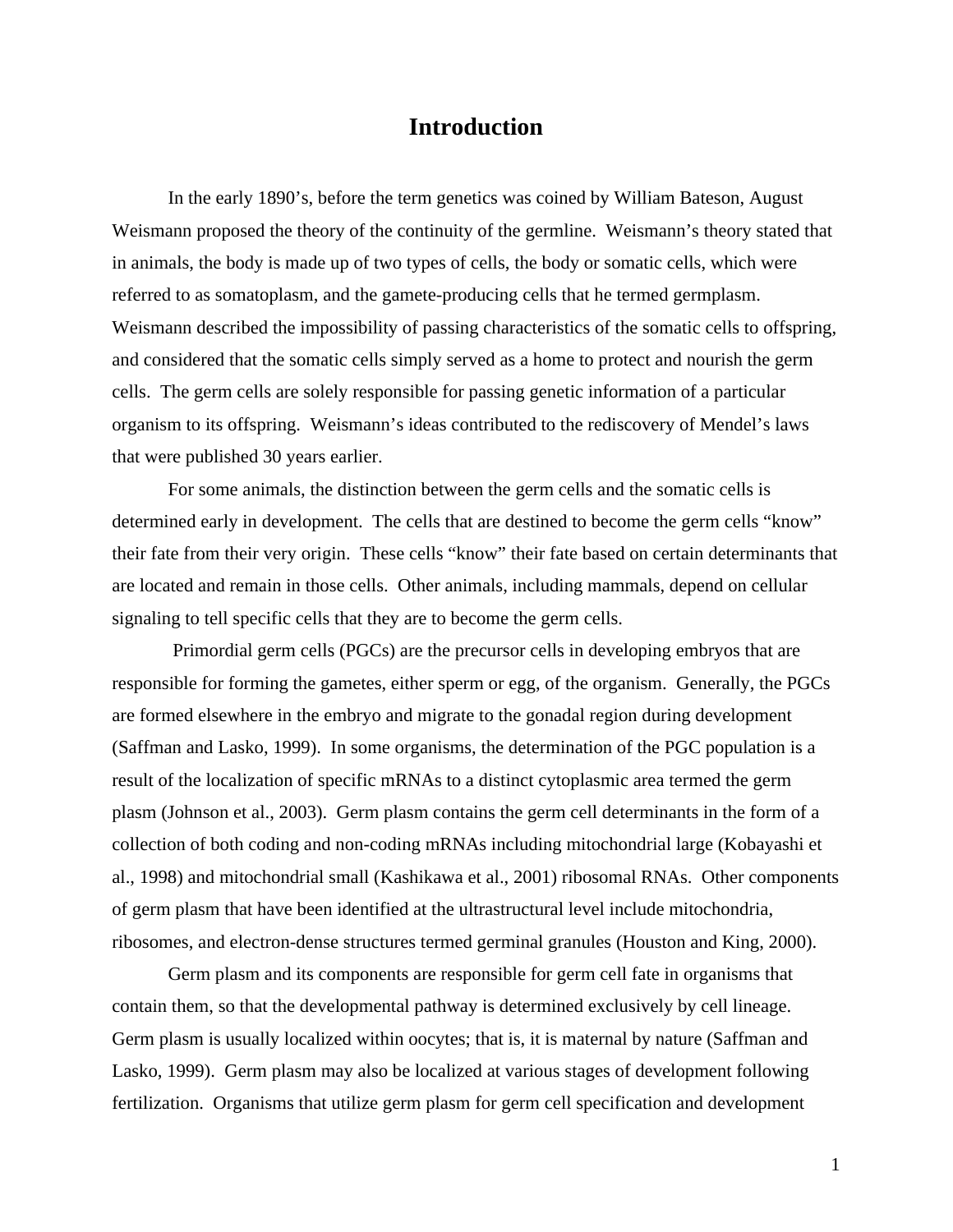include the frog *Xenopus laevis* (Ikenishi, 1998), the zebrafish *Danio rerio* (Knaut et al., 2000), the nematode *Caenorhabditis elegans* (Ikenishi, 1998; Schnabel, 1991), the chicken *Gallus gallus* (Tsunekawa et al., 2000), the fruit fly *Drosophila melanogaster* (Ikenishi, 1998), and other insects (Bradley et al., 2001). This localization-dependent development differs from regulative development, in which signals of varying types and cellular interactions lead to differentiation. Germ cells arise regulatively in sea urchins, urodele amphibians or salamanders, and mammals (Johnson et al., 2001).

# **I. Formation of germ plasm in** *Xenopus laevis*

Before the diplotene stage of meiotic prophase, there are assemblies of mitochondria that surround the nucleus, or germinal vesicle, of the oocyte. One of these clusters matures to be significantly larger than the others and is termed the mitochondrial cloud (Zhou and King, 1996b). In *X. laevis*, the RNAs that are responsible for the destiny of the germ cells are first sequestered in the oocyte in the mitochondrial cloud (King et al., 1999). The cloud always forms at the prospective vegetal side of the germinal vesicle, is the site of extreme mitochondriogenesis, and serves as the home of germ plasm components (Figure 1). These components include the germinal granules and associated matrix, as well as specific RNAs and proteins, ribosomes, and cytoskeleton (Houston et al., 1998). There is a further order of sequestration within the mitochondrial cloud, as some RNAs are isolated in the messenger transport organizer (METRO) region at the vegetal-most portion of the cloud (Figure 1A) (Kloc and Etkin, 1995; Zhou and King, 1996b).

The diplotene phase of meiosis lasts between four and eight months, and this long phase has been subdivided into six stages as the oocyte grows in the ovary (Dumont, 1972). The suboocytes are classified according to their external appearance and their cytoplasmic organization. Stage I oocytes have a translucent cytoplasm, making the germinal vesicle and the mitochondrial cloud easily distinguishable. Stage II oocytes take on a characteristic opaque white color, and the vitelline envelope begins to form. The mitochondrial cloud fragments at the beginning of stage II, and approximately one-third of its components migrate toward the prospective vegetal cortex of the oocyte, bringing at least eight specific mRNAs as well as large and small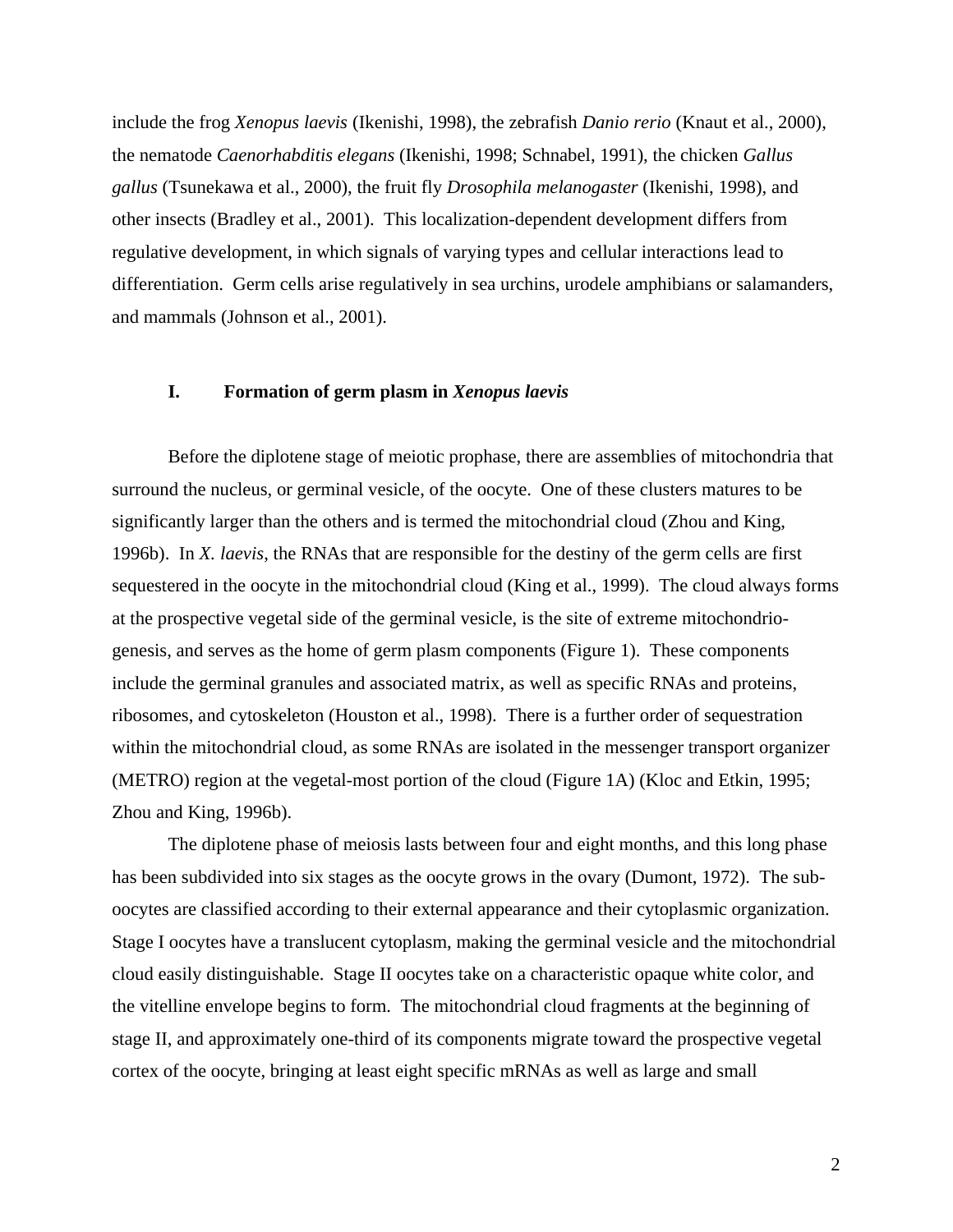

# Figure 1: **METRO or Early Pathway of mRNA localization in** *Xenopus laevis*

**oocytes.** (A) Stage I oocyte with the mitochondrial cloud (purple) located at the vegetal side of the germinal vesicle (GV). Note the prospective germ plasm (red) is localized at the vegetal-most portion of the GV—the METRO region. (B) Early stage II oocyte has a fragmented mitochondrial cloud, with the contents traversing toward the vegetal cortex (C) Late stage II oocyte with all the germ plasm and its components localized at the vegetal cortex. Drawing adapted from King et al., 1999.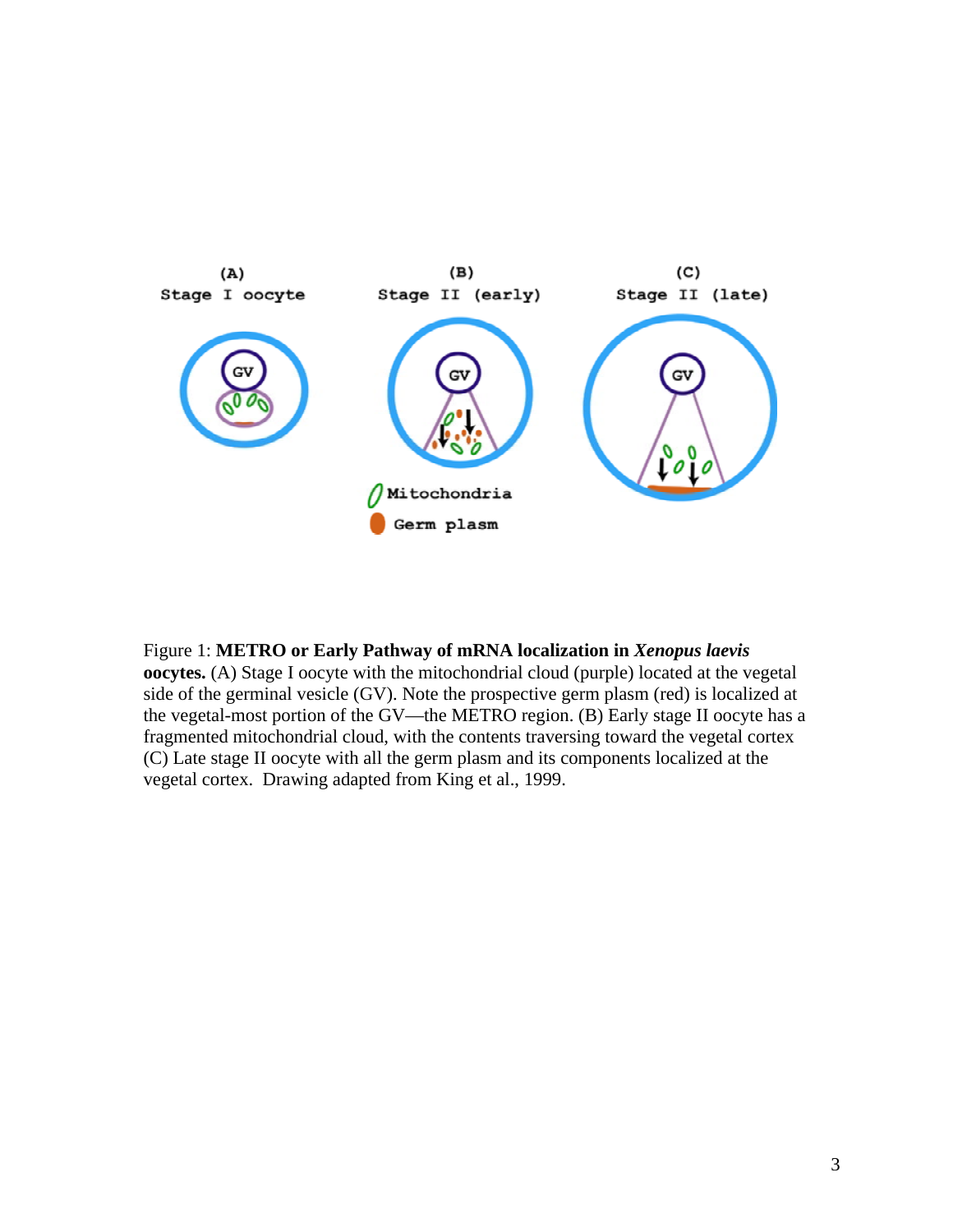mitochondrial rRNAs to that site (Figure 1B and 1C). The RNAs that follow this pattern of localization are always located in the METRO region of the mitochondrial cloud before its breakdown, and for this reason they are said to be mitochondrial cloud dependent. The pathway is called the METRO or Early Pathway. When the mitochondrial cloud fragments in early stage II oocytes, a wedge is formed in the vegetal hemisphere, which is progressively filled by a subdomain of the endoplasmic reticulum. This subdomain aids in the localization of the METRO Pathway RNAs, although the exact mechanism of the endoplasmic reticulum's involvement in the process remains unclear (King et al., 1999). An additional five or more RNAs localize vegetally in stages IV, V, or VI in the mitochondrial cloud-independent or Late Pathway. These RNAs require intact microtubules, which are not required by the METRO Pathway RNAs (King et al., 1999; Kloc et al., 2002).

# **II. Localized RNAs in** *Xenopus laevis*

# **A. METRO Pathway RNAs**

*Xenopus laevis* is the only anuran species for which RNAs localized to the germ plasm are known. Several of these RNAs will be discussed briefly as follows. Xenopus cytoskeletalassociated transcript, *Xcat2*, is localized to the vegetal cortex of *X. laevis* oocytes via the METRO Pathway, and encodes a protein with a zinc-finger domain that has RNA binding activity (Mosquera et al., 1993). *Xcat2* has homology to *nanos* in *D. melanogaster* (Zhou and King, 1996a). The 3' UTR of *Xcat2* is both necessary and sufficient for localization of *Xcat2* RNA to the germinal granules of the germ plasm (Kloc et al., 2000; Zhou and King, 1996a). The proposed function of the *Xcat2* protein is to coordinate regional differences in gene expression during development by acting as a translational repressor.

The protein product of DEADSouth, another METRO Pathway localized RNA, is a member of a small subfamily of DEAD-box RNA helicases (MacArthur et al., 2000). DEADSouth is related to eukaryotic initiation factor-4A (eIF4A), which unwinds RNA secondary structure in the 5' UTR of eukaryotic mRNAs and is fundamental in many organisms for protein synthesis (MacArthur et al., 2000; Rogers et al., 1999). DEADSouth is homologous to *vasa* in *D. melanogaster*, and *vasa* homologues in chicken, zebrafish, and *C. elegans* (Knaut et al., 2000; Raz, 2000; Tsunekawa et al., 2000).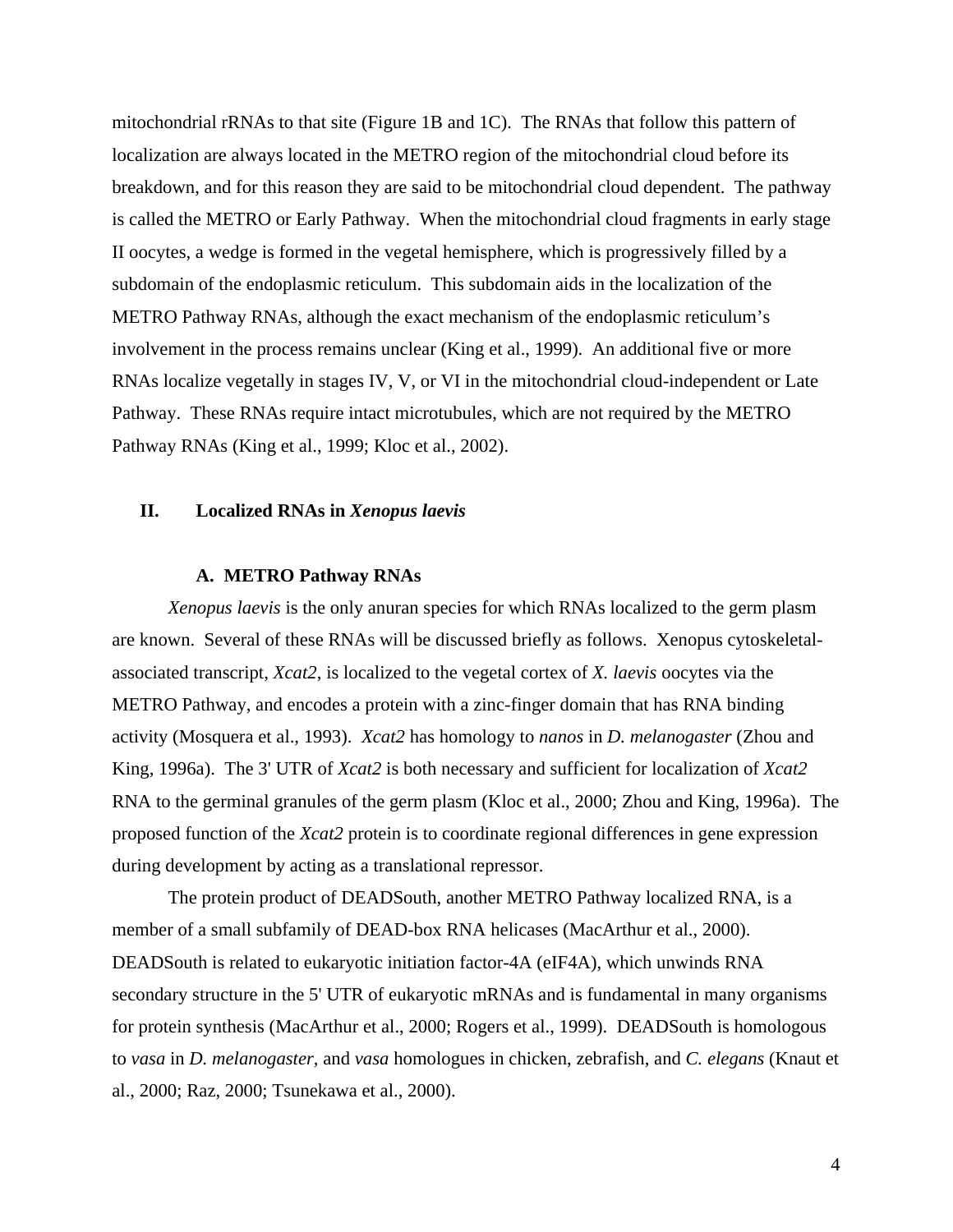*Xenopus laevis* short interspersed transcripts, or *Xlsirts*, are a family of noncoding RNAs (Kloc et al., 1993). They are homologous to mammalian *Xist* that is involved in X chromosome inactivation. The *Xlsirt* RNAs have 3-13 tandemly repeated sequences, 79-81 nucleotides in length, which act as localization elements. *Xlsirts* play a structural role in the oocyte, both aiding in the localization and the anchoring of RNAs, such as *Vg1* RNA, in the vegetal cortex (Kloc et al., 2002). The *Xlsirts* form a family of transcripts that are derived from both strands of the genes that encode them. The set of transcripts from the sense strand localize to the vegetal cortex utilizing the METRO Pathway, and the set of transcripts from the antisense strand are located throughout the cytoplasm (Erdmann et al., 2000). *Xlsirt* sequences can be attached to coding sequences as well as non-coding sequences (Zearfoss et al., 2003).

*Xenopus laevis* primordial germ cell-associated transcript, or *Xpat*, is a unique RNA whose encoded 35 kD protein has no currently known homology (Hudson and Woodland, 1998). With its known localization pattern, *Xpat* serves as a molecular marker specific to germ plasm and primordial germ cells. The 3' UTR is both necessary and sufficient for localization.

*Xwnt-11* in Xenopus resembles other known *wnt* genes. *wnt* genes encode cysteine-rich glycoproteins that have characteristics of secreted growth factors (Ku and Melton, 1993). These growth factors are known to be involved in regional cellular communication. *Xwnt-11* may be involved in embryonic dorsal-ventral axis formation.

*Xenopus laevis* fatty acyl CoA synthetase, or XFACS, plays a role in the uptake of long chain fatty acids (King et al., 1999). Another RNA, called Fingers, encodes a protein that contains zinc fingers. The zinc finger domains follow a unique amino acid region that shares some homology with a protein that has transcriptional repressing activity (Kloc et al., 2002; Numoto et al., 1999).

The last of the known RNAs that utilize the METRO Pathway of localization is *Xenopus laevis Dazl* (see below).

#### **B. Late Pathway RNAs**

Several other important RNAs utilize the Late Pathway for localization. *VegT* RNA localizes to the vegetal pole using the Late Pathway, and encodes a T-box transcription factor that functions as a mesoderm-endoderm determinant (King et al., 1999; Kofron et al., 1999; Xanthos et al., 2001; Zhang et al., 1998).Depletion of maternal *VegT* results in complete loss of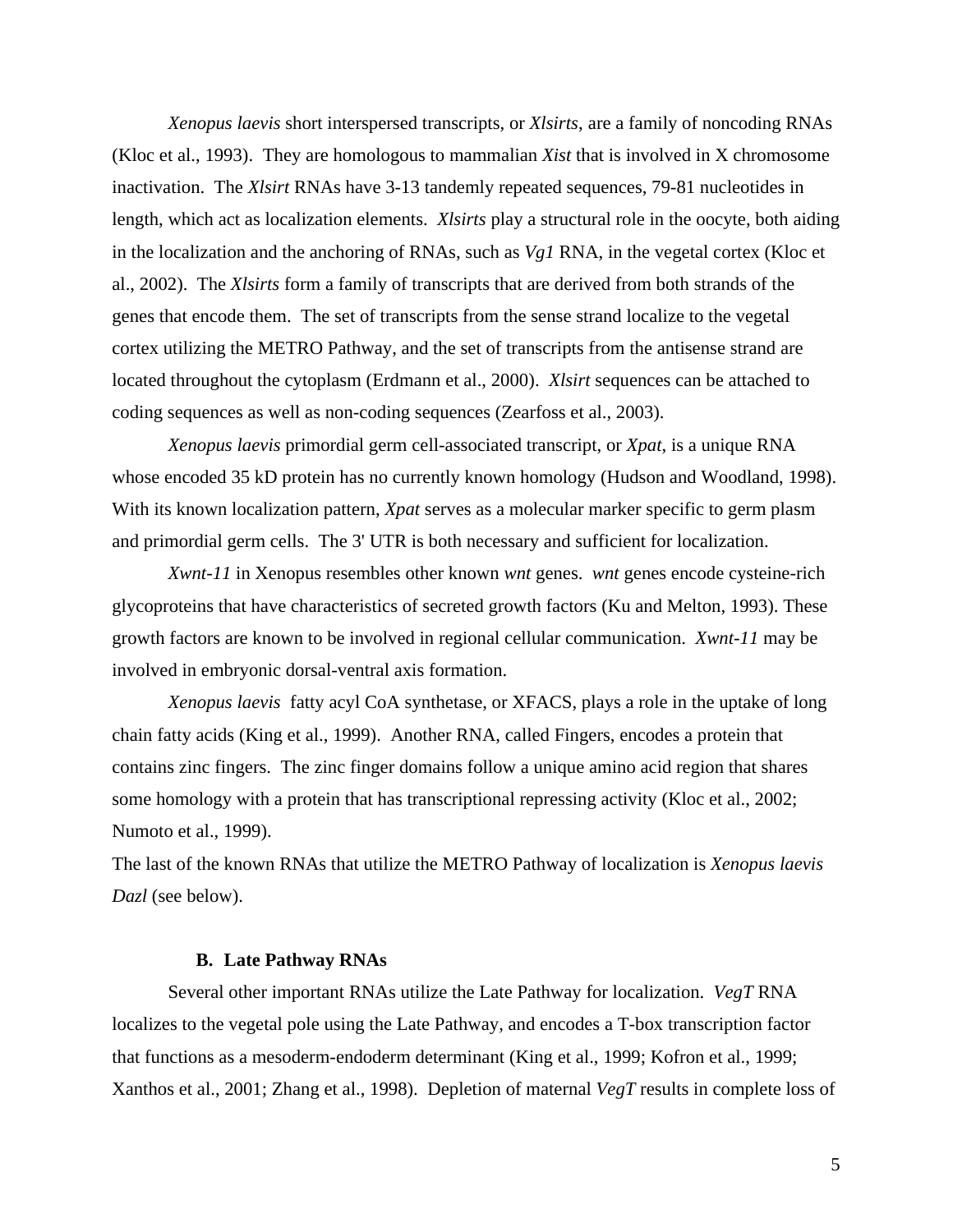both endoderm and mesoderm. *VegT* RNA also plays a role in the localization and/or the anchoring of other RNAs to the vegetal cortex (Heasman et al., 2001). With the maternal *VegT* RNA depleted, normally localized RNAs such as *Xwnt-11* and *Vg1* are no longer localized.

*Vg1*, which uses the same pathway as *VegT*, is a member of the TGF-β family of growth factors and is implicated in the induction of mesoderm (Forristall et al., 1995; Thomsen and Melton, 1993). *Vg1* also plays roles in dorsal/ventral polarity (Kessler and Melton, 1995) and in left/right axis formation (Hyatt and Yost, 1998).

*fatvg* RNA, expressed in the fat bodies of the developing embryos, is very different in that it uses parts of both the Early and the Late Pathways (Chan et al., 2001). In addition to vegetal localization, there are at least ten RNAs that localize to the animal pole of the oocyte (King et al., 1999). Several different mechanisms for their localization have been proposed based on the fact that the RNAs have different localization patterns.

# **III.** *DAZ* **and** *DAZL*

One of the most interesting RNAs that employs the METRO Pathway for vegetal localization is *XDazl*. *DAZ* means "Deleted in AZoospermia", and *DAZL* simply means *DAZ*like. In humans, the *DAZ* gene has been mapped to the long arm of the Y-chromosome, distal Yq11, which is termed the Azoospermia Factor (AZF) region. The AZF region is subdivided into intervals referred to as AZFa, AZFb, and AZFc (Vogt et al., 1996), and candidate genes implicated in oligo- and azoospermia map to each interval (Seboun et al., 1997; Slee et al., 1999). In the AZFa region, the protein product of one gene is similar to a ubiquitin C-terminal hydrolase (Slee et al., 1999). Within the AZFb interval, a gene family is present termed the RBM or RNA binding motif family (Ma et al., 1993). However, it is difficult to pinpoint the role of this gene family due to the presence of up to 40 copies of genes and pseudogenes on the Y chromosome in humans and mice (Elliott et al., 1996; Seboun et al., 1997). The *DAZ* gene maps to the AZFc region (Slee et al., 1999; Yen et al., 1996). Interestingly, humans and greater primates are thus far the only species to possess the *DAZ* gene. Deletions in the *DAZ* gene cluster in humans has been linked to a wide range of spermatic defects, ranging from oligospermia to a complete lack of germ cells, called Sertoli cell only syndrome (Yen et al., 1996).

Humans also possess an autosomal *DAZ* homolog, as do many other organisms including *C. elegans* and mouse. This gene is implicated in the variation of phenotypes that occur as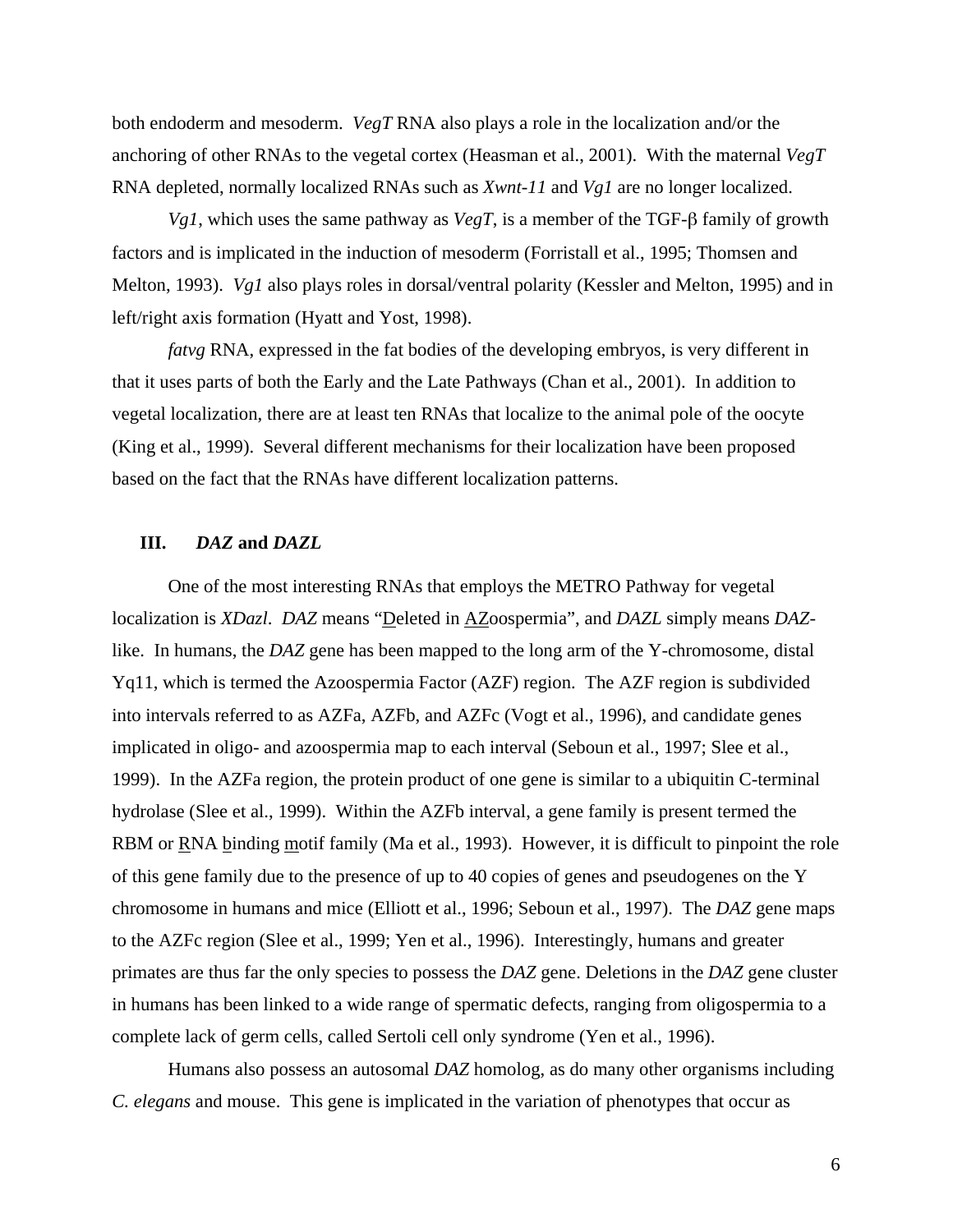spermatic defects in men with malfunctional *DAZ* genes, as the functions of *DAZ* and *DAZL* may be overlapping. The autosomal version, which is referred to as *DAZL*, is thought to play a role in human gametogenesis, but this role is still greatly unexplored. Human *DAZL* maps to chromosome 3, and its predicted protein product is 95% identical to that of *DAZ*. The main difference between the two genes is the presence of a repeated 24 amino acid sequence called a *DAZ* repeat, that is found only once in *DAZL* and 8-18 times in *DAZ* (Xu et al., 2001). Both protein products, as well as *Dazl* proteins in many other organisms contain a common RNA recognition motif or RNA binding domain (RRM or RBD). In addition, the *DAZ* repeat is conserved, although its function is yet to be determined (Yen et al., 1996). The greatest level of homology is in the RRM of *Dazl* proteins, resulting in a highly conserved RNA binding ability. *In vitro*, *X. laevis* Dazl binds to poly (G) and poly (U) RNA efficiently (Houston et al., 1998). There is also weak binding to poly (A) RNA and no binding to poly (C) RNA or ssDNA.

*DAZL* homologs have been discovered in a variety of metazoans, and loss of function analyses reveal an assortment of phenotypes. Mouse *Dazl* maps to chromosome 17 and is required for both spermatogenesis and oogenesis. Neither process occurs when the *Dazl* gene is non-functional (Dai et al., 2001). The human *DAZ* gene allows for partial recovery of the *Dazl* null mouse, demonstrating functional homology in the *DAZ* gene family (Slee et al., 1999). A partial rescue of the *Dazl* null mouse was also achieved by the human *DAZ*L gene (Vogel et al., 2002). Mouse Dazl binds stretches of oligo (U) sequence that are interspersed with G or C residues (Venables et al., 2001).

In *C. elegans*, the *Dazl* gene is required for female meiosis, but it is not necessary for male meiosis (Karashima et al., 2000). In *D. melanogaster*, the *DAZ* homolog called *boule* is required for meiotic entry in spermatogenesis, and loss of *boule* leads to complete infertility as a result of cell cycle arrest just before meiosis. Partial rescue of Drosophila *boule* mutants was achieved by *XDazl* from *Xenopus laevis* (Houston et al., 1998). Zebrafish *Dazl* is expressed in the gonads of both males and females (Maegawa et al., 1999). *ZDazl* is localized to the vegetal cortex of oocytes as well as in the PGCs of embryos. A *ZDazl* null phenotype is not known (Xu et al., 2001). ZDazl protein binds *in vitro* specifically to the sequence 'GUUC' via its RRM; however, as with other *Dazl* proteins, the target RNA *in vivo* is unknown (Maegawa et al., 2002). The *DAZ* repeat of the protein binds polysomes, suggesting a function for this motif. This is the first report of a proposed function for the 24 amino acid repeat.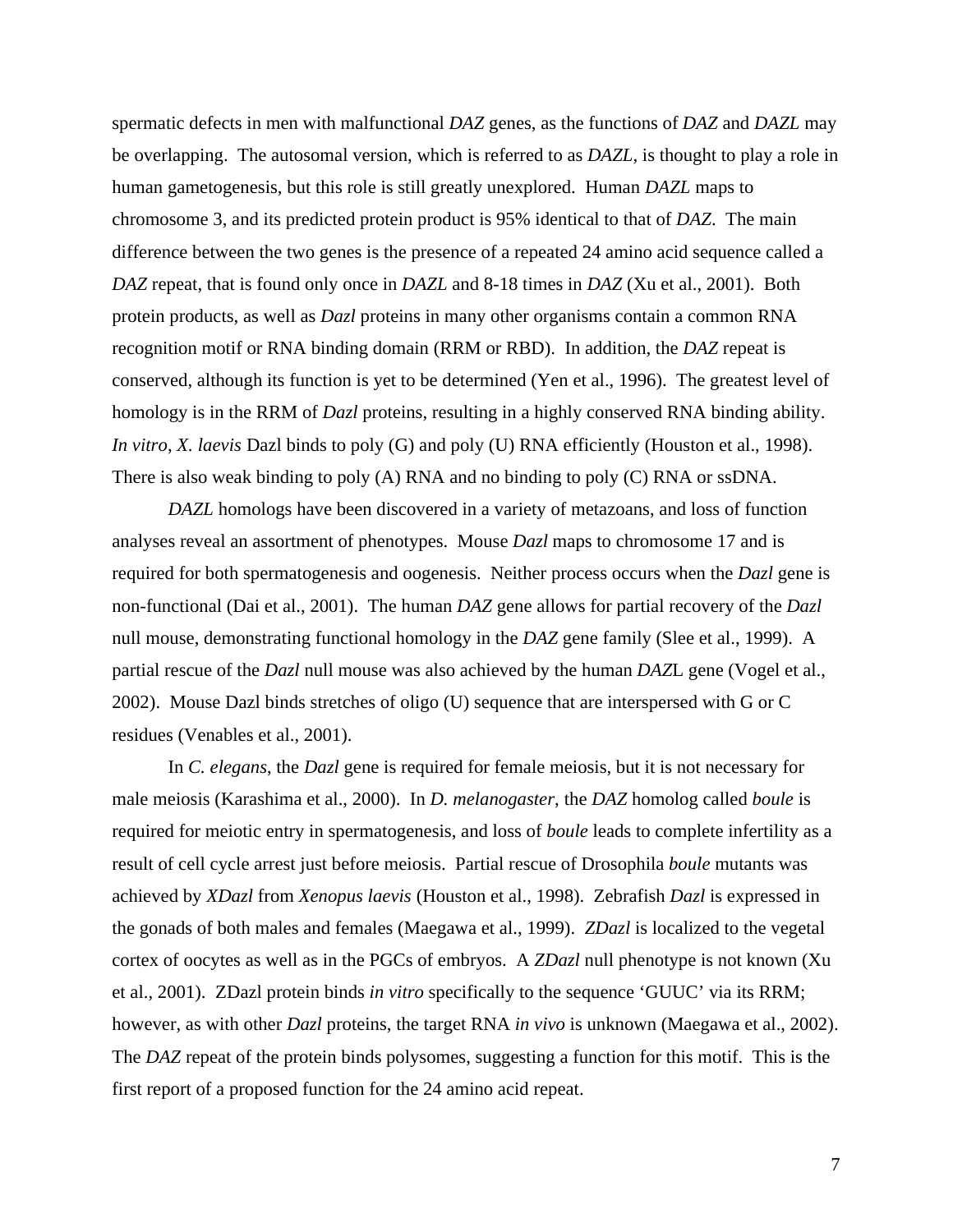In *Xenopus laevis*, *XDazl* is expressed throughout the frog's lifetime. After the mitochondrial cloud fragments, *XDazl* is localized in the vegetal cortex of the oocyte in the matrix of the germ plasm (Kloc et al., 2002). After fertilization, the germ plasm is present in specific vegetal cells as distinct islands. The germ plasm is divided unequally until gastrulation, when it becomes perinuclear, and is then divided equally between daughter cells. The cells that contain the germ plasm and its components throughout early cleavage eventually differentiate to become the primordial germ cells (PGCs). The PGCs begin to migrate at the late tailbud stage, first laterally from the ventral endoderm and then dorsally to the posterior dorsal endoderm, where they accumulate and are incorporated into the lateral plate mesoderm. PGC migration continues in later stages until they reach the developing genital ridges (Houston and King, 2000; Wylie and Heasman, 1976). *XDazl* remains in the PGCs, and remains associated with the gonads in premeiotic spermatogonia and spermatocytes of the frog's testes, or in the oocytes of the developing ovary.

*XDazl* RNA is present from early oogenesis, but detectable levels of the protein are not present until blastula stage, indicating that *XDazl* RNA undergoes translational repression, similar to *Xcat2* RNA (MacArthur et al., 1999). The protein is present from blastula until early tailbud, when the concentration of XDazl protein decreases dramatically. This is the time in development that corresponds to the migratory phase of the PGCs. Tadpoles with few or no PGCs are the result of maternal *XDazl* RNA depletion (Houston and King, 2000). Furthermore, without proper *XDazl* expression, the few PGCs that may form do not migrate to the dorsal mesentery.

An organism that has an interesting expression of *Dazl* is axolotl, *Ambystoma mexicanum*. Axolotl is a urodele amphibian or salamander, in contrast to *X. laevis* which is anuran or frog. *Dazl* is expressed maternally and during embryogenesis, but it is not localized in the manner of *XDazl* (Johnson et al., 2001). This is interesting because both animals are amphibians. *AxDazl* is not confined to specific cells until the migrating PGCs begin to approach the gonad. Based on this observation, Johnson et al. (2001) concluded germ cell determination in axolotl is regulative and does not depend on localized RNAs as in *X. laevis*. In this way, Johnson et al concluded that axolotl, with its regulative germ cell determination, seems to be more like mouse and human.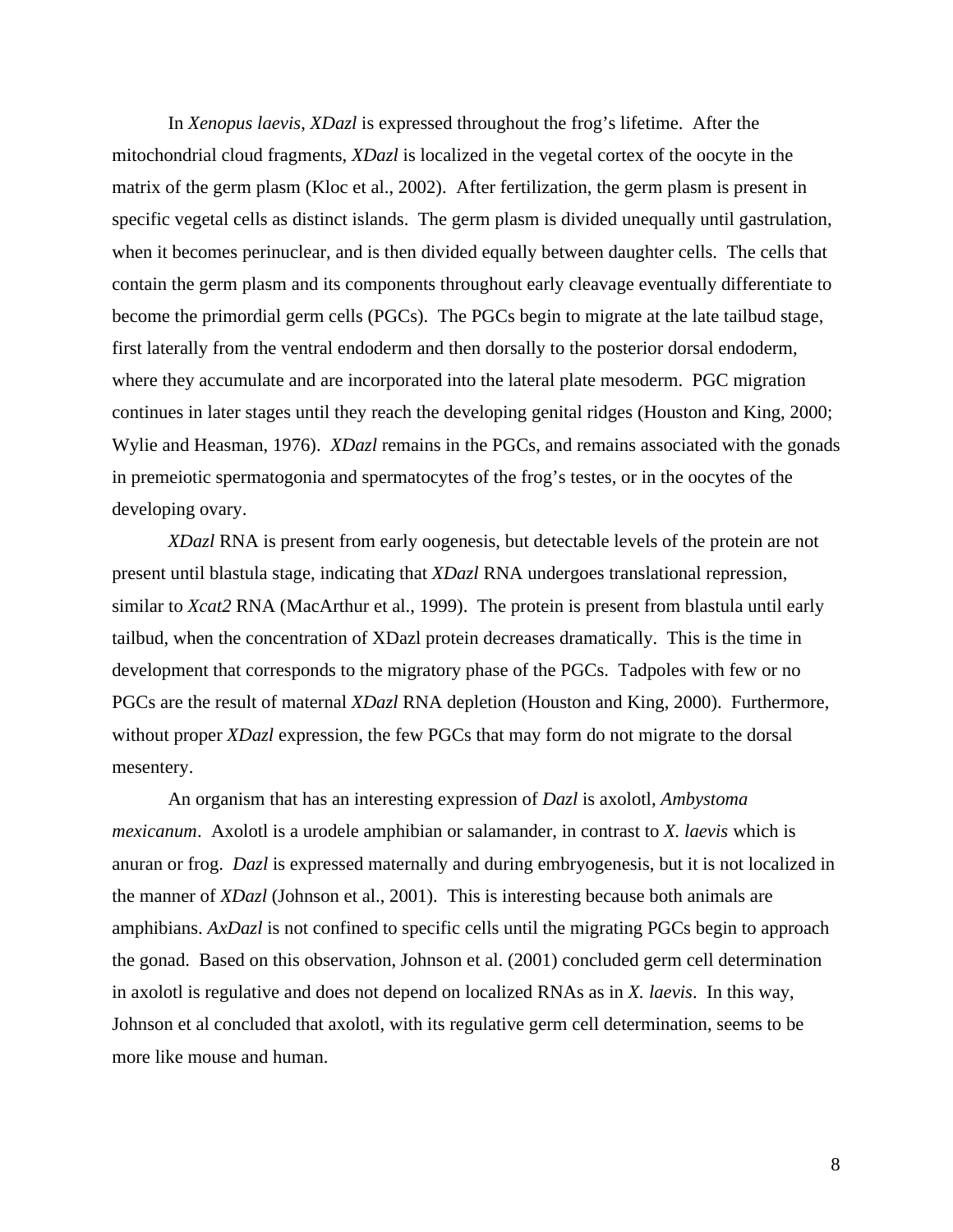# **IV. Objectives**

When anuran and urodele amphibians diverged from their common ancestor, did each take a separate path in germ cell determination? In other words, is the germ plasm dependent determination of germ cells in *X. laevis* the route that all anuran amphibian species follow? Recently, Johnson et al. (2003) concluded just this. Johnson's group propose that the PGCs of urodeles are determined by cellular signaling, and that the PCGs of anurans are determined by germ plasm, without exception (Johnson et al., 2003). This conclusion is the basis for my thesis research. By studying *Dazl* in another anuran species, I hope to draw conclusions regarding germ cell determination in amphibians. The Northern Leopard frog, *Rana pipiens* has germ plasm, but no RNAs localized to the germ plasm have been identified. In this research, I cloned *RpDazl*, in order to initiate an analysis of its expression.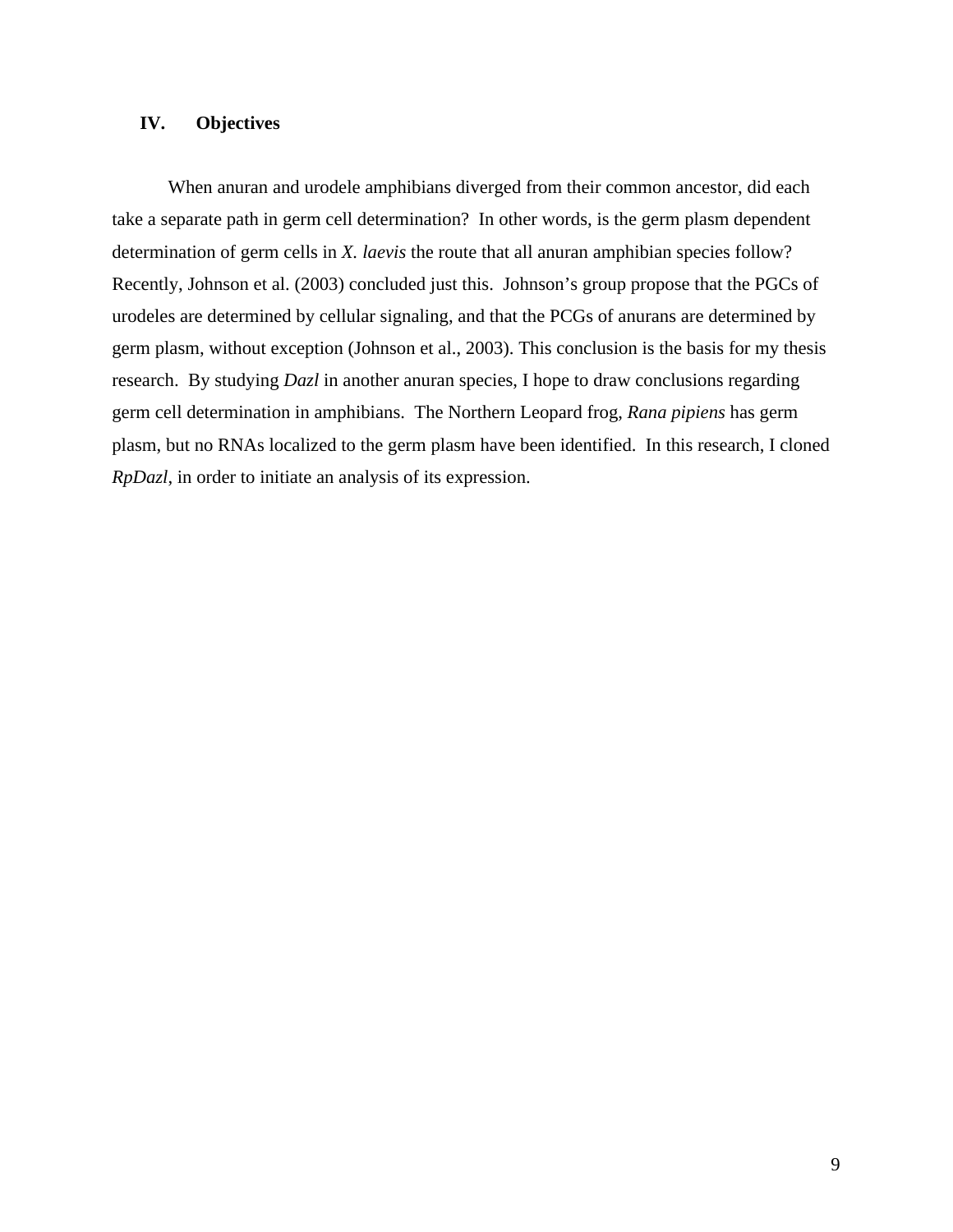# **Methods and Materials**

# **I. cDNA library screen**

#### A. *Rana pipiens* **ovary cDNA library**

Poly A+ RNA from *Rana pipiens* ovary was prepared by Kim Nath and sent to Stratagene® (La Jolla, CA) for library preparation. When received, the Lambda ZAP ® II Custom Library was aliquotted and stored according to the Stratagene protocol. One aliquot was used to titer the library and determine optimal plating density. A sample was also used as a template for polymerase chain reaction (PCR) to be sure that specific genes were present in the library (primers used found in Table 1).

All *E. coli* cells for the library screen were grown as follows. A colony was used to inoculate 50 ml of LB broth that was supplemented with  $10.2\%$  maltose and  $10 \text{mM } MgSO<sub>4</sub>$ . The culture was incubated overnight at 37°C with aeration. After incubation, the culture was transferred to a 50 ml conical tube, and the cells were pelleted by centrifugation for 10 min at 3500 rcf. The supernatant was removed and the cells were resuspended in 25 ml of 10mM  $MgSO<sub>4</sub>$ . The cells were diluted with 10mM  $MgSO<sub>4</sub>$  until the desired optical density reading at 600 nm was achieved.

PCR was performed to amplify cloned inserts throughout the library screen. The standard PCR recipe contained 14 µl sterile nanopure water, 2 µl 10x PCR buffer (-MgCl<sub>2</sub>), 0.6 µl 50 mM MgCl<sub>2</sub>, 0.4 µl 10mM dNTPs, 2 µl template DNA, 1 µl forward primer (10 µM), 1 µl reverse primer (10 µM), and 0.2 µl Taq polymerase. Template DNA for a PCR consisted of 100-500 ng of plasmid DNA or approximately 1/20 of an RT reaction cDNA product. Customarily, a master mix was prepared, especially if the same template or primers were utilized in several PCR samples. The samples were prepared in thin-walled PCR tubes and the experiment took place in a Biometra® PCR machine. Following typical parameters, the program began with an initial denaturation of 5 min at 94°C. Cycles of 50 sec at 94°C, 50 sec at 55°C, and 50 sec at 72°C were repeated 23-35 times before a 10 min final extension at 72°C. The machine was programmed to hold the samples at 4°C until a gel was ready to run for visualization of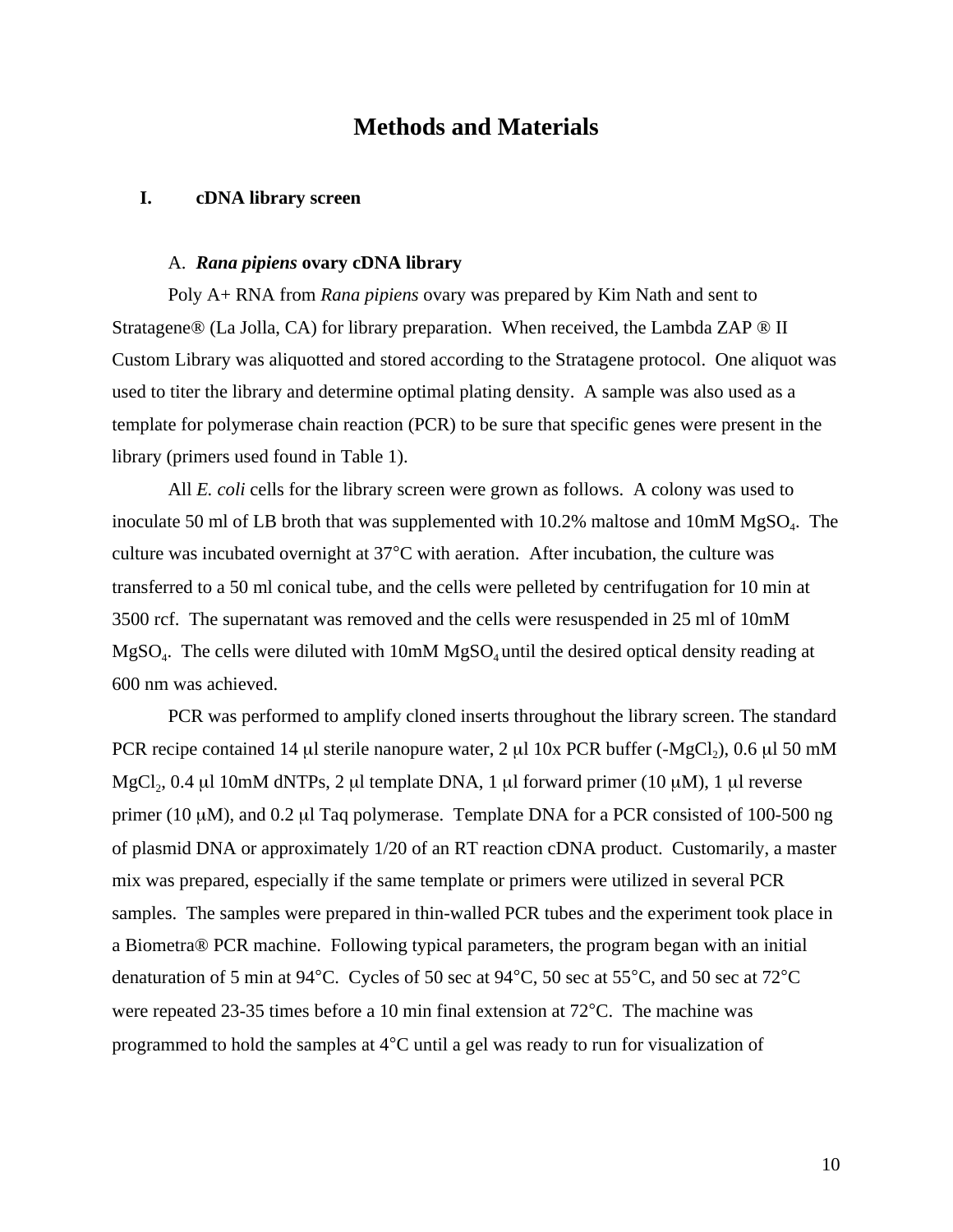| <b>Gene</b>     | Primer Sequence (5'-3')                                                                                                                                                                         | <b>Primer Source</b>                                                                                  | <b>Expected product</b>                                                                                  |
|-----------------|-------------------------------------------------------------------------------------------------------------------------------------------------------------------------------------------------|-------------------------------------------------------------------------------------------------------|----------------------------------------------------------------------------------------------------------|
|                 |                                                                                                                                                                                                 |                                                                                                       | sizes of primer sets                                                                                     |
| <b>RpVasa</b>   | Forward:<br><b>GGCGTTGAATCTAGTGCA</b><br>Reverse:<br>CAACACAAGGTAGCGCAA                                                                                                                         | Yvonne Beckham,<br>unpublished                                                                        | $\sim$ 300 base pairs                                                                                    |
| <b>RpVegT</b>   | Forward:<br><b>CCTTTGGACAACTGCAGA</b><br>Reverse:<br>GACTGCAGTAAACTCAGTCT                                                                                                                       | Yvonne Beckham,<br>unpublished                                                                        | $\sim$ 300 base pairs                                                                                    |
| $RpTFIII\alpha$ | Forward:<br>ATGCGGTAAAGGCTTTGTGA<br>Reverse:<br>AATGACTAGCTGCCAAGTGT                                                                                                                            | Gene sequence<br>obtained from<br>database<br>(GenBank Acc #<br>M85211), primers<br>designed manually | 399 base pairs                                                                                           |
| <b>RpDazl</b>   | Set A:<br>Forward (FA):<br>CTGGTGTGTCGAAGGGAT<br>$Reverse(RA)$ :<br><b>GCTTGCTTGGTATGCCAA</b><br>Set B:<br>Forward (FB):<br>CGAAGGGATATGGTTTTGTCT<br>Reverse (RB):<br><b>CCACCTTGGAAACATCCT</b> | Primers designed<br>manually from<br>386 bp sequence<br>obtained by<br><b>Yvonne Beckham</b>          | FARA:<br>317 base pairs<br>FARB:<br>337 base pairs<br>FBRA:<br>308 base pairs<br>FBRB:<br>328 base pairs |

Table 1: **Primer sequences and sources as well as expected product sizes for several specific** *Rana pipiens* **RNAs.** These primers were used in a PCR experiment for using *R. pipiens* ovary cDNA library as a template, demonstrating that all RNAs were present in the library (Fig 2). The same primers were used in a PCR experiment using cDNA that was prepared from *R. pipiens* ovarian RNA, demonstrating maternal expression of the RNAs (Fig 15).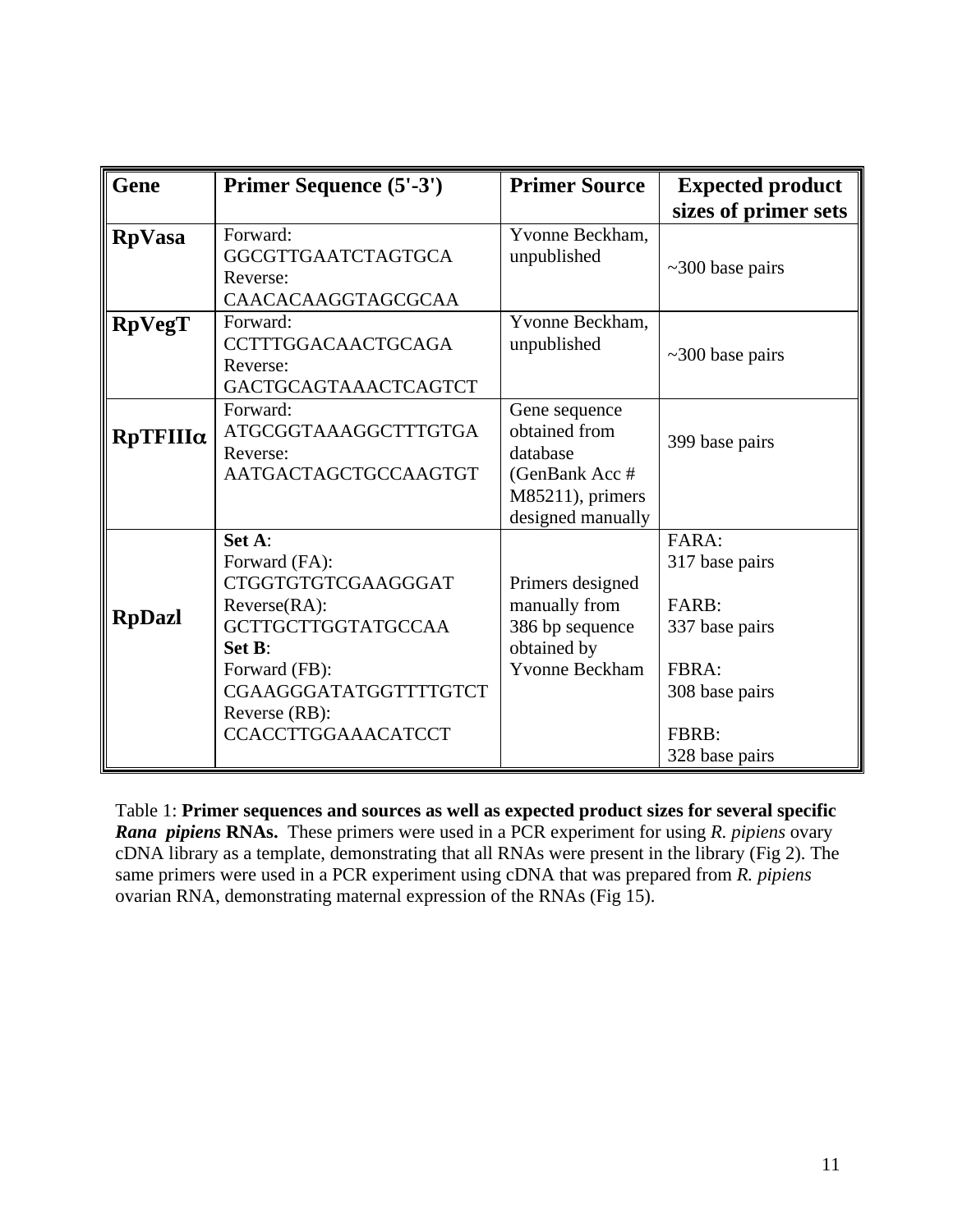the PCR results. Some parameters of the PCR program were adjusted pending factors such as the primer annealing temperatures and expected product sizes. All primers were ordered from Integrated DNA Technologies (IDT) and were diluted in sterile nanopure water to a stock of 1  $\mu$ g/ $\mu$ l. Working stocks (10 $\mu$ M) were made from this suspension as needed.

To each PCR product, 2 µl of tracking dye was added. Also, a DNA ladder was prepared by adding  $0.5-2.0 \mu$ g ladder, 16-17  $\mu$ l sterile water, and 2  $\mu$ l tracking dye to a sterile microcentrifuge tube. The ladder was one of several that were utilized; 100 base pair ladder (Roche Molecular Biochemicals, Indianapolis, IN), Lambda DNA BstE II digest (New England BioLabs® Inc., Beverly, MA), or 1 Kb Plus ladder (Invitrogen™, Carlsbad, CA). A 1% agarose gel was prepared and supplemented, after melting, with 2 µl of ethidium bromide (stock concentration of 10 mg/ml) per 50 ml of gel. The gel was poured and allowed to solidify. Samples were loaded in the gel wells via a pipette and the gel was run in an electrophoresis apparatus containing 0.5x TBE buffer at 100 volts. After electrophoresis was complete, the gel was viewed using a transilluminator and photographed.

# **B. Primary library screen**

# **a. Plating and filter lifts**

The library was plated at optimal conditions as determined by the titering, resulting in approximately 45,000 plaques per 14-cm plate. This was carried out by allowing 11µl of a 1:1000 dilution of the library in SM Buffer (Stratagene Lambda ZAP® II Library Instruction Manual) to infect 600 $\mu$ l of XL1 Blue MRF' *E. coli* cells, diluted in MgSO<sub>4</sub> to an OD<sub>600</sub> of 0.48 for 15 min at 37°C. The genotype of the XL1 Blue MRF' strain *E. coli* cells is: Δ(mcrA) ∆(mcrCB-hsdSMR-mrr) 173 endA1 supE44 thi-1 recA1 gyrA96 reIA1 lac [F' proAB lacI<sup>q</sup>Z∆M15 Tn10 (Tet<sup>r</sup>)]. The infected cells were combined with 8ml of NZY top agarose (Stratagene Lambda ZAP® II Library Instruction Manual) that had been melted and cooled to 55°C, and the mixture was poured immediately onto NZY agar plates. The plates were swirled to spread the infected cell mixture evenly. The twenty-nine 14-centimeter plates from 29 identical tubes of library/ cells that were poured were inverted and incubated at 37°C for 7.5 hrs. After the elapsed time, plaques, or areas that represent where the phage has lysed the *E. coli* cells, had formed on the plates. At this time, the plates were moved to 4°C for storage.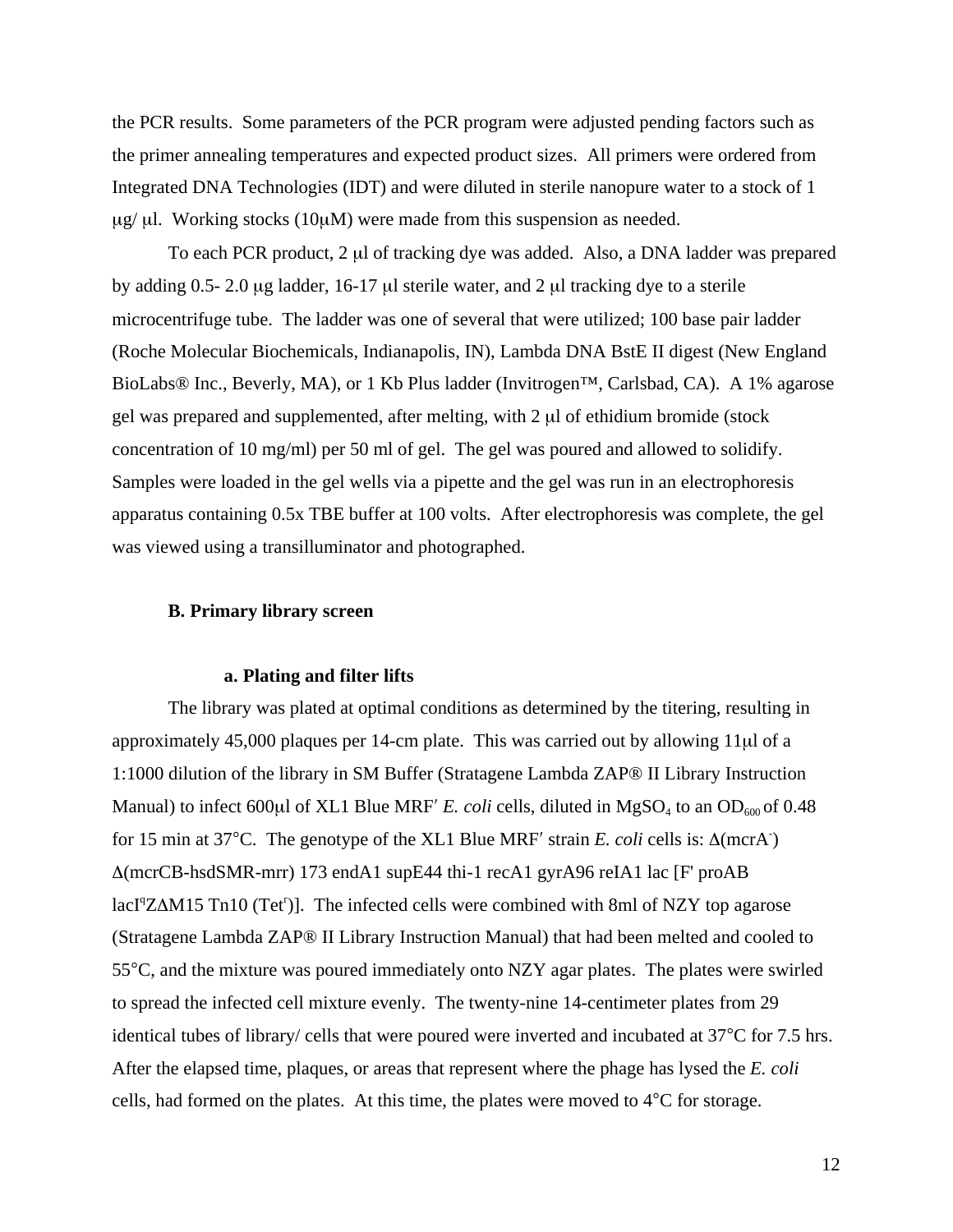Filter lifts were then performed on 24 plates following the protocol given by Stratagene®. Two rounds of lifts were carried out for each of the 24 plates and several were selected for a third filter lift. For a filter lift, a nylon membrane (Hybond™-NX; Amersham Pharmacia Biotech, Piscataway, NJ) was carefully laid on the plate and left for 2 min (first round), 4 min (second round), or 6-8 min (third round). During this time, a hypodermic needle filled with India ink was used to mark the filters and plates in an asymmetric manner so that orientation could be maintained throughout the screen. After the proper time had elapsed, the membrane was carefully lifted from the plate and placed through a series of solutions. First, the membrane was washed for two minutes in a denaturant solution (0.5N NaOH/1.5M NaCl). Second, the membrane was washed for 5 min in a neutralization solution (0.5M Tris buffer pH 8.0/ 1.5M NaCl) in order to stop the denaturing process, and finally rinsed twice in 2x SSC. The DNA was irreversibly bound to the membrane by ultraviolet crosslinking (Spectrolinker XL-1000 UV Crosslinker;  $1200 \times 100 \mu J/cm^2$ . Once the membranes dried completely, they were wrapped in foil and stored at room temperature for future use.

# **b.** *RpDazl* **probe preparation**

A DNA *RpDazl* probe for screening the ovary cDNA library was prepared by radioactive PCR. The plasmid that was utilized was obtained from Yvonne Beckham and contained 386 bp of *R. pipiens Dazl* that she had previously isolated by degenerate PCR. The recipe for PCR probe labeling with <sup>32</sup>P was as follows: 2µl 10x PCR buffer  $(-MgCl<sub>2</sub>)(Invitrogen<sup>TM</sup>)$ , 5µl <sup>32</sup>PdCTP,  $3\mu$ l 10 $\mu$ M dNTP mix, 0.6 $\mu$ l 50 mM MgCl<sub>2</sub>, 1 $\mu$ l 10 $\mu$ M forward primer, 1 $\mu$ l 10 $\mu$ M reverse primer, 100 ng plasmid DNA, and 0.2µl Taq polymerase. The volume of the reaction was adjusted to 20µl with sterile nanopure water. The PCR was run at 30 cycles with a denaturing temperature of 94°C, an annealing temperature of 54.8°C, and an extension temperature of 72°C.

A scintillation counter was used to determine the total number of counts and the percentage of the radiolabeled nucleotides incorporated. One microliter of the PCR product was added to a scintillation tube that contained 9ml of Ultima Gold™ scintillation fluid (PerkinElmer, Inc., Boston, MA). The remainder of the PCR product was then purified using the ProbeQuant G-50 Micro Column system (Amersham Pharmacia Biotech). One µl of the resulting purified probe, whose total volume was approximately 66µl, was added to another scintillation tube containing 9ml of scintillation fluid. Along with a blank tube containing only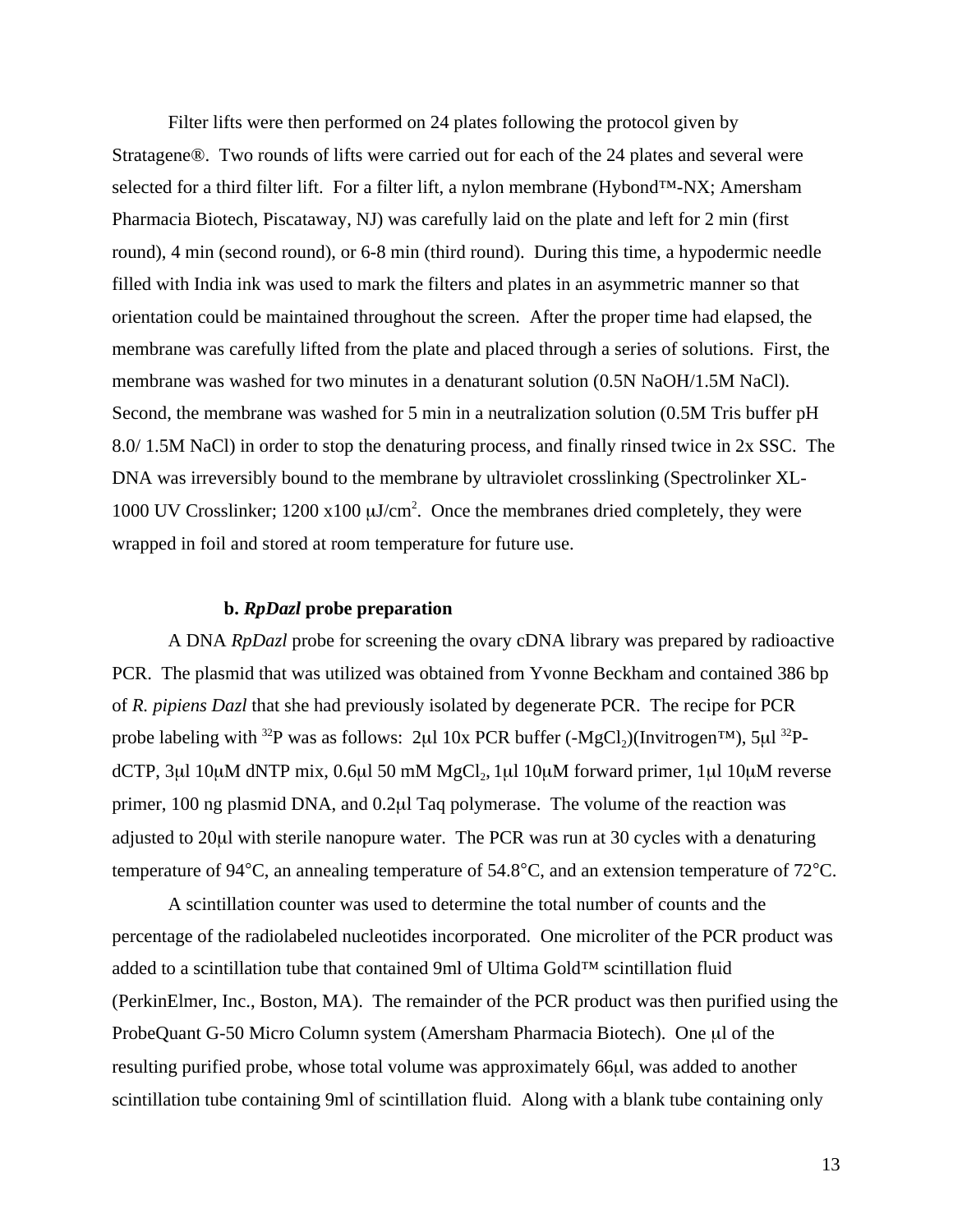scintillation fluid, the counts per min (cpm) of each tube were determined. The total counts of the probe were calculated by multiplying the cpm of the purified probe by the total volume obtained in microliters. The percentage of radiolabeled nucleotide incorporation, which was used to judge the success of the PCR, was determined by dividing the purified probe cpm by the PCR product cpm before purification and multiplying by 100. The percentage of radiolabeled nucleotide incorporation varied slightly, with the highest being 11.7%. The lowest was 0.6% incorporation, but the total volume of the probe did not matter as the total counts served as the main parameter for probe use. This meant that multiple PCR products could be combined to obtain the counts necessary for hybridization.

# **c. Filter hybridization**

The total number of counts needed for hybridization to the library filters was determined by the milliliters of hybridization buffer that is required for the procedure, which in turn is determined by the area in square centimeters of the filters to be hybridized. For the primary screen, it was established that  $1.25 \times 10^8$  total counts would be needed. Five independent PCR reactions were required to obtain this number of counts.

With the DNA facing downward, the filters were placed one at a time in a Tupperware container that contained 62.4ml of hybridization buffer. Final concentrations of the hybridization buffer ingredients were 50% deionized formamide, 2x Denhardt's solution, 0.5% sodium dodecyl sulfate, 5x SSPE (Sambrook, Fritsch, and Maniatis, 1989), and 100µg/ml heat denatured salmon sperm DNA. The filters were rocked gently in a hybridization oven for 2 hrs at 45°C. Towards the end of the prehybridization period, 62.4ml of fresh hybridization buffer were preheated to 45°C in a water bath. Also, fresh salmon sperm DNA and the probe were combined and denatured by heating for 10 min at 98°C. As soon as the probe and salmon sperm DNA were denatured, they were chilled immediately on ice for 10 min. When the prehybridization had finished, the filters were carefully removed from the container and the buffer was discarded. The fresh, preheated buffer was added to the container, the probe/salmon sperm DNA solution was placed into the buffer via pipette, and the container was swirled gently. The filters were then placed into the solution one at a time with the DNA side facing downward. The filters were rocked gently in a 45°C hybridization oven overnight.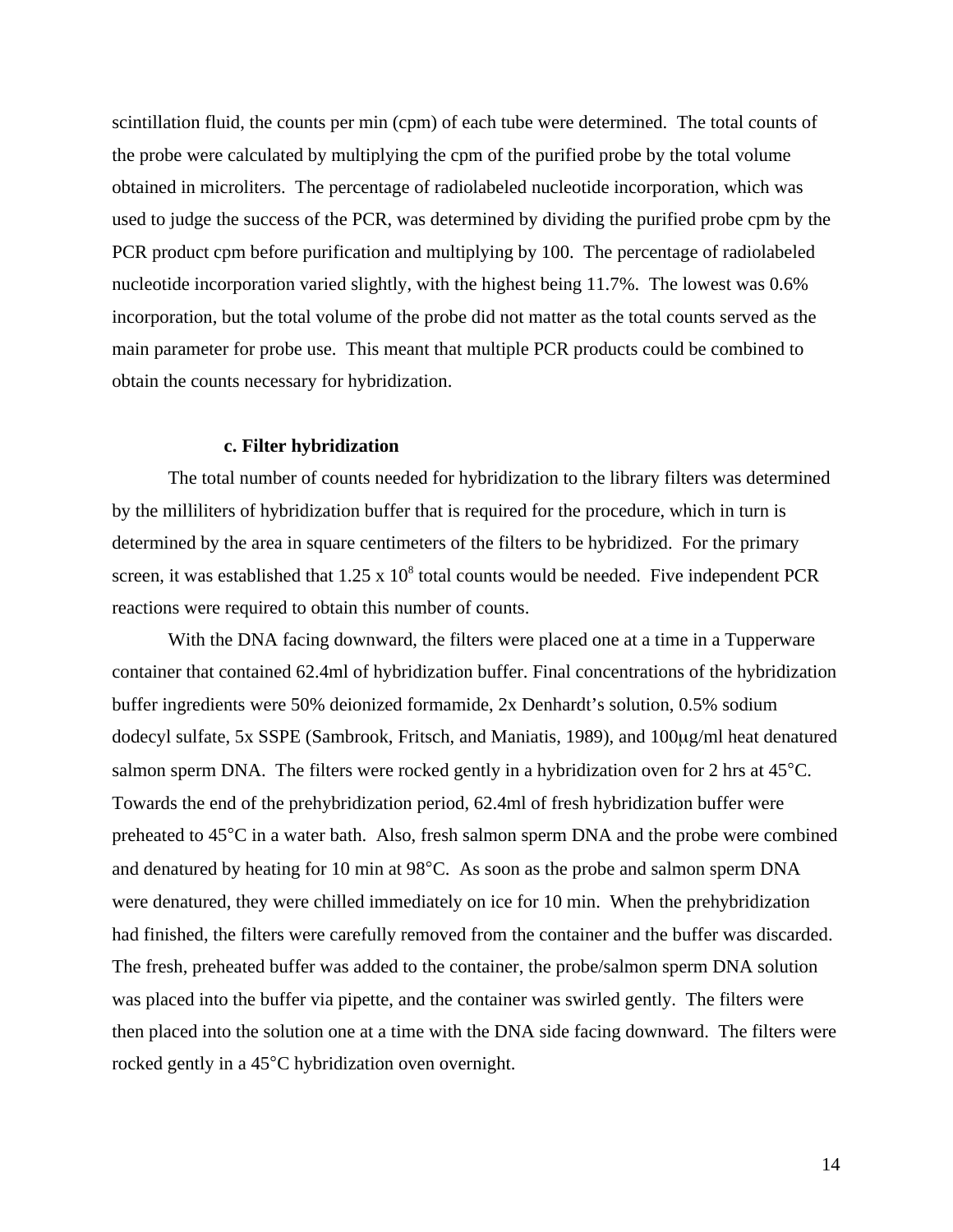The following day, the filters went through a series of washes before they could be exposed to X-ray film. The filters were removed and the radioactive hybridization buffer was disposed of in the proper waste container. To the now empty container, 250ml of 1x SSPE, 0.5% SDS was added, and the filters were replaced one at a time, avoiding bubbles. The filters were rocked at room temperature for 15 min. During this time, 250ml of 1x SSPE, 0.5% SDS was placed in a new container and preheated in the hybridization oven at 45°C. After the room temperature wash, the filters were moved one at a time to the new container with the pre-warmed wash solution and were rocked gently at 45<sup>°</sup>C for 20 min. Following a second twenty-minute wash at 45<sup>o</sup>C, the filters were rinsed briefly in 2x SSC to remove as much SDS as possible.

The filters were placed, DNA side down, on Saran wrap-covered filter paper. The entire setup was covered in another piece of Saran wrap, avoiding bubbles, and the filters were placed into an autoradiography cassette. The cassette was taken to the dark room where a sheet of medical X-ray film (Fujifilm, Tokyo, Japan) was placed on the filters, and the cassette was sealed and labeled. The cassette was exposed for 71 hrs at -80°C with an intensifying screen, after which the film was developed. After this first exposure, it was noted that some of the filters were too dark, so a second exposure was performed for 20 hrs. To find potentially positive plaques, the film was examined on a light box. Plates were lined up on top of their respective filters using the India ink marks that were placed on the plates during the filter lifts. Anywhere that there was a dark spot on the film that corresponded with an isolatable plaque on the plates, the plaque was picked. To isolate a plaque, the wide end of a glass pipette was used to cut out the portion of agar that contained the plaque. The agar piece was placed into a microcentrifuge tube that contained 500 µl SM buffer. Once all the potentially positive plaques were picked and placed into the tubes, 20 µl chloroform was added to each tube and the tubes were vortexed to release the phage particles into the buffer. These tubes were stored at 4°C, where they can remain for up to six months. The 18 plaques that were picked between the two exposures were checked by PCR using 2 µl of the phage-containing buffer as template and *RpDazl* exact primers that had been designed previously. Five samples amplified by PCR and were selected for the secondary screen.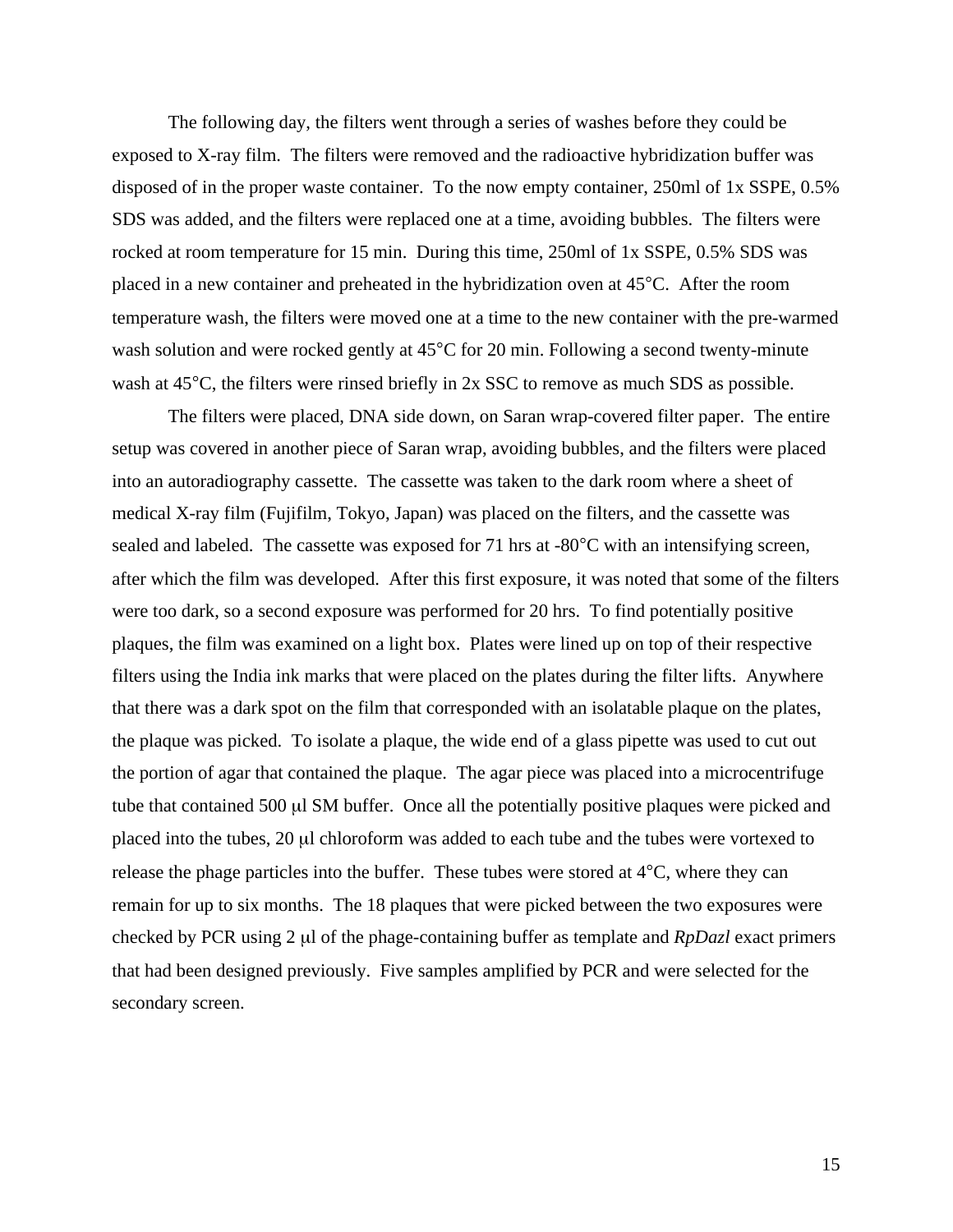## **C. Secondary library screen**

NZY agar plates, 9 cm diameter, were poured and allowed to solidify. Fresh XL1 Blue MRF<sup>'</sup> *E. coli* cells were grown and the optical density optimized as with the primary screen. Dilutions of 1:100 and 1:1000 in SM buffer were made of the primary screen's resultant phage that amplified by PCR. Ten microliters of the phage dilutions were allowed to infect 200 µl of the *E. coli* cells as for the primary screen. The infected cells were combined with 4 ml of NZY top agarose that had been melted and cooled to 55°C, poured immediately onto the NZY agar plates. The plates were incubated at 37°C until plaques formed (8.5 hrs). It was decided that the 1:1000 dilution of the phage was best for the secondary screen due to the number of plaques that formed, 100-200 per plate being optimal. Filter lifts were performed as before.

Six filters were selected for the hybridization, all of the 1:1000 filters and one of the 1:100 filters, and it was calculated that 15.6 ml of hybridization buffer and 7.8 x  $10^6$ -1.6 x  $10^7$ total cpm were needed for the secondary screen. The radioactive probe was prepared by PCR as before, and enough counts were obtained in one 50 µl PCR reaction, in which the volumes of all ingredients were simply multiplied by 2.5. The same procedure was followed for the prehybridization and the hybridization that was followed for the primary screen, only reducing the size of the Tupperware container used and utilizing smaller volumes of solutions. The radioactive filters, after washing, were exposed on X-ray film for approximately 20 hrs.

Using the five plates that contained the 1:1000 dilutions of the phage and the corresponding film, three plaques were picked from each plate. The fifteen plaques were picked using the narrow end of a glass pipette and the resultant agar piece was placed in a microcentrifuge tube with 500 µl SM buffer. As before, 20 µl chloroform was added and the tubes were vortexed. The seven samples that produced the sharpest bands by PCR were selected for the tertiary screen and were named A-G.

# **D. Tertiary library screen**

Each of the seven potentially positive phage from the secondary screen was diluted in SM buffer to two different dilutions, 1:100 and 1:200. Ten µl of each was allowed to infect 200 µl of XL1 Blue MRF′ *E. coli* cells. Plates were poured and incubated in the same manner as for the secondary screen. Both dilutions of the plugs resulted in well-isolated plaques, so filter lifts were performed on all plates and one filter for each was selected for hybridization. The 1:100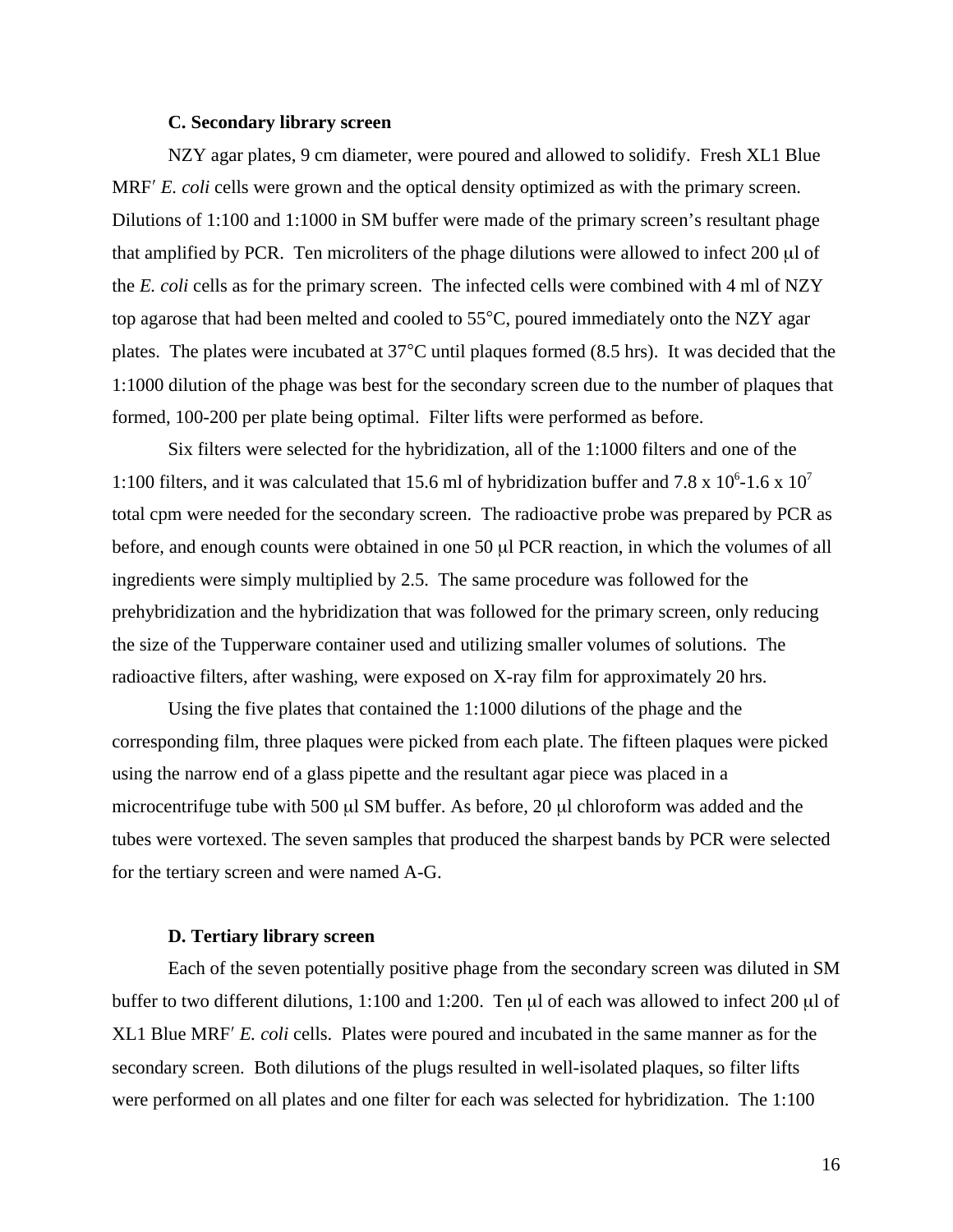dilution plate was used for samples A, E, and F; the 1:200 dilution was selected for samples B, C, D, and G, based on the number and arrangement of the plaques. One 50 µl PCR reaction resulted in a probe with 3.24 x  $10^7$  counts and between 9.1 x  $10^6$  and 1.8 x  $10^7$  counts were needed with the 18.2 ml of hybridization buffer to be used. Prehybridization, hybridization, washes and overnight film exposure were performed as per the secondary screen. The number of plaques was counted on each plate, and the number of positives from the film was counted to determine the percentage of positives. One plaque from each plate was picked as they were for the secondary screen, and all seven amplified by PCR.

## **E. Preparation of a concentrated phage stock**

To prepare a concentrated phage stock, the plugs of interest (A-G) had to be replated in such a manner that confluent lysis was achieved. In duplicate,  $20 \mu l$  of the undiluted tertiary screen phage in SM buffer was allowed to infect 200 µl of XL1 Blue MRF′ *E. coli* cells for 15 min at 37°C. Four ml of NZY top agarose was added to the infected cells, and they were plated as before. The fourteen resultant plates were incubated overnight to achieve complete lysis.

To each lysed plate, 5 ml of SM buffer was added, and the plates were swirled to distribute the buffer evenly. These were incubated overnight on an orbital shaker at 4°C. With elution being complete the following day, as much of the buffer as possible was pipetted off the plates and into a 15 ml conical tube, combining the duplicates. The plates were set at an angle and allowed to sit for 10 min to allow any residual buffer to settle on one side, which was then carefully pipetted into the corresponding conical tube. One ml of chloroform was added to each tube, and the tubes were vortexed for 30 seconds each. Once the lysed cells settled to the bottom of the tube, they were centrifuged for 10 min at 3000 rpm. The phage supernatant (the top of three distinct layers) was carefully moved to a new tube where 25 µl chloroform was added. After a short vortex, the concentrated phage stocks were stored at 4°C in the dark.

## **F. Single clone excision**

The cloned inserts of unknown size were in the multiple cloning site of a pBluescript phagemid packaged in a linear Lambda Zap II phage. The single clone excision will result in pBluescript phagemid in filamentous phage that can be plated via bacterial transformation. Cells and protocols were supplied with the Lambda ZAP II cDNA library (Stratagene). Previous to the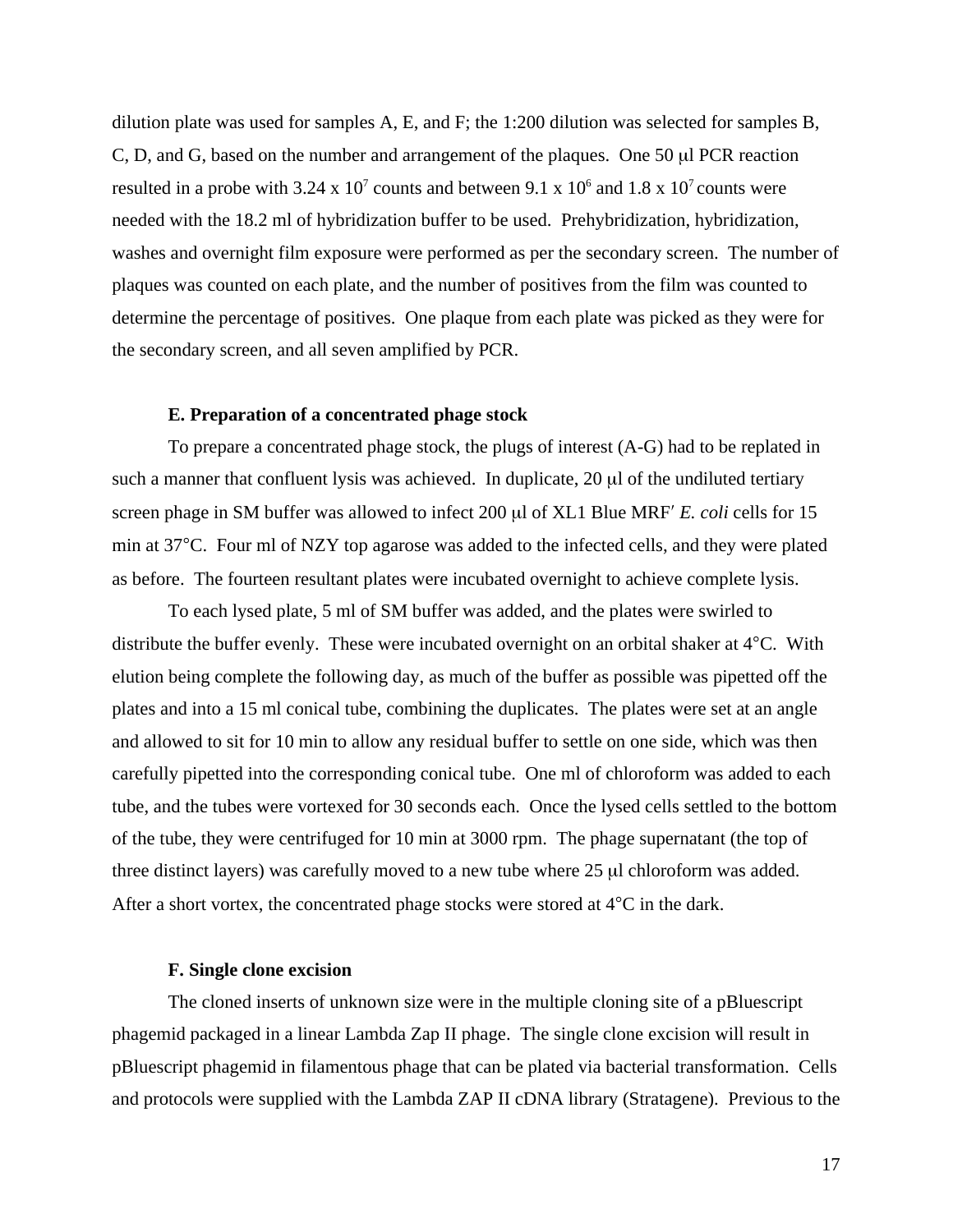experiment, the ExAssist helper phage was titered and amplified according to the Stratagene protocol. For the excision itself, 200 µl of XLI Blue MRF' cells at an  $OD<sub>600</sub>$  of 1.0 were combined with 250 µl of concentrated phage stock and 1 µl of the amplified ExAssist helper phage in a Falcon 2059 polypropylene tube. All tubes were incubated for 15 min at 37°C, after which 3 ml of LB broth was added. The tubes were incubated in a 37<sup>°</sup>C bacterial shaker for 6 hrs, and in a 65°C water bath for 20 min, followed by centrifugation at 5000 rpm for 15 min. The supernatant was carefully moved to a new polypropylene tube. This stock was placed at 4°C for storage. SOLR *E. coli* cells were grown overnight in LB broth, supplemented with 0.2% maltose and 10mM MgSO<sub>4</sub>. The genotype of the SOLR strain *E. coli* cells is: e14 (McrA) ∆(mcrCB-hsdSMR-mrr) 171 sbcC recB recJ uvrC umuC::Tn5 (Kan<sup>r</sup> ) lac gyrA96 relA1 thi-1 endA1  $\lambda^R$  [F' proAB lacl<sup>q</sup>Z $\Delta M15$ ] Su (nonsupressing). The cells were pelleted on the following day, resuspended in 10mM MgSO<sub>4</sub>, and diluted to an  $OD_{600}$  of 1.0. LB plates supplemented with filter-sterilized ampicillin were poured and allowed to solidify. In seven microcentrifuge tubes, 100 µl of the phage supernatant from the excision experiment (samples A-G) were combined with 200  $\mu$ l of SOLR cells and in another set of tubes, 10  $\mu$ l of the phage supernatant (A-G) were combined with the same volume of cells. All of the tubes were incubated at 37°C for 15 min, and 200 µl of this mixture was plated on the LB-Amp plates. The mixture was spread evenly over the plate with a cell spreader and the plates were inverted for overnight incubation at 37°C. Resultant colonies were picked and used to inoculate 5 ml of LB-Amp broth in 2059 polypropylene tubes, which were incubated overnight in a 37°C bacterial shaker.

Plasmid DNA was purified from each preparation the following day using Promega's Wizard ® Plus Miniprep DNA purification system. The 11 resultant samples were set up for a restriction enzyme digest to determine the size of the cloned insert that each phage/plasmid contained. Typically, a restriction enzyme digest consists of 1µg of DNA, 1 µl or 15 units of each restriction enzyme used, 2  $\mu$  of the appropriate buffer, and the reaction is brought up to 20 µl with sterile nanopure water in a microcentrifuge tube. The concentration of the DNA was determined by a spectrophotometer reading at  $OD<sub>260</sub>$ . For these samples in particular, the concentration of four samples could not be determined, and 2 µl was the chosen volume for the digest. The enzymes that were chosen to digest the pBluescript plasmid were *ApaI* and *SpeI*, to which 10x L buffer (Takara Bio Inc., Japan) was determined to be appropriate. The tubes were incubated for 1 hr at 37°C, during which time a 1% agarose TBE gel, with 10 µg ethidium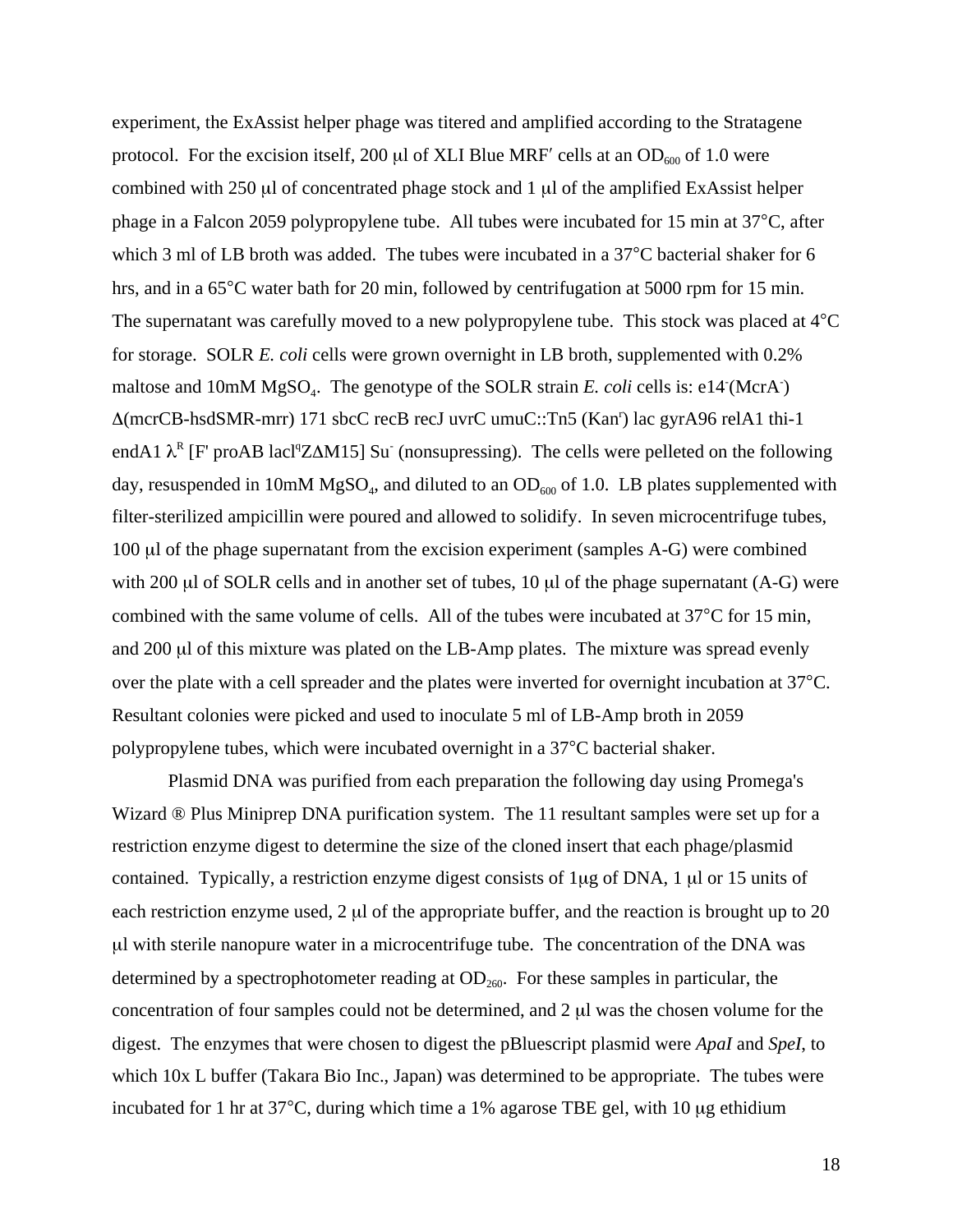bromide per 25 ml gel for visualization, was poured and allowed to solidify. After the incubation period, 2 µl of tracking dye was added to each sample and the gel was loaded and run at 100 volts/cm. Nine of the eleven samples were transformed into XLI competent cells. For a bacterial transformation,  $1-2 \mu$  of DNA was combined with at least 100  $\mu$  of competent cells and incubated on ice for at least 30 min. The mixture was heat shocked at 42°C for 45 seconds, after which the volume was brought up to 1 ml with SOC media or LB broth. The transformation solution was incubated at 37°C for 1-2 hrs. At this point the cells can be plated on LB-Amp plates. The entire volume was not plated on the same plate; 200 ul proved a sufficient volume in order to obtain well-isolated colonies. Colonies that resulted from this transformation were used to inoculate 5 ml of LB-Amp broth, and were incubated overnight at 37°C in a bacterial shaker.

Plasmid DNA was purified from these preparations the following day again using Promega's Wizard ® Plus Miniprep DNA purification system (Madison, WI). Quantification by spectrophotometry could again not be used, so the resultant plasmid DNA was quantified by agarose gel electrophoresis. Onto a 1% agarose TBE gel with ethidium bromide for visualization, plasmid DNA of known concentration was loaded at several dilutions. The eleven samples were loaded at both original concentration and at a 1:3 dilution. The resulting bands were compared to the bands from the DNA of known concentration and its dilutions. Estimates of the concentrations were assigned based on band similarities in intensity.

# **G. DNA sequencing**

All DNA sequencing was performed at the DNA Sequencing Core Facility, at the University of Pittsburgh's Molecular Medicine Institute. The samples were prepared according to the Facility's protocol. Each sequencing sample was prepared in a sterile microcentrifuge tube with 300-500 ng of DNA and 1 µl of primer, which was brought up to 13 µl with sterile nanopure water. One DNA sample was selected for sequencing based on insert size as determined by restriction enzyme digest, and all sequencing performed was performed on the same sample throughout. Both the top strand and the bottom strand were sequenced with primers that were designed as the experiment progressed (Table 2).

After obtaining results from one primer, a new primer was designed from the resultant sequence. The reverse complement of some sequences was utilized, and a set of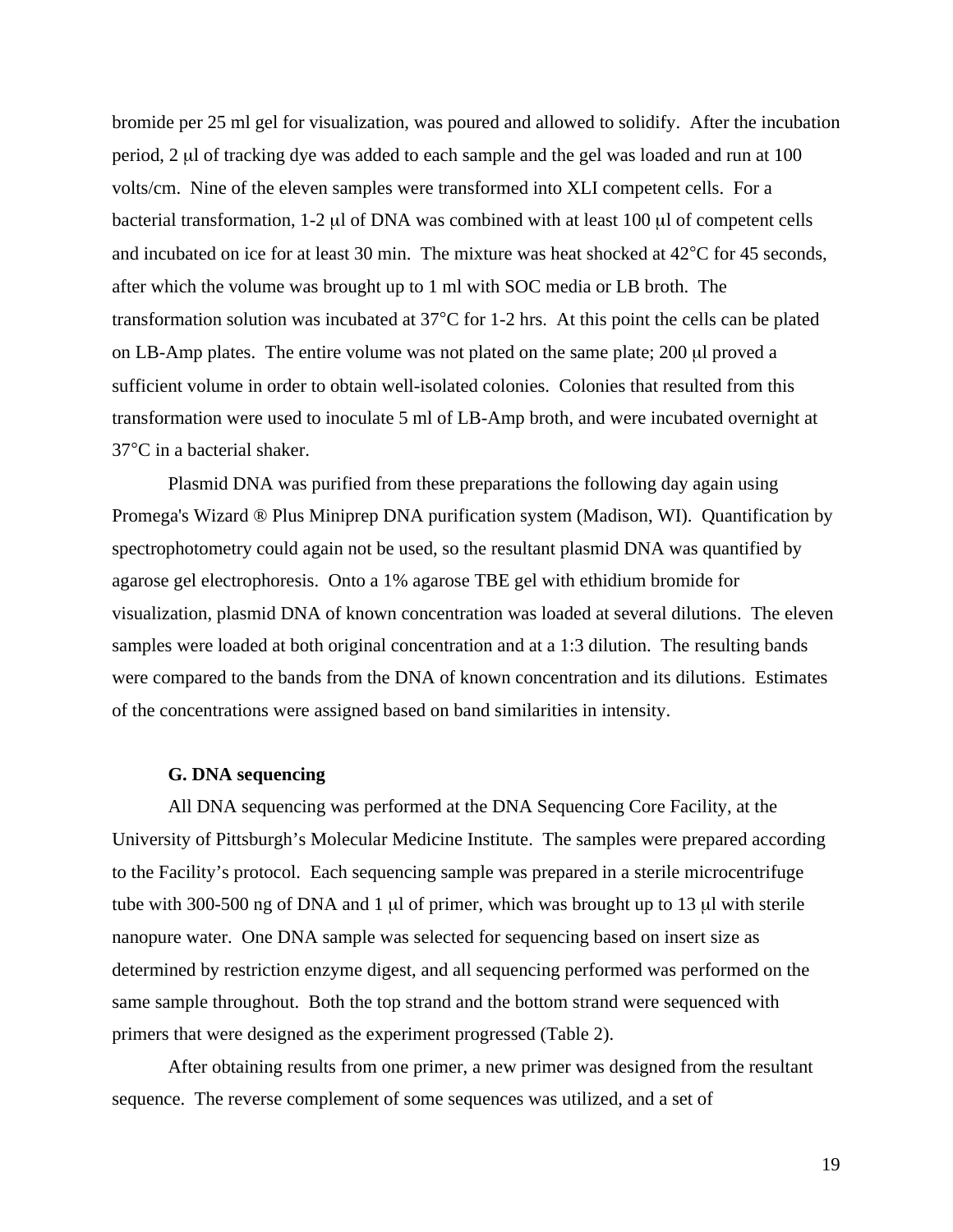"troubleshooting" primers was designed at the end of the experiment to eliminate any areas of ambiguity. After obtaining DNA sequencing results, the sequences were aligned on AutoAssembler™ 1.3.0, a global sequence alignment program available from Applied Biosystems. From this alignment program, a consensus sequence was constructed.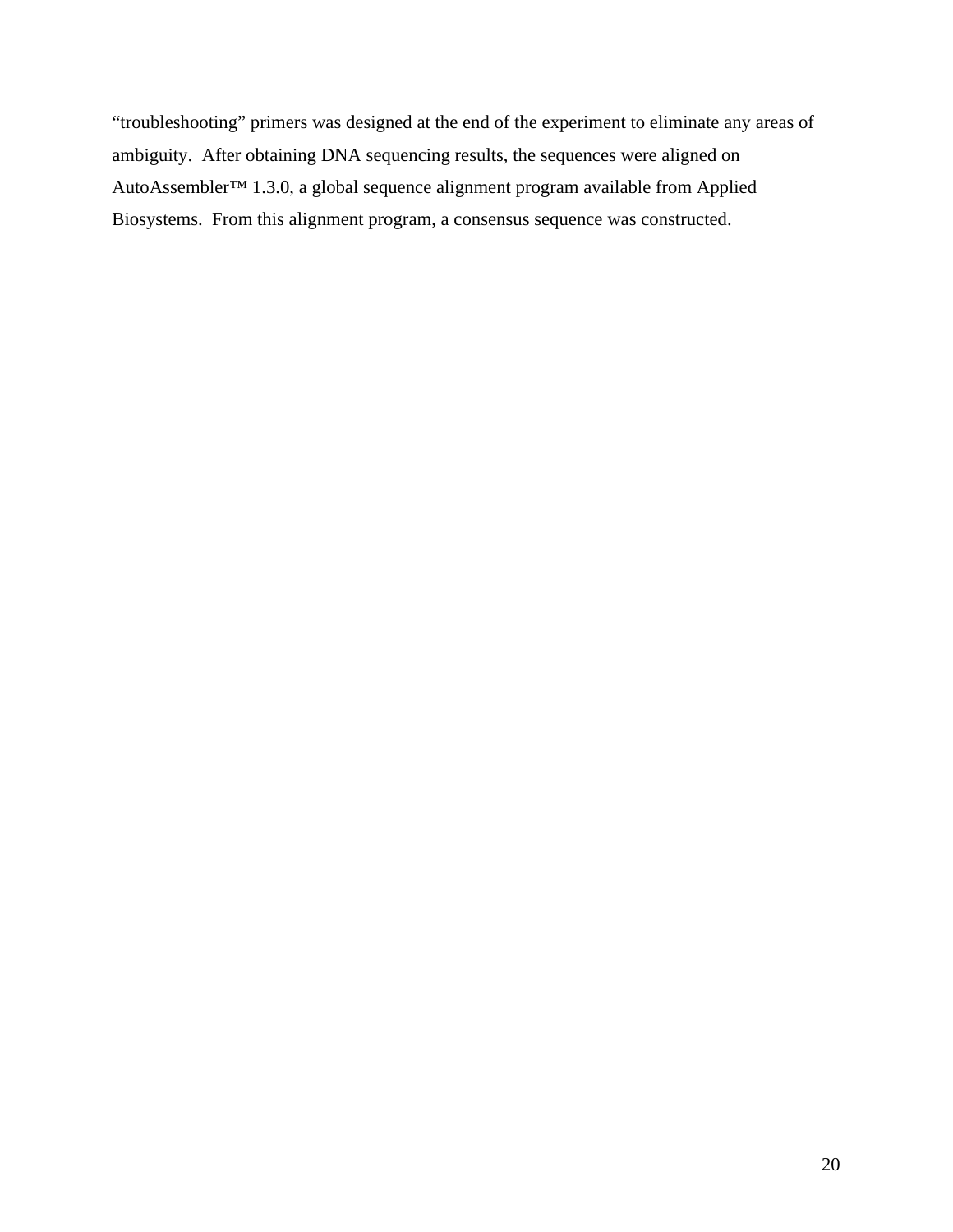| <b>Primer Name</b> | <b>Strand</b> | <b>Primer Sequence and Location (5'-3')</b> |
|--------------------|---------------|---------------------------------------------|
| T7                 | Coding        | MCS <sup>1</sup> GTAATACGACTCACTATAGGGC     |
| For1               | Coding        | 640 CCTGGGGTGAAGTGTTGCA 660                 |
| For <sub>2</sub>   | Coding        | 1326 GATGCTTATCTTCACTCCCT 1346              |
| For <sub>3</sub>   | Coding        | 1989 TGTATTGACTATTGATGCTGA 2011             |
| For <sub>4</sub>   | Coding        | 2667 CTACTGTGCAAGCATCTACCA 2689             |
| T <sub>3</sub>     | Non-coding    | MCS <sup>1</sup> AATTAACCCTCACTAAAGGG       |
| Rev1               | Non-coding    | 2898 CATCCCAGCAATCGATATGCT 2876             |
| Rev2               | Non-coding    | 2261 TTGCTCTTAATTCCAGGATCA 2239             |
| Rev <sub>3</sub>   | Non-coding    | 1567 TACATTCCTAACTAGCCATCA 1545             |
| F1RC               | Non-coding    | 660 TGCAACACTTCACCCCAGG 640                 |
| F <sub>2</sub> RC  | Non-coding    | 1346 AGGGAGTGAAGATAAGCATC 1326              |
| F3RC               | Non-coding    | 2011 TCAGCATCAATAGTCAATACA 1989             |
| R <sub>1</sub> RC  | Coding        | 2876 AGCATATCGATTGCTGGGATG 2898             |
| R <sub>2</sub> RC  | Coding        | 2239 TGATCCTGGAATTAAGAGCAA 2261             |
| 386F               | Coding        | 386 TATCAGAGCATGTGGAGCA 406                 |
| 3089F              | Coding        | 3089 GTGAAATCTGGAATACATTTA 3111             |
| 2648F              | Coding        | 2648 ATTATACAGGATGTGACACTA 2670             |
| 386R               | Non-coding    | 406 TGCTCCACATGCTCTGATA 386                 |
| 1808F              | Coding        | 1808 AATAGGCTGTTTCCTGATA 1828               |

 $1$ MCS = multiple cloning site

Table 2: **Table of primers utilized in the sequencing of** *RpDazl***.** Note, the primer location specified is in reference to the cloned insert that was sequenced. A schematic representation of the location of these primers, again according to the cloned insert, can be seen in Fig. 8.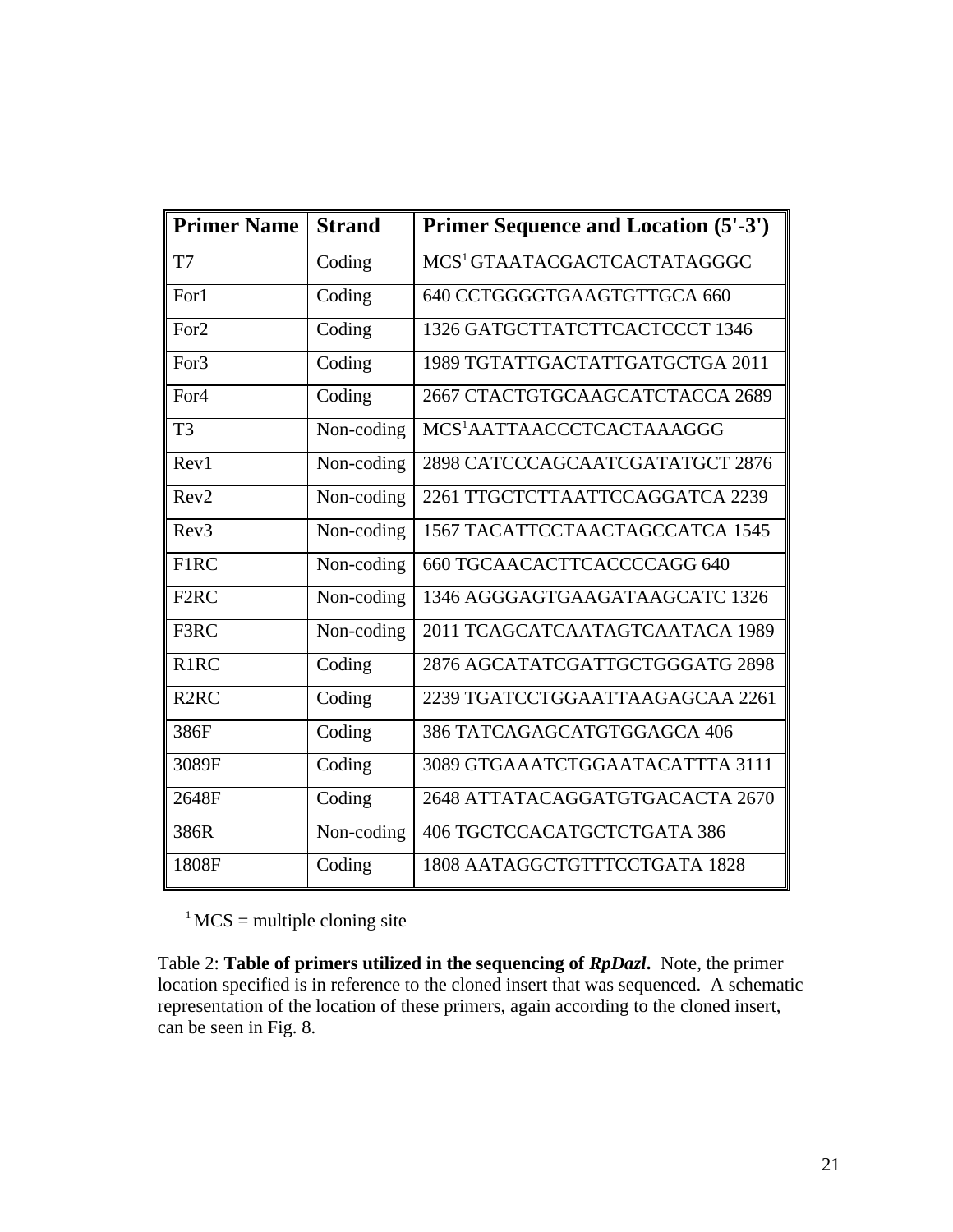# **II. Animals, ovary, and embryos**

#### **A. Animals**

Adult *Rana pipiens* were obtained from the J.M. Hazen Frog Farm (Alburg, Vermont). Upon receipt, the frogs were separated according to sex and were housed in plastic boxes with approximately two liters of water and 20 ml of a saline antibiotic solution (0.13mM NaCl,  $20.1 \text{mM}$  KCl, 13.6mM CaCl<sub>2</sub>, 5.61mM Penicillin G, 1.37mM streptomycin sulphate). The frogs were stored at 4°C until needed. The water was changed every one to two weeks.

## **B. Ovary**

Ovaries were surgically removed from female *Rana pipiens* that were anesthetized in 1g/l 3 aminobenzoic acid ethyl ester. The skin was cut on the frog's ventral side, to one side of the midline. The muscle wall underneath was cut, exposing the body cavity. The ovary was carefully pulled out of the body using forceps. Once enough ovary was outside of the body, the exposed piece was cut with scissors and immediately placed into ROM (*Rana* oocyte media: 100mM NaCl, 5.4mM Tris, 4mM sulfadiazine, 1.6mM KCl, 1mM CaCl<sub>2</sub>, and 1.2mM  $MgSO<sub>4</sub>$ ). The females were either sacrificed after the operation or sutured and allowed to recover from the surgery.

The isolated ovary was cut into smaller pieces of 10-20 oocytes, rinsed twice in ROM, and placed into a petri dish of fresh ROM. The ovary was stored at 4°C for up to two days. RNA was extracted from the ovarian pieces as is, but any work to isolate the animal or the vegetal hemispheres of the oocytes required that the oocytes be defolliculated. For this, the ovary pieces were placed in Defolliculating Solution (116mM NaCl, 1.34mM KCl, 9.24mM Tris and 8 mM HCl, and 1mM EDTA) for at least an hour. After the ovary had soaked in this solution, the two membranes that tightly surround the oocyte were removed with Watchmaker's forceps. The defolliculated oocytes were rinsed a few times in defolliculation solution to ensure that all of the follicle cells were removed.

Cutting of the oocytes into animal one-third or vegetal one-third was carried out in a petri dish of P10EM (100mM PIPES, 10mM EGTA, 1mM  $MgSO<sub>4</sub>$ , pH 6.9) using a sterile scalpel blade. The oocyte was placed on its side, and the portion to be isolated was sliced with one precise cut of the blade. Only one portion of the oocyte, animal third or vegetal third, was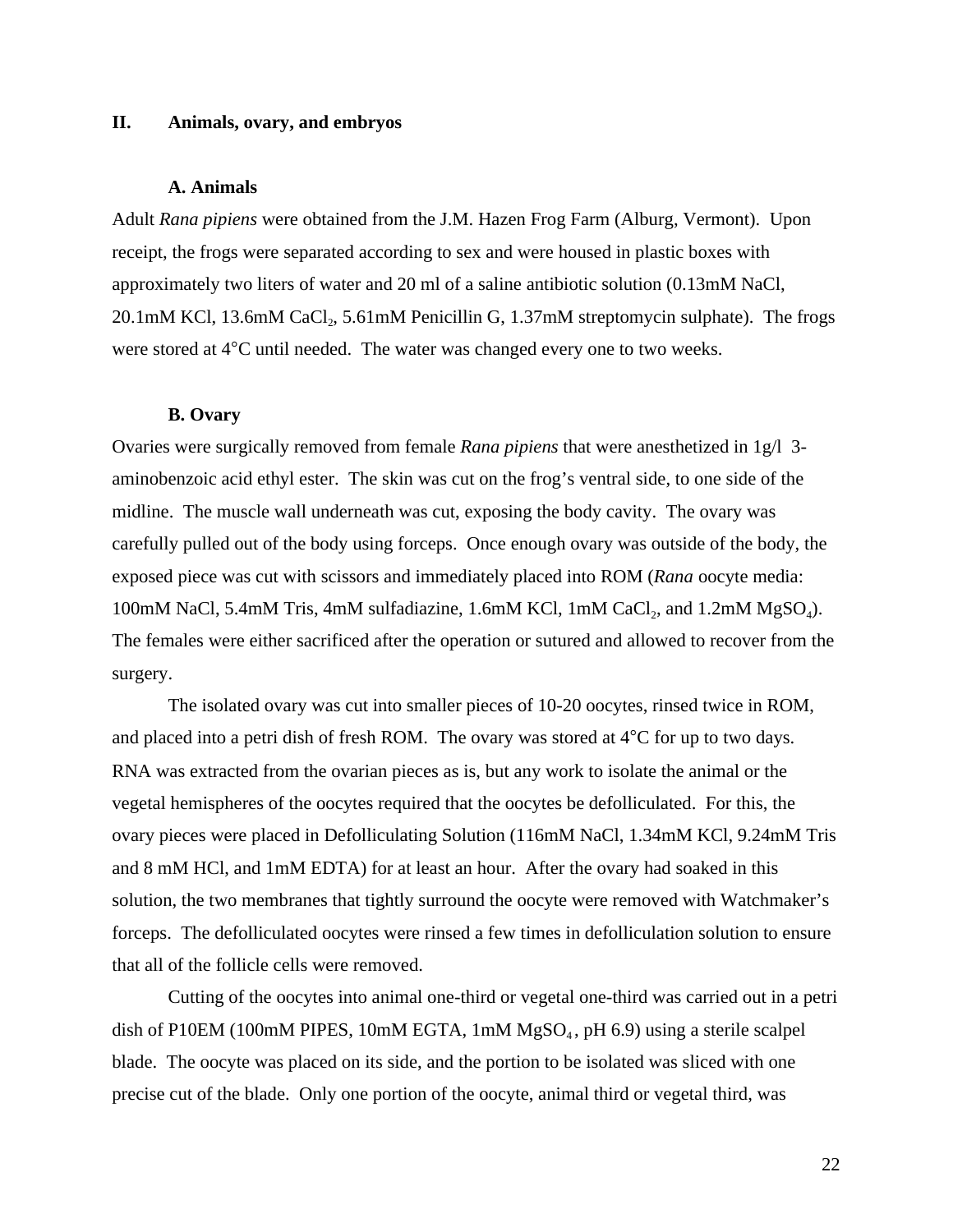isolated from each oocyte and approximately ten oocytes were cut at a time before they were carefully pipetted into sterile microcentrifuge tubes. Excess liquid was removed and RNA was extracted immediately (see below).

# **C. Embryos**

All work with the embryos was performed in various concentrations of Steinberg's solution. A 20% Steinberg's solution is 11.6mM NaCl, 1.34mM KCl, 1.66mM  $MgSO_4\bullet 7H_2O$ , 0.67mM Ca( $NO<sub>3</sub>$ )<sub>2</sub> •4H<sub>2</sub>O, 0.92mM Tris, and 0.8mM HCl. Typically a 200% stock of this was prepared and diluted as needed.

Embryos were obtained by in vitro fertilization. Two days before the fertilization, a female *Rana pipiens* was allowed to warm to room temperature. While the female was warming, a pituitary gland, removed surgically and stored at  $-20^{\circ}$ C in 900  $\mu$ l 200% Steinberg's solution, was thawed and supplemented with  $100 \mu l$  ( $10 \mu g$ ) of lutenizing hormone releasing hormone (LHRH: Sigma cat. no. L-4513). The pituitary gland was macerated with Watchmaker's forceps and sheared further with a low guage hypodermic needle. A higher guage hypodermic needle was used for the actual injection. A total volume of 1 ml was injected intraperitoneally. The female was then incubated at 18°C for two days, after which she was ready to give eggs.

A male *Rana pipiens* was sacrificed. The testes were surgically removed and placed in a petri dish containing approximately 5 ml 200% Steinberg's solution, and stored at 4°C for up to three days. The female's eggs will be of high quality for this amount of time, so the same female and the same male's sperm could be used over the period of three days. Each day, a half of a testis was isolated by Watchmaker's forceps and put into 5 ml 20% Steinberg's solution. The tissue was macerated with forceps to release the sperm. This was allowed to sit at room temperature for approximately 10 min before use. The motility of the sperm was checked by microscopic examination.

 Once the quality of the sperm was assured, eggs were manually squeezed from the female directly into a 9 cm petri dish. The female was held with her legs straight with one hand, and her belly was gently rubbed in an anterior to posterior fashion with the other hand. The eggs should be delivered with ease from this position into a 9-cm petri dish. Once the eggs were in the dishes (no more than approximately 100 eggs per dish), 0.5 ml sperm solution was placed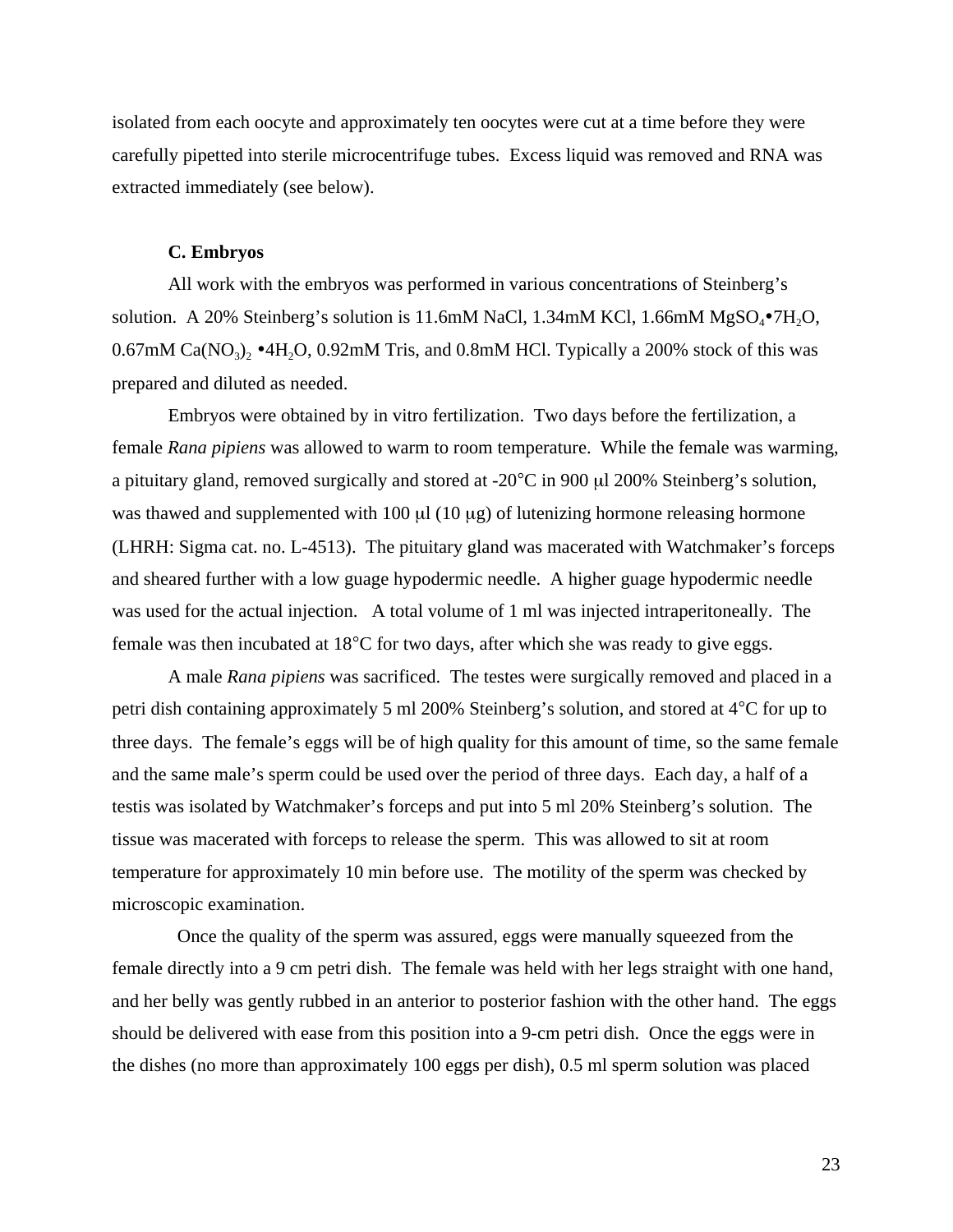atop the eggs using a 1 ml syringe without a needle. The dishes were incubated at room temperature for 10 min and then flooded with 20% Steinberg's solution.

The fertilized eggs are surrounded by a thick coat of jelly that must be removed in order to manipulate the embryos without difficulty. The outer two layers of jelly were removed using Watchmaker's forceps and the third, lying very close to the egg, was chemically removed. Sodium thioglycolate (15 g/L), pH 8.6, solution was prepared fresh and was used to remove the final layer of jelly. The eggs were swirled very gently in a beaker of this solution for 3-4 min and rinsed in 20% Steinberg's solution 5-6 times. Once the eggs were completely rinsed, they were moved back to petri dishes of 20% Steinberg's (10-20 eggs per dish) until they were needed. The embryos were stored at various temperatures including 18°C, 15°C, and 10°C to control the rate of development. The embryos were staged according to the normal table of Shumway (1940).

# **III. RNA isolation**

RNA was isolated from live tissues using Trizol® (Invitrogen<sup>TM</sup>). The same protocol was followed for all tissues except for *Rana pipiens* ovary for which special precautions had to be taken in order to obtain quality RNA (see below). Before isolation, all equipment was rinsed with RNase AWAY<sup>®</sup> and then with Diethyl pyrocarbonate (DEPC) treated water. After the equipment was dry, the tissue that RNA was to be isolated from was placed in either sterile microcentrifuge tubes or a glass homogenizer, depending on the volume of tissue. Ten volumes of Trizol reagent were added, and the tissues were thoroughly homogenized. If the glass homogenizer was used, the homogenate was transferred to microcentrifuge tubes at 1 ml per tube. The homogenate was incubated at room temperature for 5 min before 200 µl chloroform was added per 1 ml of homogenized tissue. The samples were shaken by hand for 15 sec and incubated at room temperature for 3 min. The samples were centrifuged for 10 min at 13,200 rpm. The top layer of the three distinct resultant layers was carefully transferred to a new sterile tube where 500 µl isopropanol was added per ml of sample solution. This was incubated at room temperature for 10 min and centrifuged for 10 min at 13,200 rpm. Following this centrifugation, the isopropanol was carefully removed, leaving the RNA pellet intact. One milliliter of 70% ethanol, made with DEPC treated water, was then added to the tube and the samples were

24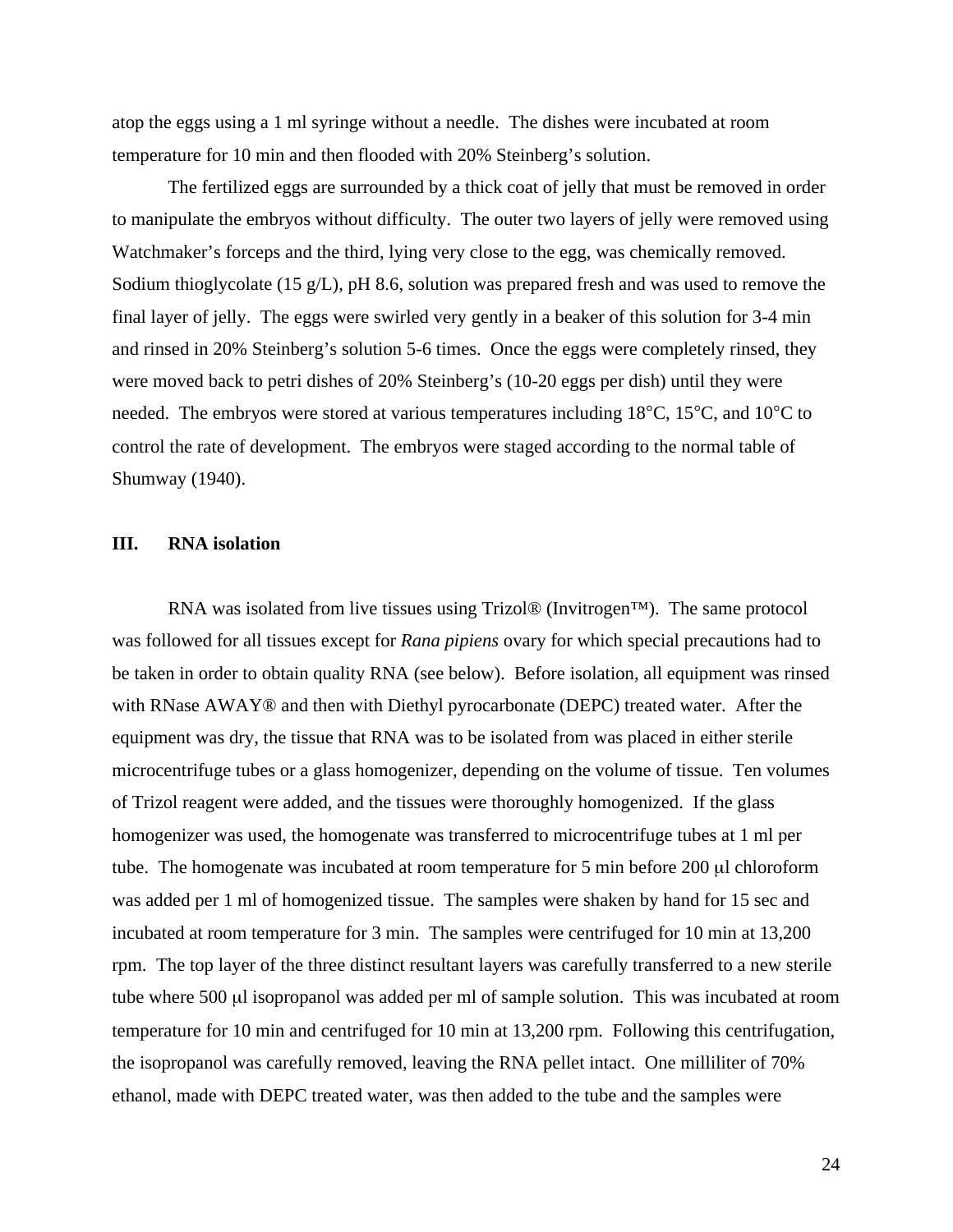centrifuged for 4 min to wash the pellet. The ethanol was carefully removed and the RNA pellet was allowed to air dry.

Once dry, the pellet was resuspended in 50 µl DEPC treated water, and an equal volume of 8M LiCl was added. This mixture was incubated overnight at -20°C. The following day, the samples were thawed and centrifuged for 4 min at 13,200 rpm. The supernatant was removed by pipette, and the pellet was washed with 70% ethanol and dried as before. The final product was resuspended in 50 µl DEPC treated water. The pellet was sometimes resuspended in a smaller volume depending on the sample size.

When extracting RNA from *Rana pipiens* ovary, several adjustments were made to the protocol. First, all incubations and all centrifugations were performed at 4°C. Regarding Trizol, 40-50 volumes, as opposed to 10 volumes, were utilized in successful extractions. Treatment with LiCl was not performed. The final pellet was resuspended in 25 µl 100% deionized formamide as opposed to DEPC treated water.

# **IV. cDNA preparation**

cDNA was prepared by reverse transcription (RT) of RNA samples. First, the concentration of the RNA was determined by spectrophotometry, and all concentrations were adjusted to 67 ng/ $\mu$ l using DEPC treated water. 15.67ng or 15  $\mu$ l of the RNA sample were placed in a sterile microcentrifuge tube with 2  $\mu$ l of oligo-dT primer (10  $\mu$ g/ $\mu$ l). This portion of the experiment was always carried out with two trials of the same RNA sample so that a –RT control could be performed. The oligo-dT and RNA were incubated at 70°C for 10 min and cooled on ice for 5 min. During these incubation times, master mixes were made for both the  $+RT$  samples and the  $-RT$  samples. The master mix per sample consisted of 6  $\mu$ l DEPC treated water, 8 µl 5x First Strand Buffer, 4 µl 0.1M DTT buffer, 2 µl 10mM dNTPs, 0.5 µl RNase inhibitor (HPR-I), and  $2 \mu I$  MMLV-RT for the +RT master mix or DEPC treated water for the –RT master mix. Once the master mix was added to the RNA samples, the tubes were incubated at 37°C for 60 min followed by incubation at 99°C for 10 min. The tubes were quenched on ice for several minutes, and then stored at -20°C.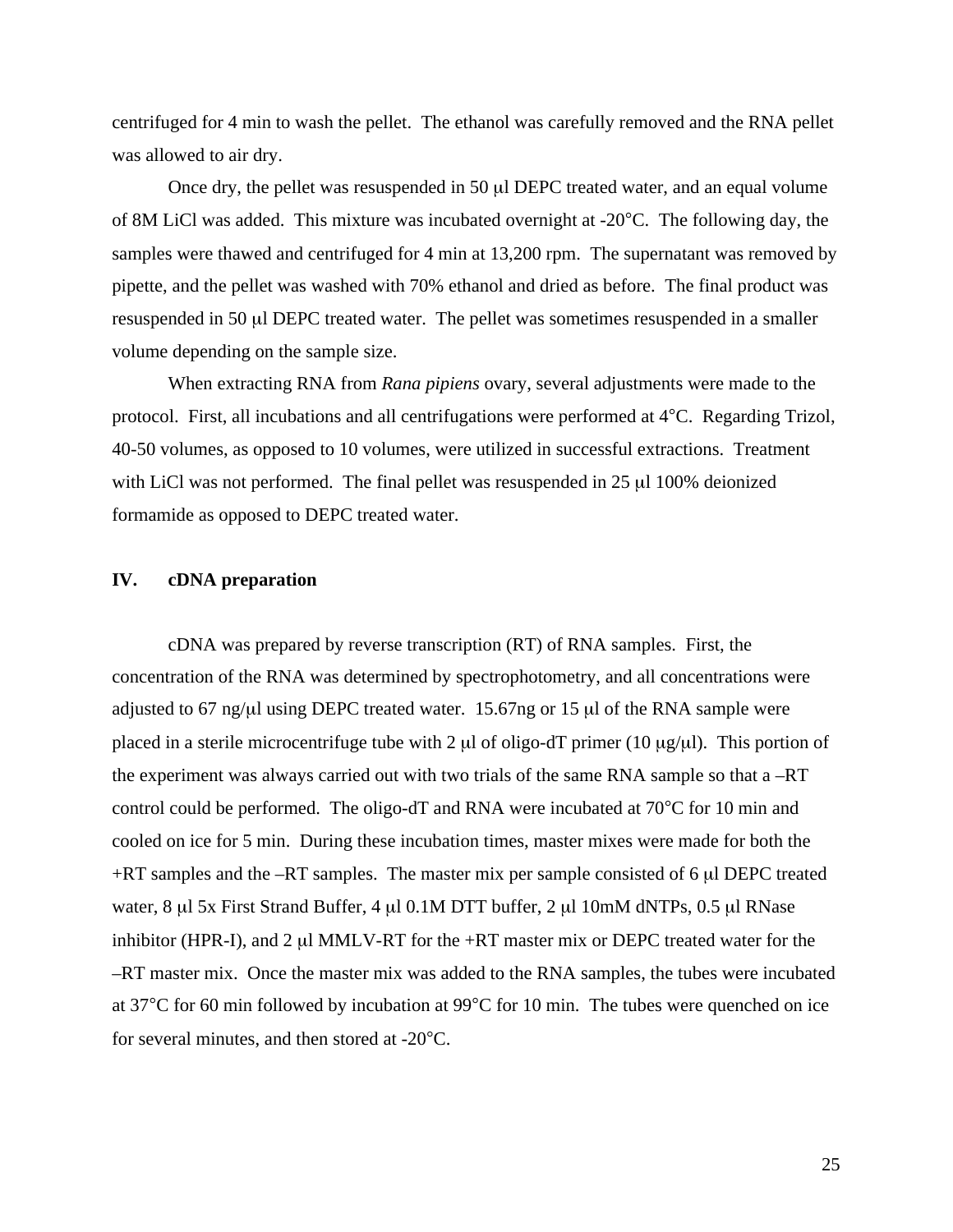# **V. Northern Blot**

A Northern blot was performed to determine *in vivo* transcript size. Several protocols were utilized in the two successful independent trials of the Northern blot that were performed. The RNA sample and formaldehyde gel preparation, electrophoresis, and RNA transfer to a membrane was performed utilizing the NorthernMax <sup>™</sup> kit (Ambion®, Austin, TX). Radioactive probe was constructed using the Megaprime DNA labeling system (Amersham Biosciences). Prehybridization, hybridization, and filter washes were performed according to Sambrook, Fritsch, and Maniatis (1989) with several modifications. First, both the prehybridization and the hybridization were performed at 65°C in KGB buffer, room temperature washes were simplified to brief rinses, 2x SSC was utilized for all rinses and washes, and washes were performed for 30 min each at 65°C.

For the denaturing gel, one gram of agarose was melted in 90 ml of DEPC treated water. This was cooled at room temperature for approximately 10 minutes, after which 10 ml of 10x Denaturing Gel Buffer was added. The gel was poured and allowed to solidify under the fume hood, due to the presence of formaldehyde. The 10x MOPS Gel Running Buffer that was provided with the NorthernMax kit was diluted to 1x with DEPC treated water and used to fill the electrophoresis unit. RNA samples and the RNA ladder sample were prepared at the same time in the following manner. Ten micrograms of RNA or three micrograms of the RNA ladder were mixed with 3 volumes of Formaldehyde Load Dye provided by the NorthernMax kit, and ethidium bromide (10 mg/ml) was added to a final concentration of 10  $\mu$ g/ml. The samples were heated at  $65^{\circ}$ C for 15 minutes. The liquid was collected by a brief centrifugation, and the samples were placed on ice until the gel was loaded. Electrophoresis was performed at 50 volts. After the gel was removed, a sterile RNase-free razor blade was used to trim the top of the gel. A photograph of the gel was taken on a transilluminator after trimming to view the RNA.

The blotting materials were set up. Two "buildings" were erected beside each other as described next. The first "building" began with an empty pipette tip box that measured approximately 6 cm in height. To the top of this, 3 cm of paper towels that had been cut in half were added, followed by three dry sheets of Whatman filter paper that were cut to the size of the gel. Two more sheets of filter paper were wet briefly in Transfer Buffer (provided by the kit) and added to the stack, followed by a pre-wet piece of the BrightStar™-Plus membrane that was

26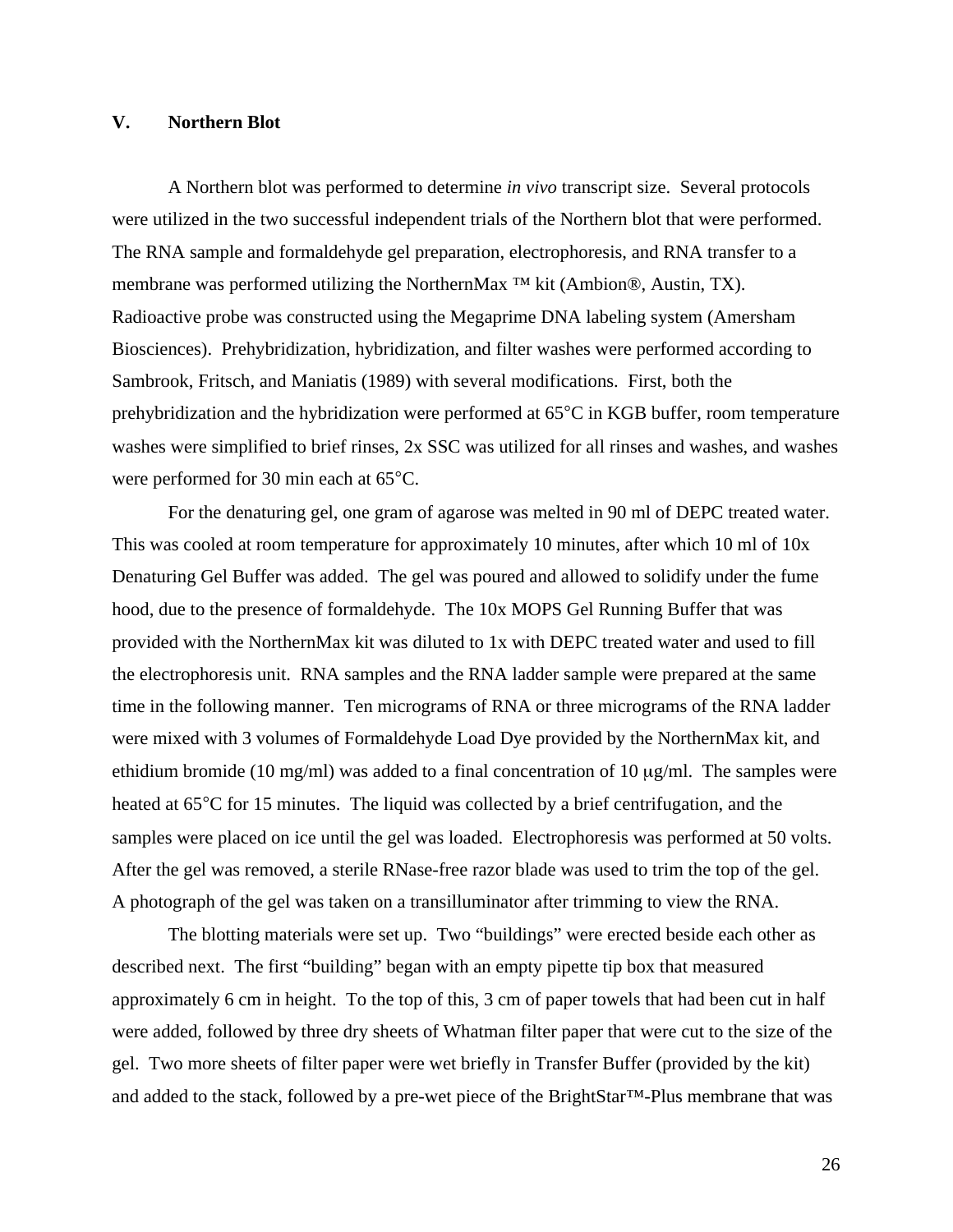cut to the exact size of the gel and trimmed in one corner for orientation. The gel was then carefully aligned and placed on top of the membrane. Any bubbles that resulted were removed by rolling a sterile glass pipette across the top of the gel. Three more pieces of pre-wet filter paper were added to this first building on top of the gel. Three longer pieces of filter paper had also been cut to serve as a bridge from building one to building two. These were wet and placed on building one only after the second building had been erected. The second building was placed 7-8 cm away and was constructed with containers that measured approximately 6-8 cm in height. A square Tupperware container was placed on the top and Transfer Buffer was added  $(0.5 \text{ ml per cm}^2)$  of the gel). The three filter paper bridges were pre-wet and added to building one, one side lining up with the gel and the other side placed in the Transfer Buffer on building two. A gel casting tray was placed on the top of building one, and a weight balanced atop the tray to be sure that all the building components were evenly in contact.

The downward capillary transfer was allowed to proceed for 2 hours, after which the buildings were carefully disassembled. The membrane was rinsed briefly in 1x MOPS Gel Running Buffer. The RNA was then irreversibly bound to the membrane by ultraviolet crosslinking. A photograph of the blot was taken by on the transilluminator to ensure high quality transfer, and then the blot was stored in a 50 ml conical tube at -20°C until hybridization.

A PCR performed using the previously designed primers for *RpDazl* (set B, see Table 1) and the plasmid that was utilized in the library screen as template DNA. The PCR product was electrophoresed on a 1% agarose gel and the resulting 328bp product was excised and purified using the Qiaex II Gel Extraction kit (Qiagen Inc). The concentration of the resultant DNA was determined by spectrophotometry. The protocol from Amersham for Megaprime DNA labeling was followed, with several adjustments. The protocol calls for 25 ng of template DNA to be used, but in both successful Northern blots, a 1 µl volume or 47.5 ng of template was used. The DNA template was combined with 5 µl of the monomeric primer solution that was provided in the kit and 27 µl of sterile nanopure water in a microcentrifuge tube, and incubated at 95°C for 5 minutes. A brief centrifugation was performed to collect the liquid, and the following was added to the tube: 10  $\mu$ l labeling buffer, 5  $\mu$ l <sup>32</sup>P-labeled dCTP, and 2  $\mu$ l Klenow enzyme. This mixture was incubated on a 37°C heat block for 60 minutes. The probe was purified using a ProbeQuant<sup>™</sup> G-50 Micro column (Amersham Biosciences) according to protocol. Thirty microliters of the purified probe was added to 100  $\mu$ l of salmon sperm DNA (10 mg/ml) in a new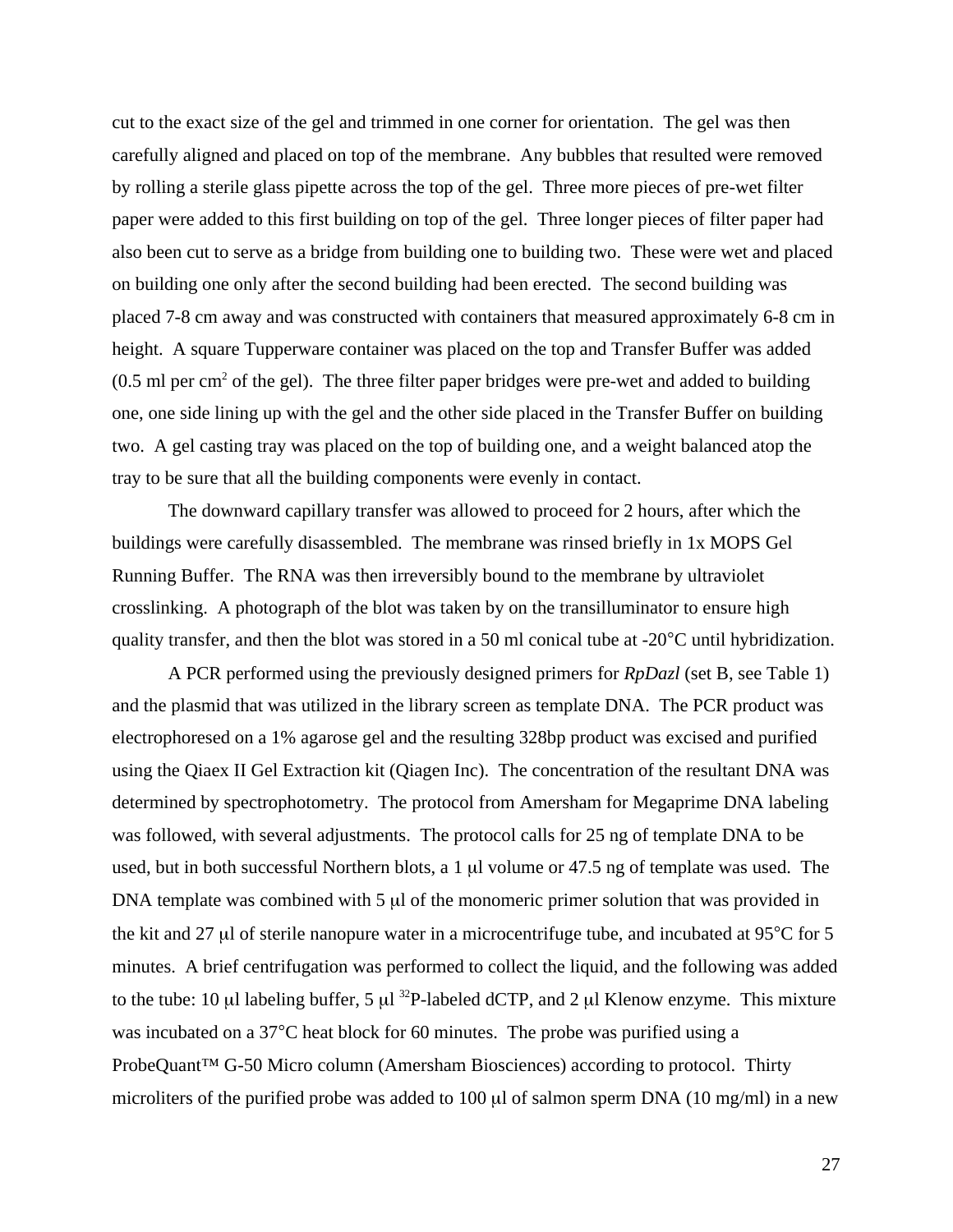microcentrifuge tube and this was incubated at 100°C for 10 minutes, after which the mixture was placed on ice for 1 min.

When the time for prehybridization and hybridization came, the blot was placed in a glass hybridization tube and wet briefly with 2x SSC. Ten ml of KGB hybridization buffer was added to the tube. KGB buffer was prepared by adding 5 grams polyethylene glycol (molecular weight 7000-9000) to 17.5 ml 20% SDS and 3.8 ml 20x SSPE; the solution is brought to 50 ml with DEPC treated water. The blot was put into a 65<sup>o</sup>C rotating hybridization oven for 2 hours. Approximately thirty minutes into the prehybridization period, the probe was prepared as previously described. By the time the probe was prepared, the 2-hour prehybridization period had passed, and the KGB buffer was removed and replaced. The salmon sperm DNA and probe mixture was carefully placed into the fresh KGB buffer, and the blot was hybridized overnight in a rotating hybridization oven at 65°C. The following day, the probe-containing hybridization buffer was removed and the blot was rinsed several times with 2x SSC. Two washes at 65°C were performed with 2x SSC for 30 minutes each. The amount of radioactivity on the blot was checked with a Geiger counter, comparing the edges of the blot to the area where the RNA had transferred. The blot was carefully wrapped in saran wrap, avoiding bubbles, and exposed on a phosphoimager overnight.

To graph the results, a standard curve was prepared on semilogarithmic paper by measuring on the gel photograph, the distances from the top of the gel to the middle of each of the RNA ladder bands, and graphing these measurements on the X-axis with their corresponding molecular weights on the Y-axis. In order to be sure that all measurements were as accurate as possible, my measurements for the standard curve, the total size of the gel and the blot, as well as the distance from the top of the blot to the resultant band, were averaged with the blind measurements of three colleagues before graphing. The distance to the band on the blot was adjusted using the ratio determined from the total gel/blot size measurements, and the transcript size was determined by locating the adjusted averaged measurement on the standard curve.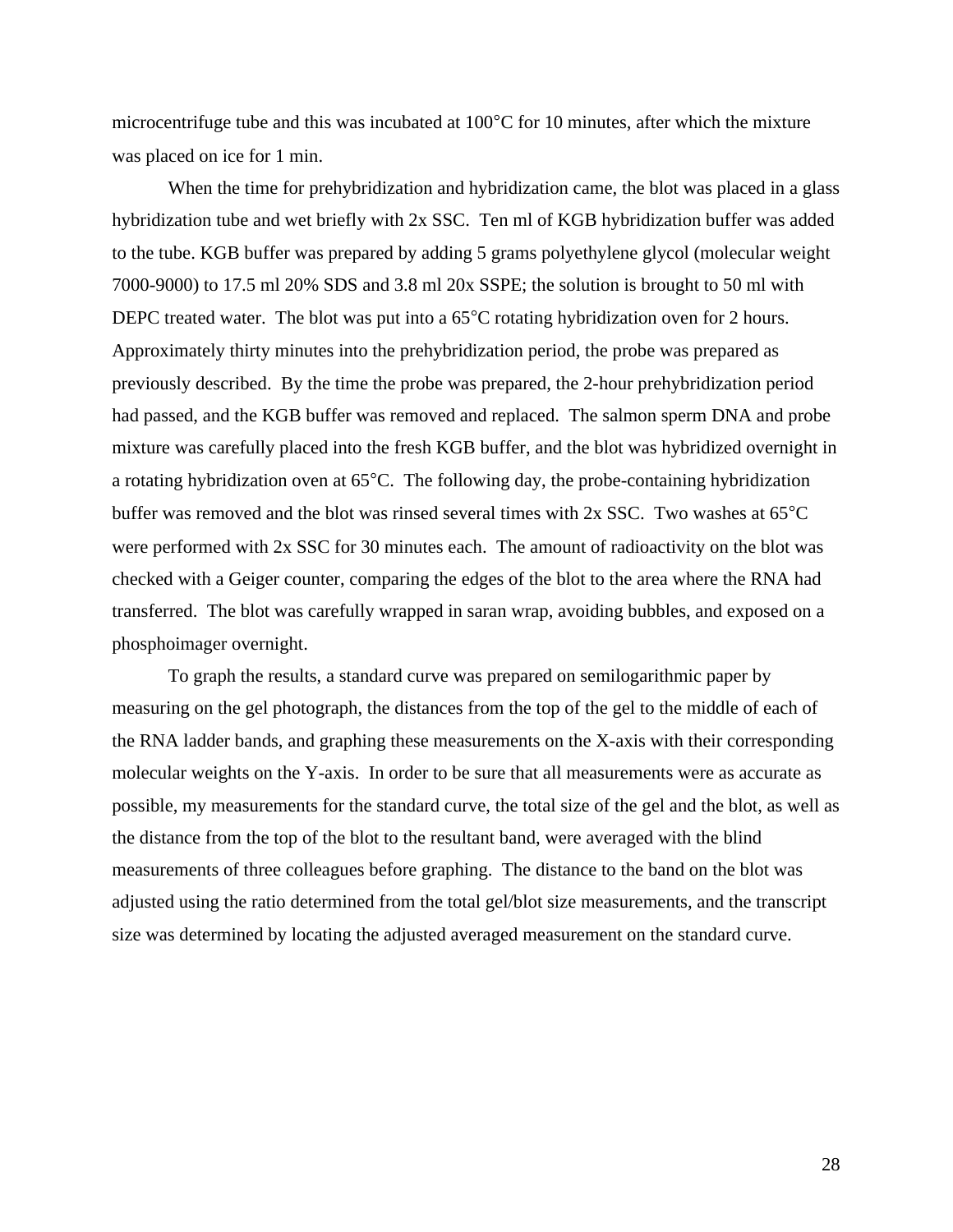# **Results**

# **I. cDNA library screen A.** *Rana pipiens* **ovary cDNA library**

## **a. Verifying presence of cDNAs by PCR**

The presence of *RpVasa*, *RpVegT*, *RpTFIII*α, and *RpDazl* in the Lambda ZAP ® II Custom cDNA library of *Rana pipiens* ovary was examined by PCR. Table 1 shows the sequences and sources of primers used. For *RpDazl*, two primer sets had been designed from the sequence obtained by Y. Beckham, A and B, and all combinations of the primer sets were tested. The library was positive for these cDNAs (Fig. 2). For *RpDazl*, primer set B produced the brightest band, and so this set was utilized in PCRs for the remainder of the experiments.

# **b. Titering and plating**

The titer reported by Stratagene for the library was 5.9 x  $10^9$  plaque forming units (pfu)/ ml; the experimental titer was determined to be  $4.5 \times 10^9$  pfu/ ml. The library was plated using different volumes of several dilutions to determine optimal plating density. At optimal plating density, the resultant plaques were positioned close together, but not touching each other. Eleven µl of a 1:1000 dilution of the library in SM buffer plated on a 14 cm NZY agar plate produced the plating conditions that were used for the primary library screen.

### **B. Primary library screen**

The library was plated at the optimal plating conditions on 29 14-cm NZY agar plates. Optimal plating conditions yielded ~45,000 plaques per 14-cm plate. Twenty-four plates were selected for filter lifts. The first round of filter lifts resulted in filters 1-24, and the second round resulted in filters 1a-24a. Plates 1, 5, 9, 13, 17, and 21 were selected for a third filter lift and were named set "b". The following filters were selected for hybridization: 2, 2b, 5, 5b, 9, 9b, 13, 13b, 17, 17b, 21, and 21b. Because duplicates were chosen for hybridization, the six filters that were selected meant that ~270,000 plaques were screened for the primary library screen. For hybridization, 125 µl hybridization buffer per  $cm<sup>2</sup>$  of filter is required, so for these 12 filters, 62.4 ml of hybridization buffer was needed. At 5 x  $10^5$ -1 x  $10^6$  counts/ml buffer, 3.12 x  $10^7$ - 6.24 x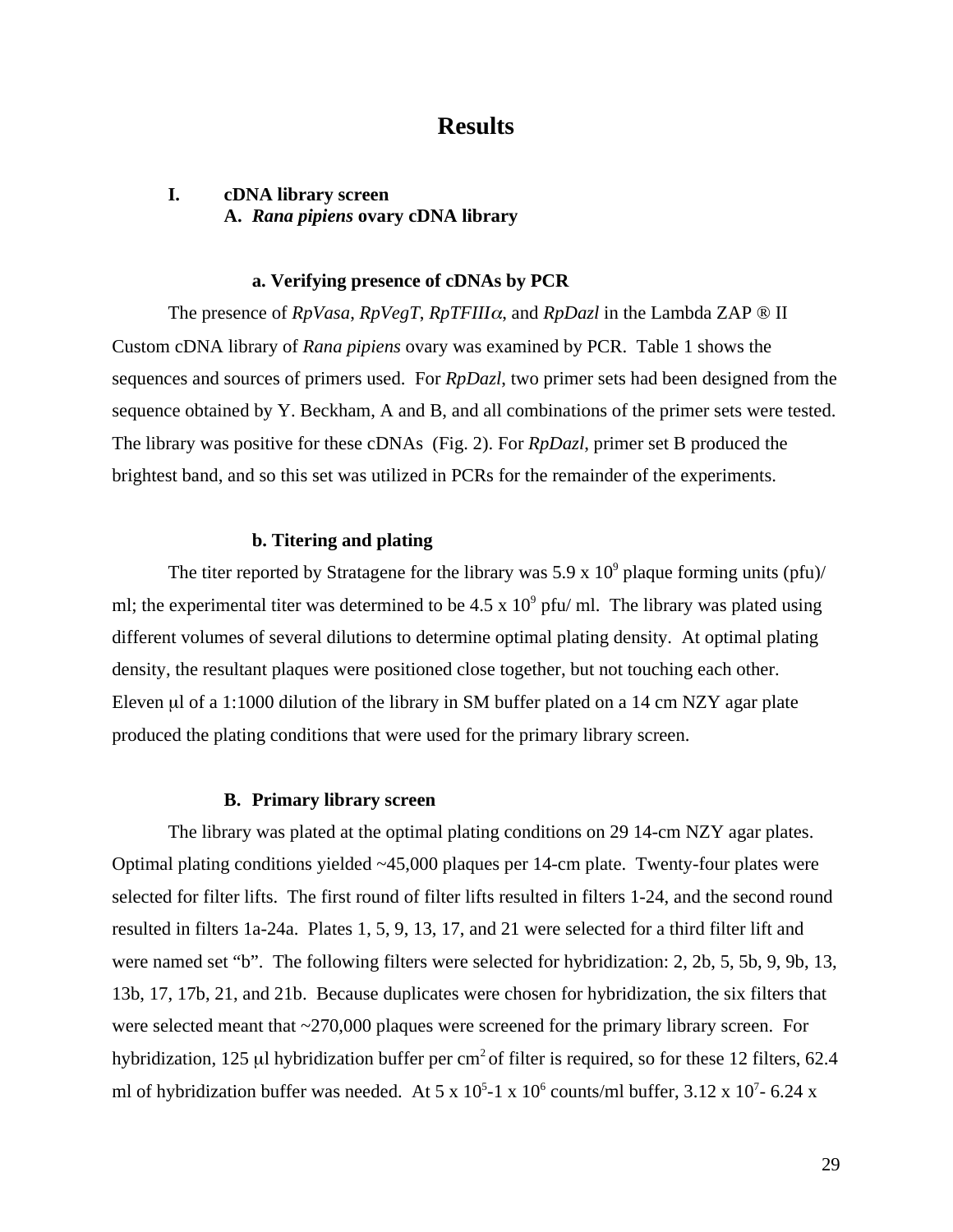10<sup>7</sup> total counts in a radioactive DNA probe were needed to proceed. The *RpDazl* DNA probe was prepared through five independent radioactive PCR reactions, using the *RpDazl* FBRB primers, and plasmid DNA template containing the 386 nt clone obtained by Y. Beckham that was in pPCR-Script Amp  $SK(+)$  plasmid. The counts per minute (cpm) were determined for each reaction using a scintillation counter. The five reactions combined yielded  $4.1 \times 10^{7}$  total counts, and hybridization of the resultant radioactive probe to the 12 filters selected for the primary library screen was performed. After exposure to X-ray film, potentially positive plaques were selected by examining the film on a light box and picking isolatable plaques that had a corresponding positive signal on the film. The primary screen filters were exposed to X-ray film twice, once for 71 hrs, and a shorter exposure of 20 hrs. Plaques were isolated and named from the plate from which they originated. From the first exposure, 10 plaques were picked: 2a, 2b, 5a, 5b, 9a, 9b, 13a, 13c, 17a, and 17b. From the second exposure, 8 potentially positive plaques and one plaque that was to serve as a control were picked, which had an isolatable plaque but no corresponding positive signal on film: control-C9, 5c, 9c, 9d, 13e, 13f, 21a, 21b, 21c. All plaques were isolated and resuspended in SM buffer as described previously. A 2 µl sample of each isolated plaque was used as template in a PCR reaction using *RpDazl* primers (FBRB). A schematic flow chart demonstrates the plaques isolated from the primary library screen and which amplified by PCR and were subsequently selected for the secondary library screen (Fig. 3). This flow chart shows the same information for the secondary and tertiary screens as well. Plaques 9a, 13a, 17a, 5b, and 9c amplified in this experiment (Fig. 4). These 5 plaques were selected for the secondary library screen.

#### **C. Secondary library screen**

The five plaques selected from the primary screen were plated on 9-cm NZY agar plates at two dilutions, 1:100 and 1:1000. Filter lifts were performed on all ten plates, and six of the resultant filters were selected for hybridization. The filters of the plated 1:1000 dilution of all five samples, 9a, 13a, 17a, 5b, and 9c, as well as the 1:100 dilution of 5b were selected. To hybridize these 6 filters, 15.6 ml hybridization buffer was needed as well as a DNA probe that contained 7.8 x 10<sup>6</sup>-1.6 x 10<sup>7</sup> total cpm. One 50  $\mu$ l radioactive PCR reaction yielded counts in the required range, and hybridization was performed as described previously. The filters were exposed to film for 20 hours. Using the five plates on which the 1:1000 dilutions of each sample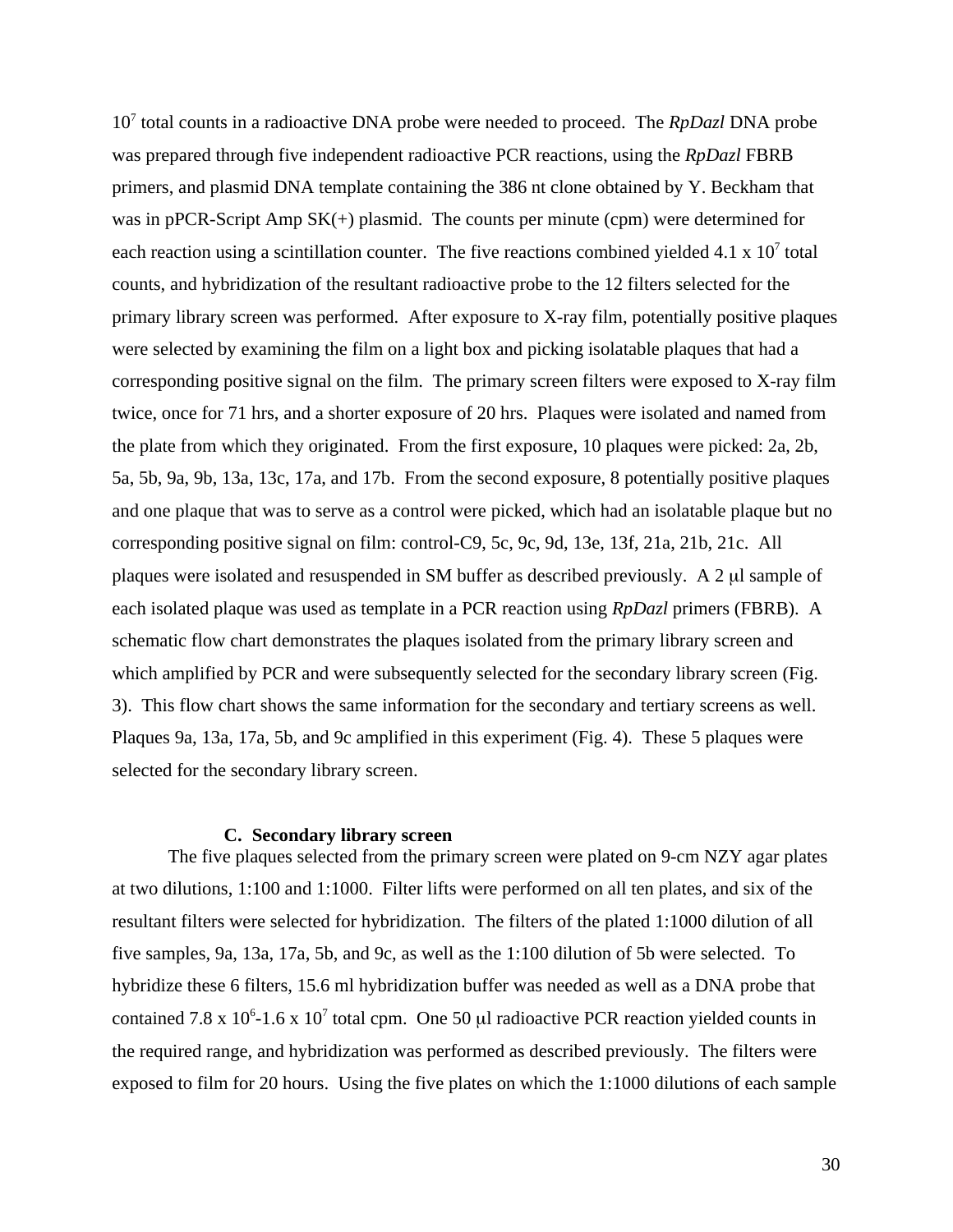were plated, three plaques were isolated from each plate. The resuspended plaques were named as follows according to their plate of origin: 9a1, 9a2, 9a3, 13a1, 13a2, 13a3, 17a1, 17a2, 17a3, 5b1, 5b2, 5b3, 5b3, 9c1, 9c2, and 9c3. A 2µl sample of each isolated plaque in buffer was used as template in a PCR reaction using *RpDazl* primers, the results of which are shown in Figure 5. The seven samples that produced the sharpest bands (5b3, 9a1, 9a2, 9c3, 13a1, 13a2, and 17a1) were renamed A-G and selected for the tertiary library screen.

#### **D. Tertiary library screen**

Samples A-G were plated on 9-cm NZY agar plates at two dilutions, 1:100 and 1:200. The resultant plaques, in this screen, were countable. The number of plaques on each plate and the plate dilution whose filters were selected for hybridization are shown Fig. 6a. A DNA probe that contained 9.1 x  $10^6$ -1.8 x  $10^7$  total cpm in 18.2 ml of hybridization buffer was needed to perform the hybridization on the seven chosen filters. One 50 µl PCR reaction yielded enough counts, and the filters were hybridized and exposed to film as before. The number of positives on the film was counted and compared to the total number of plaques on the plates to determine a percentage of positives that each sample generated (Figure 6a). One plaque was picked from each plate, named A-G, and 2 µl of each sample, after resuspension, was used as a template in a PCR reaction. All seven samples were amplified by PCR using *RpDazl* primers (Fig. 6b).

#### **E. Sequencing sample selection**

Concentrated phage stocks were prepared for each sample, A-G, from the tertiary library screen. A single clone excision was performed on each of these samples, and the resultant pBluescript phagemids were plated using SOLR cells. Eleven colonies were isolated from the plating: 1 from plate A, 3 from plate B, 2 from plate D, 2 from plate E, 2 from plate F, and 1 from plate G. The colonies were used to inoculate LB-Amp broth, and plasmid DNA was purified from the resultant cultures. A restriction enzyme digest was performed to determine the insert size of each sample in order to select the sample(s) that would be sequenced. The insert sizes ranged from 800-850 bp to above 3kb (Fig. 7). Sample 3, which had an estimated insert size of >3kb, was selected for sequencing, and was used to transform XLI competent cells. Colonies from the transformation inoculated into LB-Amp broth, and plasmid DNA was purified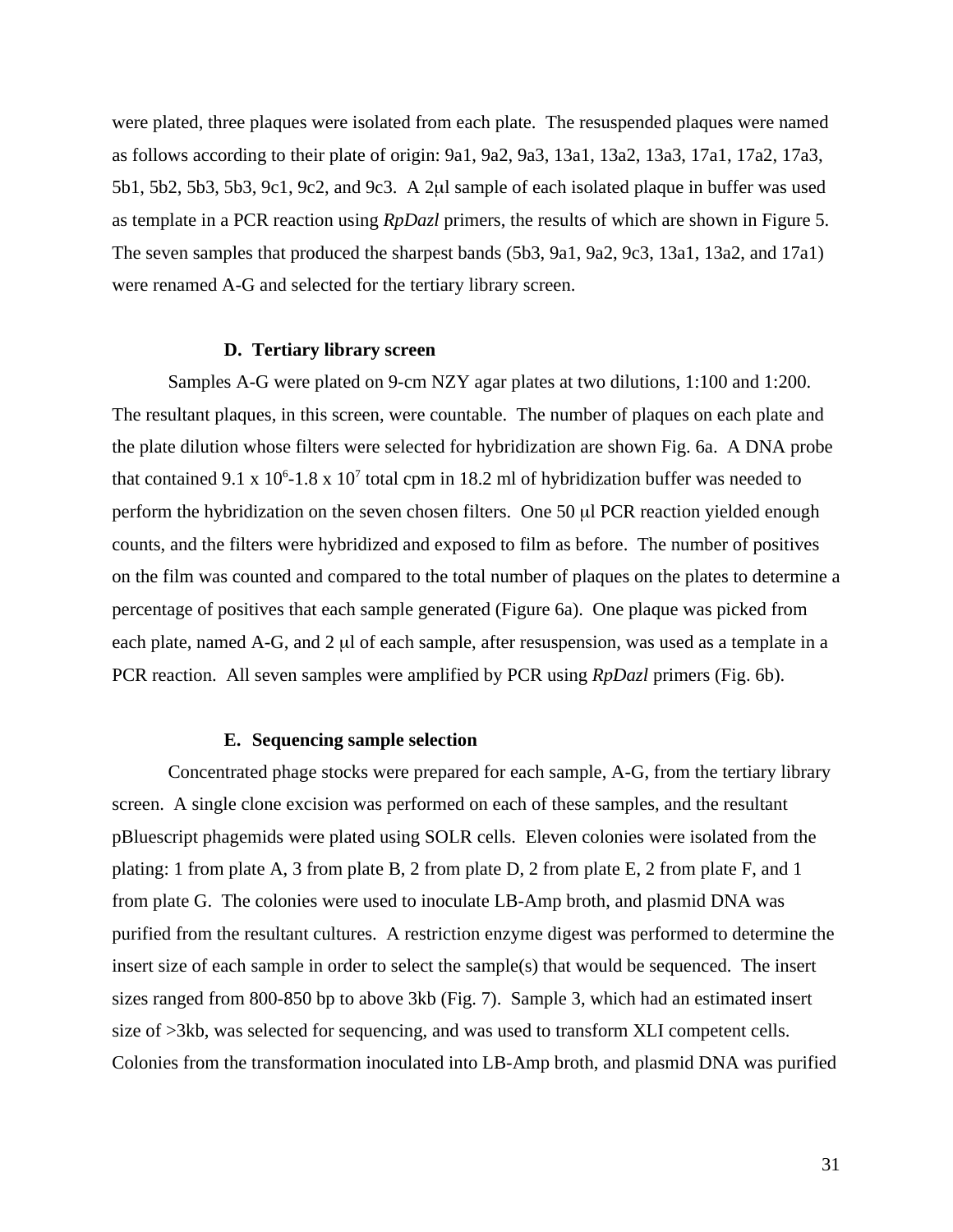from the resultant cultures. The concentration of the *RpDazl* plasmid DNA was determined by agarose gel examination to be  $\sim 100$ ng/ $\mu$ l.

#### **F. DNA sequencing**

DNA sequencing was performed on the selected sample using primers that enabled both the top, or coding, strand and the bottom, or non-coding, strand to be sequenced completely. The primers were designed as the sequencing progressed. See Table 2 for sequencing primer information and Fig. 8 for a schematic representation of the primer locations. The contiguous sequences were aligned and assembled into a consensus sequence using AutoAssembler<sup>™</sup> 1.3.0, a global sequence alignment program available from Applied Biosystems. The entire consensus sequence of the clone contains the entire open reading frame of *RpDazl* and a 3' UTR of 2635 nt (Fig. 9).

The sequences of other available *Dazl* ORFs were obtained through the NCBI database, and, using the alignment program Clustal W, the *RpDazl* ORF was aligned with the other ORFs to examine homology at the nucleotide level. Homology among all the organisms can be seen starting at the *RpDazl* nucleotide 69. This is the RNA recognition motif, or RRM, which is approximately 200 nucleotides in length in the 5' region of the ORF (Fig. 10). The percent nucleotide identity of the ORF between *RpDazl* and the other species is approximately 60% and the percent amino acid identity is approximately 50% (Fig. 11a). Clustal W alignments of the translated *RDazl* ORF with *Xenopus laevis Dazl* (*XDazl*) and *Ambystoma mexicanum Dazl* (*AxDazl*) show amino acid identities at both ends of the putative protein (Fig 11b,c). Known domains are highlighted. Dazl proteins of several species were aligned using the Clustal W program to demonstrate the high level of conservation in the RRM (Fig.12). Another putative domain in *RpDazl*, the DAZ repeat, is shown as compared to the known DAZ repeat of *XDazl*, as published by Houston et al (1998) (Fig. 12b).

# **II. Size of the** *RpDazl*

Because the 3' UTR of the *RpDazl* clone obtained is unusually long, a Northern blot was performed to determine whether the transcript length is equivalent to the clone size. RNA was obtained in two independent isolations from *R. pipiens* ovary, and two Northern blots were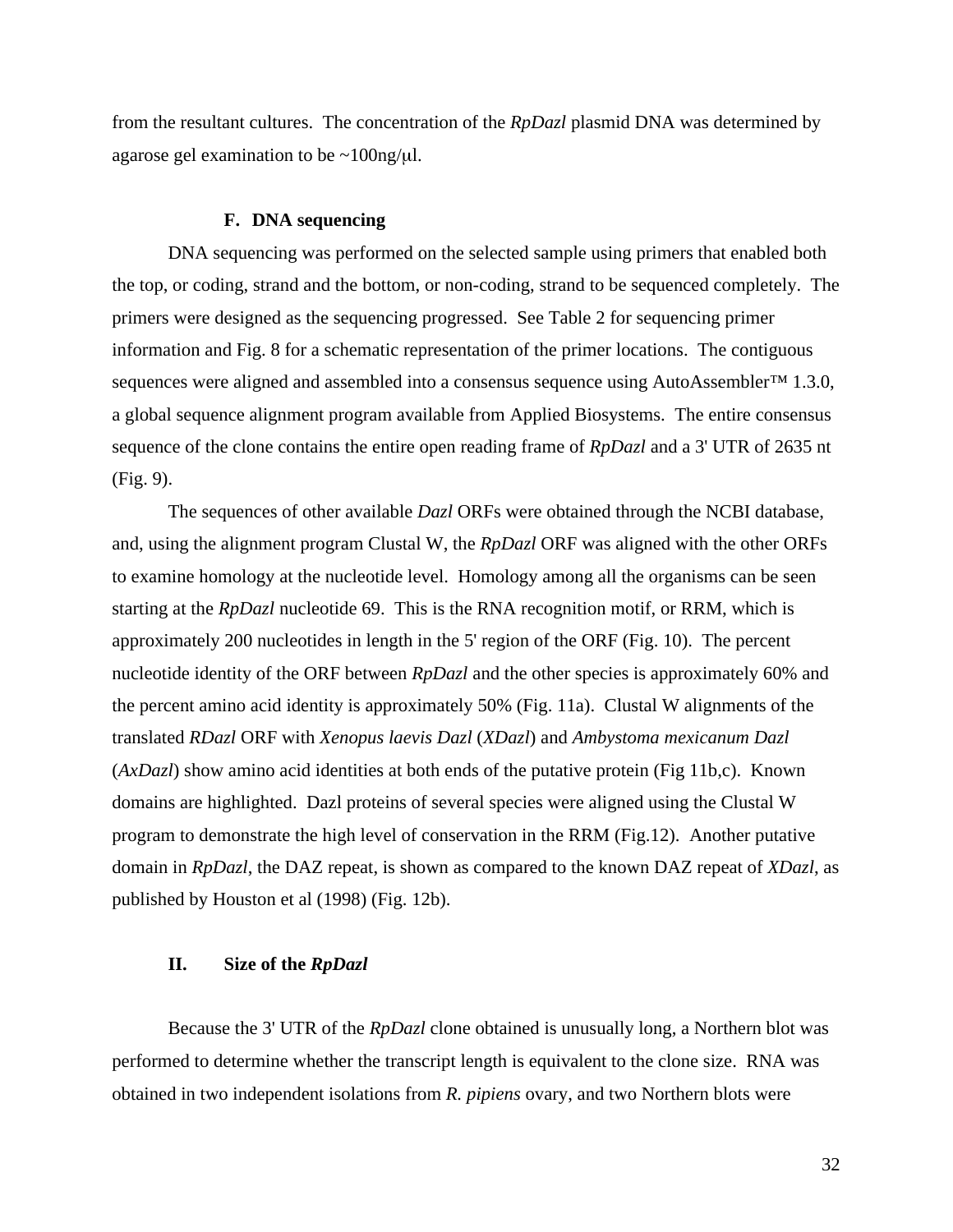performed (Fig. 13). The transcript size from the first Northern blot was 3.8 kb, and from the second blot was 3.3 kb. It should be noted that a measurement difference of 1 mm, when analyzed on the standard curve, made a difference in transcript size of 300-500 base pairs. Although the measurements were made as accurately as possible, this is most likely the source of error.

PCR was also utilized to show that there is *in vivo* continuity over the length of the *RpDazl* clone. Primers that were utilized in the sequencing of the clone, as well as two new primers, one 3' primer and one 5' primer, were used in this experiment. All of the primer sets utilized in this experiment amplified *RpDazl* plasmid DNA (data not shown). cDNA, prepared from *R. pipiens* ovary RNA, was then used as the template for PCRs, using the same primer sets. The results show continuity over greater than 3.25 kb of the clone obtained from the cDNA library screen (Fig. 14). Other primer sets were utilized in the same manner over the length of the clone using *R. pipiens* ovary cDNA as a PCR template. The following primer sets yielded bands of the expected size, listed by the exact nucleotides amplified followed by the product size in parentheses: 386-1346 (960), 386-1567 (1181), 386-2261 (1875), 386-2898 (2512), 640-1346 (706), 640-1567 (927), 640-2261 (1621), 640-2898 (2258), 1326-1567 (241), 1326-2011 (685), 1326-2261 (935), 1326-2898 (1572), 1808-2261 (453), 1808-2898 (1090), 1989-2898 (909), 2239-2898 (659), 2296-3266 (970), 2037-3028 (991) (data not shown). Controls were run in these experiments, some –RT controls, and some controls for primer interaction. Combining the results of the library screen, Northern blots, and the PCR continuity experiment above, it was concluded that the cloned *RpDazl* insert was full length.

# *III.* **Maternal expression of** *RpDazl*

RT-PCR was utilized to confirm that *RpDazl* is expressed maternally. cDNA was prepared from RNA that had been extracted from the ovary of *R. pipiens* and PCR was carried out using the primers in Table 1. Amplification of *RpTFIII*α, *RpVasa*, *RpVegT*, and *RpDazl* occurred, verifying maternal expression (Fig. 15).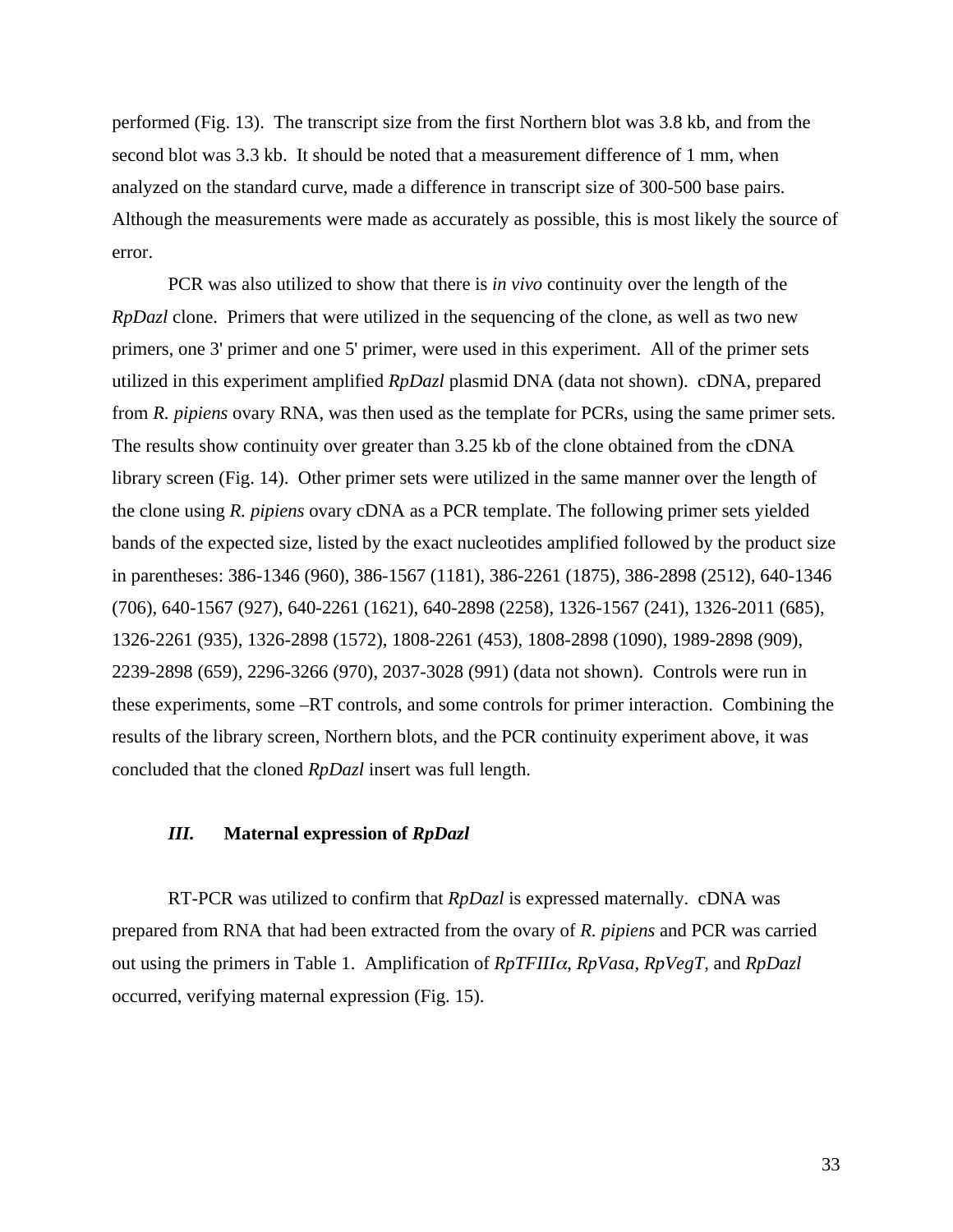# *IV.* **Localization of** *RpDazl*

#### **A. Animal versus vegetal PCR**

Information regarding the localization of *RpDazl* was determined by RT-PCR on selected portions of oocytes, examining the results for animal versus vegetal expression; this can provide insight as to whether or not *RpDazl* is maternally localized in the same manner as *XDazl.* The animal one-third and vegetal one-third of *Rana pipiens* oocytes were isolated and RNA extracted. The RNA was reverse transcribed to cDNA, and PCR was performed on the samples using *RpTFIII*α expression as a loading control. *RpDazl* is expressed mainly in the vegetal onethird of the oocyte, even when the  $RpTFIII\alpha$  loading control shows that there was more animal one-third cDNA utilized in the experiment (Fig. 16).

#### **B. RepFind**

It has been shown that clusters of repeat sequences, specifically CAC or CAC-containing motifs, characterize the localization elements in the 3' UTR of many localized RNAs (Betley et al., 2002). RepFind is a computer-based program that searches a sequence for repeat clusters (Betley et al., 2002). Using this program to analyze the 3' UTR of *RpDazl*, clusters of CAC repeats were detected (Fig.17). These clusters, however, were not significant according to the program. A highly significant P-value is considered to be less than or equal to 2.1 x  $10^{-6}$ . RepFind determined a P-value for the 3' UTR of *RpDazl* to be 3.21 x 10<sup>-4</sup>. Using the same parameters to examine the 3' UTR of *XDazl*, a P-value of 6.37 x  $10^{-7}$  was determined. The 3' UTR of zebrafish *Dazl*, *DEADSouth* of *X. laevis* are also shown in Fig. 17. *AxDazl*, mouse *Dazl*, chicken *Dazl*, and *C. elegans Dazl* were examined, and no significant clusters of CAC repeats were found, even under the least stringent conditions possible.

It must be mentioned, however, that when the parameters are made more stringent, the clusters of CAC repeats in the 3' UTR of *XDazl* are no longer significant. At these more stringent conditions, namely when using a database that contains more sequences, a significant P-value is considered to be less than or equal to 5 x 10<sup>-7</sup>. The P-value for the 3' UTR of *XDazl* under these conditions is 2.9 x  $10^{-6}$ , and for the 3' UTR of *RpDazl* is 7.68 x  $10^{-4}$ . The implications of these results will be discussed in detail later.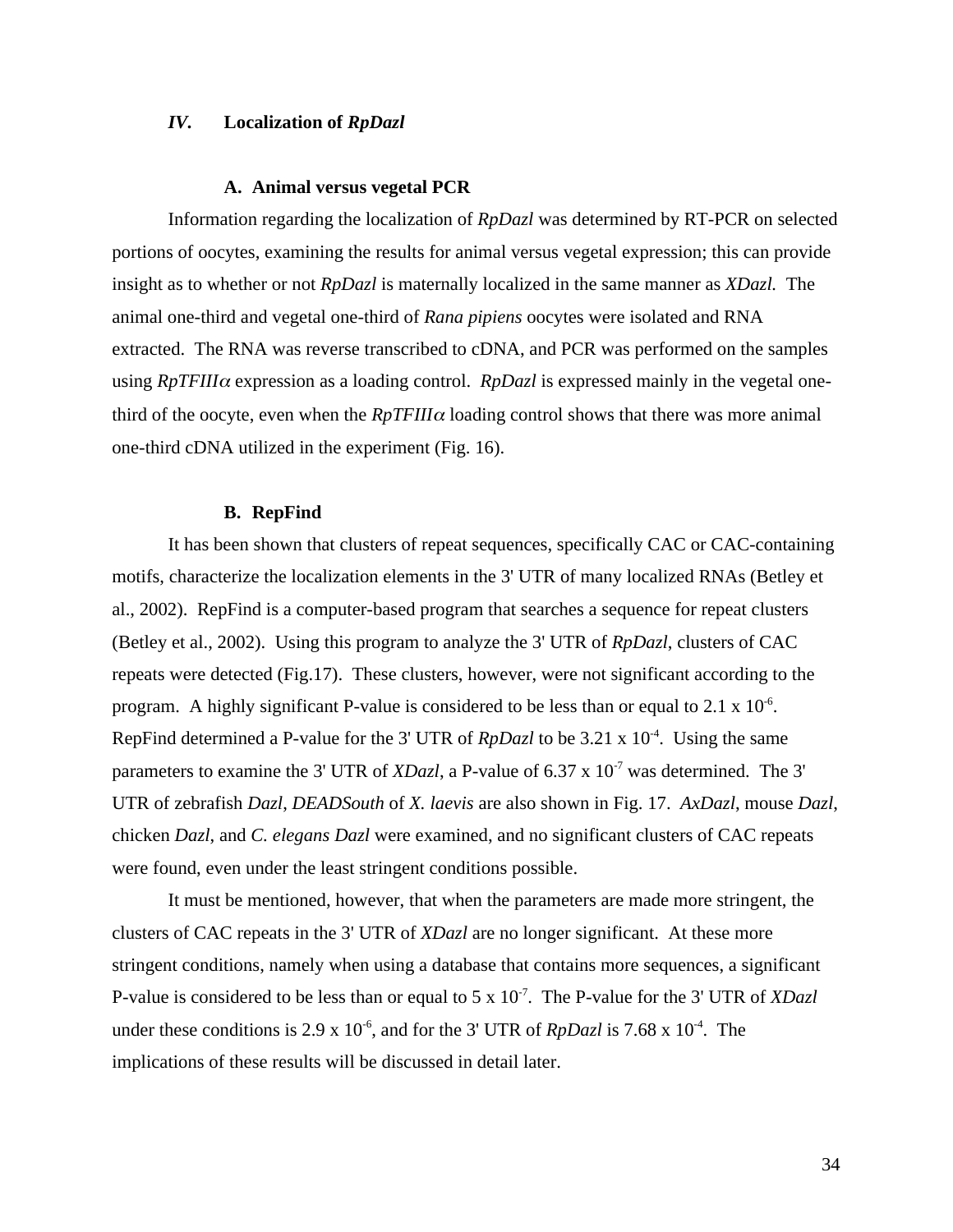

Figure 2: **PCR amplification of maternal RNAs, using the** *Rana pipiens* **ovary cDNA library as a template.** Primer information, including sequence and expected product sizes can be found in Table 1. Lanes 1, 3, 5, and 7 are PCR samples that contain the indicated primers, but no cDNA template. TFIII $\alpha$  is a regulatory element of 5s rRNA transcription (Nolte et al., 1998). *Vasa* and its homologs are members of a subfamily of DEAD-box RNA helicases that play important roles in translation. *VegT* encodes a T-box transcription factor that in *X. laevis*, is important for the specification of both mesoderm and endoderm as well as in the localization of other RNAs such as *Vg1*. *Dazl* plays a role in gametogenesis and fertility. In *X. laevis*, *Dazl* is important for primordial germ cell (PGC) specification and migration. Lane 7 is a PCR sample with two sets of *Dazl* primers (A and B), but no cDNA template. Information regarding both *Dazl* primer sets is located in Table 1. Lanes 8, 9, 10, and 11 are combinations of the two primer sets showing the expected *Dazl* product amplification with three of the four combinations; FBRB, FBRA, and a faint band from FARB. The MgCl<sub>2</sub> in this PCR reaction was reduced to one-third the amount normally utilized, and 35 cycles were performed with an annealing temperature of 50° C. All other temperatures and reagent concentrations were as are listed in the Methods and Materials.

 $S^*$  marker lane indicating product sizes in base pairs (bp)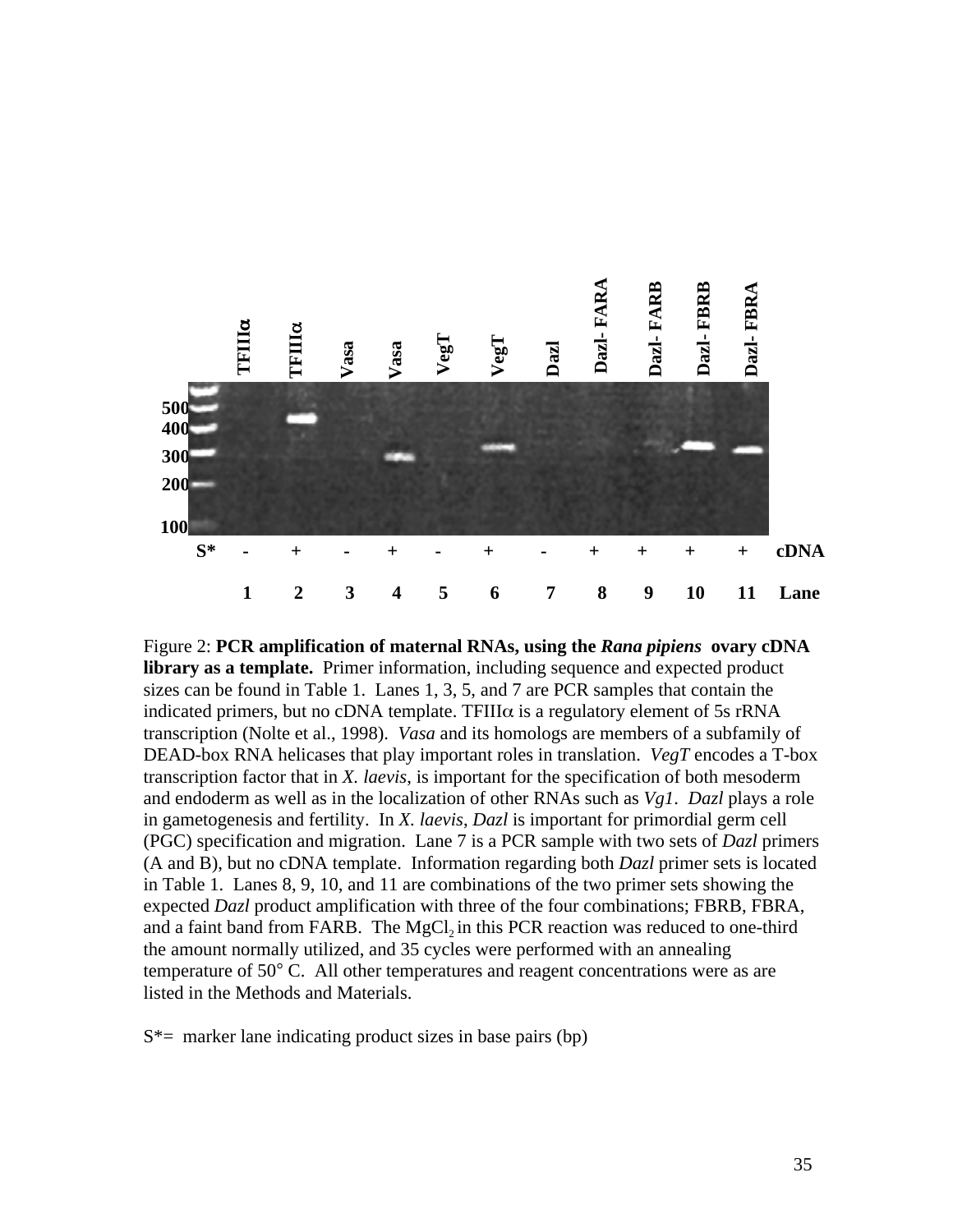Figure 3: **Schematic of** *R. pipiens* **ovary cDNA library screen.** (a) The library was plated on twentyfour 14-cm plates and three sets of filter lifts were performed, resulting in two complete sets of filters and a third incomplete set. Six filters from the first round of filter lifts and their duplicates from the third round were selected for hybridization for the primary library screen. (b) Eighteen phagecontaining plaques were isolated from the six plates utilized for the primary library screen, the names of which can be seen below each plate. Those indicated in red type are those that amplified by PCR using *RpDazl* primers (Fig. 4) and were subsequently plated for the secondary library screen. (c) The five plates utilized for the secondary library screen yielded 15 potentially positive phage-containing plaques. The seven that yielded the brightest bands in a PCR using *RpDazl* primers (Fig. 5) were selected, as indicated by the red type, and plated for the tertiary library screen. (d) One phagecontaining plaque was isolated from each of the seven plates utilized in the tertiary library screen and all amplified in a PCR using *RpDazl* primers, as indicated by the red type (Fig. 6). A-G underwent a single clone excision experiment and were used to transform SOLR strain *E. coli* cells. The number of colonies isolated from each sample as a result of the bacterial transformation is shown in ( ) below each sample A-G. Restriction enzyme digests were performed on the 11 resultant plasmid DNA samples to determine cloned insert size, results of which can be seen in Fig. 7.

= Filter lift, hybridization, X-ray film exposure, and plaque isolation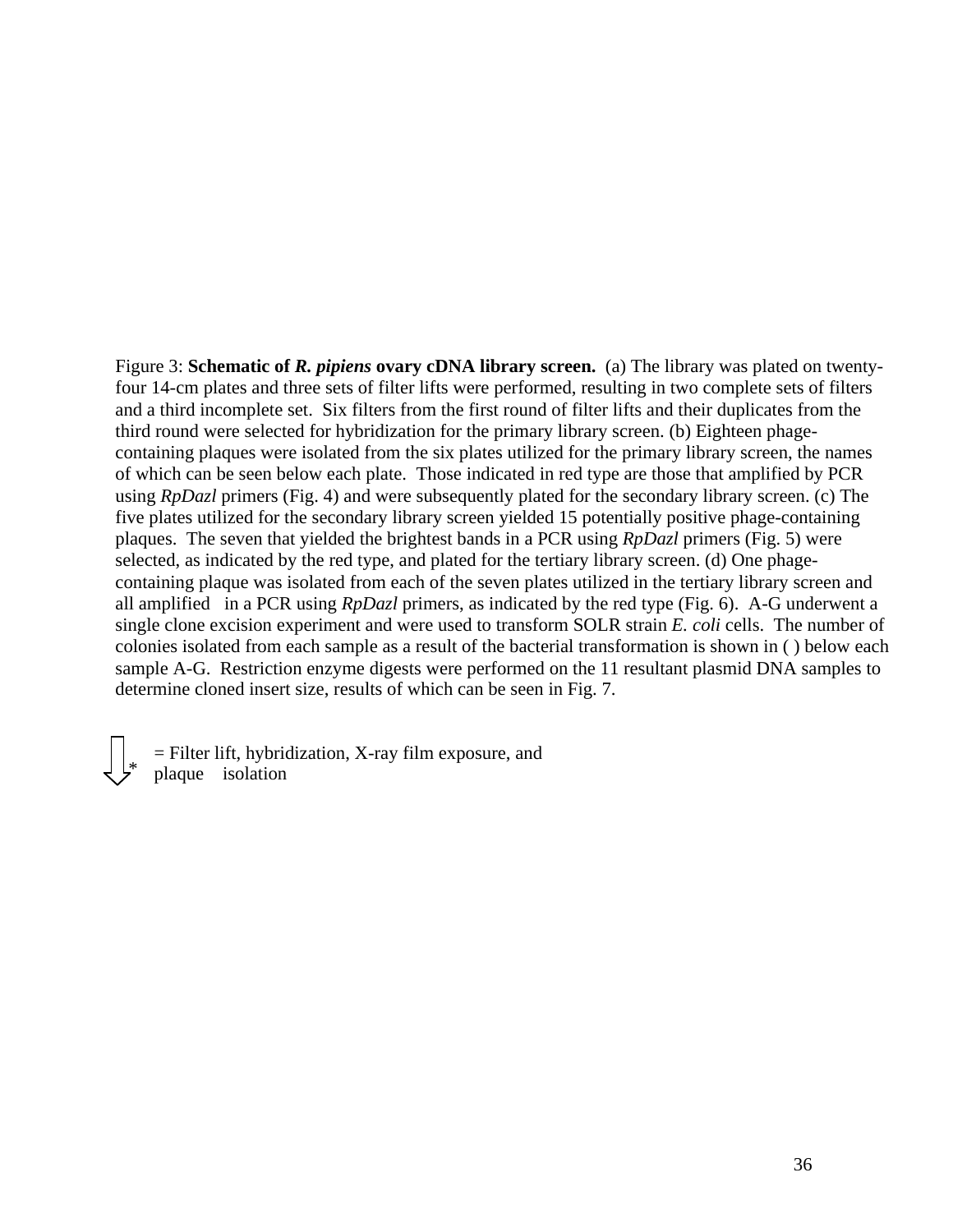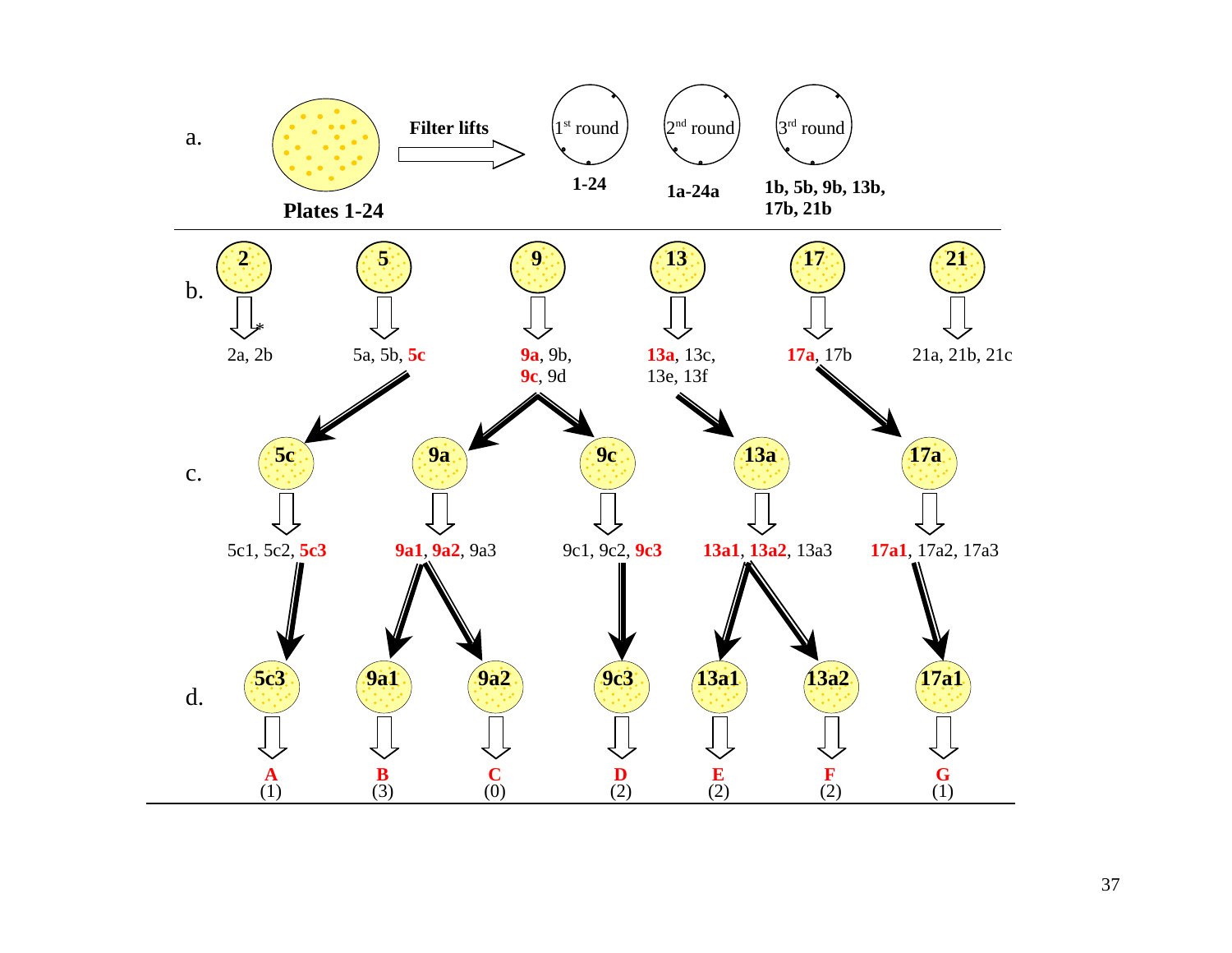

Figure 4: **PCR amplification using** *RpDazl* **primers of five phage-containing plaques isolated from the primary library screen.** (a) A portion of a film showing the signal from potentially positive *Dazl* clones. When this film was aligned with its corresponding plate, plaques that generated positive signals, such as the signal circled in black on the film, were isolated and resuspended in buffer. (b) A sample of the phage-containing buffer of each of the 18 potentially positive plaques was used as a template for PCR using *RpDazl* primers (set B, see Table 1). The five samples that amplified a product of expected size were selected and plated for the secondary library screen.

W (water)= control samples run with no cDNA  $S^*$  = marker lane indicating product sizes in base pairs (bp)  $C9^{**}$ = negative control; plaque isolated with no positive signal on the corresponding film

a.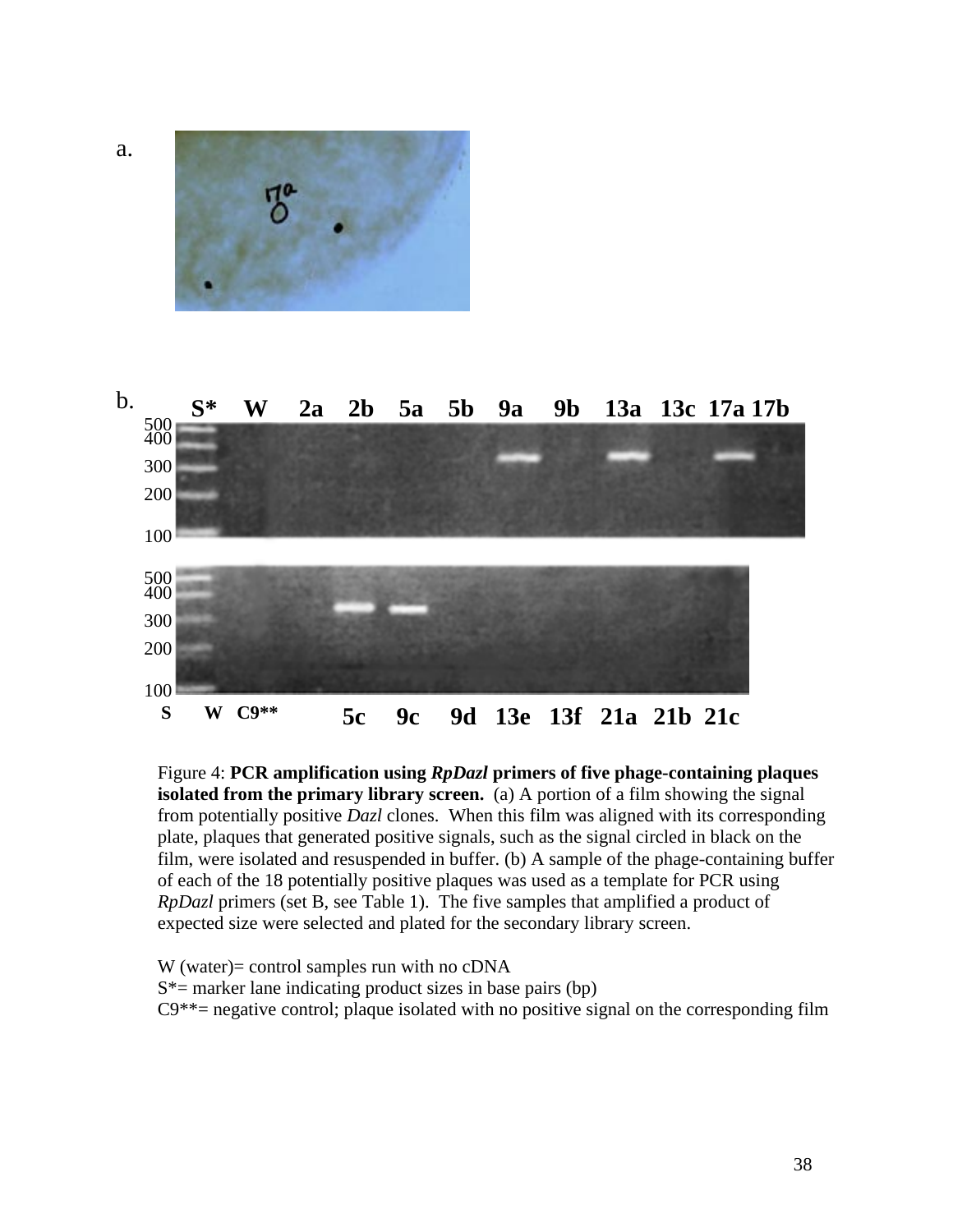

Figure 5: **PCR amplification using** *RPDazl* **primers of seven phage-containing plaques isolated from the secondary library screen.** (a) A portion of a film showing the signal from potentially positive *Dazl* clones. When this film was aligned with its corresponding plate, plaques that generated positive signals, such as the signal circled in red on the film, were isolated and resuspended in buffer. (b) A sample of the phage-containing buffer of each of the 15 potentially positive plaques was used as a template for PCR using *RpDazl* primers (set B, see Table 1). The seven positive samples were selected and plated for the tertiary library screen. Other samples, with a smaller amount of product of expected size, were not selected. Note that the gel is a color reversal of the original gel to increase visibility of the bands.

W (water)= control samples run with no cDNA  $S^*$  = marker lane indicating product sizes in base pairs (bp)

39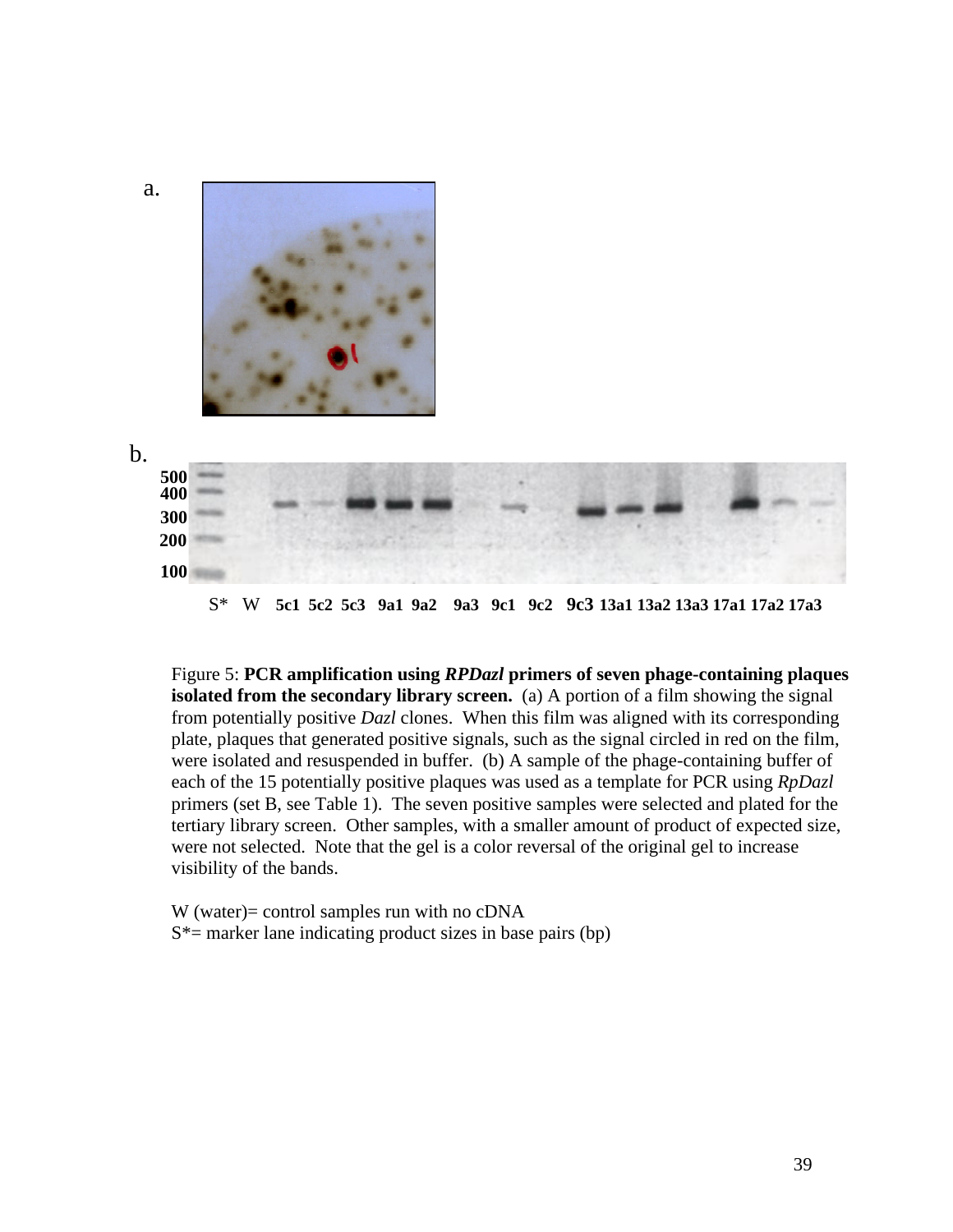| <b>Plate</b> | <b>Plaque</b><br>count<br>1:100<br>dilution | <b>Plaque</b><br>count<br>1:200<br>dilution | <b>Positive count:</b><br>film of<br>hybridized<br>filter | <b>Percent</b><br><b>Positives</b> |
|--------------|---------------------------------------------|---------------------------------------------|-----------------------------------------------------------|------------------------------------|
| 5c3          | 23                                          | 15                                          | 18                                                        | 78%                                |
| <b>9a1</b>   | 81                                          | 24                                          | 20                                                        | 83%                                |
| 9a2          | 86                                          | 34                                          | 30                                                        | 88%                                |
| 9c3          | 42                                          | 26                                          | 24                                                        | 92%                                |
| 13a1         | 14                                          | 9                                           | 7                                                         | 50%                                |
| 13a2         | 29                                          | 20                                          | 28                                                        | 97%                                |
| <b>17a1</b>  | 46                                          | 28                                          | 28                                                        | 100%                               |



Figure 6: **PCR amplification using** *RpDazl* **primers of seven phage-containing plaques isolated from the tertiary library screen.** (a) Chart showing the number of plaques formed on each tertiary screen plate at two dilutions. The plaque count highlighted in turquoise represents the plate whose filter was selected for hybridization. The number of positive signals on the resultant films were counted (fourth column) and the percent of positives, film signals/ number of plaques, is represented in the fifth column of the chart. One plaque was isolated from each plate, resuspended in buffer, and named A-G. (b) A sample of the phage-containing buffer of each of the 7 potentially positive plaques was used as a template for PCR using *RpDazl* primers (set B, see Table 1). All seven samples amplified a product of expected size and were used for a single clone excision, followed by bacterial transformation. Eleven colonies resulted and plasmid DNA was purified from each.

W (water)= control samples run with no cDNA  $S^*$  = marker lane indicating product sizes in base pairs (bp)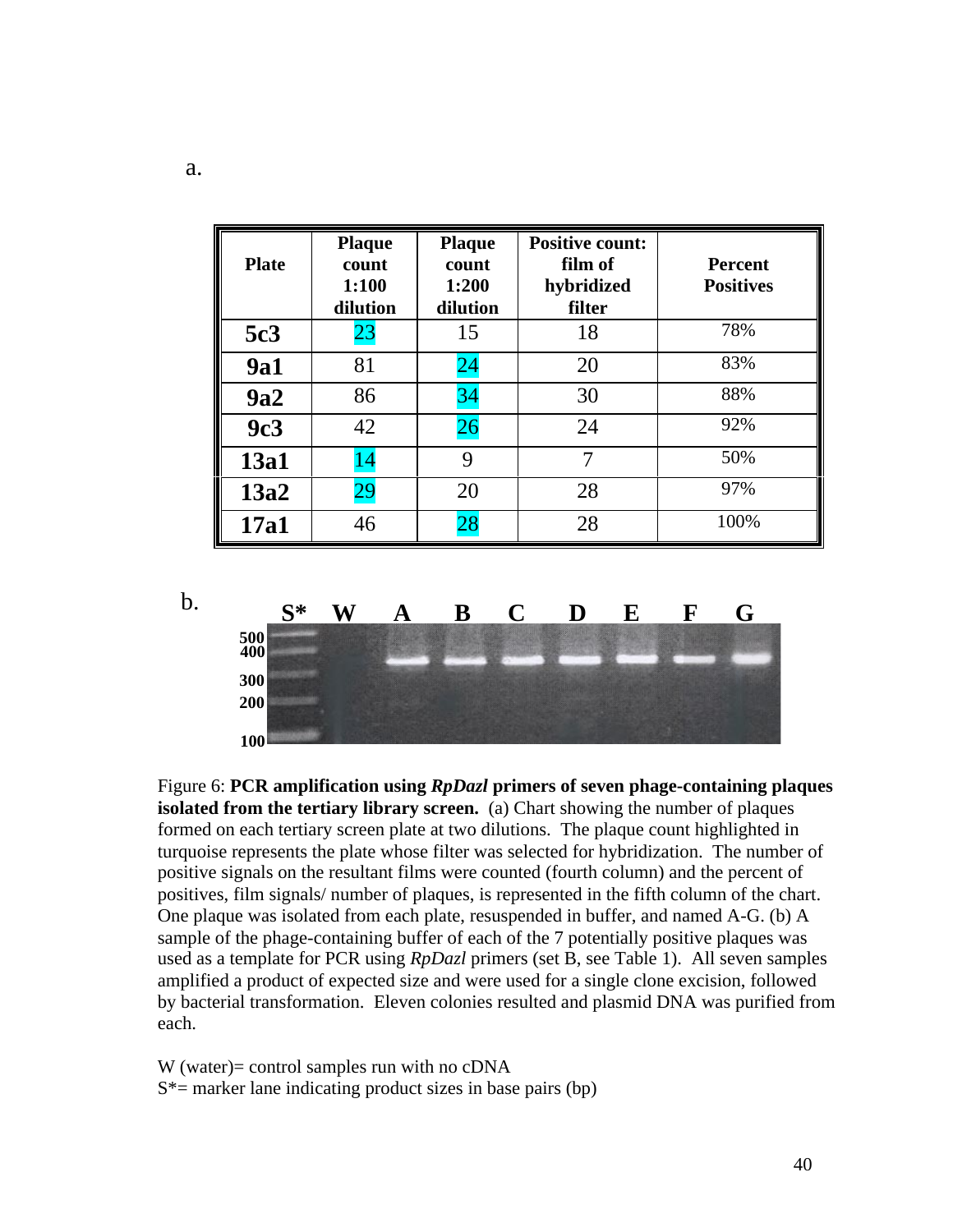

Figure 7: **Restriction enzyme digests reveal cloned insert sizes ranging from ~800 bp to >3kb.** Single clone excision and bacterial transformation yielded 11 colonies from which plasmid DNA was purified. Samples 1-11, whose origin is given above the gel (A-G)(see Fig. 3), were digested with *SpeI* and *ApaI* to determined cloned insert size. Samples 1, 8, 9, and 10 appeared to contain an insert of ~12-1300 bp. Samples 2, 3, 4, and 6 appeared to be doublets, with insert sizes >3kb. Sample 5 yielded two bands, one >3kb and one of ~12-1300 bp. Sample 7 appeared to be an empty plasmid, and Sample 11 appeared to have an insert of ~800-850 bp. Based on insert size and plasmid DNA concentration, Sample 3 was selected for DNA sequencing.

 $S^*$  = marker lane indicating product sizes in base pairs (bp)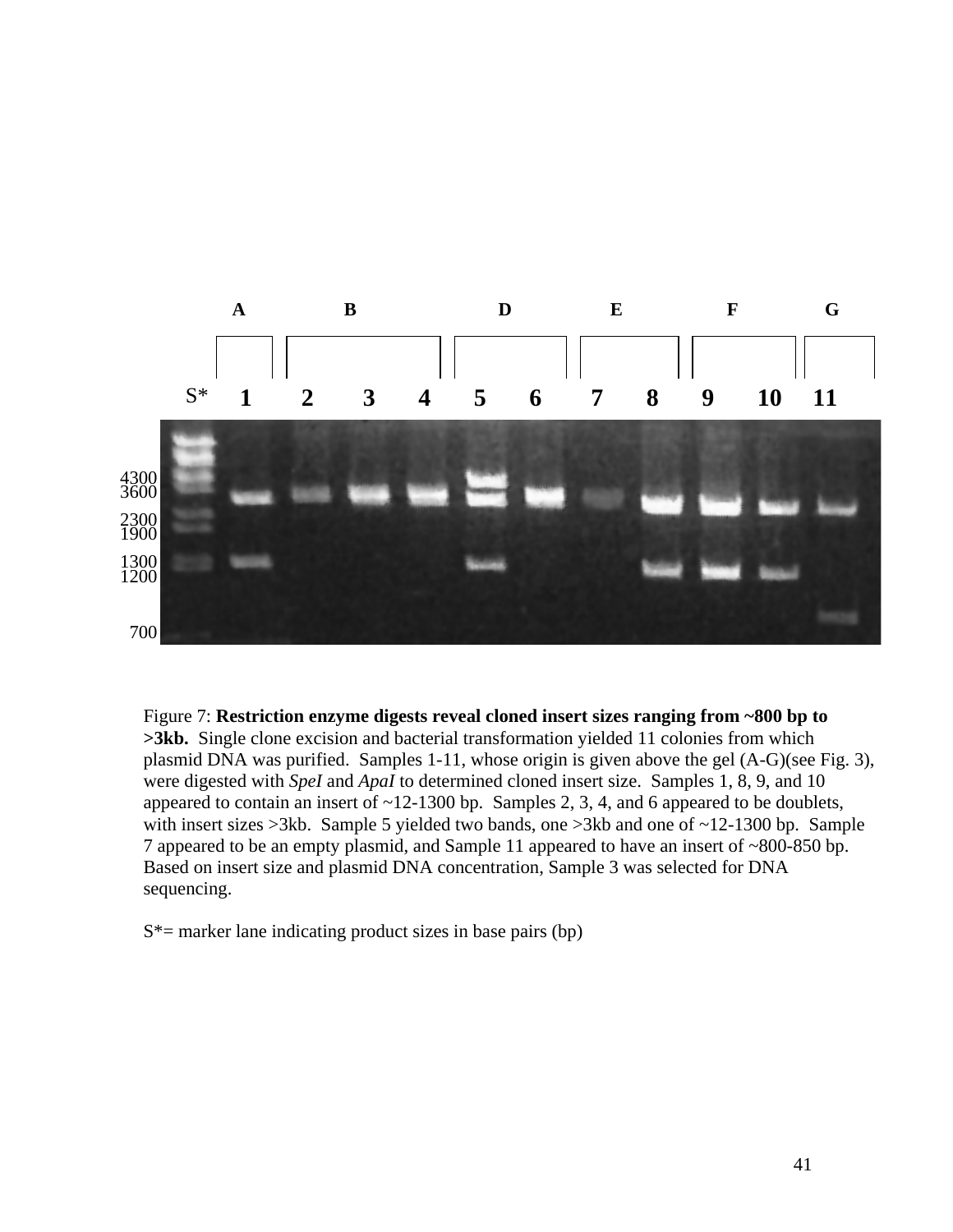Figure 8: **Schematic of primers used in** *RpDazl* **sequencing.** Primer names, size marker, and colored schematic above were added to an illustration provided by the global sequence alignment program, AutoAssembler™ 1.3.0. Primer information, including sequence, is located in Table 2. Arrows pointing to the right indicate coding strand sequencing, and arrows pointing to the left, non-coding strand. Nineteen primers were used in total, several of which were used to eliminate areas of ambiguity, to sequence the *RpDazl* cDNA clone of 3508 nucleotides.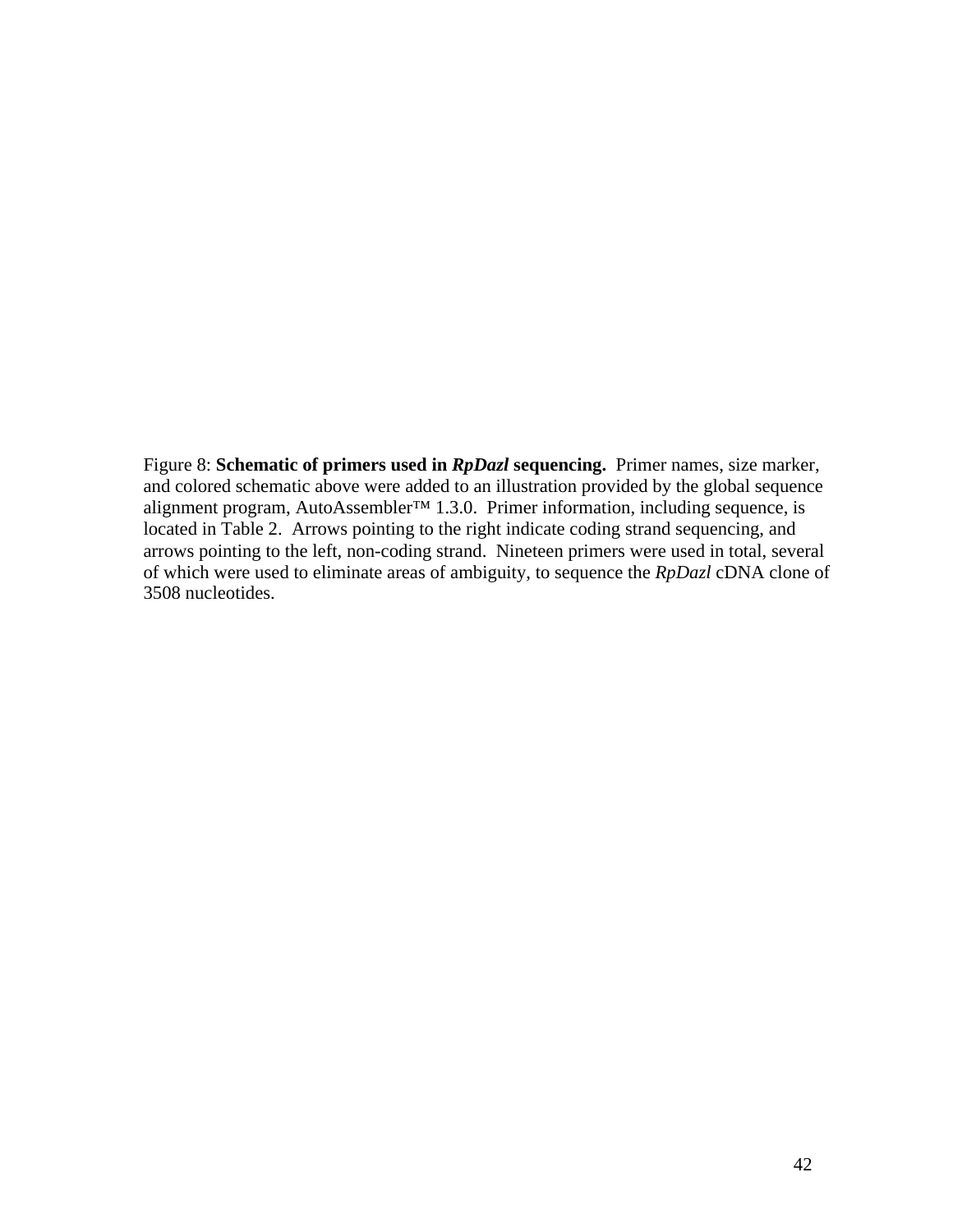



ألالدا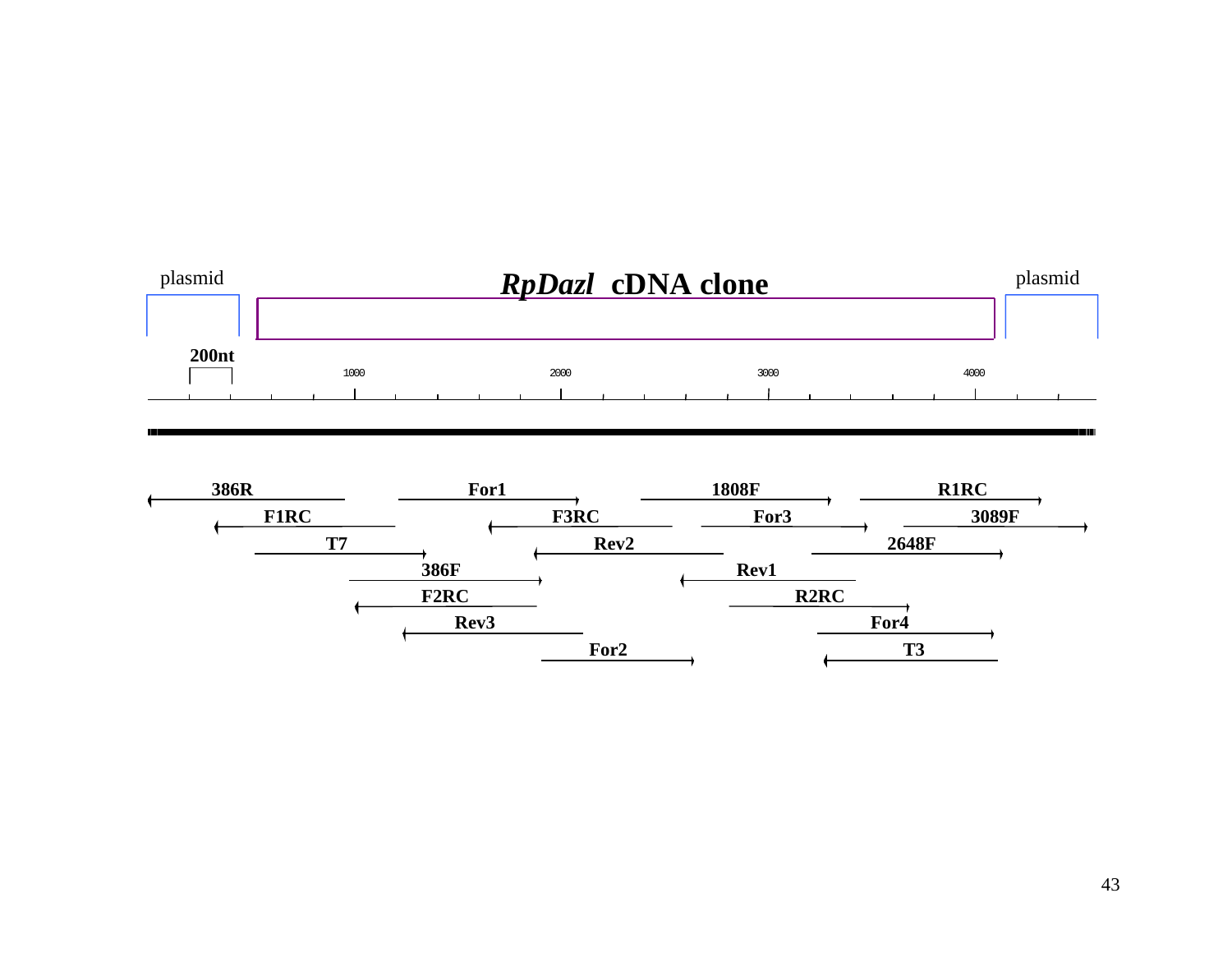| 1 ATATCGAATT CGGCACAGGG TTTGTGTTGA TGTCGGATAC AGGAAGTCCA ATGGAGGATC    |  |  |  |
|------------------------------------------------------------------------|--|--|--|
|                                                                        |  |  |  |
| 61 AGCCATCTGG TTATGTGCTC CCTGAGGGGA AAGTTGTACC CAATACTGTG TTTGTTGGGG   |  |  |  |
| 121 GCATTGATAT CCGGATGGAT CAGCATGAAA TTAAAGACTA TTTTTCAAAG TTTGGTTCAG  |  |  |  |
| 181 TAAAAGAGGT AAAAATAATT ACTGATCGCG CTGGTGTCTC CAAGGGATAT GGTTTTGTCT  |  |  |  |
| 241 CCTTTTATGA TGACATCGAC GTTCAGAAGA TTTTAGATGT CAGCTTTCAT GGCAAGAGAC  |  |  |  |
| 301 TAAAACTTGG ACCAGCTATA AGAAAGCAAA GTACATGTGC ACACATTCAA CCAAGAACTG  |  |  |  |
| 361 TGGTGCTTAG CACCCAAGCA CCACAATATC AGAGCATGTG GAGCACCCCT GTCACCGATG  |  |  |  |
| 421 CATATGTTCA GCCTACTCCC ATGTTTAGTC CTATGGCCTC TTATATTCAG GCTTGTCCTT  |  |  |  |
| 481 ACCCAAACTC ACCAGTCATG TTGCAGCAAA TACCCTTGGC ATACCAGCAG CCAGGATGTT  |  |  |  |
| 541 TCCAGGTGGC TCCACAGTGG GCTGGTGGAG ATCAAAGAAG CTATGTTTTG CCTCAGGCTT  |  |  |  |
| 601 TAACTTGGAA TTATACAGGA AATGACTTTG AGACAGCCTG TGGTGAAGTG TTGCAGGCAG  |  |  |  |
| 661 ACTATACAAT CCCAGAGCAA AATGCCTTAG TTTCAACAAG TCCCCAAAAG AAAATTGACC  |  |  |  |
| 721 GAAGCATACA AACTGCTGTA TCCTGTCTGT TTTCTGGCGA TGGAAGGTTC CACAAGCCTT  |  |  |  |
| 781 TTATTCAAGA TGATTTCATG AAGGACAGAA GAGTGCATCA GTTTAGAAGA AGAGCCATGT  |  |  |  |
| 841 TTAGGCCCAC CATGGAGAAA TCTGGACTGT AAAACTGCAC CTACCACTAA TGCTCACAAT  |  |  |  |
| 901 GTAGCACTTG TAGTTTACCT CCTAAGATTT GTTAGTAATG CTCTTCATAC AGTACCATCC  |  |  |  |
| 961 AGCTCAAGTT TTGGTTCGTA CATTTGTCCA GTCTATCATG AATCAGAGCT TGGACCATCA  |  |  |  |
| 1021 ACTGGCAATA TGCCTTTACC TCAAGTATAT CCATCTTAAA AATACGTTGG CGTAGTGTGG |  |  |  |
| 1081 TATACTGTAA AACACTACCC TTGGGTTTCT GGGTTTTGTT AGATATAAAC ATTCAACTGT |  |  |  |
| 1141 TGGTTCTGCA TTGTTTTACA CATTTTACAC AATTTTAAGC AAAGGGCACA TTTAATATTT |  |  |  |
| 1201 TCAAATGTTT TTTTTTTTTC TTAAGCATGT TCTGTTGTAA AAAATGTTCT TATGTGTTCT |  |  |  |
| 1261 TGTTTTTCAT AGCCAAACAC GTATGTGTTC ACTGTTTTGC CGTGCTTTTT CACTCTTAAT |  |  |  |
|                                                                        |  |  |  |
| 1321 AGTGTGATGC TTATCTTCAC TCCCTGTGTG CTTTGTCCTT GGGTTTTGCT TTTGGCACCC |  |  |  |
| 1381 ACCTATTACC ATTCACTTGT ATGTTGTCCC TACAAATGTG TTTGCACTTA TTTATACCTC |  |  |  |
| 1441 TCAGTTGTGT AATTGTCTCC ATAGTGTGTT TTATGCATCC ACTTCCACTT GTATGACCCC |  |  |  |
| 1501 ATGCGTTTAA TTTTAGGCAC TCATTTCACC TTTTTTTGGT TTGAGTGATG GCTAGTTAGG |  |  |  |
| 1561 AATGTATAGT AATAAGTACT TTTCATATAT TCACCCTTTT CGTCTCTTCG TTTTCATCGG |  |  |  |
| 1621 ACATAAATTT CACATTTCTG AATGTTCTAT GTATATTGTG GTTCTAAGAC ATGATTGGCT |  |  |  |
| 1681 TGCCAGAATT GTTAGATATC CTGGAACAGT CTGACTTCAG CTGCAAGTTT TATTTTCCAG |  |  |  |
| 1741 CTAAAAAGCC CCTTACAACA TGAGTAAACT CTTCTCACAC TGCATACAAA ACTTATACTA |  |  |  |
| 1801 AATTCTGTAA TAGGCTGTTT CCTGATAGCT GACAAAGTCA AACCGAAAGC AATGCAGTGG |  |  |  |
| 1861 AAAAGTGGTT CTGCTATACC ATGGAAACTA AGAGGCAGCT TGTTTTCTAT AGAAAAGCTA |  |  |  |
| 1921 TAGCTGAAAG CAAGCAAATA TGGAAAGTAA AATTCTACAG TTATAGTTCA GACAATATCT |  |  |  |
| 1981 CTTGGGCTTG TATTGACTAT TGATGCTGAG CTGAGAACGC CTGCTTAGCT TGTAAACACC |  |  |  |
| 2041 TTTGGCGCAA GTTAGGTGCT TCCACAGGCA GTGTTACGTT TTGCTGAGGT AACACGGCCT |  |  |  |
| 2101 TTCATCACTT TGTAGTGACA TTGGTTTAAG TGTATTTTGA CTCATCGGTG TGTAAGTTAC |  |  |  |
| 2161 CTTCTTTTAG CAGTGTTTTC CGGTAAATTT CCATTAGTAA TAGAGCTTTT AAGACCATTT |  |  |  |
| 2221 TTTTTAAATA TATATGCATG ATCCTGGAAT TAAGAGCAAT GTGTGCTGTA AACGAAGTAG |  |  |  |
| 2281 TGTGACTACA GAACCAAATC CTCAGTATCC CGGCTATGTT TTCCAAGGGC ATGCATTTTA |  |  |  |
| 2341 TTTCCTACAT TGTAGCTGCA AATTATGTTG ATTTTAATTG GATTTTAAAG TAGTGCATTT |  |  |  |
| 2401 CCGTAAACTT TTTTGAAAGC AAATTGGACA AGTTACATTT TTATGCTCAG CCTGAAGACT |  |  |  |
| 2461 TGTCATGAGC ATATTTTACA ATTTGCCTCA AAATTATGGA ATTAAATTTC TGCCAGCAAG |  |  |  |
| 2521 GTTAAGTCTT GCCCAATTAA TAATATAAAT GCACAAGAAA TTGCATTCCT GCATTAGAAT |  |  |  |
| 2581 TTACTGACCA TTAGATTTTC TTTGCAGTGT GGCATAGCTT CCAAGTTAAC TTGTCAGTAC |  |  |  |
| 2641 AATATAAAAT TATACAGGAT GTGACACTAC TGTGCAAGCA TCTACCAGTG GCTAAACATA |  |  |  |
|                                                                        |  |  |  |
| 2701 CCTGATATCC TCCCCTGTGT TCTGGTTGCA TTTAATGTCA GCACATCTGA TAGCTTTGCA |  |  |  |
| 2761 CAATCACCCA CTGCCTAATG CATGTGCATT GGTTTTACTG GTTAATGGGA ATGGTGTGGT |  |  |  |
| 2821 AGAAAGTGGG AACACTTGAC GACATGTCAA AATTATGCAG CATTCTAGGA TTTGGAGCAT |  |  |  |
| 2881 ATCGATTGCT TGGGATGCCA TCTAAGGATG TGCTAGTTAT TGCACTGTAG TTCTGTGGAC |  |  |  |
| 2941 TTTTAACATA TTTTATACTG TCATGTTTAC TTTAAAGGGG GTATCCTACA CATGACTGGC |  |  |  |
| 3001 GGCTTCATGT AGTAACATAT ATTACTACTT CCTGCAGCTT CTTGGTTTTA CTAGGTGATG |  |  |  |
| 3061 AAATTGATTT TCATCTGCAG TGCATCAATT TGTGAAATCT GGAATACATT TAGTACTTGT |  |  |  |
| 3121 TTGTGTCTGA ATAAAAATGT CACTCGTACC TATGTCTGCT TCTTCCTTTC CTAACATTTC |  |  |  |
| 3181 TTTGAGTGGA AACTGTTCAC TAGTCATTCA GCTATGTGAT CCGTGACACT TCACTATGTA |  |  |  |
| 3241 AAAGTTTAAA CCCAAAACTG GTGCGCTGCA ACATCATTCC GGAGTCTAAT GCTGGTGGAT |  |  |  |
| 3301 TTTATTTAAA TCTGGAATCC TGTTTAATTC TATCATGACA GTGTGACTTT GTATGTACCT |  |  |  |
| 3361 CTCTTGGCAG TATTTAAAAA AAATCCCTTA AATGTGTCAG AATATTTCCT TGTAACCTGT |  |  |  |
| 3421 TCTCTTAATA CTGTTTTAGA TATTATTTGA CTGGAAACCA ACATCTTTGT ATGACCACAT |  |  |  |
| 3481 AATAAAGAAA ACCTAATTTG AAAAAAAA                                    |  |  |  |

Figure 9: *RpDazl* **cDNA clone sequence.** Sequence from the coding and the non-coding strand were aligned using the global sequence alignment program, AutoAssembler<sup>™</sup> 1.3.0. An open reading frame (ORF) was determined from the first methionine or ATG at nucleotide 30 to the first stop codon in the same frame (TAA at nucleotide 870). This ORF, highlighted in purple, was the only ORF of significant size determined in this or any other frame. A poly-A consensus sequence is seen at nucleotide 3481 highlighted in turquoise, 14 nt upstream of a string of adenines.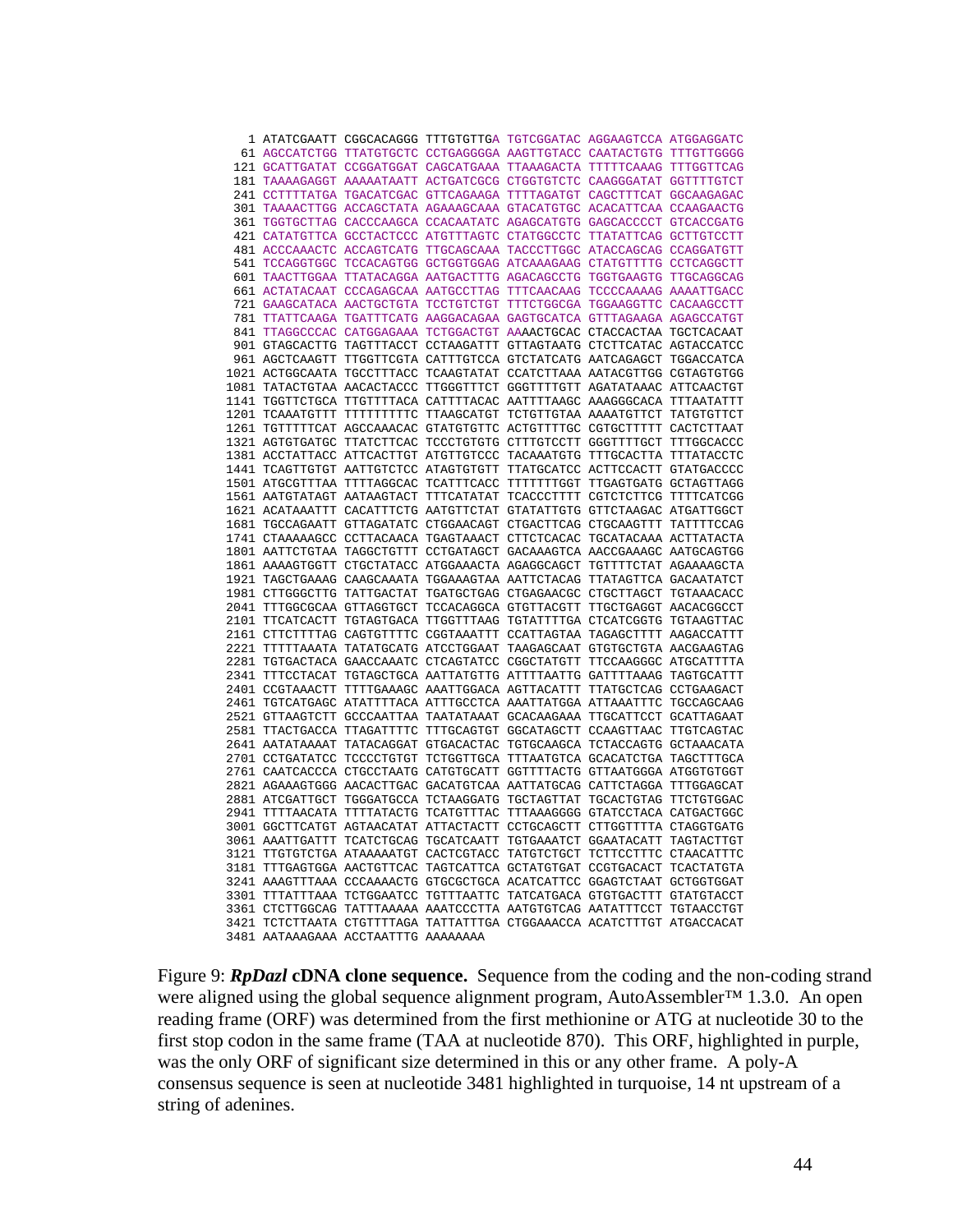| mouse   | --ATGTCTGCCACAACTTCTGAGGCTCCAAATTCAGCTGTCTC                                                                                                                                                                                           | 41  |
|---------|---------------------------------------------------------------------------------------------------------------------------------------------------------------------------------------------------------------------------------------|-----|
| human   | -ATGTCTACTGCAAATCCTGAAACTCCAAACTCAACCATCTC                                                                                                                                                                                            | 41  |
| Gallus  | -ATGTCTG---CAAATGCGGAAGCCCAGTGTGGAAGTATCTC                                                                                                                                                                                            | 38  |
| Rana    | ---ATGTC<br>----------------------                                                                                                                                                                                                    | 5   |
| Xenopus | ---ATGTCTGGAAAAGAAGAATCTT 22                                                                                                                                                                                                          |     |
|         |                                                                                                                                                                                                                                       |     |
| Axolotl |                                                                                                                                                                                                                                       |     |
| Danio   | ATGGTTCAGGGGGTTCAGTTACCCGTGTGCCTGATATGTGGTTTGTATTCACAGGATATC 60                                                                                                                                                                       |     |
| mouse   | CAGGGAGGCCAGCACTCAGTCTTCATCAGCAA-CCACAAGTCAA-GGATATGTTTTGCCA 99                                                                                                                                                                       |     |
| human   | CAGAGAGGCCAGCACCCAGTCCTCATCAGCTG-CAACCAGCCAA-GGCTATATTTTACCA 99                                                                                                                                                                       |     |
| Gallus  | ---AGAGGATAATACCCATTCGTCA------A-CAACCTGCCAA-GGATATGTTTTACCA 87                                                                                                                                                                       |     |
| Rana    | ---GGA----TACAGGAAGTCCAATGGAGGAT-CAGCCATCT---GGTTATGTGCTCCCT 54                                                                                                                                                                       |     |
| Xenopus | ---CAAACTATGCAGCCACTGCAGAGGAGGAAGCAGTTAACCAA-GGGTTTGTGTTGCCA 78                                                                                                                                                                       |     |
| Axolotl |                                                                                                                                                                                                                                       |     |
| Danio   | CAGAAGCATCGTCAGGGTTTTCCGTCCTCCCTGAAGTTGTCTAACGGTTACATTTTACCT 120                                                                                                                                                                      |     |
|         |                                                                                                                                                                                                                                       |     |
| mouse   |                                                                                                                                                                                                                                       |     |
| human   |                                                                                                                                                                                                                                       | 159 |
| Gallus  |                                                                                                                                                                                                                                       | 147 |
| Rana    |                                                                                                                                                                                                                                       | 114 |
| Xenopus |                                                                                                                                                                                                                                       | 138 |
| Axolotl |                                                                                                                                                                                                                                       | 48  |
| Danio   | GAGGGGAAAATGACGCCCAACACACTGTTCGTCGGCGGTATTGATATGAAGGTGGATGAG                                                                                                                                                                          | 180 |
|         | $* *$                                                                                                                                                                                                                                 |     |
| mouse   | ACCGAAATCAGGAGTTTCTTTGCCAGATATGGCTCAGTAAAAGAAGTGAAGATAATCACT                                                                                                                                                                          | 219 |
| human   | ACTGAGATTAGAAGCTTCTTTGCTAGATATGGTTCAGTGAAAGAAGTGAAGATAATCACT                                                                                                                                                                          | 219 |
| Gallus  | GCAGAAATTCGGAGTTACTTTGAACAATATGGTACTGTGAAGGAGGTGAAAATAATCACT                                                                                                                                                                          | 207 |
| Rana    | CATGAAATTAAAGACTATTTTTCAAAGTTTGGTTCAGTAAAAGAGGTAAAAATAATTACT                                                                                                                                                                          | 174 |
| Xenopus |                                                                                                                                                                                                                                       | 198 |
| Axolotl | ATTGAAATTCGTGATTTTTTTGCAAGATTTGGTGCTGTGAAAGAAGTTAAAATAATCACT                                                                                                                                                                          | 108 |
| Danio   | AACGAGATCAGGGAATTCTTTGCCAAGTATGGCTCAGTGAAAGAAGTTAAAATCATCACT                                                                                                                                                                          | 240 |
|         | $* *$<br>** **<br>***<br>$***$                                                                                                                                                                                                        |     |
| mouse   | GATCGAACTGGTGTGTCGAAGGGCTATGGATTTGTCTCATTTTATAATGACGTGGATGTG                                                                                                                                                                          | 279 |
| human   | GATCGAACTGGTGTGTCCAAAGGCTATGGATTTGTTTCATTTTTTAATGACGTGGATGTG                                                                                                                                                                          | 279 |
| Gallus  | GACAGAACTGGTGTTTCCAAAGGGTATGGATTTGTTTCATTCCTGGACAATGTGGATGTT                                                                                                                                                                          | 267 |
| Rana    | GATCGCGCTGGTGTCTCCAAGGGATATGGTTTTGTCTCCTTTTATGATGACATCGACGTT                                                                                                                                                                          | 234 |
| Xenopus | GACCGGACAGGAGTGTCCAAGGGGTATGGCTTCATTTCTTTTTCTGATGAGGTGGATGTC                                                                                                                                                                          | 258 |
| Axolotl |                                                                                                                                                                                                                                       | 168 |
| Danio   | TATCGAGGAGGAATTTGCAAAGGATATGGTTTCGTTTATTTCAGTGAGGATGTTGATATC<br>$\star$<br>$\star$<br>$***$<br>$\star$<br>$\star$<br>$***$<br>$***$<br>*****<br>$***$<br>$\star$ $\star$<br>$***$<br>$\star$<br>$\star$<br>$\ast$<br>$***$<br>$\star$ | 300 |
| mouse   | CAGAAGATAGTAGAATCACAGATAAATTTCCATGGTAAAAAGCTGAAACTGGGCCCTGCA 339                                                                                                                                                                      |     |
| human   | CAGAAGATAGTAGAATCACAGATAAATTTCCATGGTAAAAAGCTGAAGCTGGGCCCTGCA 339                                                                                                                                                                      |     |
| Gallus  | CAAAAGATAGTAGAATCACAGATCAGTGTCCATGGAAAAAGGCTGAAACTGGGACCAGCA 327                                                                                                                                                                      |     |
| Rana    | CAGAAGATT-TTAGAT-----GTCAGCTTTCATGGCAAGAGACTAAAACTTGGACCAGCT 288                                                                                                                                                                      |     |
|         | CAAAAGATTGTTAAGTCGCAGATAAGTTTCCATGGGAAAAAACTGAAACTGGGCCCCCCC 318                                                                                                                                                                      |     |
| Xenopus |                                                                                                                                                                                                                                       |     |
| Axolotl | CAGAAGATTGTTGACTCACAAATTAATTTTCACGGAAAAAAACTTAAACTGGGACCAGCA 228                                                                                                                                                                      |     |
| Danio   | CAGACTATCGTTGATCAGCCGATCAGTTTTAAAGGGAAAAAACTCAAACTGGGACCTGCA 360<br>$***$<br>$***$<br>$***$<br>$***$<br>$***$<br>$***$<br>** *<br>$***$<br>$***$<br>$\star$                                                                           |     |
| mouse   | ATCAGGAAACAA---AATTTATGTACTTATCATGTGCAGCCACGTCCTTTGATTTTTAAT 396                                                                                                                                                                      |     |
| human   | ATCAGGAAACAA---AATTTATGTGCTTATCATGTGCAGCCACGTCCTTTGGTTTTTAAT 396                                                                                                                                                                      |     |
| Gallus  | ATTAGAAAACAAC--AAAACTTGTGTTC-TTACATGCAGCCTAGACCATTGGCTTTCAAT                                                                                                                                                                          | 384 |
| Rana    | ATAAGAAAGCAA---AGTACATGTGCAC---ACATTCAACCAAGAACTGTGGTGCTTAGC 342                                                                                                                                                                      |     |
| Xenopus | ATTCGAAAA---------ATTTGTACTT---ATGTGCAACCTAGACCTGTGGTGCTTAGC 366                                                                                                                                                                      |     |
| Axolotl | ATAAGAAAACAGCAGAACCTATGTGCCTATCATGTACAACCAAGACCTATGGTGTTAAAT 288                                                                                                                                                                      |     |
| Danio   | ATCATGAAAGAGCGAAGTTCTCGGTCAG----TGT-CATCTCCAATGATTGGTCCATCAC 415                                                                                                                                                                      |     |
|         | $***$<br>$***$<br>* ** *<br>$***$                                                                                                                                                                                                     |     |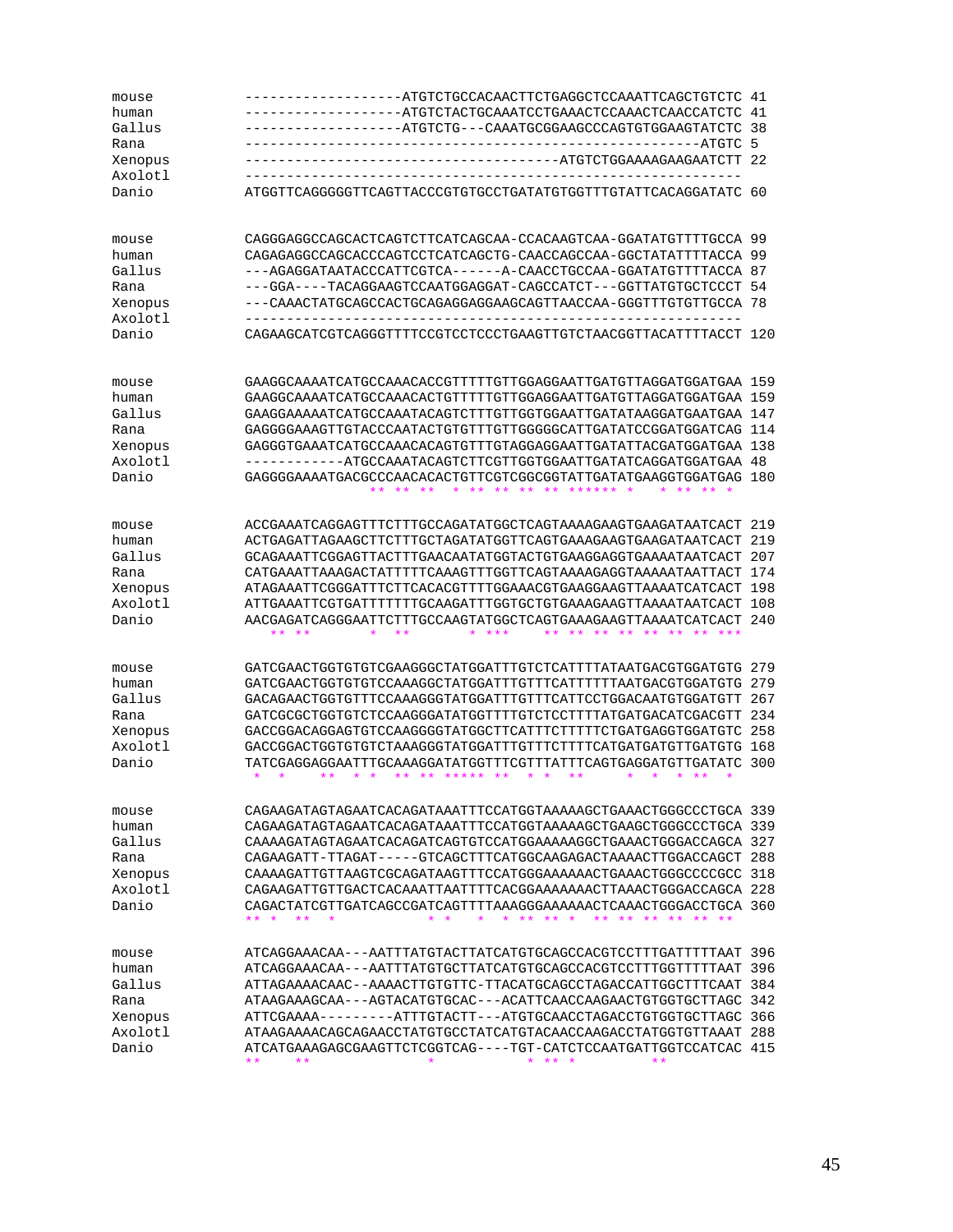| mouse   | CCTCCTCCTCCACCACAGTTCCAGAGTGTTTGGAGTAGTCCAAATGCTGAGACTTACATG 456 |      |
|---------|------------------------------------------------------------------|------|
| human   | CATCCTCCTCCACCACAGTTTCAGAATGTCTGGACTAATCCAAACACTGAAACTTATATG     | 456  |
| Gallus  | ---CCTCCTGCACCGCAATTCCATAGCGTATGGACTAATCAAAATACAGAGACCTACGTG     | 441  |
| Rana    | ---ACCCAAGCACCACAATATCAGAGCATGTGGAGCACCCCTGTCACCGATGCATATGTT     | 399  |
| Xenopus | ---CACCCTACTCCATTCCACCA---TGCATGGAACAATCAAAATGCAGACTCTTACATT 420 |      |
| Axolotl | ---CCACCTGCCCCACAGTTTCACAGTATGTGGAGTAGTCAGAATGCTGAAACGTACATG 345 |      |
| Danio   | AGTGGGTAAACCCCACCCCAT----ATATGTACTGCAGCTGCTGTCCTCCAGGCCTGGCC 471 |      |
|         | * **                                                             |      |
| mouse   | CAGCCTCCAACCATGATGAATCCTATCACTCAGTATGTTCAGGCATATCC---TCCTTAT 513 |      |
| human   | CAGCCCACAACCACGATGAATCCTATAACTCAGTATGTTCAGGCATATCC---TACTTAC     | 513  |
| Gallus  | CAGCCTCAAGCTGTGGTGAGCCCACTAACTCAGTATGTCCAGACGTATGCGTACAGTTCA 501 |      |
| Rana    | CAGCCTACTCCCATGTTTAGTCCTATGGCCTCTTATATTCAGGCTTGTCCTTACCCAAAC 459 |      |
| Xenopus | CAGCATTCTCCCATAGTCAGCCCTATTACTCAATATGTTCAGGCTTGCCCATATCCAAGC     | 480  |
| Axolotl | CAGCACCCACACATGATCAGCCCAGTTCCTCAGTATGTACCGGCATATCCATACCAGAGT     | 405  |
| Danio   | CCACCATCACCCGTATTCAGTGGAGGAAATCAGTACATGCAGCCTTATTCTTACTCCAGT 531 |      |
|         | $\star$<br>$\star$                                               |      |
| mouse   | CCAAGTTCACCAGTTCAG-GTCA--TCACTGGATATCAGCTGCCTGTT---TATAACTAC 567 |      |
| human   | CCAAATTCACCAGTTCAG-GTCA--TCACTGGATATCAGTTGCCTGTA---TATAATTAT     | 567  |
| Gallus  |                                                                  | 558  |
| Rana    | TC---ACCAGTCATGTTGCAGCAAATACCCTTGGCATACCAGCAGCCA---GGATGTTTC 513 |      |
| Xenopus | TCTCCACCAATGGCGATTCAGCAGATTCCTGTAGGCTGCCAACAACCT---GGCTACTTT     | 537  |
| Axolotl | TCTCCACCAGTAATAATTCAGCAAATTCCAGTAGGATATCAGCAGCCAACTTACAATTAT     | 465  |
| Danio   | CCTCCAGGAATTATGGTTCCACAGGTGCCAATGAACTATGCACAGACCACGTATGCCTAT 591 |      |
|         |                                                                  |      |
| mouse   | CAGATGCCACCGCAGTGGCCTGCTGGAGAGCAGAGGAGTTATGTTATACCTCCGGCTTAT 627 |      |
| human   | CAGATGCCACCACAGTGGCCTGTTGGGGAGCAAAGGAGCTATGTTGTACCTCCGGCTTAT 627 |      |
| Gallus  | CAGGCTCCACCACAGTGGGTTCCTGGGGAGCAAAGAAACTACGTTATGCCTCCGGTTTAT     | 618  |
| Rana    | CAGGTGGCTCCACAGTGGGCTGGTGGAGATCAAAGAAGCTATGTTTTGCCT---CAGGCT     | 570  |
| Xenopus | CAGGTATCCCCACAGTGGCCTGCCG---ATCAACGGAGCTACATGTTTCCCACACCGGCT 594 |      |
| Axolotl | CAGTTGTCTCCACAGTGGGCACCAGGAGAACAGAGGGGTTACATCATTCCACAGGCTTAT     | -525 |
| Danio   | CAGTATCCCCTGCCACAGTGGTGTGGAGAGCAAAGGACGAGGCTTGTCAATCAGAATTTT     | 651  |
|         | ***<br>¥<br>$\star$<br>$\star$<br>$\star$<br>$* *$<br>$\star$    |      |
| mouse   | ACA-ACTGTTAATTACC-ACTGCAGTGAAGTTGATCCAG---GAGCTGATATTTTGCCCA 682 |      |
| human   | TCA-GCTGTTAACTACC-ACTGTAATGAAGTTGATCCAG---GAGCTGAAGTTGTGCCAA 682 |      |
| Gallus  | ACT-TCAGTAAACTATC-ACTACAGTGAGG---ATCCAG---AA------TTTATACAAA 664 |      |
| Rana    | TTA-ACTTGGAATTATA-CAGGAAATGACTTTGAGACAGCCTGTGGTGAAGTGTTGCAGG 628 |      |
| Xenopus | TTC-ACATTCAATTACC-ACTGCTGTGATATGGATCCAAACGGAGGTGAACCTATTCCAA 652 |      |
| Axolotl | GCT-GCTGTTAATTATC-ACTGTACTGAATTGGATCAACCAGGAGCTGAACTTATCCAAG 583 |      |
| Danio   | GTGGATTGTGGAGTGCAGACTTTGCTAACCCTTATGTAG-                         | 690  |
|         | $\star$<br>$\star$<br>$\star$<br>$\star$<br>$\star$<br>$\star$   |      |
| mouse   | ATGAATGTTCAGTTC---ATGATGCTGCTCCAGCTTCTGGAAATGGCCCGCAAAAGAAGT 739 |      |
| human   | ATGAATGTTCAGTTC---ATGAAGCTACTCCACCCTCTGGAAATGGCCCACAAAAGAAAT 739 |      |
| Gallus  | CAGAATGTGCTGTCC---CAGAGCCCACACAGATGTCTGGTAATAGTCCACAAAAAAAGT 721 |      |
| Rana    | CAGACTATACAATCCCAGAGCAAAATGCCTTAGTTTC---AACAAGTCCCCAAAAGAAA- 684 |      |
| Xenopus | GAGAATATCCTATT---GATCAGACAGTGTCTGCTTCTGGAGCCAATCCACAGAAGAGAT     | 709  |
| Axolotl |                                                                  |      |
| Danio   |                                                                  |      |
|         |                                                                  |      |
| mouse   | CTGTGGACCGAAGCATACAGACAGTGGTCTCTTGTCTGTTTAACCCTGAGAACAGACTGA 799 |      |
| human   | CTGTGGACCGAAGCATACAAACGGTGGTATCTTGTCTGTTTAATCCAGAGAACAGACTGA 799 |      |
| Gallus  | CTGTGGACAGGAGCATACAAACAGTAGTATCCTGTCTGTTTAACCCTGAAAACCGTCTGA 781 |      |
| Rana    | --ATTGACCGAAGCATACAAACTGCTGTATCCTGTCTGTTTTCTGGCGATGGAAGGTTC- 741 |      |
| Xenopus |                                                                  |      |
| Axolotl | CTGTGGACCGAAGCATTCAGACAGTCGTATCCTGCTTGTTCACTCCTGAGAACAGACTGC 703 |      |
| Danio   |                                                                  |      |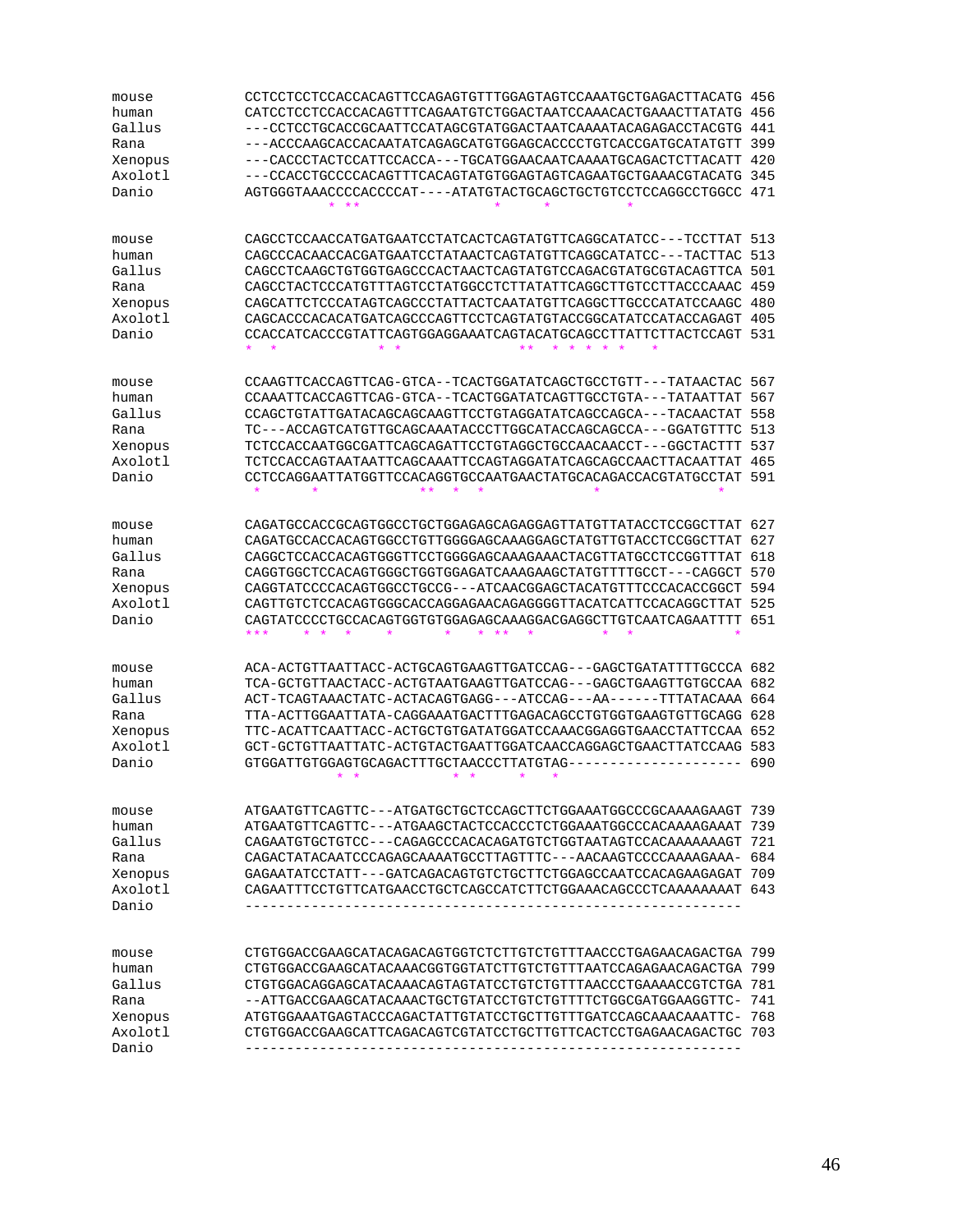| mouse   | ---GAAACTCTCTTGTTACTCAAGATGACTACTTCAAGGATAAAAGAGTACATCACTTCA 856  |     |     |
|---------|-------------------------------------------------------------------|-----|-----|
| human   | ---GAAACTCTGTTGTTACTCAAGATGACTACTTCAAGGATAAAAGAGTGCATCACTTTA      |     | 856 |
| Gallus  | ---GGAACACCTTTGTATCACAAGAAGACTACTTCAGGGAGAGGAGGCGCATCACTTCA       |     | 838 |
| Rana    | -----CACAAGCCTTTTATTCAAGATGATTTCATGAAGGACAGAAGAGTGCATCAGTTTA      |     | 796 |
| Xenopus | -----CATTCATTTGTTTCACAGGAGGACTACTTAAAGGACAATAGAGTGCACCACTTGA      |     | 823 |
| Axolotl | CGAGGAACTCTTTTGTATCTCAGGAGGAATACATGAAGGACAAGAGGGTGCACCAGTTTC 763  |     |     |
| Danio   |                                                                   |     |     |
|         |                                                                   |     |     |
|         |                                                                   |     |     |
| mouse   | GAAGAAGTC---GGGCAGTGCTTAAATCTGATCATCTCTGCTAA--- 897               |     |     |
| human   |                                                                   | 888 |     |
| Gallus  | GAAAAGGAA - - - GAGCAGTGCTCAAAAGTGTTTGA - - - - - - - - - - - - - | 870 |     |
| Rana    | GAAGAAGAGCCATGTTTAGGCCCACCATGGAGAAATCTGGACTGTAA 843               |     |     |
| Xenopus | GGAGGAGGG---AGTCTG---TTATCA-AGAGAGTTTCCAAATGA-- 861               |     |     |
| Axolotl | GTAGAAGTA---AAGCTGTGTTCAAAACTGTGCCAAACTGA------ 801               |     |     |
| Danio   |                                                                   |     |     |

Figure 10: **Clustal W (1.82) sequence alignment of open reading frame (ORF) of** *Dazl* **from selected organisms.** GenBank accession numbers: mouse NM\_010021; human NM\_001351; *Gallus gallus* AY211387; *Xenopus laevis* AF017778; Axolotl AF308872; *Danio rerio* NM\_131524. Pink asterisks below the alignment mark nucleotides that are identical among all organisms shown. Homology among the organisms can be seen starting at *RpDazl* nucleotide 69, which is within the RRM, or RNA recognition motif. Little homology is seen in the DAZ repeat among the organisms, which is found in *RpDazl* at nucleotides 444-516.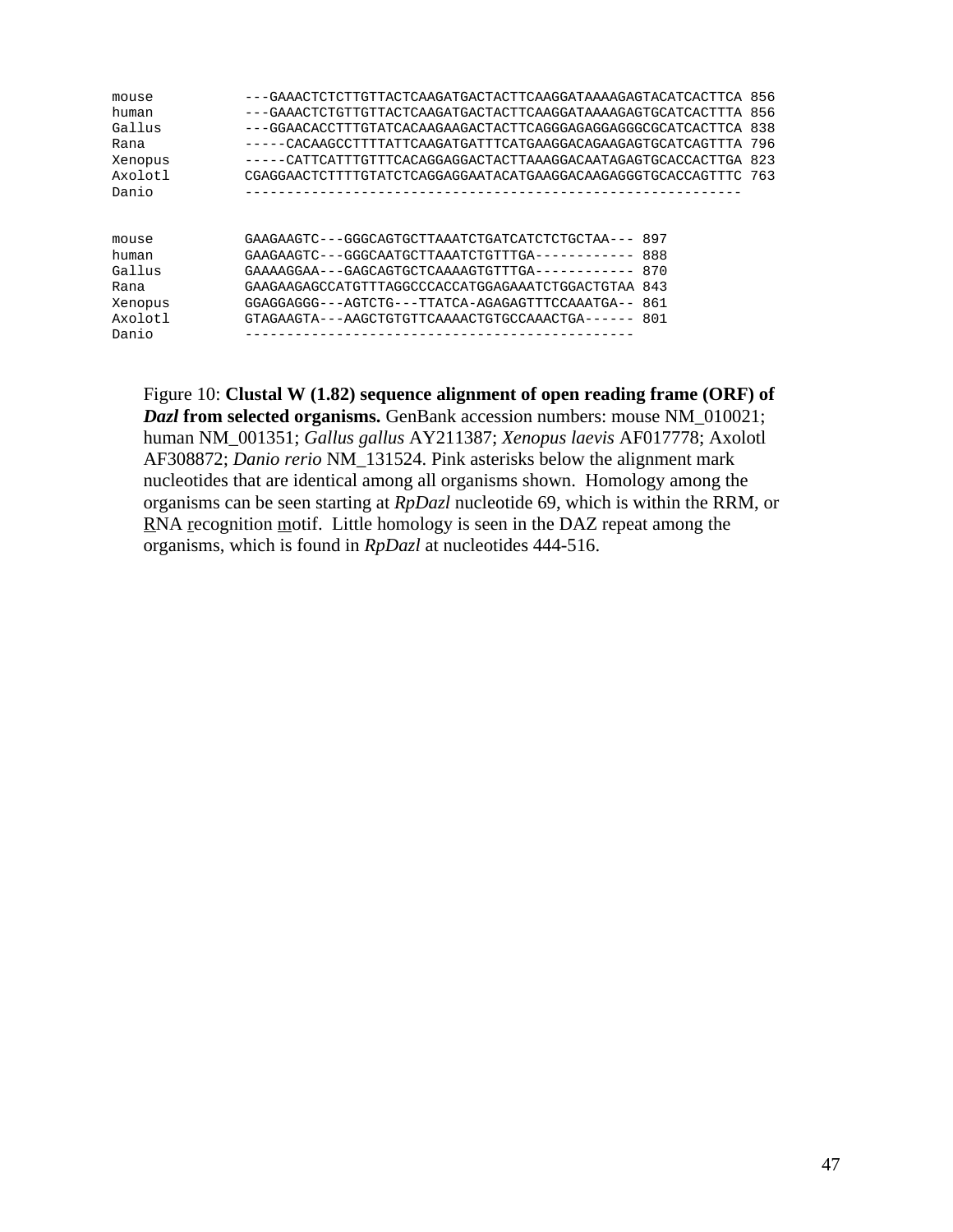|                     | <b>Nucleotide</b><br>identity $(\% )$ | Amino acid<br>identity $(\% )$ |
|---------------------|---------------------------------------|--------------------------------|
| Xenopus laevis      | 61.0                                  | 51.8                           |
| Ambystoma mexicanum | 59.8                                  | 52.5                           |
| Gallus gallus       | 59.5                                  | 50.7                           |
| Mus musculus        | 63.6                                  | 53.2                           |
| <b>Homo</b> sapiens | 63.8                                  | 53.6                           |
| Danio rerio         | 41.4                                  | 30.4                           |

a.

| $b$         | Rana<br>Xenopus | ------MSDTGSPMEDQPS--GYVLPEGKVVPNTVFVGGIDIRMDQHEIKDYFSKFGSVK 52<br>MSGKEESSNYAATAEEEAVNQGFVLPEGEIMPNTVFVGGIDITMDEIEIRDFFTRFGNVK 60<br>*:*****:::*********** **: **:*::** **<br>$* :  * : :$           |  |
|-------------|-----------------|-------------------------------------------------------------------------------------------------------------------------------------------------------------------------------------------------------|--|
|             | Rana<br>Xenopus | EVKIITDRAGVSKGYGFVSFYDDIDVOKILD--VSFHGKRLKLGPAIRKOSTCAHIOPRT 110<br>EVKIITDRTGVSKGYGFISFSDEVDVOKIVKSOISFHGKKLKLGPAIRK--ICTYVOPRP 118<br>$*$ :::***                                                    |  |
|             | Rana<br>Xenopus | VVLSTQAPQYQSMWSTPVTDAYVQPTPMFSPMASYIQACPYPNSP-VMLQQIPLAYQQPG 169<br>VVLSHPTP-FHHAWNNONADSYIOHSPIVSPITOYVOACPYPSSPPMAIOOIPVGCOOPG 177<br>* * * *                                                       |  |
|             | Rana<br>Xenopus | CFQVAPQWAGGDQRSYVLP-QALTWNYTGNDFETACGEVLQADYTIPEQNALVSTSPQKK 228<br>YFOVSPOWP-ADORSYMFPTPAFTFNYHCCDMDPNGGEPIPREYPIDOTVSASGANPOKR 236<br>***:*** *****::* *:*:**<br>$*$ :: $**$ : $**$ : : : : : ***:  |  |
|             | Rana<br>Xenopus | -IDRSIQTAVSCLFSGDGRFHKPFIQDDFMKDRRVHQFRRRAMFRPTMEKSGL 280<br>YVEMSTOTIVSCLFDPANKFHSFVSOEDYLKDNRVHHLRRRESVIKRVSK--- 286<br>$:$ *                                                                       |  |
| $C_{\star}$ | Rana<br>Axolotl | MSDTGSPMEDOPSGYVLPEGKVVPNTVFVGGIDIRMDOHEIKDYFSKFGSVKEVKIITDR 60<br>----------MPNTVFVGGIDIRMDEIEIRDFFARFGAVKEVKIITDR 38                                                                                |  |
|             | Rana<br>Axolotl | AGVSKGYGFVSFYDDIDVOKILD--VSFHGKRLKLGPAIRKO-STCA-HIOPRTVVLSTO 116<br>TGVSKGYGFVSFHDDVDVOKIVDSOINFHGKKLKLGPAIRKOONLCAYHVOPRPMVLNPP 98                                                                   |  |
|             | Rana<br>Axolotl | APOYOSMWSTPVTDAYVOPTPMFSPMASYIOACPYPNSP-VMLOOIPLAYOOPGC-FOVA 174<br>APQFHSMWSSQNAETYMQHPHMISPVPQYVPAYPYQSSPPVIIQQIPVGYOOPTYNYOLS 158<br>***::****: :::*:* *:**: *: * ** ** *::****: ****<br>$: * : :$ |  |
|             | Rana<br>Axolotl | POWAGGDORSYVLPOALT-WNYTGNDFETACGEVLOADYTIPEONALVS-TSPOKK-IDR 231<br>POWAPGEORGYIIPOAYAAVNYHCTELDOPGAELIOAEFPVHEPAOPSSGNSPOKKSVDR 218<br>**** *:** *::*** : ** :::*::**::.: *<br>$*$ ***** :**         |  |
|             | Rana<br>Axolotl | SIQTAVSCLFSGDGRFHKP--FIQDDFMKDRRVHQFRR-RAMFRPTMEKSGL 280<br>SIOTVVSCLFTPENRLPRNSFVSOEEYMKDKRVHOFRRSKAVFKTVPN---- 266                                                                                  |  |

Figure 11: **Sequence identity and alignments between** *RpDazl* **and** *Dazl* **in other organisms.** (a) Percent identity between *RpDazl* as compared to other organisms on the nucleotide and amino acid level. (b) and (c) are amino acid alignments obtained from Clustal W between *RpDazl* and *XDazl* (Xenopus) and *AxDazl* (Axolotl)*,* respectively. Within the RNA binding domain (gray), the RNP2 (TVFVGGI) and RNP1 (KGYGFVSF) motifs are highlighted in pink and turquoise, respectively. The DAZ repeats are shown in orange type.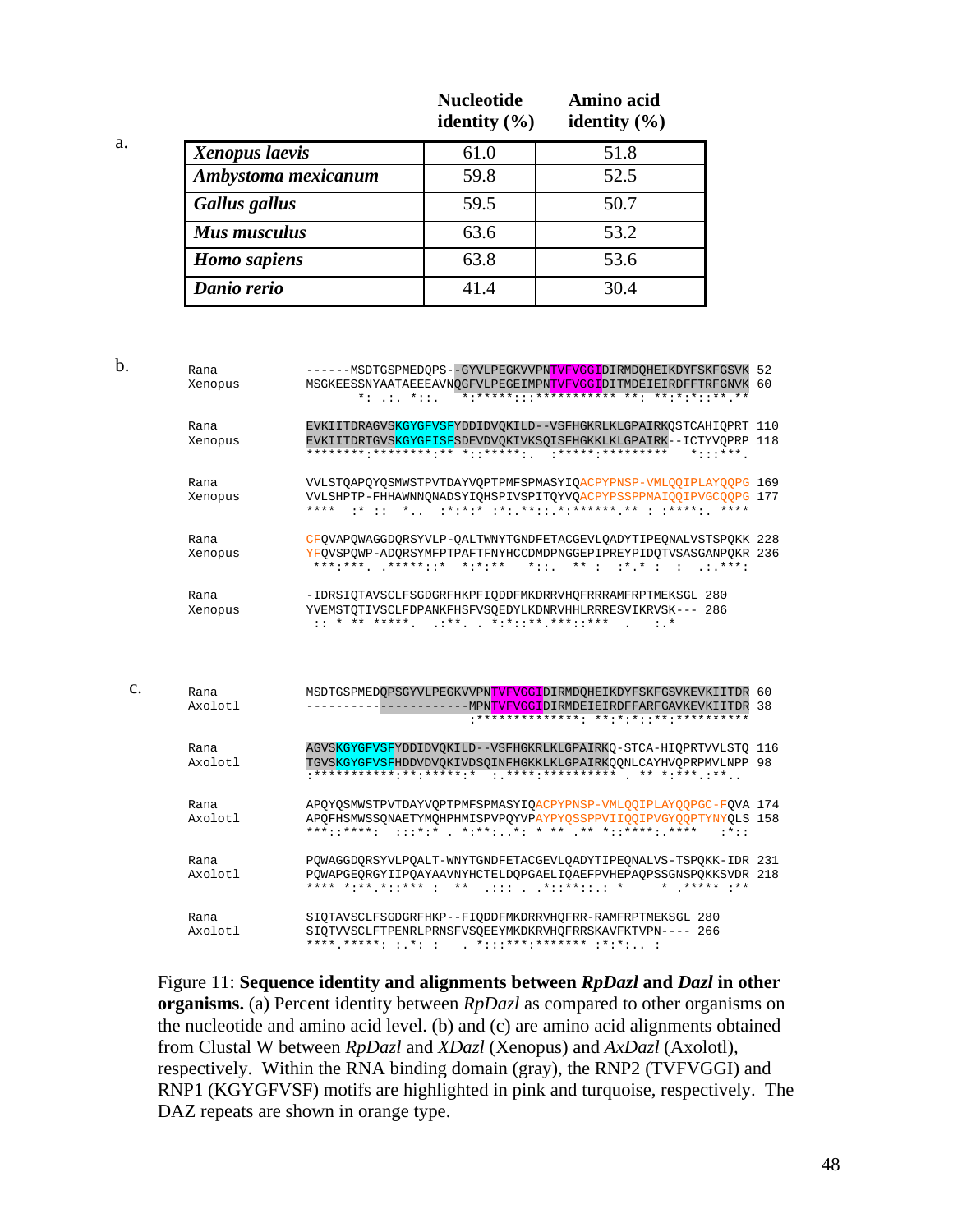| human   | MSTANPETPNSTISREASTOSSSAATSOGYILPEGKIMPNTVFVGGIDVRMDETEIRSFF                                    | 60  |
|---------|-------------------------------------------------------------------------------------------------|-----|
| Macaca  | MSAANPETPNSTISREASTQSSSAAASQGYVLPEGKIMPNTVFVGGIDVRMDETEIRSFF                                    | 60  |
| mouse   | MSATTSEAPNSAVSREASTOSSSATTSOGYVLPEGKIMPNTVFVGGIDVRMDETEIRSFF                                    | 60  |
| chicken | -MSANAEAOCGSIS-EDNTHSS--TTCOGYVLPEGKIMPNTVFVGGIDIRMNEAEIRSYF                                    | 56  |
| Axolotl | ---------------------------- <b>--</b> --<br>-MPNTVFVGGIDIRMDEIEIRDFF                           | 23  |
| Xenopus | -MSGKEESSN------YAATAEEEAVNOGFVLPEGEIMPNTVFVGGIDITMDEIEIRDFF                                    | 53  |
| Rana    | -----------------MSDTGSPMEDOPSGYVLPEGKVVPNTVFVGGIDIRMDOHEIKDYF                                  | 45  |
|         | ************ *:: **: :*                                                                         |     |
| human   | ARYGSVKEVKIITDRTGVSKGYGFVSFFNDVDVQKIVESQINFHGKKLKLGPAIRKQ-NL 119                                |     |
| Macaca  | ARYGSVKEVKIITDRTGVSKGYGFVSFFNDVDVOKIVESOINFHGKKLKLGPAIRKO-NL 119                                |     |
| mouse   | ARYGSVKEVKIITDRTGVSKGYGFVSFYNDVDVQKIVESQINFHGKKLKLGPAIRKQ-NL 119                                |     |
| chicken | EOYGTVKEVKIITDRTGVSKGYGFVSFLDNVDVOKIVESOISVHGKRLKLGPAIRKOONL 116                                |     |
| Axolotl | ARFGAVKEVKIITDRTGVSKGYGFVSFHDDVDVOKIVDSOINFHGKKLKLGPAIRKOONL 83                                 |     |
| Xenopus | TRFGNVKEVKIITDRTGVSKGYGFISFSDEVDVOKIVKSOISFHGKKLKLGPAIRKI--- 110                                |     |
| Rana    | SKFGSVKEVKIITDRAGVSKGYGFVSFYDDIDVQKILD--VSFHGKRLKLGPAIRKO-ST 102                                |     |
|         |                                                                                                 |     |
| human   | CAYHVOPRPLVFNHPPPPOFONVWTNPNTETYMOPTTTMNPITOYVOAYPTYPNS---PV 176                                |     |
| Macaca  | CAYHVQPRPLVFNHPPPPQFQNVWTNPNTETYMQPPTTMNPITQYVQAYPTYPNS---PV 176                                |     |
| mouse   | CTYHVOPRPLIFNPPPPPOFOSVWSSPNAETYMOPPTMMNPITOYVOAYPPYPSS---PV 176                                |     |
| chicken | CSY-MOPRPLAFN-PPAPOFHSVWTNONTETYVOPOAVVSPLTOYVOTYAYSSPAVLIOO 174                                |     |
| Axolotl | CAYHVOPRPMVLN-PPAPOFHSMWSSONAETYMOHPHMISPVPOYVPAYPYOSSPPVIIO 142                                |     |
| Xenopus | CTY-VQPRPVVLS-HPTP-FHHAWNNQNADSYIQHSPIVSPITQYVQACPYPSSPPMAIQ 167                                |     |
| Rana    | CAH-IOPRTVVLS-TOAPOYOSMWSTPVTDAYVOPTPMFSPMASYIOACPYPNSP-VMLO 159                                |     |
|         | $*$ , :::*:*<br>$\ldots$ *: $\ldots$ *: :<br>$*$ : : : * * * . : :<br>$\star$ : :               |     |
| human   | QVITGYQLPVYNYQMPPQWPVGEQRSYVVPPAYSAVNYHCNEV-DPGAEVVPNECSVHEA 235                                |     |
| Macaca  | OVITGYOLPVYNYOMPPOWPVGEORSYVVPPAYSAVNYHCNEV-DPGAEVVPNECSVHEA 235                                |     |
| mouse   | OVITGYOLPVYNYOMPPOWPAGEORSYVIPPAYTTVNYHCSEV-DPGADILPNECSVHDA 235                                |     |
| chicken | OVPVGYO-PAYNYOAPPOWVPGEORNYVMPPVYTSVNYHYSE--DP--EFIOTECAVPEP                                    | 229 |
| Axolotl | OIPVGYOOPTYNYOLSPOWAPGEORGYIIPOAYAAVNYHCTELDOPGAELIOAEFPVHEP                                    | 202 |
| Xenopus | OIPVGCOOPGY-FOVSPOWP-ADORSYMFPTPAFTFNYHCCDMDPNGGEPIPREYPIDOT 225                                |     |
| Rana    | OIPLAYOOPGC-FOVAPOWAGGDORSYVLPOALT-WNYTGNDFETACGEVLOADYTIPEO 217                                |     |
|         | $: *$ ***<br>$:***$ *: *<br>$***$<br>$\star$ :<br>$\star$ $\star$<br>$\ddot{\cdot}$<br>$\ldots$ |     |
|         |                                                                                                 |     |

b.

| Xdazl  | ACPYPSSPPMAIQQIPVGCQQPGYFQV 27 |  |
|--------|--------------------------------|--|
| RpDazl | ACPYPNSP-VMLQQIPLAYQQPGCFQV 26 |  |
|        | ***** ** : :****: **** ***     |  |

Figure 12: **Amino acid alignments of Dazl.** (a) alignment of *Dazl* amino acids showing the high level of conservation in the RNA recognition motif, shaded in gray. The smaller motifs are highly conserved within the domain, RNP-1 highlighted in turquoise and RNP-2 highlighted in pink. The putative DAZ repeat (orange) is based on the DAZ repeat of *XDazl*, as defined by Houston et al (1998). (b) Although less conserved among organisms, the DAZ repeats in *XDazl* and *RpDazl* are very similar. The GenBank accession numbers for these sequences are the same as those listed in Fig. 10, with the addition of *Macaca fasicularis Dazl* X99971.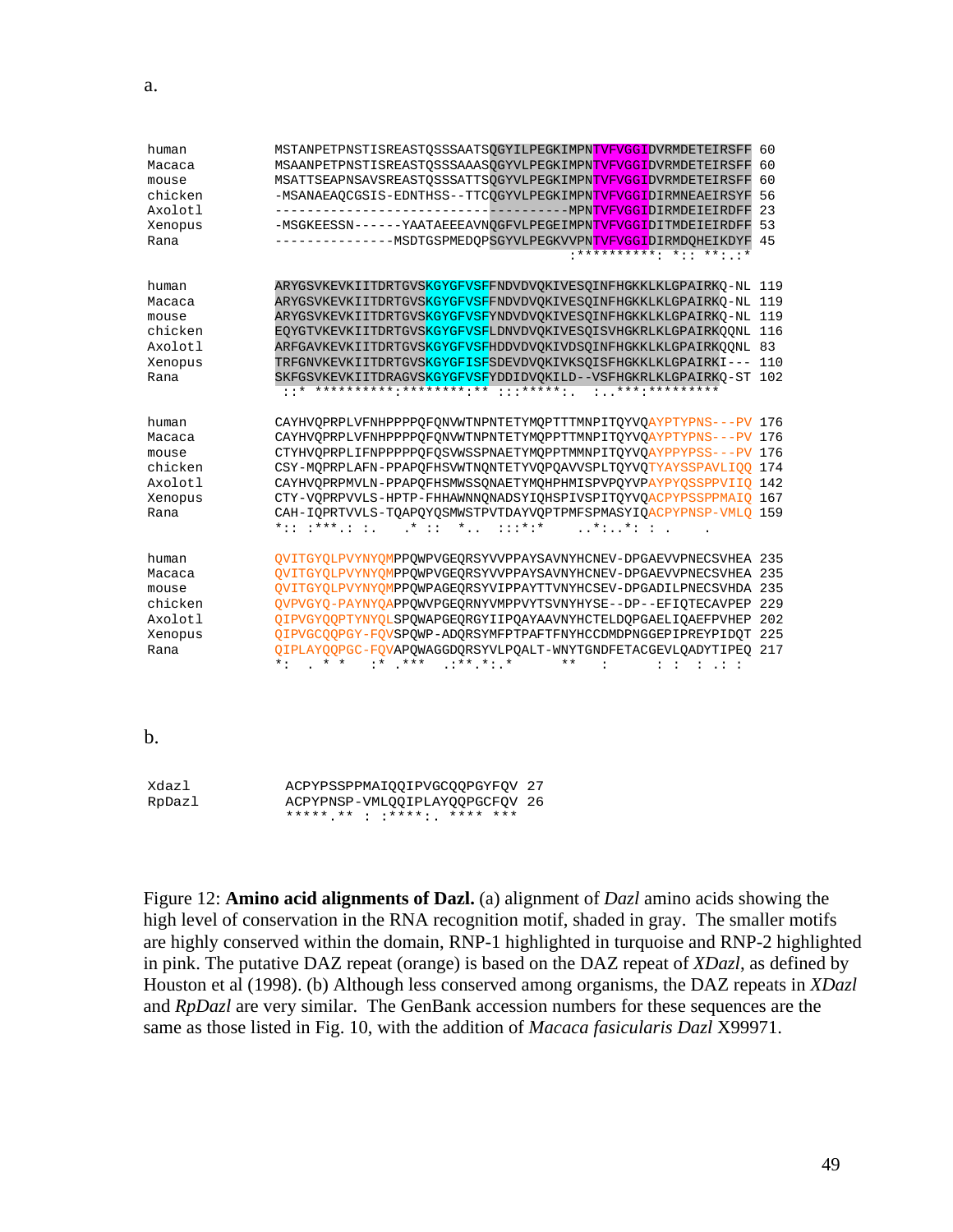

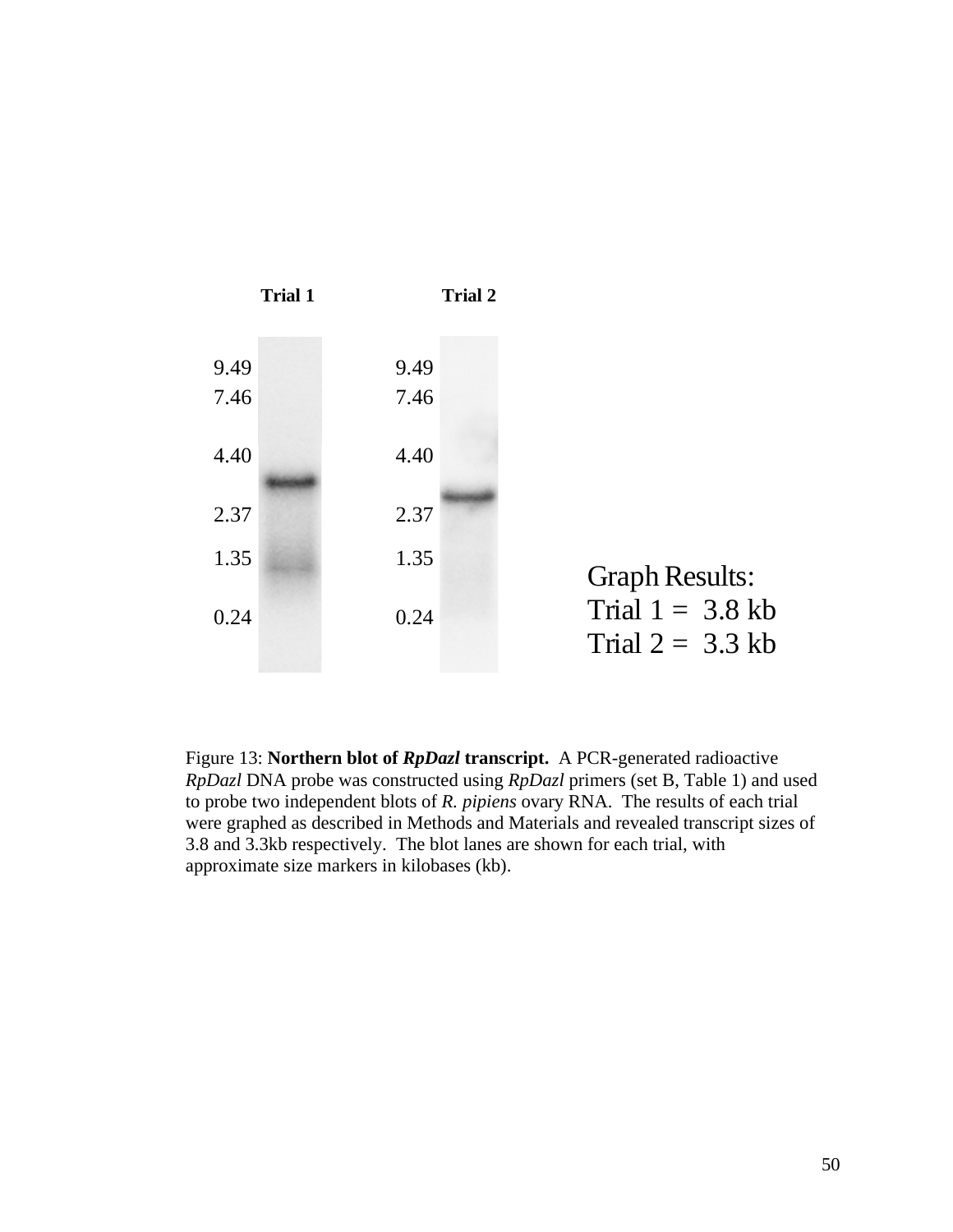

Figure 14: **PCR demonstration of** *RpDazl* **transcript continuity.** The cDNA utilized for this experiment was prepared from *R. pipiens* ovarian RNA. (a) Schematic of *RpDazl* clone of 3.5kb and regions to be amplified by selected. The exact nucleotides to be amplified and expected product size are given to the right of each color-coded bar. (b) 1% agarose gel showing PCR results. Colored bars above each lane represent the primer pair utilized. An \* indicates controls run with primers only.

W (water)= control samples run with no cDNA  $S^*$  = marker lane indicating product sizes in base pairs (bp)

a.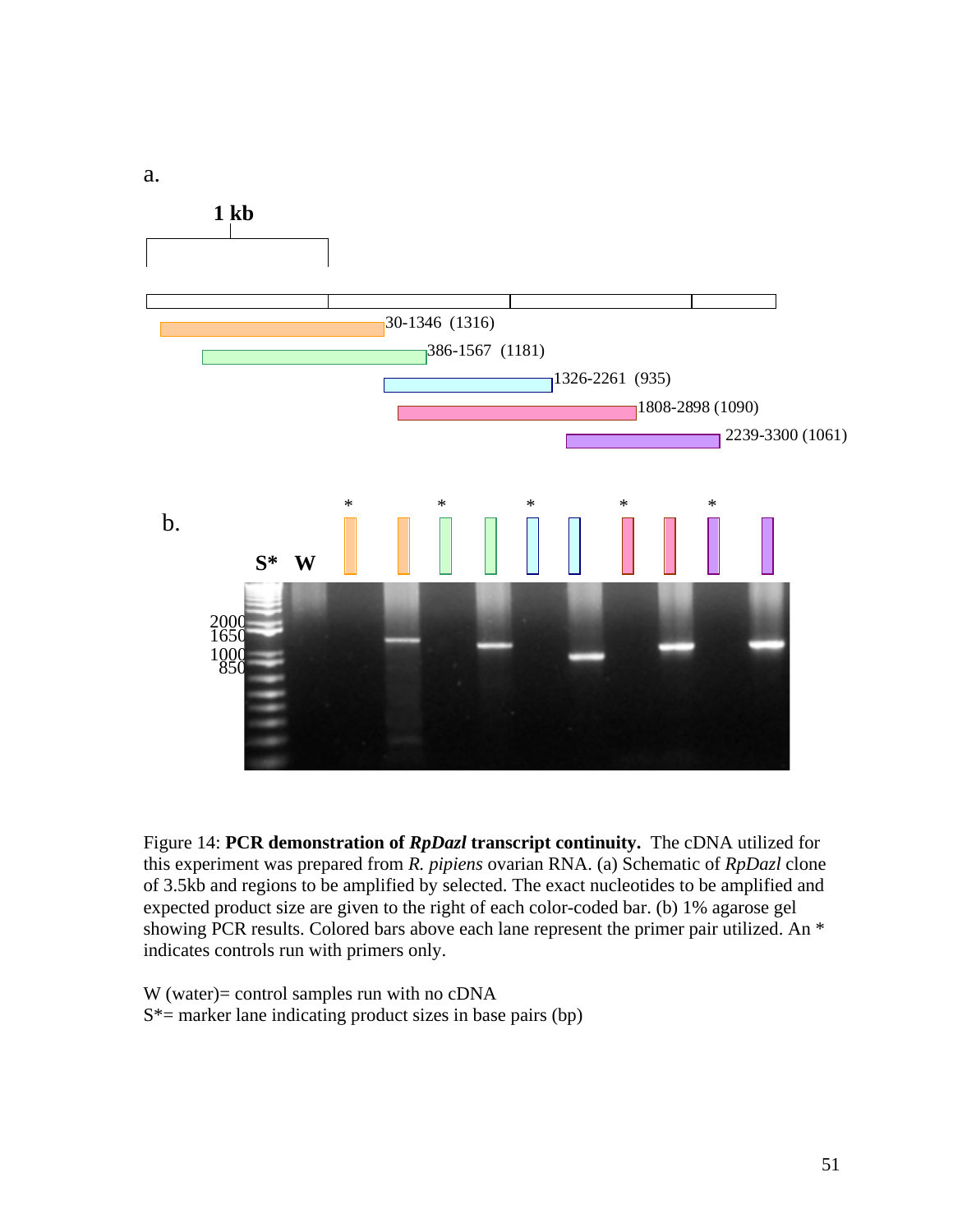



W (water)= control samples run with the indicated primers, but no cDNA template  $S^*$  = marker lane indicating product sizes in base pairs (bp)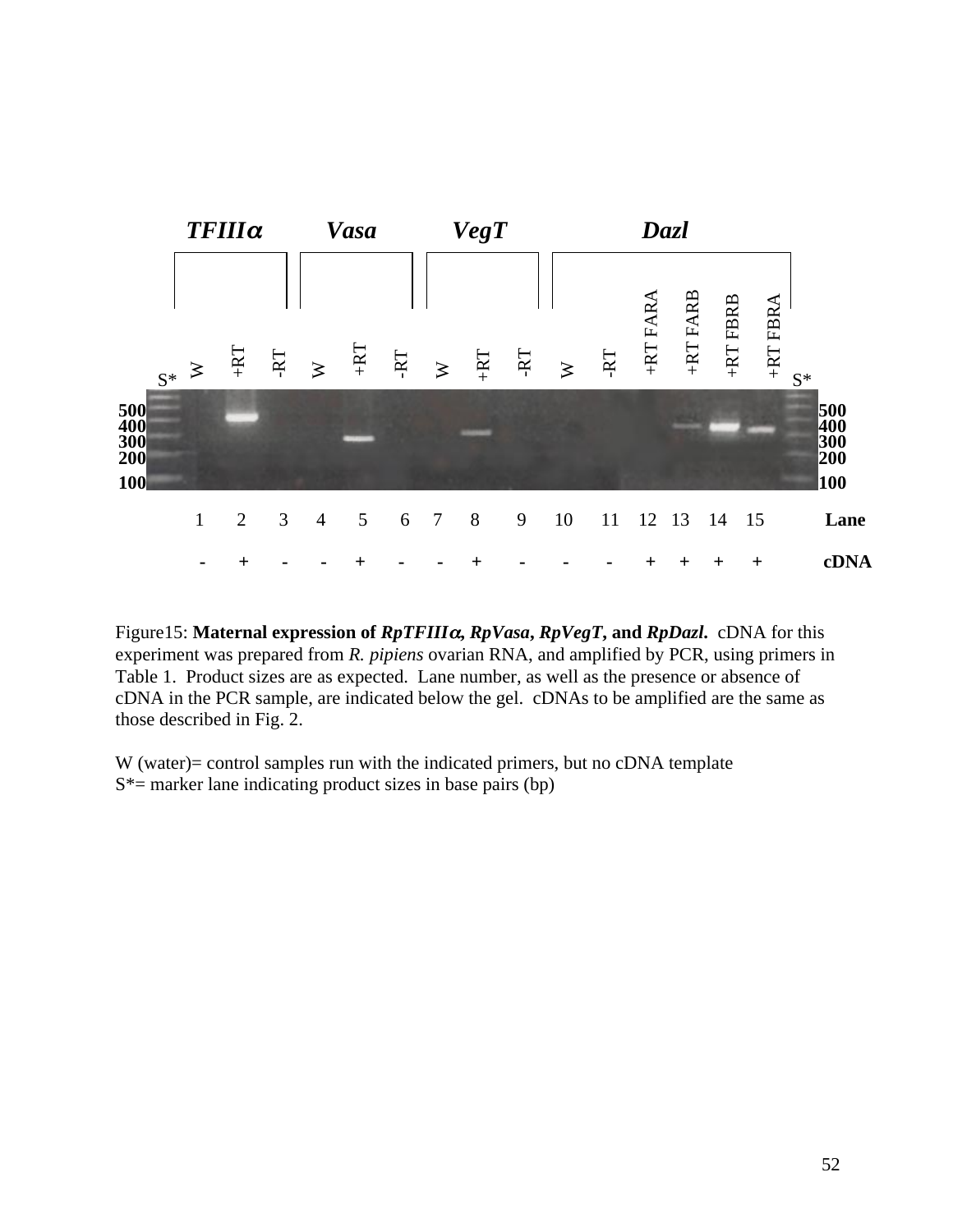

Figure 16: **Location of** *RpDazl* **RNA in the vegetal one-third of the oocyte.** RNA was extracted from either the animal one-third or the vegetal one-third of *R. pipiens* oocytes and cDNA was prepared by reverse transcription. Expression was examined by RT-PCR of *TFIII*<sup>α</sup> and *Dazl*. *TFIII*<sup>α</sup> serves as a loading control as the RNA is expressed throughout the ooctye, and *Dazl*. Control samples of RNA that were not reverse transcribed (-RT) were also run in this experiment. Information regarding the primers utilized (*TFIII*<sup>α</sup> and *Dazl* set B) can be found in Table 1.

W\* and W\*\* (water)= control samples run with *TFIII*<sup>α</sup> (\*) or *Dazl* (\*\*) primers, but no cDNA template

 $S^*$  = marker lane indicating product sizes in base pairs (bp)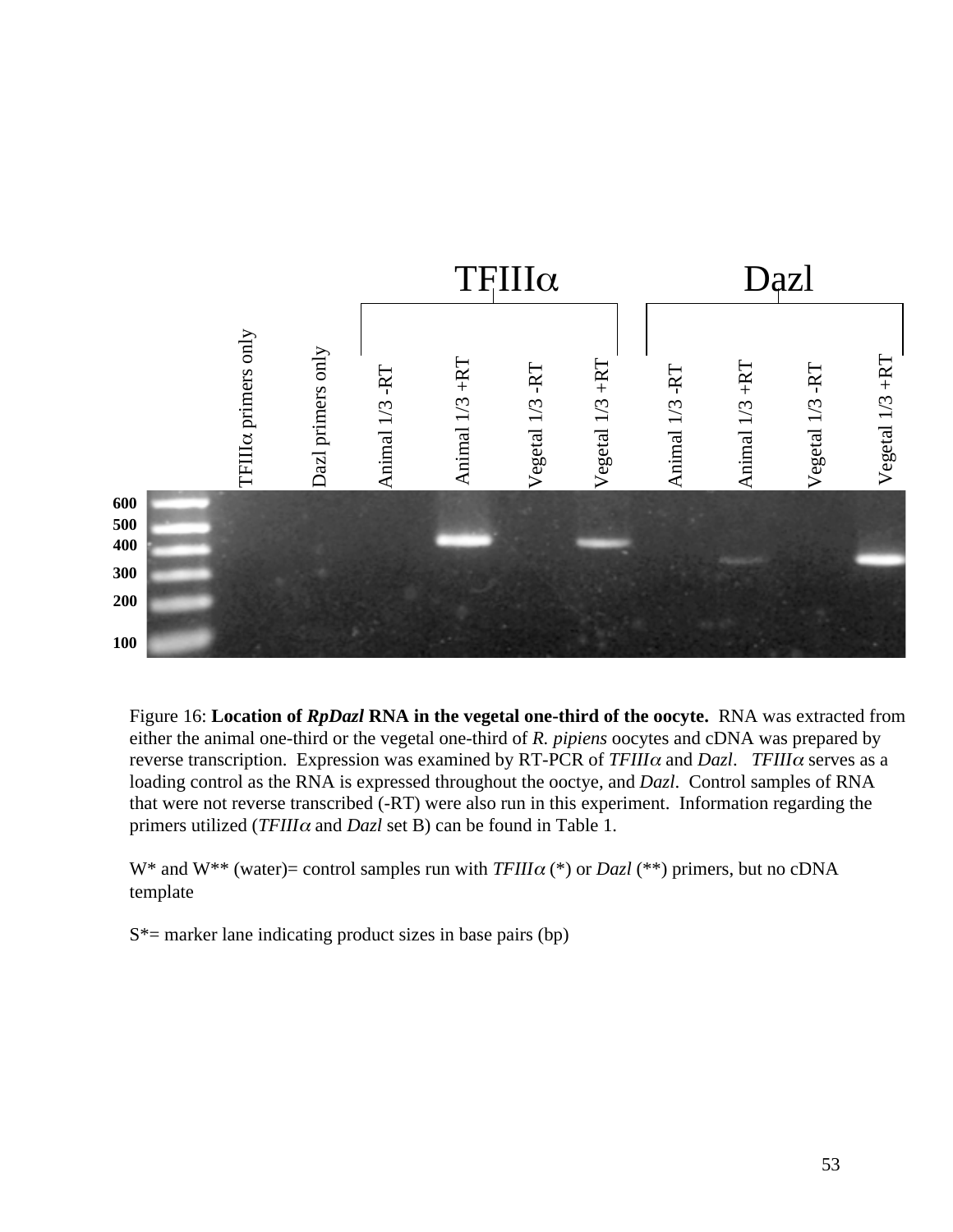Figure 17: **RepFind analysis of 3' UTRs for clusters of CAC repeats.** The RepFind analyses are shown for the 3' UTR of *XDazl*, *RpDazl*, zebrafish *Dazl*, and *X. laevis DEADSouth* (panel 4). To make these analyses comparable, only the first 1352 bp of the *RpDazl* 3' UTR are shown, as this is the length of the entire *XDazl* 3' UTR. Each CAC repeat is represented by a bar, and the most significant clusters of repeats are shown as colored bars. The program shows that there are clusters of CAC repeats found in the 3' UTR of *RpDazl*, but they are less significant. Zebrafish *Dazl* RNA is localized to the vegetal cortex of oocytes and *DEADSouth* RNA localizes to the germ plasm of *X. laevis* oocytes. Both of these RNAs have clusters of CAC repeats within the 3' UTR; however, like *RpDazl*, the clusters of CAC repeats are present to a lesser extent. The 3' UTRs of *AxDazl*, as well as *Dazl* in chicken, human, mouse, and *C. elegans*. No significant clusters of CAC repeats were found.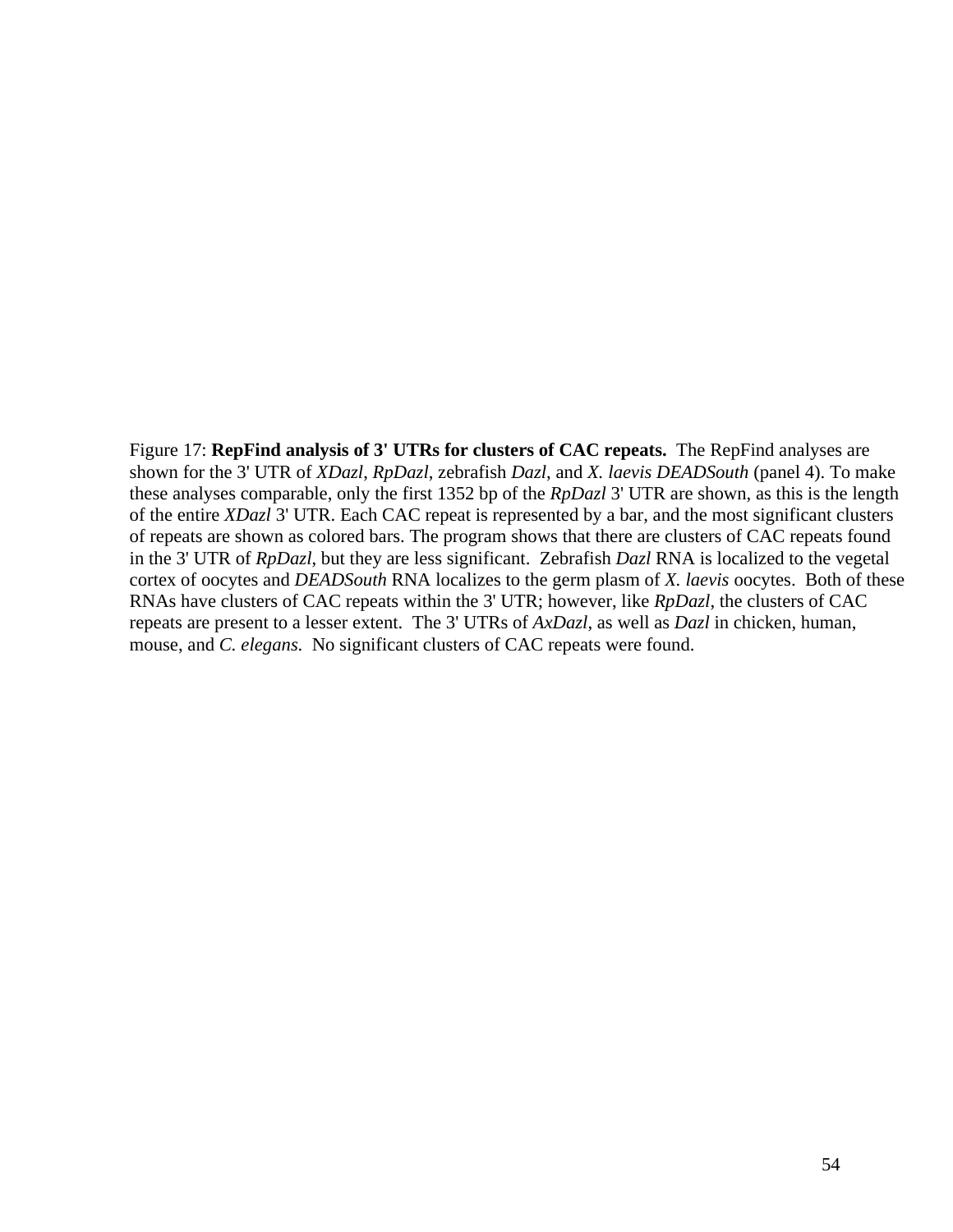





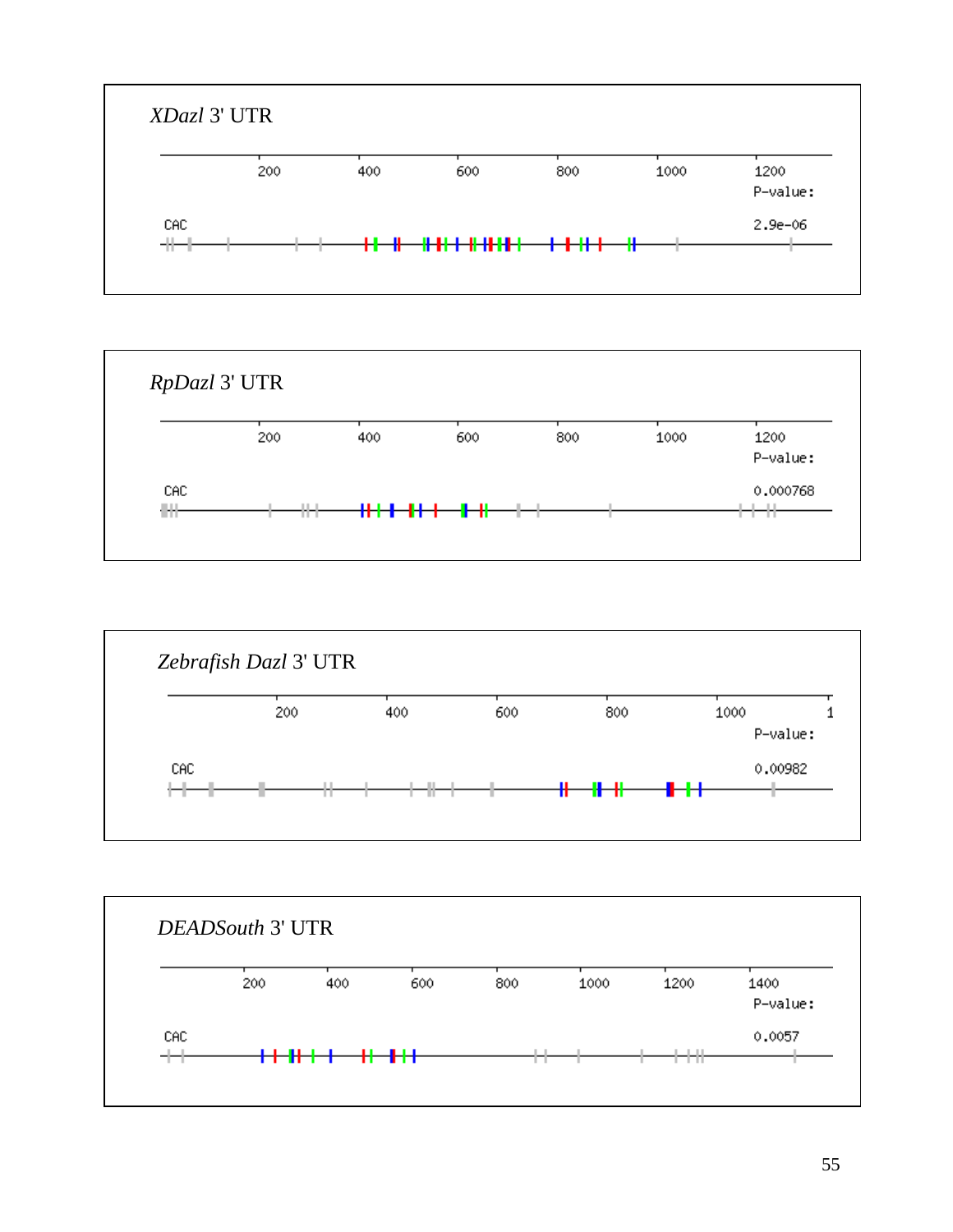# **Discussion**

A homolog of the autosomal version of the human *DAZ* gene, *DAZL*, is found in many organisms, where its protein product plays a role in gametogenesis and fertility. The exact role that Dazl plays varies between organisms, as demonstrated by the variation in phenotypes that result from *Dazl* null experiments. *Dazl* genes possess specific and conserved domains that suggest that they play a role in its function. The RNA binding domain suggests that the function of *Dazl* across species is to bind RNA. There are many reasons that this function is important. For one, Dazl may be binding other RNAs and repressing their translation until the proper time and place during development for the expression of that protein is achieved. In *X. laevis*, the expression of the Dazl protein, present early on, becomes undetectable during the migratory phase of the PGCs in the embryo to the developing genital ridge (Houston and King, 2000), so perhaps the PGCs cannot respond to migrational cues until Dazl is degraded. Dazl may bind to an RNA that is directly involved in PGC migration. Dazl may repress the translation of this RNA until there is some cellular checkpoint indicating that the PGCs are fully developed and prepared to migrate.

Another possible function of Dazl is translational regulation through protein-protein interaction. Proteins have been identified that directly interact with human *DAZ* and *DAZL* (Moore et al., 2003). Four of the proteins contain domains that are implicated in binding RNA. Perhaps Dazl interacts with other proteins to bind RNA and control translation. Mouse *Dazl* also interacts with polyribosomes (Tsui et al., 2000), further demonstrating a role in translational regulation.

In my research, *Dazl* in the anuran amphibian *Rana pipiens* was cloned by screening an *R. pipiens* ovary cDNA library. The resultant clone is 3508 base pairs and contains the entire open reading frame of *Dazl* and a substantially long 3' UTR.

# **I. Evidence that the clone obtained from the** *R. pipiens* **cDNA library is full length** *RpDazl*

The first line of evidence showing that the cloned gene is the *R. pipiens Dazl* is through comparisons to known *Dazl* sequences. This was achieved by aligning sequences obtained from the GenBank database with *RpDazl*, and comparing the sequence identities. Figure 9a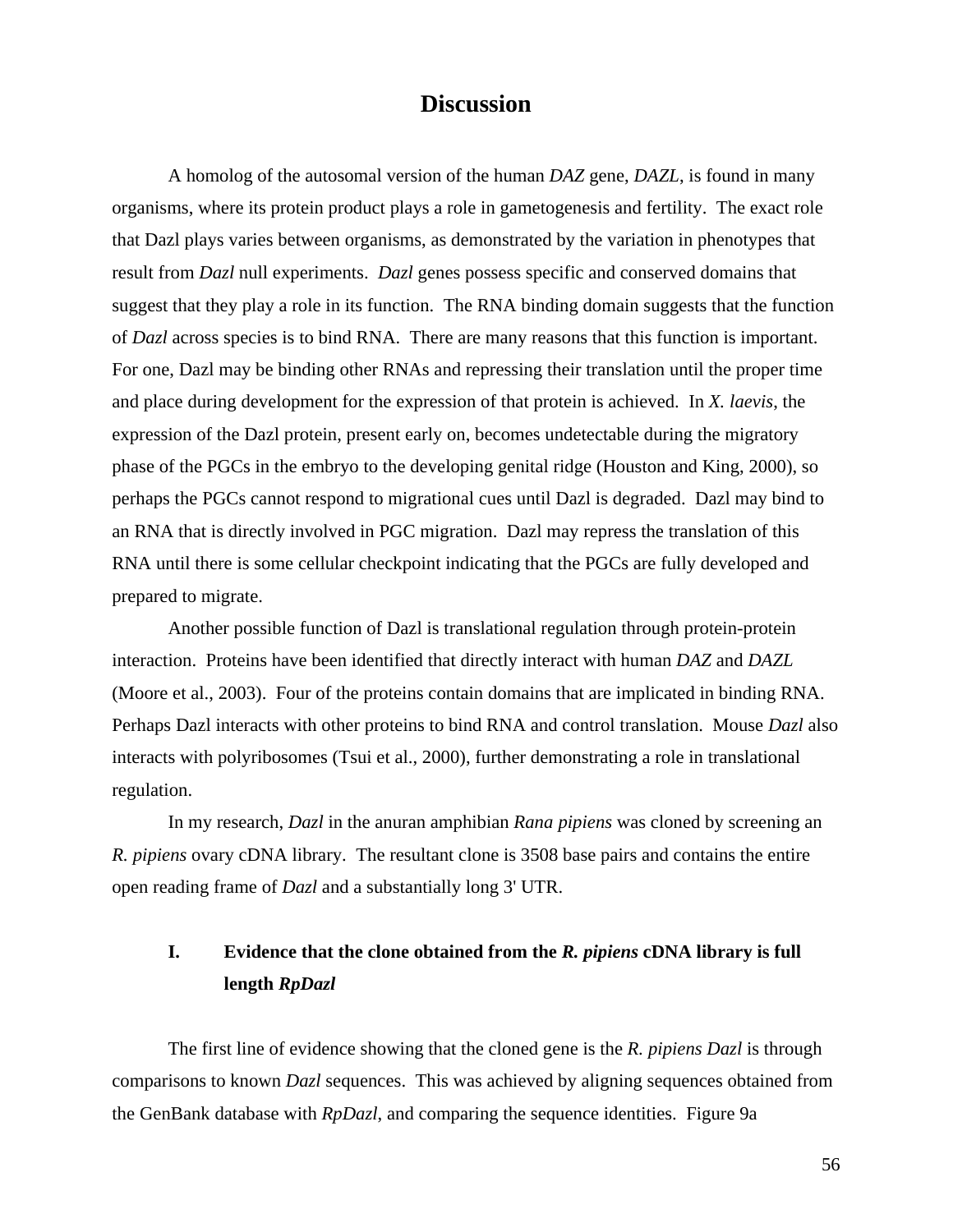demonstrates the percent identity of the *RpDazl* sequence compared to other organisms. The percent identity among organisms ranges on the nucleotide level from 41.4% to 63.8%, and on the amino acid level, from 30.4% to 53.6%. The lowest percent of identity in both cases occurred with *Danio rerio* or zebrafish, and the highest with human. With the exception of the zebrafish, the percent identity falls near 60% on the nucleotide level, and 50% on the amino acid level. These calculations are based on comparisons of the entire open reading frame of the genes and the protein products.

In *DAZ* and *DAZ-like* genes, there are specific and conserved domains that are indicative of the function of the protein product. These are the RNA recognition motif (RRM) in the amino terminus of the protein and a domain in the carboxyl terminus called a DAZ repeat. The highest level of conservation occurs in the RRM. RRMs are composed of 90-100 amino acids and bind pre-mRNA, mRNA, and rRNA (Burd and Dreyfuss, 1994). Two small motifs reside within the RNA binding domain, RNP-1 and RNP-2. Complex secondary structure is produced by the RRM, namely two  $\alpha$ -helices and four β-pleated sheets in the form  $\beta \alpha \beta \beta \alpha \beta$  (Burd and Dreyfuss, 1994). The small RNP motifs are located on the two central β-pleated sheets and make direct contact with RNA. In XDazl, the RRM is defined as 89 amino acids, which is 31% of the entire protein (Houston et al., 1998). The RRMs in XDazl and RpDazl are 73% identical, and even when comparing all seven organisms that were examined in this work, there is 47% identity in this region. Within the RRM, the two smaller motifs, RNP-1 and RNP-2, are almost 100% conserved (Fig. 10). KGYGFVSF and TVFVGGI are the consensus sequences of RNP-1 and RNP-2 respectively.

 The DAZ repeat is not as easily defined as the RRM. Houston et al (1998) define a "consensus DAZ repeat" to which they compare the DAZ repeat of Xdazl, but they did not indicate the origin of this consensus sequence. The DAZ repeat that Houston et al (1998) defined for XDazl was utilized by Johnson et al (2002) as a comparison with the DAZ repeat of *A. mexicanum*. Xu et al (2001) defines DAZ repeats in several species of *Dazl*, including frog, human, and zebrafish; however, the derivations of these are not cited. Furthermore, the human *Dazl* DAZ repeat defined by Xu et al (2001) has 14 additional amino acids and is not an exact match to the same DAZ repeat as defined by Yen et al (1996). The human *Dazl* DAZ repeat defined by Yen et al (1996) corresponds exactly to the DAZ repeat obtained from the NCBI database, and although the published DAZ repeat of Xu et al (2001) does not match this, Xu et al (2001) is cited as a reference on the database. Throughout the literature, there are variations as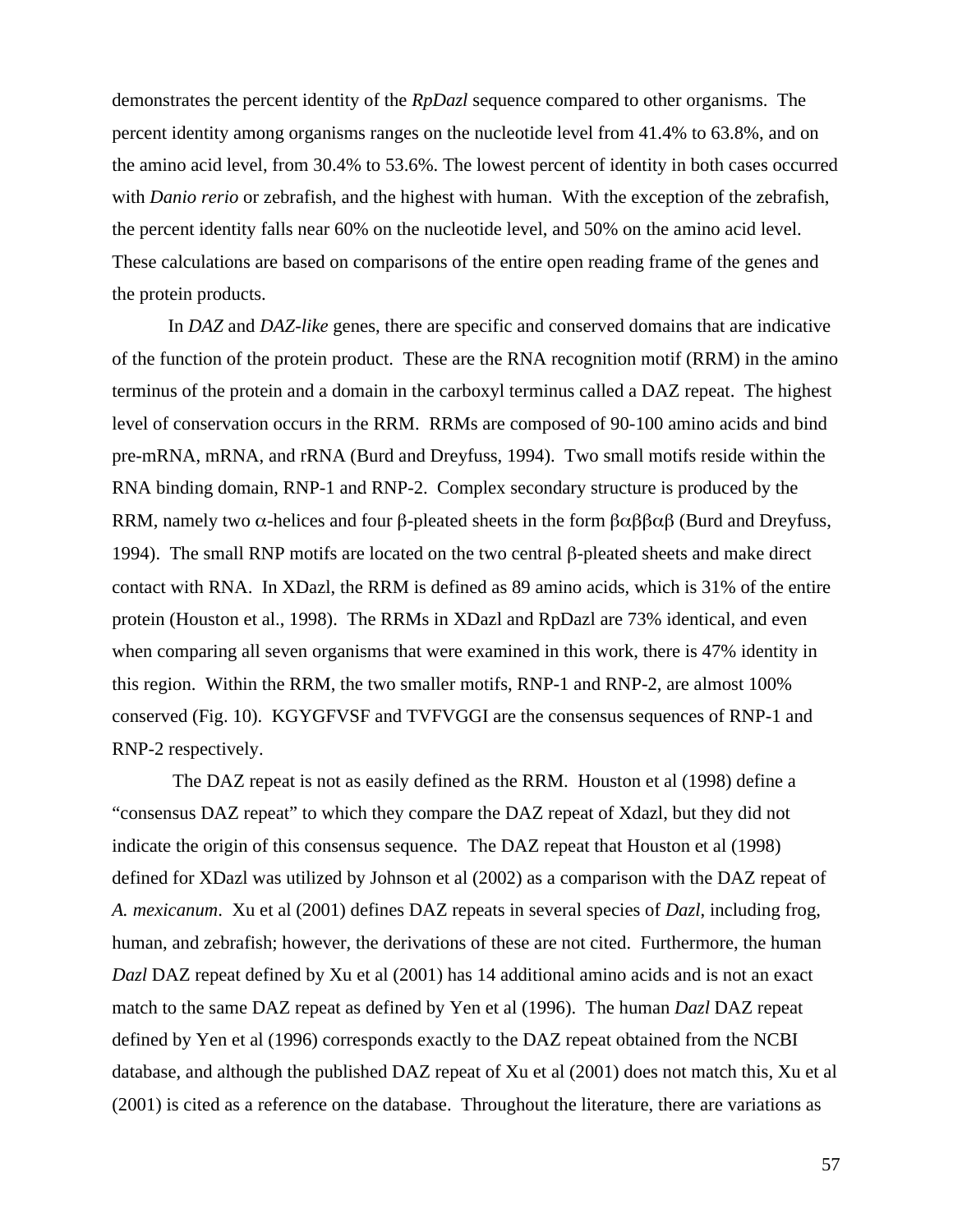to the exact size of the DAZ repeat, as well as the exact sequence. There is obvious difficulty in the alignment of this repeat among organisms (Fig. 15). Using the DAZ repeat as defined by Houston et al (1998), a putative DAZ repeat was defined in *RpDazl*, and it is 69% identical to the DAZ repeat of *XDazl* (Houston et al., 1998)(Fig. 10b). No matter how it is defined, it is clear that the DAZ repeat is not as conserved as the RRM. It does, however, serve as an important marker motif of *Dazl* genes.

The presence of these conserved domains in my clone leads to the conclusion that the clone is in fact *RpDazl*. Upon sequence analysis, it is clear that *RpDazl* is bigger than any other known *Dazl*. A Northern blot was performed to determine the *RpDazl* transcript size (Fig. 11). Two trials yielded transcript sizes of 3.8 kb and 3.3 kb, respectively. The clone obtained from sequencing is 3.5 kb. Although an exact standard error is not assigned in either trial, a difference in measurement of 1 mm led to a change in the determined transcript size of 300-500 base pairs.

To further test the transcript length, 23 sets of primers were utilized in several PCR experiments to demonstrate continuity over the length of cDNA made from *R. pipiens* ovarian RNA. Continuity of the cDNA was authenticated over greater than 3.25 kb of the cloned sequence (Fig 12). Finally, using a web-based program for poly-A prediction, a poly-A consensus sequence was determined. The sequence, AATAAA, is located at nucleotide 3481, 12bp upstream of a string of 8 adenines. In *XDazl*, the same poly-A consensus sequence was located 12bp upstream of a string of 15 adenines (Houston et al., 1998). Based on the data obtained from the Northern blot, the PCR continuity experiments, and the prediction of a poly-A consensus sequence, I conclude that the cloned *RpDazl* is full length.

# **II. Unusual nature of** *RpDazl*

The most distinguishing feature of the *RpDazl* clone is the size of the 3' UTR. The size of the open reading frame corresponds well with that of the open reading frame of other known *Dazl* genes, but the 3' UTR is substantially longer (Table 3).

*X. laevis Dazl* RNA is 2275 base pairs in length, of which 1352bp constitute the 3' UTR. The longest of the known *Dazl* genes is human *DAZL* at 3056 base pairs. Close behind, the transcript of *Dazl* from *Macaca fascicularis* or *cynDAZLA* is 3015 base pairs (GenBank Accession number X99971). It is interesting to note that Carani et al (1997) described two transcripts of *cynDAZLA*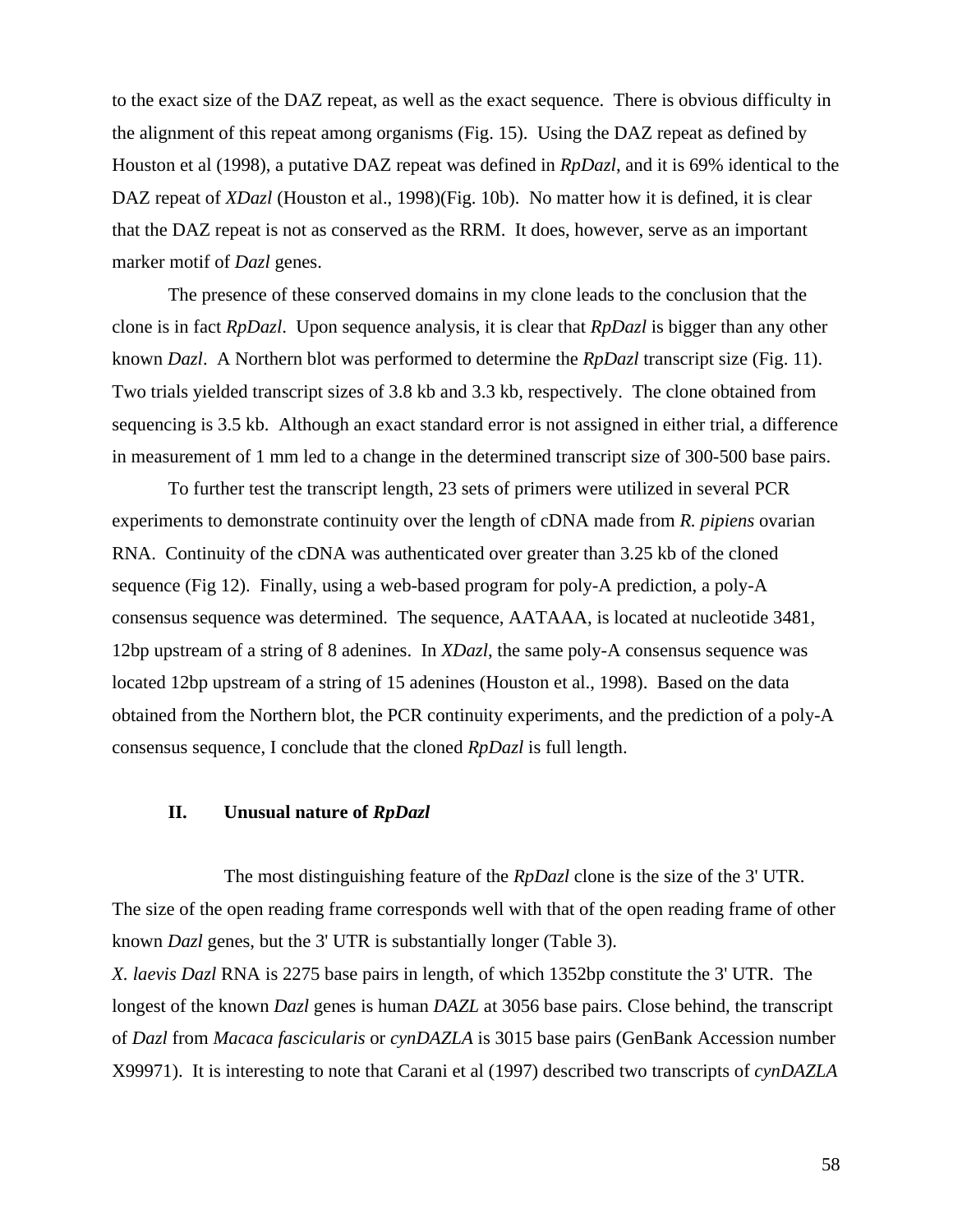| Organism                                   | Gene<br>name | <b>GenBank</b><br><b>Accession</b><br>number | <b>Transcript</b><br>Size (bp) | <b>Exact</b><br>nucleotides<br>of ORF | <b>Nucleotides</b><br>of 3' UTR<br>$\frac{6}{6}$ of total<br>transcript) |
|--------------------------------------------|--------------|----------------------------------------------|--------------------------------|---------------------------------------|--------------------------------------------------------------------------|
|                                            | $Xcat-2$     | X72340                                       | 793                            | 16-402                                | 391 (49%)                                                                |
| Xenopus laevis                             | Xpat         | AJ002384                                     | 3994                           | 105-1016                              | 2978 (75%)                                                               |
| (African clawed frog)                      | XDazl        | AF017778                                     | 2275                           | 63-923                                | 1352 (59%)                                                               |
|                                            | VegT         | U59483                                       | 2691                           | 57-1424                               | 1267 (47%)                                                               |
|                                            | Vg1          | M18055                                       | 2379                           | 29-1111                               | 1268 (53%)                                                               |
| Mus musculus (mouse)                       | Dazl         | NM_010021                                    | 2937                           | 192-1088                              | 1849 (63%)                                                               |
| <i>Homo sapiens</i> (human)                | <b>DAZ</b>   | XM_088763                                    | 3353                           | 295-1467                              | 1886 (56%)                                                               |
|                                            | <b>DAZL</b>  | NM_001351                                    | 3056                           | 295-1182                              | 1874 (61%)                                                               |
| Ambystoma                                  |              |                                              |                                |                                       |                                                                          |
| <i>mexicanum</i> (axolotl)                 | Dazl         | AF308872                                     | 2037                           | 279-1079                              | 958 (47%)                                                                |
| Danio rerio<br>(zebrafish)                 | Dazl         | NM 131524                                    | 2166                           | 259-948                               | 1218 (56%)                                                               |
| Gallus gallus<br>(chicken)                 | Dazl         | AY211387                                     | 1882                           | 174-1043                              | 839 (45%)                                                                |
| Macaca fascicularis<br>(cynomolgus monkey) | Dazl         | X99971                                       | 3015                           | 211-1098                              | 1917 (64%)                                                               |
| Rana pipiens<br>(Northern leopard<br>frog) | Dazl         | N/A                                          | 3508                           | 30-873                                | 2635 (75%)                                                               |

Table 3: **Comparison of 3' UTR sizes in various RNAs.** Human *DAZ* and *DAZL,* and *Dazl* RNAs from other organisms are shown. In addition, RNAs that localize to the vegetal cortex in *X. laevis* are shown. *Xcat-2* and *Xpat* localize via the METRO Pathway, and *VegT* and *Vg1* localize utilizing the Late Pathway. The 3' UTR was defined for this work from the first nucleotide after the defined stop codon to the end of the transcript, including any polyadenylation sequence.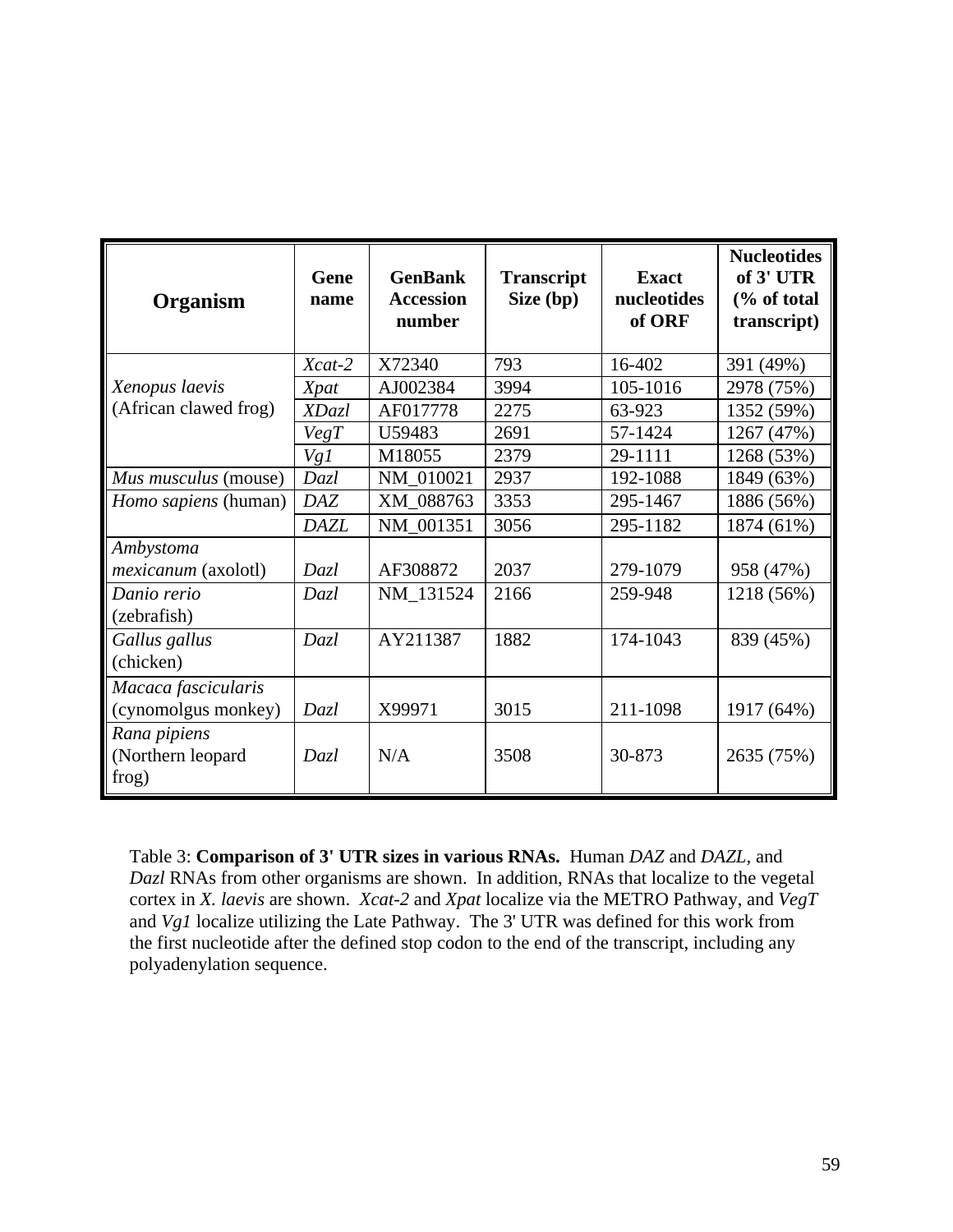that were revealed by a Northern blot, one at  $\sim$ 3.5 kb and one at  $\sim$ 2.3 kb. Moreover, in addition to the published 2.1 kb zebrafish *Dazl* in GenBank (# NM\_131524), Maegawa et al (1999) found smaller amounts of a 3.2 kb transcript on a Northern blot. The sequence of this larger transcript was not entered into the database, nor were its implications discussed. It seems then, that although the cloned *RpDazl* is rather large, there may be other large *Dazl* genes in existence.

The 3' UTR of RNA can play roles in localization as well as in the regulation of stability and translation (Pesole et al., 2002; Sonenberg, 1994). mRNA turnover plays a significant part in the control of gene expression, and there are several pathways leading to the degradation of eukaryotic mRNAs. One pathway involves the shortening of the poly-A tail, which leads to decapping and subsequently to 3' and 5' degradation. Another pathway involves sequencespecific cleavage (Decker and Parker, 1994). The 3' UTR can be linked to both pathways. First, there may be elements in the 3' UTR sequence that speed up deadenylation, leading to rapid degradation by exonucleases of the RNA. This would certainly be important in development, as gene expression must be tightly temporally regulated. In addition, the 3' UTR of *X. laevis Xlhbox2b* mRNA and other unstable RNAs have endonucleolytic sites (Brown and Harland, 1990); (Decker and Parker, 1994), that may speed up its degradation. The secondary structure of the 3' UTR may play a role in stability by physically blocking exonucleases and endonucleases. The long 3' UTR of *RpDazl* RNA may contribute to its stability.

An excellent example of the involvement of 3' UTR sequence in translational control lies in the *c-mos* RNA of *X. laevis*. The translational activation of *c-mos*, which plays an important role in oocyte development, is accompanied by cytoplasmic polyadenylation (Macdonald, 2001). This process involves a regulatory *cis*-acting element in the 3' UTR of the RNA. A protein recognizes this element, binds the RNA, and mediates both the activation and the repression of translation. The expression of *XDazl* indicates that it undergoes translational repression (Houston and King, 2000), so perhaps there is some *cis*-acting element in the long 3' UTR of *RpDazl*.

Localizing RNA is a process that is known to be important to animals and plants alike. The polarity created by localizing RNA is especially important in the proper development of organisms, and localized RNAs are known in many organisms. The 3' UTR of an RNA is a key player in the process of localization. RNA injections, either of coding sequence with a 3' UTR that has been truncated in a specific way or fragments of a 3' UTR attached to a reporter gene,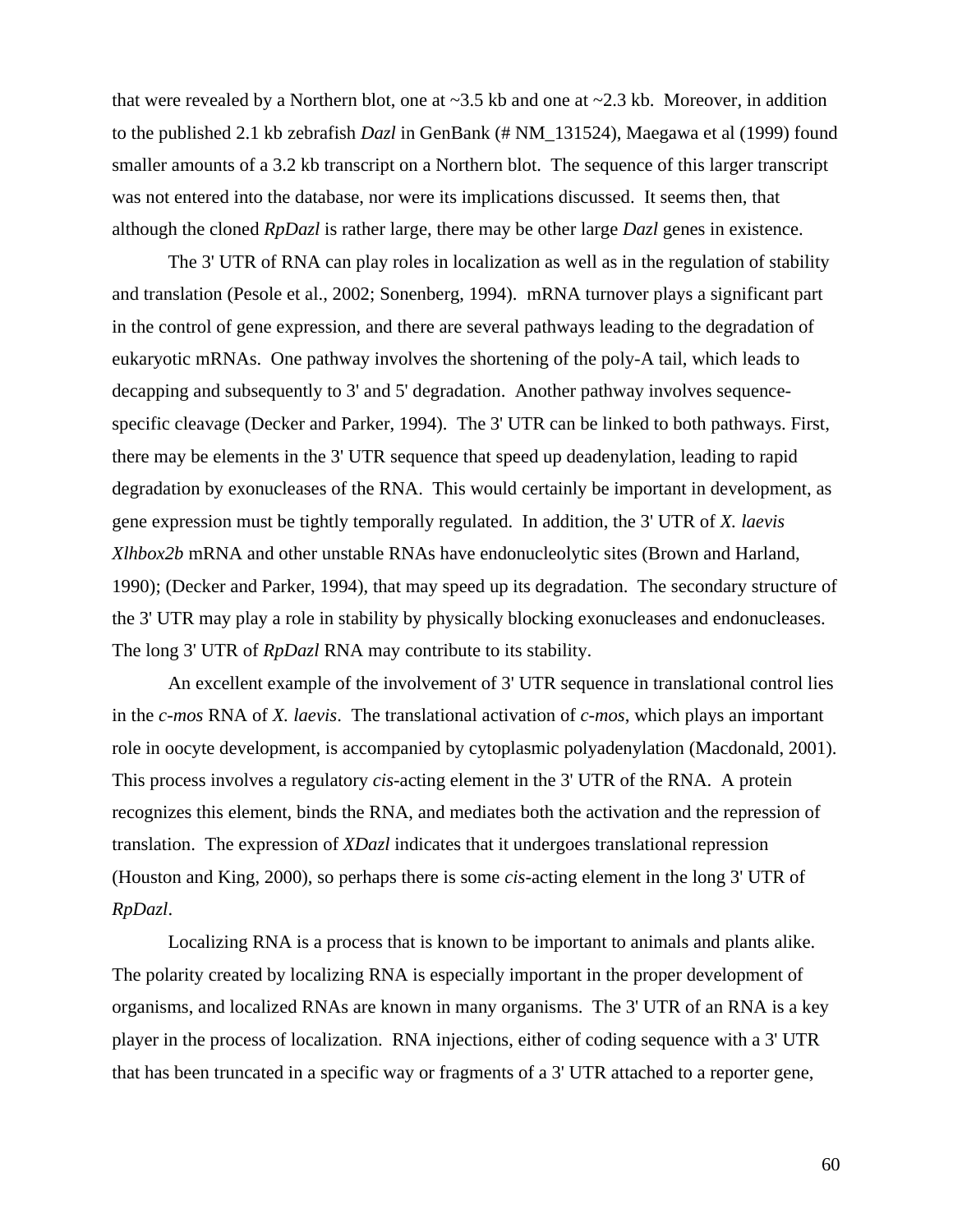are typical methods utilized in the determination of localization elements (LEs). LEs are nucleotides of a 3' UTR that are essential for proper localization.

For *X. laevis Vg1* RNA, a 340 nucleotide element serves as a minimal element for localization. It is sufficient in directing RNAs to the vegetal cortex that would normally not be localized (Mowry and Melton, 1992). More specifically, there are two subelements, one at the 5' end of the LE and one at the 3' end, that contain two copies and one copy, respectively, of the repeated sequence UUUCUA. A construct with the 5' subelement and its two repeated sequences is sufficient for *Vg1* localization (Gautreau et al., 1997). UUCAC is another important sequence in the 3' UTR of *Vg1* as it is required for its binding vera protein as well as for localization (Bubunenko et al., 2002). The sequence UUCAC is also critical for *VegT* RNA localization. *X. laevis fatvg* RNA localizes to the germ plasm of oocytes in a manner that suggests its use of both the METRO Pathway and the Late Pathway. In the 3' UTR of *fatvg*, there are multiple localization elements that work most efficiently when they are all present, but can function independently (Chan et al., 1999). One of the elements, only 25 nucleotides in length, can direct RNA localization when it is present in a single copy. Interestingly, *Xcat-2* RNA has two localization elements that function to localize the RNA to two distinct places. The first 227 nucleotides localize the RNA to the mitochondrial cloud (Zhou and King, 1996a) and the next 164 nucleotides localize the RNA to the germinal granules of the germ plasm in the vegetal cortex (Kloc et al., 2000). The sequence UGCAC is a signal for RNA localization for *Xcat-2* (Betley et al., 2002).

Two small mutations in a 41 nucleotide domain of *nanos* in *D. melanogaster* results in the lack of its normal localization to the germ plasm at the posterior pole of the embryo (Bergsten et al., 2001). One of the largest known localization elements is in the 3' UTR of *bicoid* in *D. melanogaster*, at over 600 nucleotides in length (Macdonald et al., 1993; Macdonald and Struhl, 1988). Other localization elements include a 21 nucleotide sequence required by myelin basic protein RNA (Ainger et al., 1997), a 30 nucleotide region that directs the dendritic localization of  $\alpha$ -Ca<sup>2+</sup>/calmodulin-dependent protein kinase II (Mori et al., 2000), and a 118 nucleotide minimal element required for localization of ASH1 RNA in *Saccharomyces cerevisiae* (Chartrand et al., 1999). Secondary and tertiary structure is suggested to be crucial in the functionality of localization elements. ASH1 RNA's localization depends on a stem-loop structure formed by the element, and the actual sequence of the element is not as important (Chartrand et al., 1999).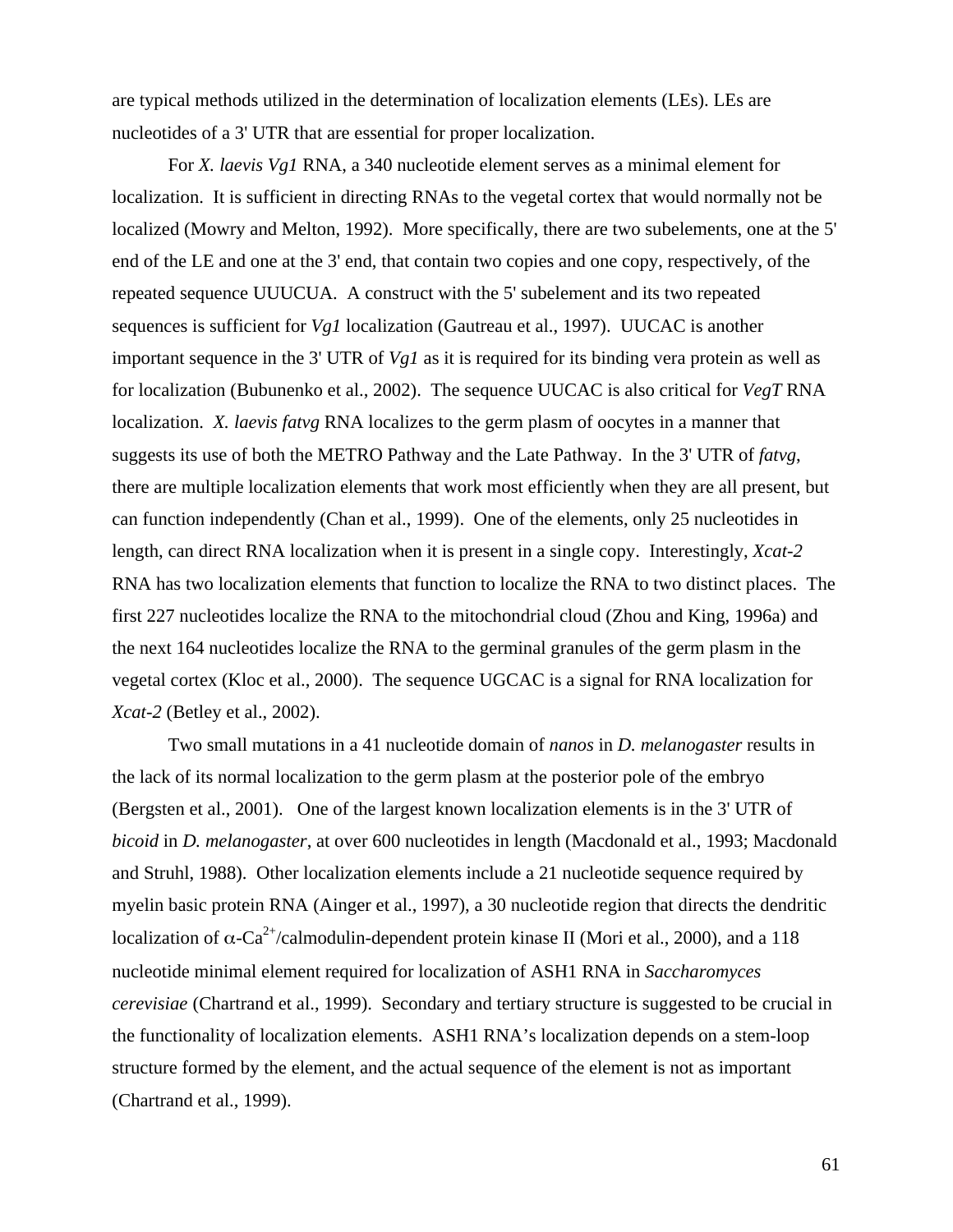# **III. Question of localization**

Cells localize RNA for many reasons. These include protecting the RNAs from other components of the cell that may cause their break down, creating polarity, and sorting and concentrating the RNAs (King et al., 1999). RNA localization and the elements in the 3' UTR that are involved are essential in many organisms for proper development. We suggest that the 3' UTR of *RpDazl* is involved in localization.

Clusters of CAC or CAC-containing motifs are in the localization elements of nearly all of the known RNAs that localize to the vegetal cortex of *X. laevis* (Betley et al., 2002). RepFind is a computer-based program that analyzes sequence for clusters of repetitive sequences. It was used to analyze the 3' UTR of *RpDazl*. The output from the program shows clusters of CAC repeats in the 3' UTR of *RpDazl* (Fig. 17); however, they are not significant according to the RepFind parameters. How physiologically important are the P-values that determine significance? Zebrafish *vasa* was analyzed with the program, and its P-value for clusters was insignificant (Betley et al., 2002). *Vasa* RNA, however is localized to the germ plasm of zebrafish oocytes (Knaut et al., 2000), and reporter transcripts fused to the 3' UTR of zebrafish *vasa* localized in *X. laevis* oocytes (Knaut et al., 2002). The P-value of *XDazl*, as shown by my work (Fig. 15), becomes insignificant when the statistical background is made more stringent. Apart from its alterable P-value, *XDazl* RNA always localizes to the germ plasm of *X. laevis* oocytes (Houston et al., 1998). Furthermore, Betley et al (2002) state that the P-values of several RNAs are highly significant such as *Xpat* and *XDazl*, but RNAs with less significant P-values, such as *DEADSouth* and *Xwnt-11*, localized when injected into young oocytes. Although the program provided valuable information regarding clusters of CACs in the 3' UTR, more definitive testing is needed to demonstrate localization of *RpDazl* RNA.

My data from RT-PCR experiments indicate that *RpDazl* RNA is vegetally localized. These data are preliminary in that the experiments do not show localization to a more distinct area than the vegetal one-third of the *R. pipiens* oocyte. *In situ* hybridization data would be needed to show germ plasm association. If this association were shown, future investigations would be directed at how the localization occurs.

Simple morphological examination of in situ hybridization data through the various stages of oogenesis would provide information regarding the presence of pathways that parallel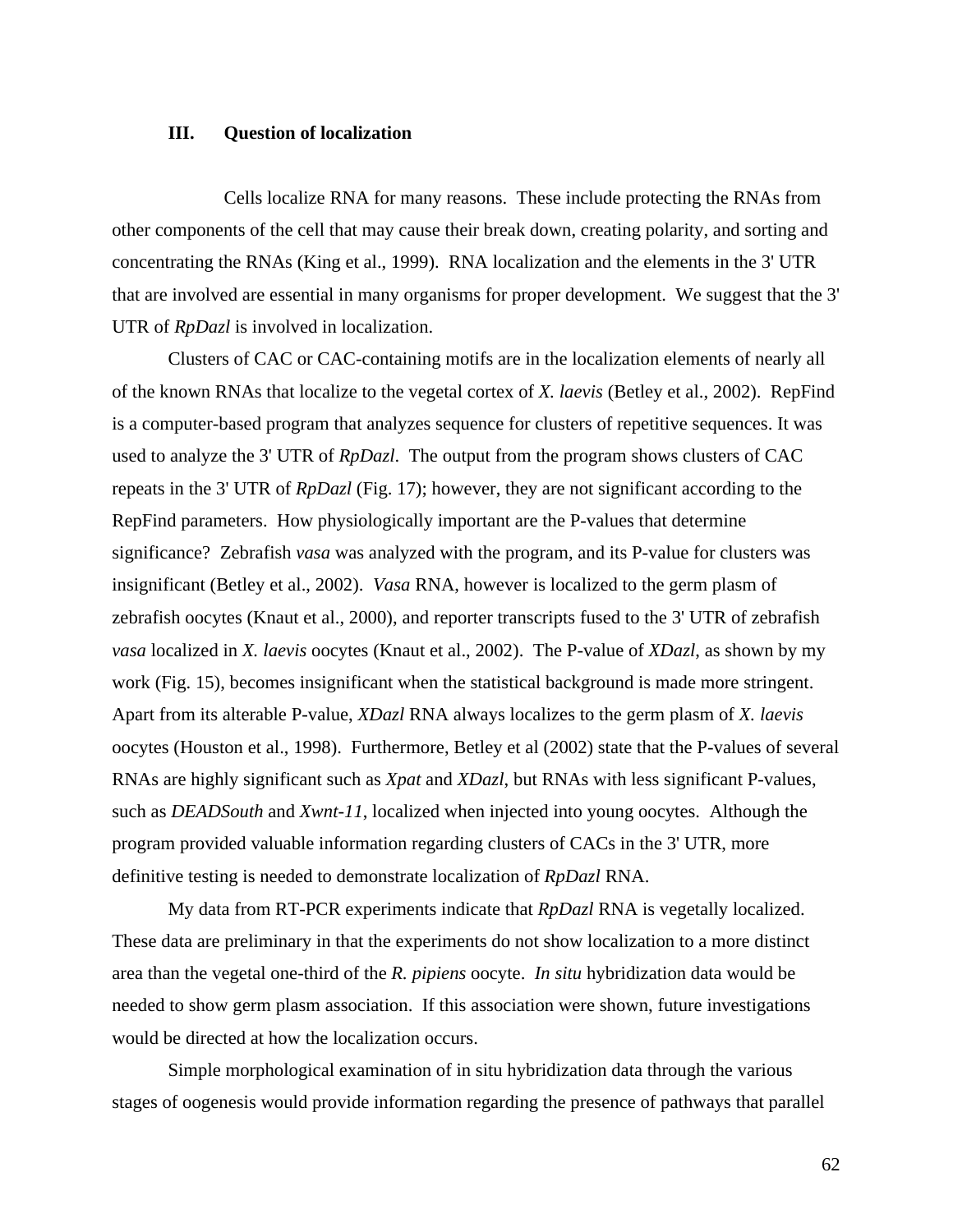the METRO Pathway and the Late Pathway in *X. laevis*. In these endeavors, *R. pipiens VegT* RNA expression would serve as an excellent comparison to *RpDazl* expression. In *X. laevis*, the two RNAs localize by means of opposite pathways, *XDazl* by means of the METRO Pathway and *VegT* by way of the Late Pathway (King et al., 1999). If the two were expressed differently in *R. pipiens*, in such a manner that resembles the localization pattern in *X. laevis*, it would provide the necessary evidence that at least two pathways of localization exist in *R. pipiens*. *RpDazl* RNA localization to the mitochondrial cloud, specifically the vegetal-most region of the cloud, accompanied by vegetal cortex localization just after the breakdown of the cloud would indicate that *RpDazl* RNA localizes using a pathway that parallels the METRO Pathway of *X. laevis*. If *RpDazl* RNA localization resembled that of *X. laevis VegT* RNA, this would be indicative of a localization through a pathway that resembles the Late Pathway of *X. laevis*.

In *X. laevis*, localization via the METRO Pathway occurs independent of intact cytoskeletal components (Kloc and Etkin, 1995; Kloc et al., 1996; Mowry and Cote, 1999), and localization via the Late Pathway is cytoskeletal dependent (Yisraeli et al., 1990; Mowry and Cote, 1999). Knowing this, localization of *RpDazl* RNA could be assayed in oocytes treated with nocodazole or cytochalasin, which inhibit microtubules and microfilaments respectively, or both, and compared to localization in untreated oocytes.

Localization of *RpDazl* RNA in the control oocytes as well as in oocytes treated with one or both of the cytoskeletal inhibitors would point toward a cytoskeletal-independent localization pathway. This type of pathway would resemble the METRO Pathway of *X. laevis*. If localization does not occur in the treated oocytes, but it does occur in their control counterparts, the pathway by which *RpDazl* RNA is localized would be considered cytoskeletal dependent. This would parallel the localization to the Late Pathway in *X. laevis*, the pathway of *VegT* and *Vg1* localization (King et al., 1999). Testing the dependence of *RpDazl* RNA localization on the cytoskeleton would provide insight as to the pathway by which the RNA is localized.

If *RpDazl* RNA is localized to the germ plasm of the oocyte, the part of the 3' UTR required for localization could be determined. Injecting RNA of deletion mutants into oocytes and assaying localization would provide information regarding possible localization elements. Further, injections of RNAs containing 3' UTR portions attached to reporter genes would identify sequences that were sufficient for localization.

In addition to maternal expression of *RpDazl*, it will be important to shed light on zygotic expression. In *A. mexicanum*, *AxDazl* is expressed maternally and during embryogenesis, but is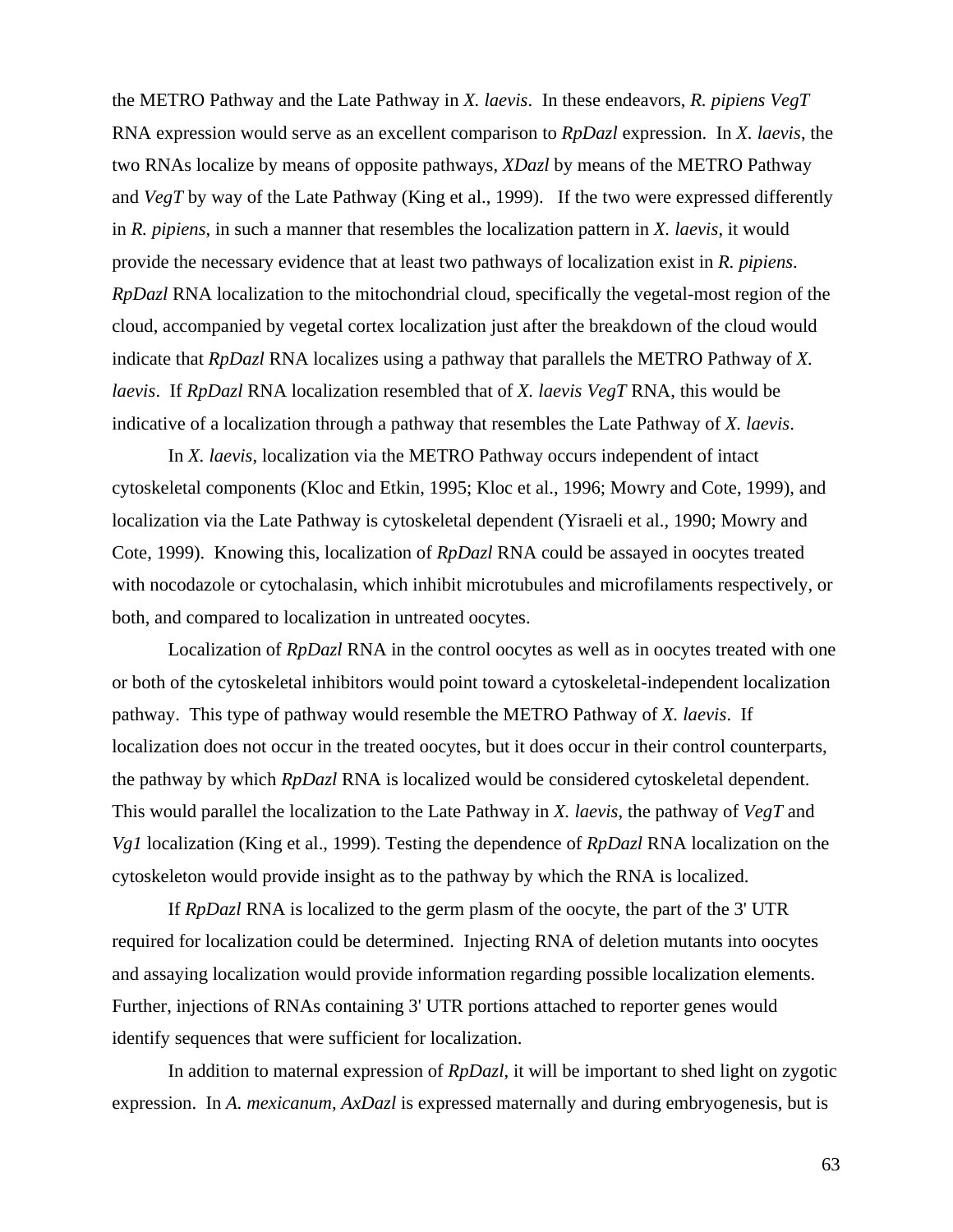not confined to specific cells until the migrating primordial germ cells begin to approach the forming gonad (Johnson et al., 2001). This is a very different story than the one that is told for *XDazl* in *X. laevis*, where localization to specific cells is maintained throughout embryogenesis (Houston et al., 1998). Because these two amphibians express *Dazl* so differently, it will be important to determine if *RpDazl* is expressed in the cells containing the germ plasm throughout development, including the primordial germ cells.

## **IV. Conclusion**

To conclude, I cloned full length *Dazl* from the frog *Rana pipiens*. Data was obtained regarding the maternal localization of the RNA, but further studies will have to be performed to prove an association with the germ plasm of *R. pipiens*. The cloning of the entire gene is important in that *in situ* hybridizations can be performed to analyze both the maternal and zygotic expression of *RpDazl*. Functional analyses of the 3' UTR can also be performed, pending proof of localization. Loss of function analyses would also be valuable and interesting, in that *Dazl* plays different roles in gametogenesis and fertility in different organisms. It will be important to continue these studies in *R. pipiens* in order to gain insight into germ cell determination in amphibians.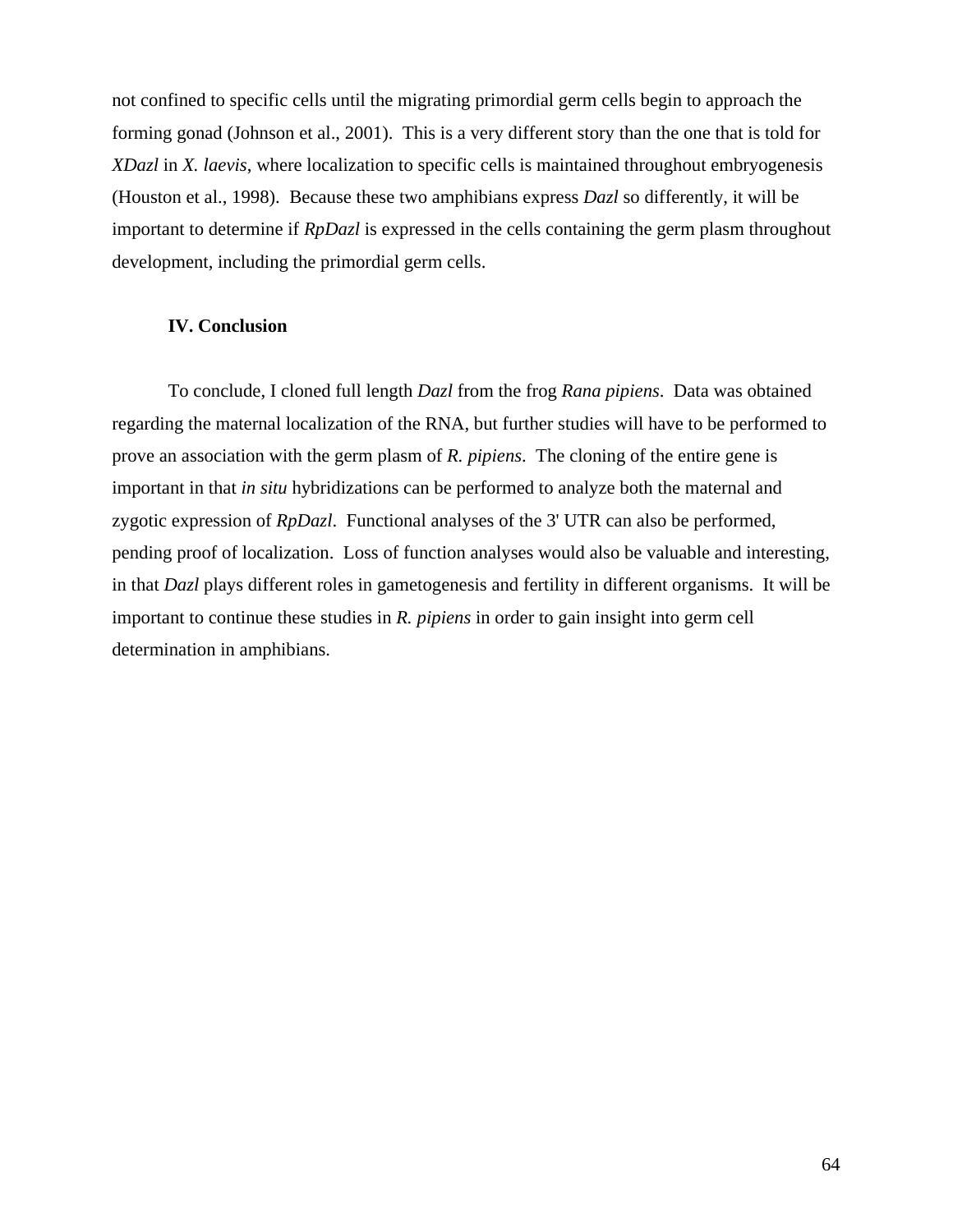## **References:**

**Bergsten, S. E., Huang, T., Chatterjee, S. and Gavis, E. R.** (2001). Recognition and longrange interactions of a minimal nanos RNA localization signal element. *Development* **128**, 427- 35.

**Betley, J. N., Frith, M. C., Graber, J. H., Choo, S. and Deshler, J. O.** (2002). A ubiquitous and conserved signal for RNA localization in chordates. *Curr Biol* **12**, 1756-61.

**Bradley, J. T., Kloc, M., Wolfe, K. G., Estridge, B. H. and Bilinski, S. M.** (2001). Balbiani bodies in cricket oocytes: development, ultrastructure, and presence of localized RNAs. *Differentiation* **67**, 117-27.

**Brown, B. D. and Harland, R. M.** (1990). Endonucleolytic cleavage of a maternal homeo box mRNA in Xenopus oocytes. *Genes Dev* **4**, 1925-35.

**Bubunenko, M., Kress, T. L., Vempati, U. D., Mowry, K. L. and King, M. L.** (2002). A consensus RNA signal that directs germ layer determinants to the vegetal cortex of Xenopus oocytes. *Dev Biol* **248**, 82-92.

**Burd, C. G. and Dreyfuss, G.** (1994). Conserved structures and diversity of functions of RNAbinding proteins. *Science* **265**, 615-21.

**Chan, A. P., Kloc, M., Bilinski, S. and Etkin, L. D.** (2001). The vegetally localized mRNA fatvg is associated with the germ plasm in the early embryo and is later expressed in the fat body. *Mechanisms of Development* **100**, 137-140.

**Chan, A. P., Kloc, M. and Etkin, L. D.** (1999). fatvg encodes a new localized RNA that uses a 25-nucleotide element (FVLE1) to localize to the vegetal cortex of Xenopus oocytes. *Development* **126**, 4943-53.

**Chartrand, P., Meng, X. H., Singer, R. H. and Long, R. M.** (1999). Structural elements required for the localization of ASH1 mRNA and of a green fluorescent protein reporter particle in vivo. *Curr Biol* **9**, 333-6.

**Dai, T., Vera, Y., Salido, E. C. and Yen, P. H.** (2001). Characterization of the mouse Dazap1 gene encoding an RNA-binding protein that interacts with infertility factors DAZ and DAZL. *BMC Genomics* **2**, 6.

**Decker, C. J. and Parker, R.** (1994). Mechanisms of mRNA degradation in eukaryotes. *Trends Biochem Sci* **19**, 336-40.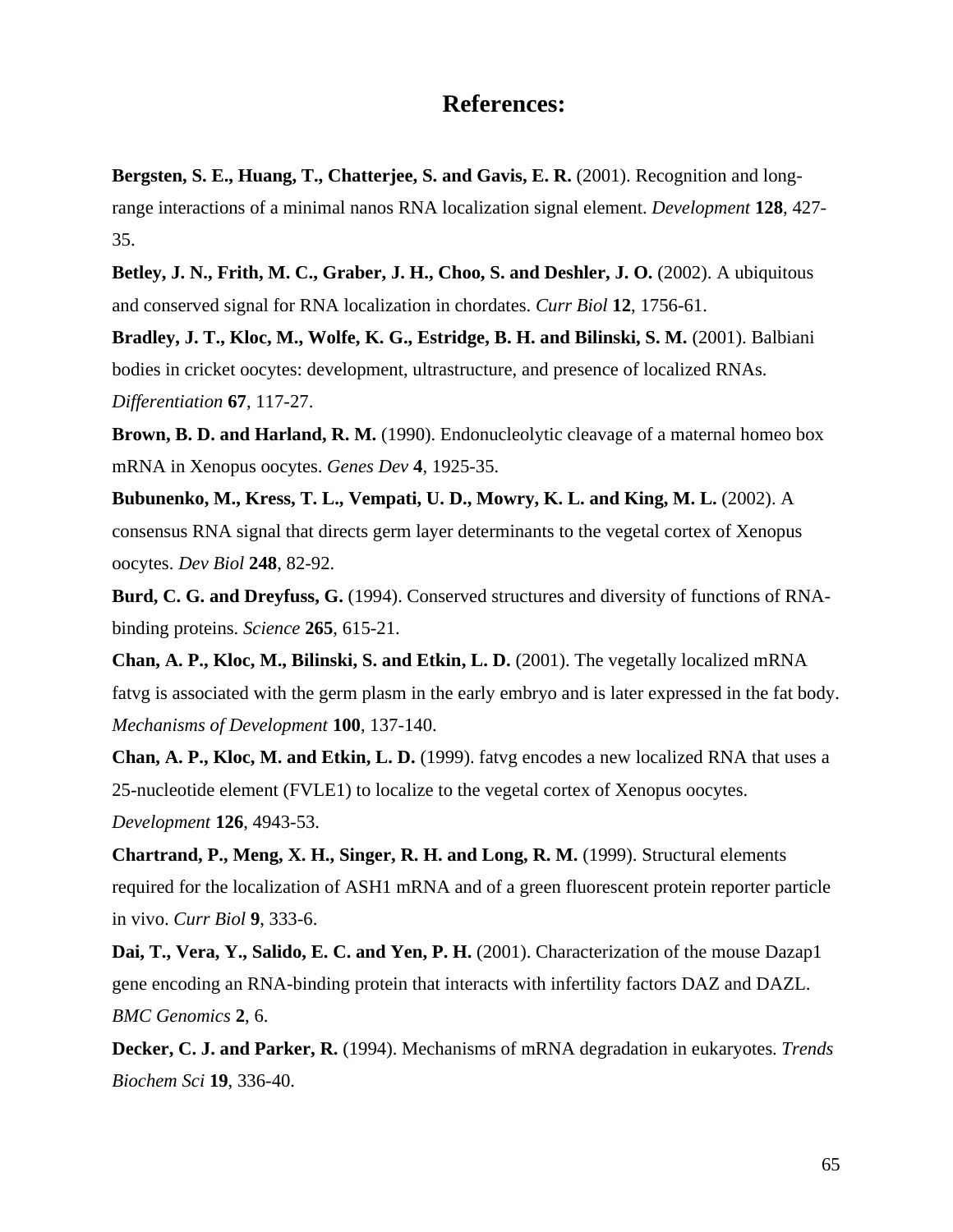**Dumont, J. N.** (1972). Oogenesis in Xenopus laevis (Daudin). I. Stages of oocyte development in laboratory maintained animals. *J Morphol* **136**, 153-79.

**Elliott, D. J., Ma, K., Kerr, S. M., Thakrar, R., Speed, R., Chandley, A. C. and Cooke, H.** (1996). An RBM homologue maps to the mouse Y chromosome and is expressed in germ cells. *Hum Mol Genet* **5**, 869-74.

**Erdmann, V. A., Szymanski, M., Hochberg, A., Groot, N. and Barciszewski, J.** (2000). Noncoding, mRNA-like RNAs database Y2K. *Nucleic Acids Res* **28**, 197-200.

**Forristall, C., Pondel, M., Chen, L. and King, M. L.** (1995). Patterns of localization and cytoskeletal association of two vegetally localized RNAs, Vg1 and Xcat-2. *Development* **121**, 201-8.

Gautreau, D., Cote, C. A. and Mowry, K. L. (1997). Two copies of a subelement from the Vg1 RNA localization sequence are sufficient to direct vegetal localization in Xenopus oocytes. *Development* **124**, 5013-20.

**Heasman, J., Wessely, O., Langland, R., Craig, E. J. and Kessler, D. K.** (2001). Vegetal localization of maternal mRNAs is disrupted by VegT depletion. *Developmental Biology* **240**, 377-386.

**Houston, D. W. and King, M. L.** (2000). A critical role for Xdazl, a germ plasm-localized RNA, in the differentiation of primordial germ cells in Xenopus. *Development* **127**, 447-56.

**Houston, D. W., Zhang, J., Maines, J. Z., Wasserman, S. A. and King, M. L.** (1998). A Xenopus DAZ-like gene encodes an RNA component of germ plasm and is a functional homologue of Drosophila boule. *Development* **125**, 171-80.

**Hudson, C. and Woodland, H. R.** (1998). Xpat, a gene expressed specifically in germ plasm and primordial germ cells of Xenopus laevis. *Mech Dev* **73**, 159-68.

Hyatt, B. A. and Yost, H. J. (1998). The left-right coordinator: the role of Vg1 in organizing left-right axis formation. *Cell* **93**, 37-46.

**Ikenishi, K.** (1998). Germ plasm in Caenorhabditis elegans, Drosophila and Xenopus. *Dev Growth Differ* **40**, 1-10.

**Johnson, A. D., Bachvarova, R. F., Drum, M. and Masi, T.** (2001). Expression of axolotl DAZL RNA, a marker of germ plasm: widespread maternal RNA and onset of expression in germ cells approaching the gonad. *Dev Biol* **234**, 402-15.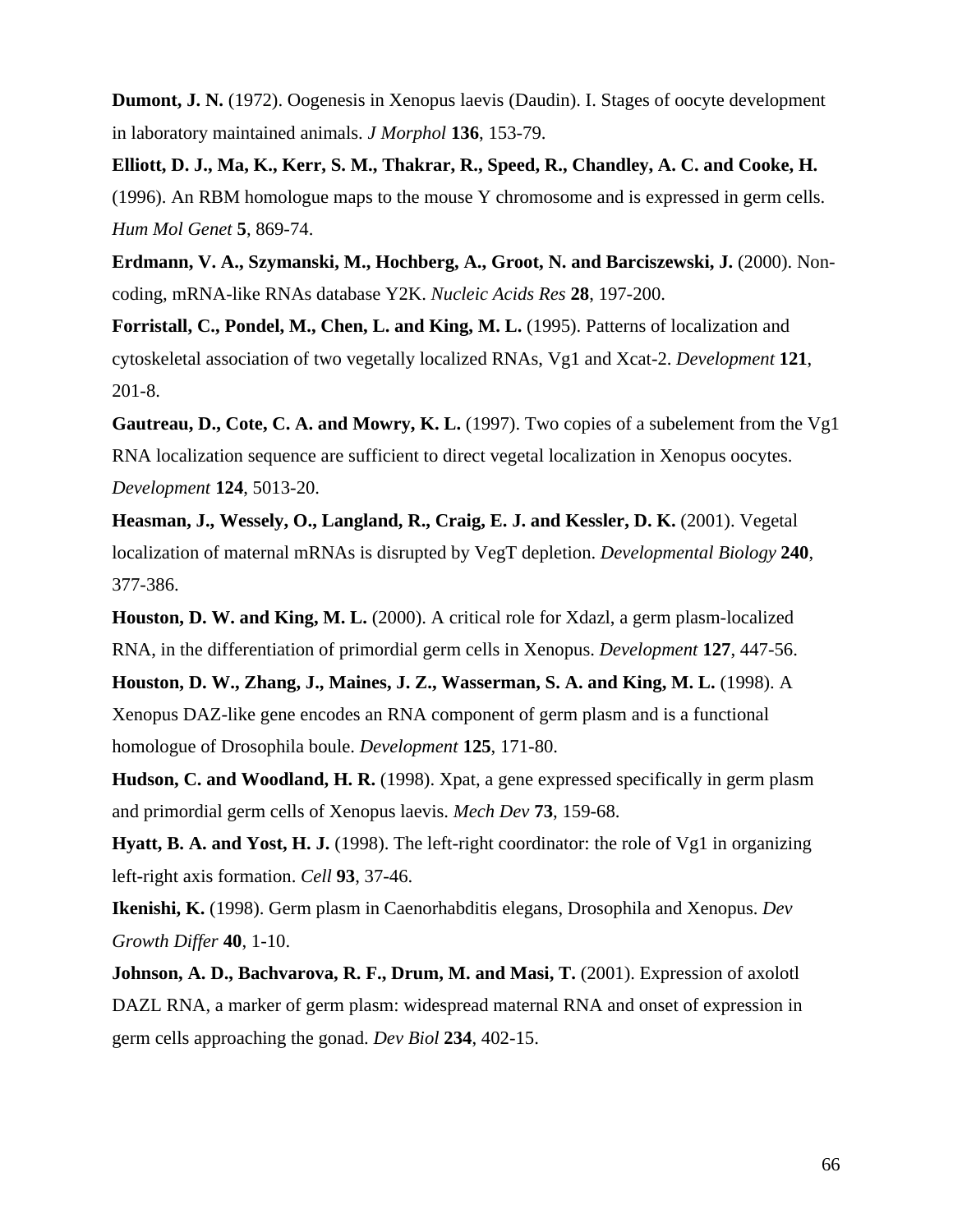## **Johnson, A. D., Drum, M., Bachvarova, R. F., Masi, T., White, M. E. and Crother, B. I.**

(2003). Evolution of predetermined germ cells in vertebrate embryos: implications for macroevolution. *Evol Dev* **5**, 414-431.

**Karashima, T., Sugimoto, A. and Yamamoto, M.** (2000). Caenorhabditis elegans homologue of the human azoospermia factor DAZ is required for oogenesis but not for spermatogenesis. *Development* **127**, 1069-79.

**Kashikawa, M., Amikura, R. and Kobayashi, S.** (2001). Mitochondrial small ribosomal RNA is a component of germinal granules in Xenopus embryos. *Mech Dev* **101**, 71-7.

**Kessler, D. S. and Melton, D. A.** (1995). Induction of dorsal mesoderm by soluble, mature Vg1 protein. *Development* **121**, 2155-64.

**King, M. L., Zhou, Y. and Bubunenko, M.** (1999). Polarizing genetic information in the egg: RNA localization in the frog oocyte. *Bioessays* **21**, 546-57.

**Kloc, M., Bilinski, S., Pui-Yee Chan, A. and Etkin, L. D.** (2000). The targeting of Xcat2 mRNA to the germinal granules depends on a cis- acting germinal granule localization element within the 3'UTR. *Dev Biol* **217**, 221-9.

**Kloc, M., Dougherty, M. T., Bilinski, S., Chan, A. P., Brey, E., King, M. L., Patrick, C. W., Jr. and Etkin, L. D.** (2002). Three-Dimensional Ultrastructural Analysis of RNA Distribution within Germinal Granules of Xenopus. *Dev Biol* **241**, 79-93.

**Kloc, M. and Etkin, L. D.** (1995). Two distinct pathways for the localization of RNAs at the vegetal cortex in Xenopus oocytes. *Development* **121**, 287-297.

**Kloc, M., Larabell, C. and Etkin, L. D.** (1996). Elaboration of the messenger transport organizer pathway for localization of RNA to the vegetal cortex of Xenopus oocytes. *Developmental Biology* **180**, 119-130.

**Kloc, M., Spohr, G. and Etkin, L. D.** (1993). Translocation of repetitive RNA sequences with the germ plasm in Xenopus oocytes. *Science* **262**, 1712-4.

**Knaut, H., Pelegri, F., Bohmann, K., Schwarz, H. and Nusslein-Volhard, C.** (2000). Zebrafish vasa RNA but not its protein is a component of the germ plasm and segregates asymmetrically before germline specification. *J Cell Biol* **149**, 875-88.

**Knaut, H., Steinbeisser, H., Schwarz, H. and Nusslein-Volhard, C.** (2002). An evolutionary conserved region in the vasa 3'UTR targets RNA translation to the germ cells in the zebrafish. *Curr Biol* **12**, 454-66.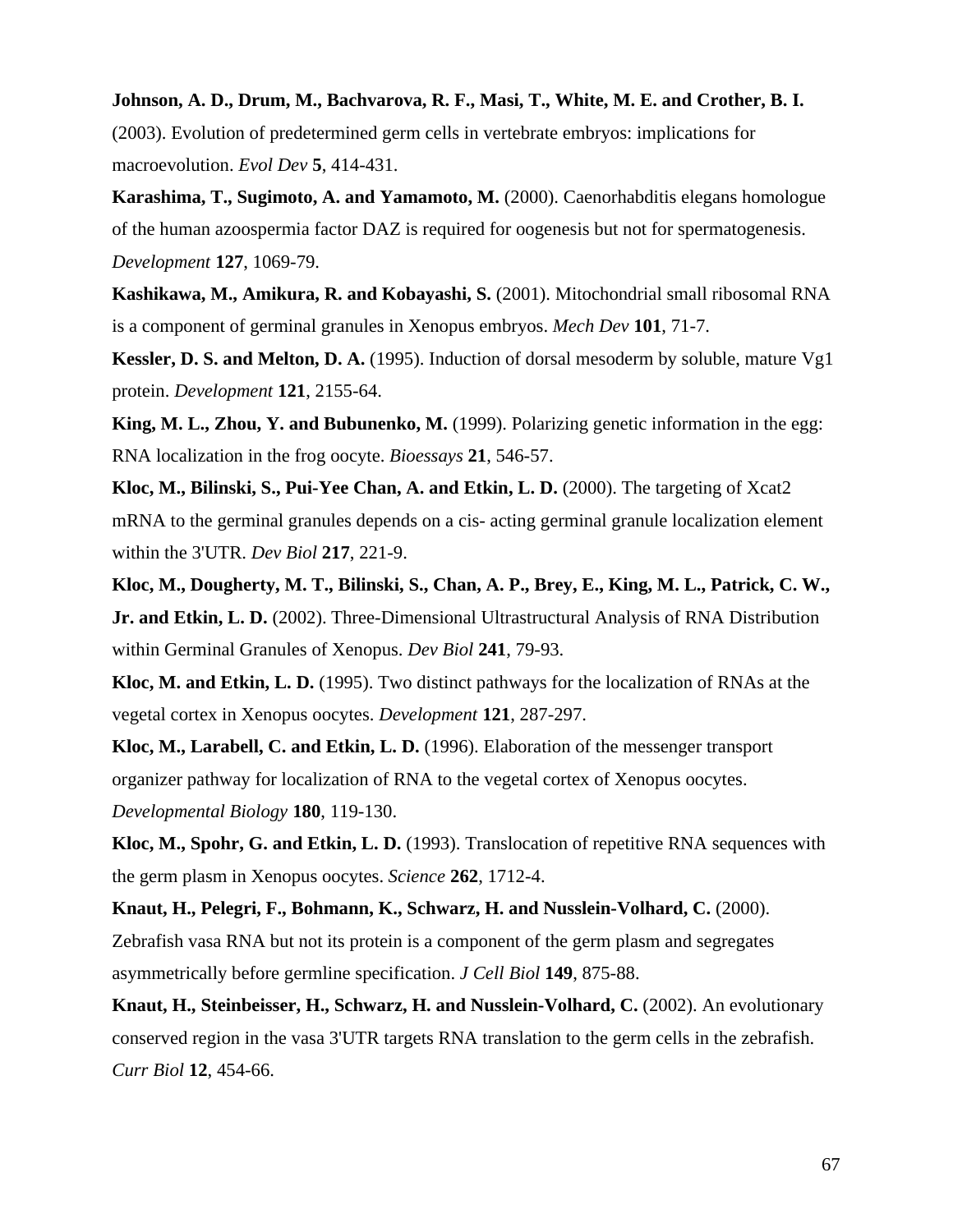**Kobayashi, S., Amikura, R. and Mukai, M.** (1998). Localization of mitochondrial large ribosomal RNA in germ plasm of Xenopus embryos. *Curr Biol* **8**, 1117-20.

**Kofron, M., Demel, T., Xanthos, J. B., Lohr, J., Sun, B., Sive, H., Osada, S.-I., Wright, C., Wylie, C. and Heasman, J.** (1999). Mesoderm induction in Xenopus is a zygotic event regulated by maternal VegT via TGF-beta growth factors. *Development* **126**, 5759-5770. **Ku, M. and Melton, D. A.** (1993). Xwnt-11: a maternally expressed Xenopus wnt gene.

*Development* **119**, 1161-73.

**Ma, K., Inglis, J. D., Sharkey, A., Bickmore, W. A., Hill, R. E., Prosser, E. J., Speed, R. M., Thomson, E. J., Jobling, M., Taylor, K. et al.** (1993). A Y chromosome gene family with RNA-binding protein homology: candidates for the azoospermia factor AZF controlling human spermatogenesis. *Cell* **75**, 1287-95.

**MacArthur, H., Bubunenko, M., Houston, D. W. and King, M. L.** (1999). Xcat2 RNA is a translationally sequestered germ plasm component in Xenopus. *Mech Dev* **84**, 75-88.

**MacArthur, H., Houston, D. W., Bubunenko, M., Mosquera, L. and King, M. L.** (2000). DEADSouth is a germ plasm specific DEAD-box RNA helicase in Xenopus related to eIF4A. *Mech Dev* **95**, 291-5.

**Macdonald, P.** (2001). Diversity in translational regulation. *Curr Opin Cell Biol* **13**, 326-31.

**Macdonald, P. M., Kerr, K., Smith, J. L. and Leask, A.** (1993). RNA regulatory element BLE1 directs the early steps of bicoid mRNA localization. *Development* **118**, 1233-43.

**Macdonald, P. M. and Struhl, G.** (1988). cis-acting sequences responsible for anterior localization of bicoid mRNA in Drosophila embryos. *Nature* **336**, 595-8.

**Maegawa, S., Yamashita, M., Yasuda, K. and Inoue, K.** (2002). Zebrafish DAZ-like protein controls translation via the sequence 'GUUC'. *Genes Cells* **7**, 971-84.

**Maegawa, S., Yasuda, K. and Inoue, K.** (1999). Maternal mRNA localization of zebrafish DAZ-like gene. *Mechanisms of Development* **81**, 223-226.

**Moore, F. L., Jaruzelska, J., Fox, M. S., Urano, J., Firpo, M. T., Turek, P. J., Dorfman, D. M. and Pera, R. A.** (2003). Human Pumilio-2 is expressed in embryonic stem cells and germ cells and interacts with DAZ (Deleted in AZoospermia) and DAZ-like proteins. *Proc Natl Acad Sci U S A* **100**, 538-43.

**Mosquera, L., Forristall, C., Zhou, Y. and King, M. L.** (1993). A mRNA localized to the vegetal cortex of Xenopus oocytes encodes a protein with a nanos-like zinc finger domain. *Development* **117**, 377-86.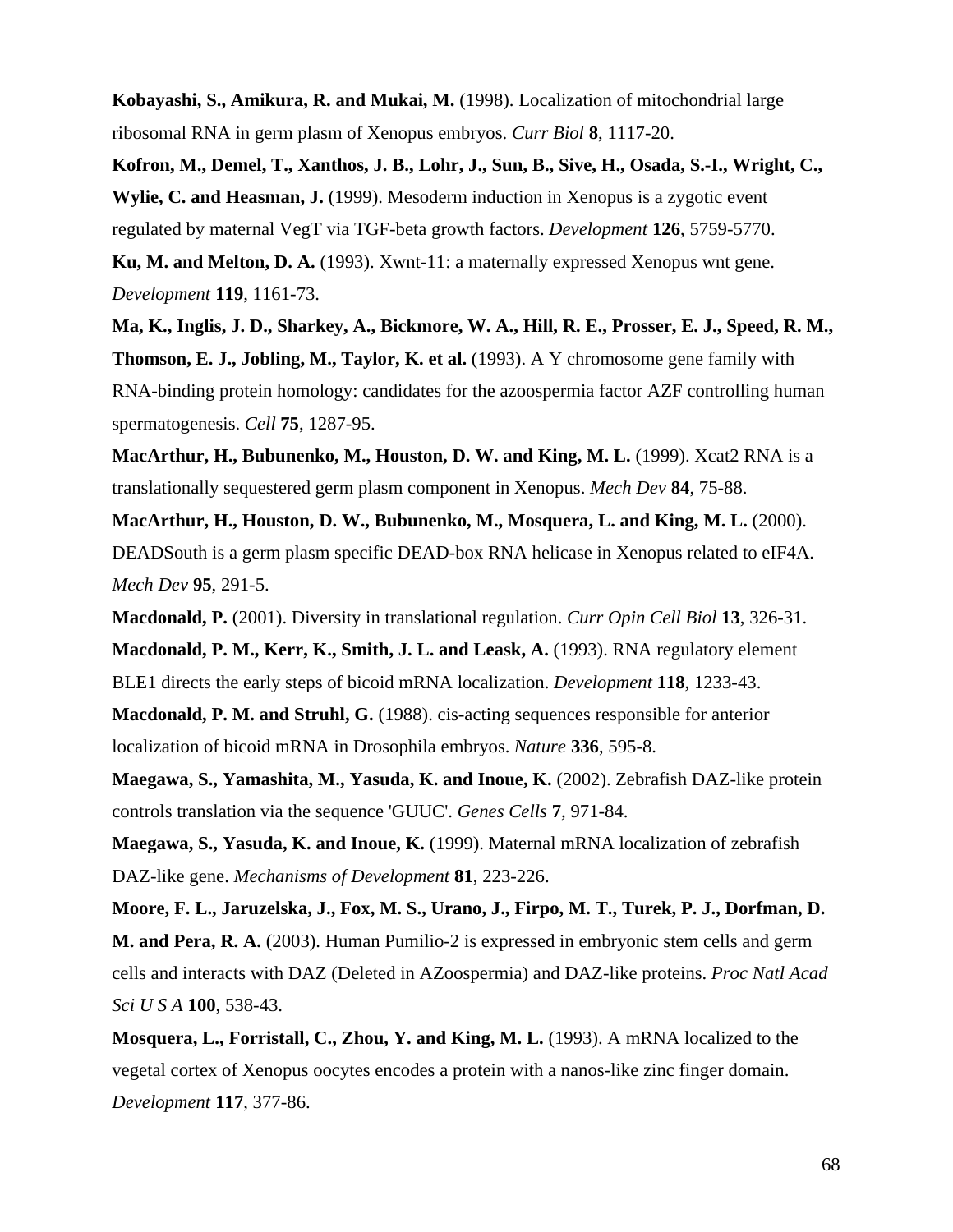**Mowry, K. L. and Cote, C. A.** (1999). RNA sorting in Xenopus oocytes and embryos. *FASEB Journal* **13**, 435-445.

**Mowry, K. L. and Melton, D. A.** (1992). Vegetal messenger RNA localization directed by a 340-nt RNA sequence element in Xenopus oocytes. *Science* **255**, 991-4.

**Nolte, R. T., Conlin, R. M., Harrison, S. C. and Brown, R. S.** (1998). Differing roles for zinc fingers in DNA recognition: structure of a six-finger transcription factor IIIA complex. *Proc Natl Acad Sci U S A* **95**, 2938-43.

**Numoto, M., Yokoro, K. and Koshi, J.** (1999). ZF5, which is a Kruppel-type transcriptional repressor, requires the zinc finger domain for self-association. *Biochem Biophys Res Commun* **256**, 573-8.

**Pesole, G., Liuni, S., Grillo, G., Licciulli, F., Mignone, F., Gissi, C. and Saccone, C.** (2002). UTRdb and UTRsite: specialized databases of sequences and functional elements of 5' and 3' untranslated regions of eukaryotic mRNAs. Update 2002. *Nucleic Acids Res* **30**, 335-40.

**Raz, E.** (2000). The function and regulation of vasa-like genes in germ-cell development. *Genome Biol* **1**, REVIEWS1017.

**Rogers, G. W., Jr., Richter, N. J. and Merrick, W. C.** (1999). Biochemical and kinetic characterization of the RNA helicase activity of eukaryotic initiation factor 4A. *J Biol Chem* **274**, 12236-44.

**Saffman, E. E. and Lasko, P.** (1999). Germline development in vertebrates and invertebrates. *Cell Mol Life Sci* **55**, 1141-63.

**Schnabel, R.** (1991). Early determinative events in Caenorhabditis elegans. *Curr Opin Genet Dev* **1**, 179-84.

**Seboun, E., Barbaux, S., Bourgeron, T., Nishi, S., Agulnik, A., Egashira, M., Nikkawa, N., Bishop, C., Fellous, M., McElreavey, K. et al.** (1997). Gene sequence, localization, and evolutionary conservation of DAZLA, a candidate male sterility gene. *Genomics* **41**, 227-35.

**Slee, R., Grimes, B., Speed, R. M., Taggart, M., Maguire, S. M., Ross, A., McGill, N. I., Saunders, P. T. and Cooke, H. J.** (1999). A human DAZ transgene confers partial rescue of the mouse Dazl null phenotype. *Proc Natl Acad Sci U S A* **96**, 8040-5.

**Sonenberg, N.** (1994). mRNA translation: influence of the 5' and 3' untranslated regions. *Curr Opin Genet Dev* **4**, 310-5.

**Thomsen, G. H. and Melton, D. A.** (1993). Processed Vg1 protein is an axial mesoderm inducer in Xenopus. *Cell* **74**, 433-441.